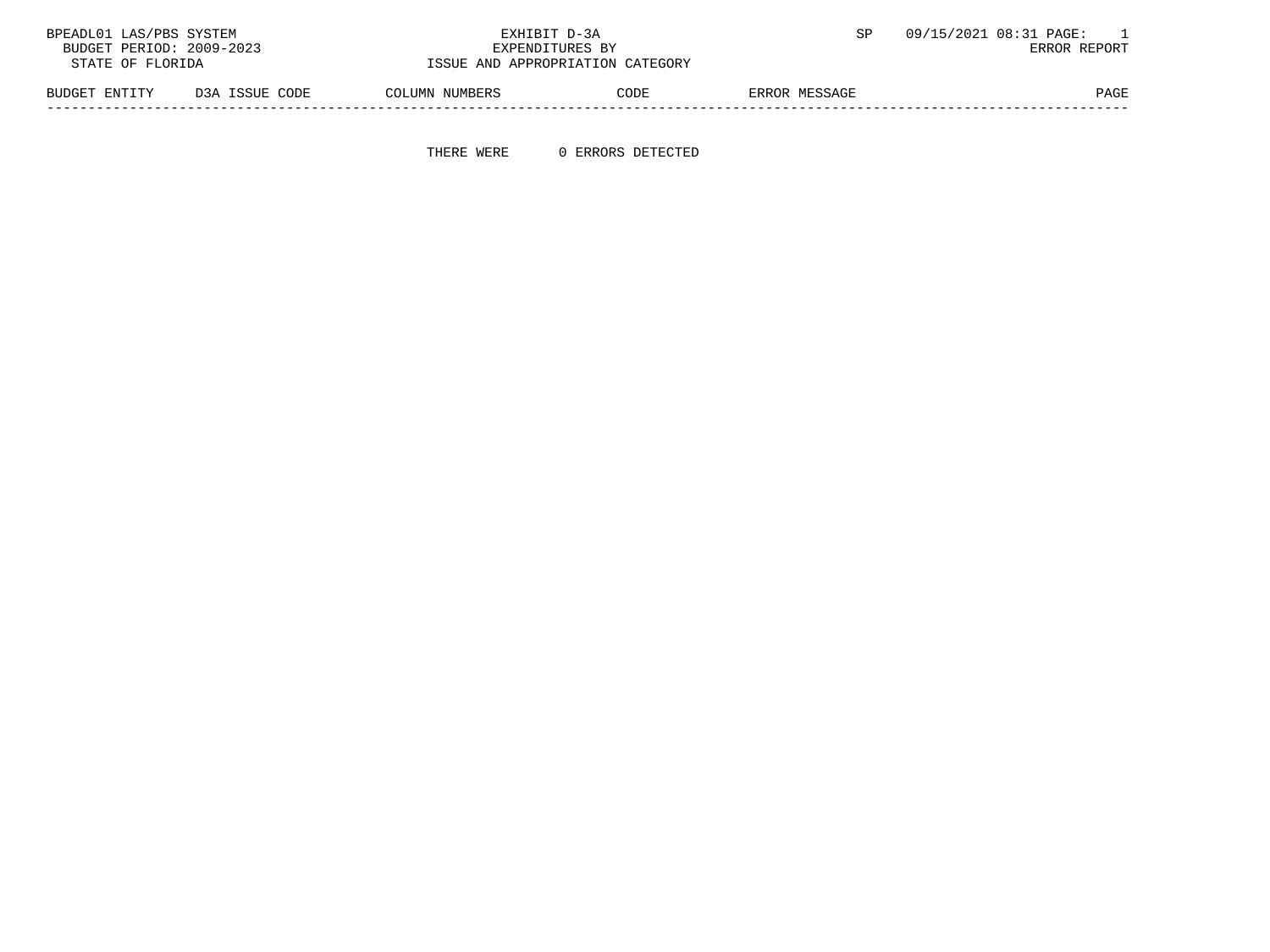BPEADL01 LAS/PBS SYSTEM EXHIBIT D-3A SP 09/15/2021 08:31 PAGE: 1 BUDGET PERIOD: 2009-2023

| STATE OF FLORIDA                                                                                                                                                                                                                                            |                              | ISSUE AND APPROPRIATION CATEGORY                                                                                     |                                                                                         |
|-------------------------------------------------------------------------------------------------------------------------------------------------------------------------------------------------------------------------------------------------------------|------------------------------|----------------------------------------------------------------------------------------------------------------------|-----------------------------------------------------------------------------------------|
|                                                                                                                                                                                                                                                             | COL A03<br>POS<br>AMOUNT POS | COL A04<br>COL A05<br>AGY REQUEST AGY REQ N/R AG REQ ANZ<br>FY 2022-23 FY 2022-23 FY 2022-23<br>AMOUNT POS<br>AMOUNT | CODES                                                                                   |
| HIWAY SAFETY/MTR VEH, DEPT<br>PGM: EXEC DIR/ADM SVCS<br>EXECUTIVE DIR/SUPPORT SVCS<br><b>GOV OPERATIONS/SUPPORT</b><br>EXEC LEADERSHIP/SUPPRT SVC<br>ESTIMATED EXPENDITURES<br>ESTIMATED EXPENDITURES - OPERATIONS<br>SALARY RATE<br>SALARY RATE 11,435,484 |                              |                                                                                                                      | 76000000<br>76010000<br>76010100<br>16<br>1602.00.00.00<br>1000000<br>1001000<br>000000 |
| SALARIES AND BENEFITS                                                                                                                                                                                                                                       |                              |                                                                                                                      | 010000                                                                                  |
| HIGHWAY SAFETY OPER TF -STATE 17,107,610<br>LAW ENFORCEMENT TF<br>$-STATE$                                                                                                                                                                                  | 172,031                      |                                                                                                                      | 2009 1<br>2434 1                                                                        |
| TOTAL POSITIONS 250.00<br>TOTAL APPRO $17,279,641$                                                                                                                                                                                                          |                              |                                                                                                                      |                                                                                         |
| OTHER PERSONAL SERVICES                                                                                                                                                                                                                                     |                              |                                                                                                                      | 030000                                                                                  |
| HIGHWAY SAFETY OPER TF                                                                                                                                                                                                                                      | -STATE 100,883               |                                                                                                                      | 2009 1                                                                                  |
| <b>EXPENSES</b>                                                                                                                                                                                                                                             |                              |                                                                                                                      | 040000                                                                                  |
| HIGHWAY SAFETY OPER TF -STATE<br>$-$ STATE<br>LAW ENFORCEMENT TF                                                                                                                                                                                            | 954,711<br>7,516             |                                                                                                                      | 2009 1<br>2434 1                                                                        |
| TOTAL APPRO                                                                                                                                                                                                                                                 | 962,227                      |                                                                                                                      |                                                                                         |
| OPERATING CAPITAL OUTLAY                                                                                                                                                                                                                                    |                              |                                                                                                                      | 060000                                                                                  |
| HIGHWAY SAFETY OPER TF                                                                                                                                                                                                                                      | -STATE 75,478                |                                                                                                                      | 2009 1                                                                                  |
| SPECIAL CATEGORIES<br>ACQUISITION/MOTOR VEHICLES                                                                                                                                                                                                            |                              |                                                                                                                      | 100000<br>100021                                                                        |
| HIGHWAY SAFETY OPER TF<br>$-$ STATE                                                                                                                                                                                                                         | 50,000                       |                                                                                                                      | 2009 1                                                                                  |
| TRANS TO DIV ADM HEARINGS                                                                                                                                                                                                                                   |                              |                                                                                                                      | 100565                                                                                  |
| HIGHWAY SAFETY OPER TF<br>$-STATE$                                                                                                                                                                                                                          | 22,139                       |                                                                                                                      | 2009 1                                                                                  |
|                                                                                                                                                                                                                                                             |                              |                                                                                                                      |                                                                                         |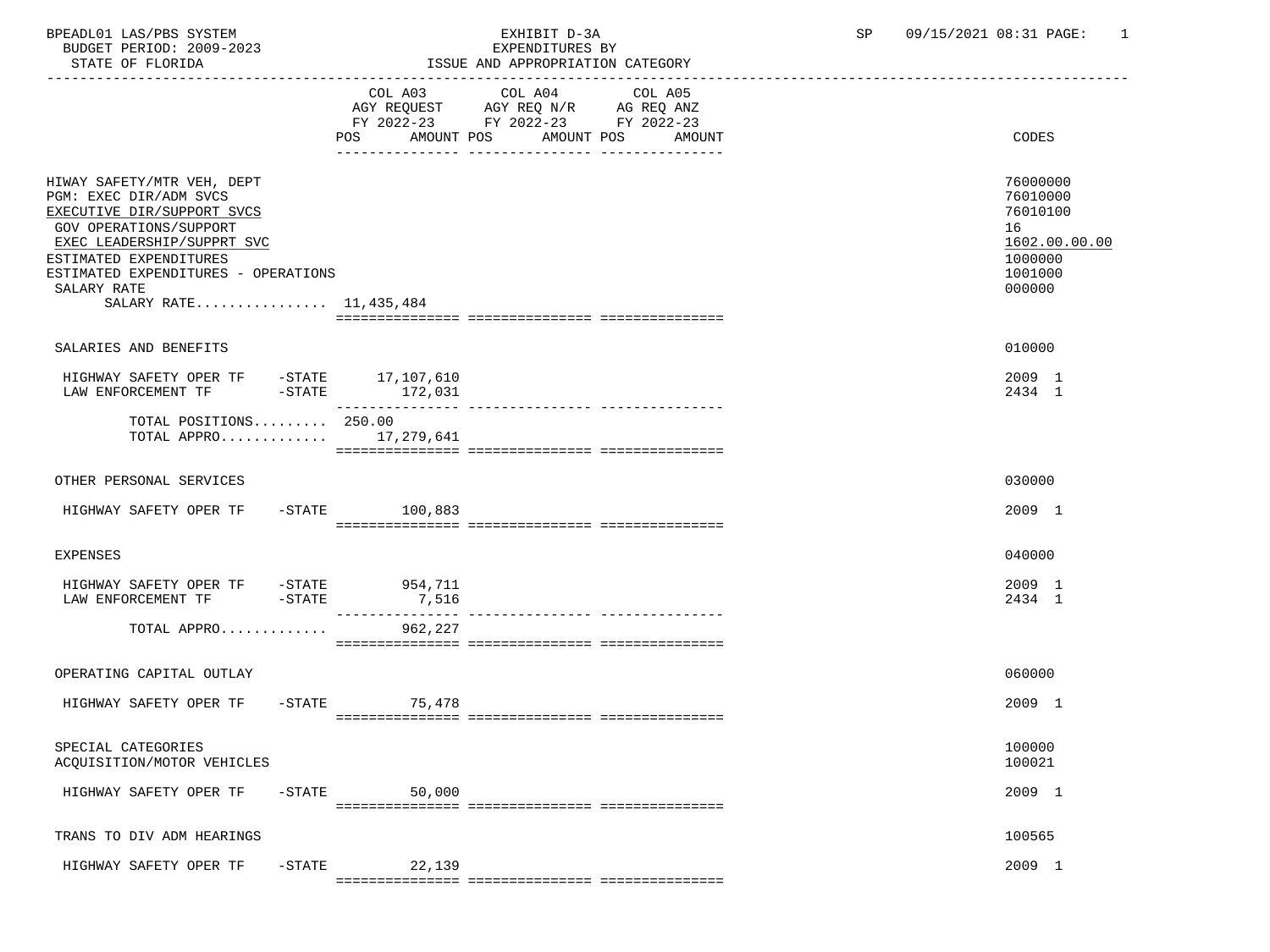BPEADL01 LAS/PBS SYSTEM EXHIBIT D-3A SP 09/15/2021 08:31 PAGE: 2 BUDGET PERIOD: 2009-2023<br>STATE OF FLORIDA

ISSUE AND APPROPRIATION CATEGORY

|                                                                                                                                                                                                                                                                 |         | COL A03           | COL A04<br>AGY REQUEST AGY REQ N/R AG REQ ANZ<br>FY 2022-23 FY 2022-23 FY 2022-23 | COL A05 |        |                                                                                                   |
|-----------------------------------------------------------------------------------------------------------------------------------------------------------------------------------------------------------------------------------------------------------------|---------|-------------------|-----------------------------------------------------------------------------------|---------|--------|---------------------------------------------------------------------------------------------------|
|                                                                                                                                                                                                                                                                 |         | AMOUNT POS<br>POS | AMOUNT POS                                                                        |         | AMOUNT | CODES                                                                                             |
| HIWAY SAFETY/MTR VEH, DEPT<br>PGM: EXEC DIR/ADM SVCS<br>EXECUTIVE DIR/SUPPORT SVCS<br><b>GOV OPERATIONS/SUPPORT</b><br>EXEC LEADERSHIP/SUPPRT SVC<br>ESTIMATED EXPENDITURES<br>ESTIMATED EXPENDITURES - OPERATIONS<br>SPECIAL CATEGORIES<br>CONTRACTED SERVICES |         |                   |                                                                                   |         |        | 76000000<br>76010000<br>76010100<br>16<br>1602.00.00.00<br>1000000<br>1001000<br>100000<br>100777 |
| HIGHWAY SAFETY OPER TF - STATE                                                                                                                                                                                                                                  |         | 2,846,893         |                                                                                   |         |        | 2009 1                                                                                            |
| RISK MANAGEMENT INSURANCE                                                                                                                                                                                                                                       |         |                   |                                                                                   |         |        | 103241                                                                                            |
| HIGHWAY SAFETY OPER TF -STATE 93,625                                                                                                                                                                                                                            |         |                   |                                                                                   |         |        | 2009 1                                                                                            |
| COVID-19 - ST OPS                                                                                                                                                                                                                                               |         |                   |                                                                                   |         |        | 105153                                                                                            |
| HIGHWAY SAFETY OPER TF -FEDERL 807,000                                                                                                                                                                                                                          |         |                   |                                                                                   |         |        | 2009 3                                                                                            |
| LEASE/PURCHASE/EQUIPMENT                                                                                                                                                                                                                                        |         |                   |                                                                                   |         |        | 105281                                                                                            |
| HIGHWAY SAFETY OPER TF                                                                                                                                                                                                                                          |         | $-STATE$ 105,724  |                                                                                   |         |        | 2009 1                                                                                            |
| TR/DMS/HR SVCS/STW CONTRCT                                                                                                                                                                                                                                      |         |                   |                                                                                   |         |        | 107040                                                                                            |
| HIGHWAY SAFETY OPER TF -STATE 81,414                                                                                                                                                                                                                            |         |                   |                                                                                   |         |        | 2009 1                                                                                            |
| TOTAL: ESTIMATED EXPENDITURES - OPERATIONS<br>BY FUND                                                                                                                                                                                                           |         |                   |                                                                                   |         |        | 1001000                                                                                           |
| HIGHWAY SAFETY OPER TF -STATE 21,438,477                                                                                                                                                                                                                        | -FEDERL | 807,000           |                                                                                   |         |        | 2009 1<br>2009 3                                                                                  |
| TOTAL HIGHWAY SAFETY OPER TF                                                                                                                                                                                                                                    |         | 22, 245, 477      |                                                                                   |         |        | 2009                                                                                              |
| LAW ENFORCEMENT TF                                                                                                                                                                                                                                              |         | -STATE 179,547    |                                                                                   |         |        | 2434 1                                                                                            |
| TOTAL POSITIONS 250.00<br>TOTAL ISSUE 22,425,024<br>TOTAL SALARY RATE $11,435,484$                                                                                                                                                                              |         |                   |                                                                                   |         |        |                                                                                                   |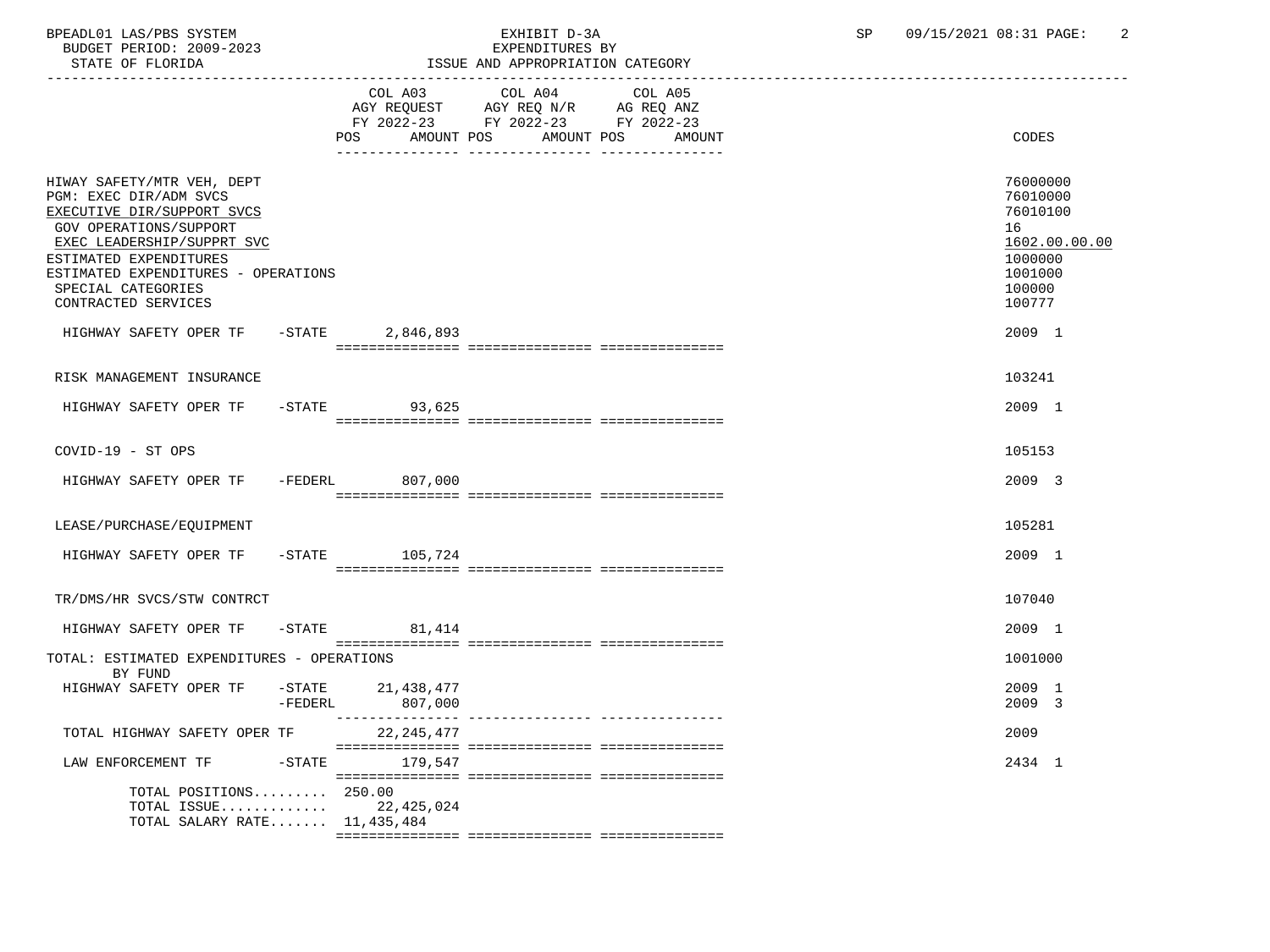BUDGET PERIOD: 2009-2023<br>STATE OF FLORIDA

# BPEADL01 LAS/PBS SYSTEM EXHIBIT D-3A SP 09/15/2021 08:31 PAGE: 3

ISSUE AND APPROPRIATION CATEGORY

|                                                                                                                                                                                                                  | AMOUNT POS<br><b>POS</b>    | COL A03 COL A04<br>AGY REQUEST AGY REQ N/R AG REQ ANZ<br>FY 2022-23 FY 2022-23 FY 2022-23<br>AMOUNT POS | COL A05<br>AMOUNT | CODES                                                              |
|------------------------------------------------------------------------------------------------------------------------------------------------------------------------------------------------------------------|-----------------------------|---------------------------------------------------------------------------------------------------------|-------------------|--------------------------------------------------------------------|
| HIWAY SAFETY/MTR VEH, DEPT<br>PGM: EXEC DIR/ADM SVCS<br>EXECUTIVE DIR/SUPPORT SVCS<br><b>GOV OPERATIONS/SUPPORT</b><br>EXEC LEADERSHIP/SUPPRT SVC<br>ESTIMATED EXPENDITURES<br>SALARY INCREASES FOR FY 2021-22 - |                             |                                                                                                         |                   | 76000000<br>76010000<br>76010100<br>16<br>1602.00.00.00<br>1000000 |
| STATE EMPLOYEE MINIMUM WAGE<br>INCREASE - EFFECTIVE 7/1/2021<br>SALARY RATE<br>SALARY RATE 148,716                                                                                                               |                             |                                                                                                         |                   | 1001030<br>000000                                                  |
|                                                                                                                                                                                                                  |                             |                                                                                                         |                   |                                                                    |
| SALARIES AND BENEFITS                                                                                                                                                                                            |                             |                                                                                                         |                   | 010000                                                             |
| HIGHWAY SAFETY OPER TF -STATE 174,267<br>$-STATE$<br>LAW ENFORCEMENT TF                                                                                                                                          | 1,760<br>---------------    |                                                                                                         |                   | 2009 1<br>2434 1                                                   |
| TOTAL APPRO                                                                                                                                                                                                      | 176,027                     |                                                                                                         |                   |                                                                    |
| OTHER PERSONAL SERVICES                                                                                                                                                                                          |                             |                                                                                                         |                   | 030000                                                             |
| $-$ STATE<br>HIGHWAY SAFETY OPER TF                                                                                                                                                                              | 896                         |                                                                                                         |                   | 2009 1                                                             |
| TOTAL: SALARY INCREASES FOR FY 2021-22 -<br>STATE EMPLOYEE MINIMUM WAGE<br>INCREASE - EFFECTIVE 7/1/2021<br>BY FUND                                                                                              |                             |                                                                                                         |                   | 1001030                                                            |
| HIGHWAY SAFETY OPER TF -STATE 175,163<br>$-\mathtt{STATE}$<br>LAW ENFORCEMENT TF                                                                                                                                 | 1,760                       |                                                                                                         |                   | 2009 1<br>2434 1                                                   |
| TOTAL ISSUE<br>TOTAL SALARY RATE 148,716                                                                                                                                                                         | ________________<br>176,923 | ---------------- ---------------                                                                        |                   |                                                                    |
| SALARY INCREASE FOR FY 2021-22 -<br>AGENCY HEADS PAY INCREASE -<br>EFFECTIVE 7/1/2021<br>SALARY RATE<br>SALARY RATE 19,470                                                                                       |                             |                                                                                                         |                   | 1001050<br>000000                                                  |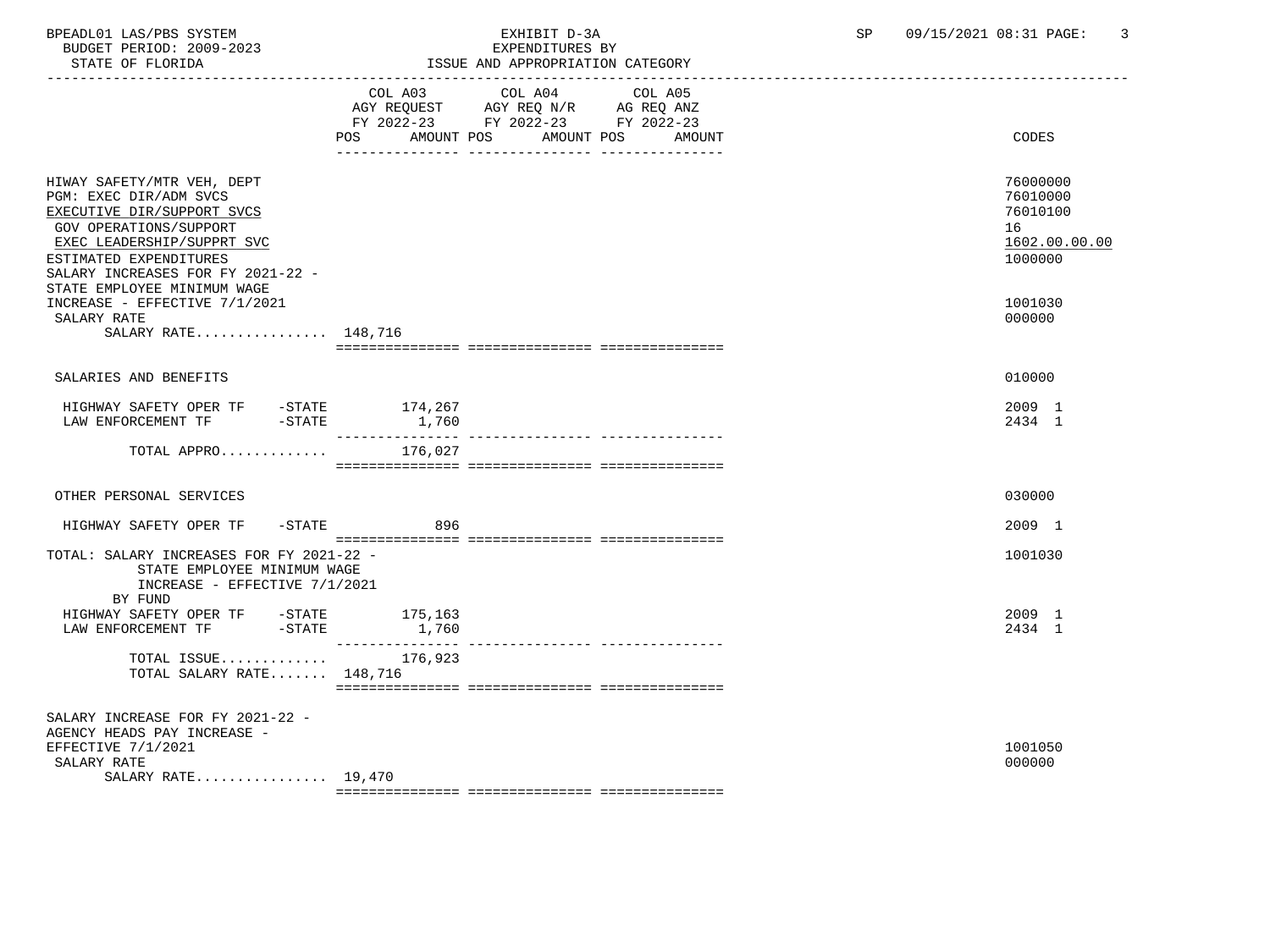BUDGET PERIOD: 2009-2023<br>STATE OF FLORIDA

## BPEADL01 LAS/PBS SYSTEM EXHIBIT D-3A SP 09/15/2021 08:31 PAGE: 4

ISSUE AND APPROPRIATION CATEGORY

|                                                                                                                                                                                                                                         | POS AMOUNT POS<br>_____________________________________ | COL A03 COL A04 COL A05<br>AGY REQUEST AGY REQ N/R AG REQ ANZ<br>FY 2022-23 FY 2022-23 FY 2022-23 | AMOUNT POS<br>AMOUNT | <b>CODES</b>                                                       |
|-----------------------------------------------------------------------------------------------------------------------------------------------------------------------------------------------------------------------------------------|---------------------------------------------------------|---------------------------------------------------------------------------------------------------|----------------------|--------------------------------------------------------------------|
| HIWAY SAFETY/MTR VEH, DEPT<br>PGM: EXEC DIR/ADM SVCS<br>EXECUTIVE DIR/SUPPORT SVCS<br>GOV OPERATIONS/SUPPORT<br>EXEC LEADERSHIP/SUPPRT SVC<br>ESTIMATED EXPENDITURES<br>SALARY INCREASE FOR FY 2021-22 -<br>AGENCY HEADS PAY INCREASE - |                                                         |                                                                                                   |                      | 76000000<br>76010000<br>76010100<br>16<br>1602.00.00.00<br>1000000 |
| EFFECTIVE 7/1/2021<br>SALARIES AND BENEFITS                                                                                                                                                                                             |                                                         |                                                                                                   |                      | 1001050<br>010000                                                  |
| HIGHWAY SAFETY OPER TF - STATE 25,154<br>LAW ENFORCEMENT TF -STATE                                                                                                                                                                      | 254                                                     |                                                                                                   |                      | 2009 1<br>2434 1                                                   |
| TOTAL APPRO                                                                                                                                                                                                                             | 25,408                                                  |                                                                                                   |                      |                                                                    |
| TOTAL: SALARY INCREASE FOR FY 2021-22 -<br>AGENCY HEADS PAY INCREASE -<br>EFFECTIVE 7/1/2021<br>BY FUND                                                                                                                                 |                                                         |                                                                                                   |                      | 1001050                                                            |
| HIGHWAY SAFETY OPER TF -STATE 25,154<br>$-STATE$<br>LAW ENFORCEMENT TF                                                                                                                                                                  | 254                                                     |                                                                                                   |                      | 2009 1<br>2434 1                                                   |
| TOTAL ISSUE<br>TOTAL SALARY RATE 19,470                                                                                                                                                                                                 | ________________<br>25,408                              |                                                                                                   |                      |                                                                    |
| FLORIDA RETIREMENT SYSTEM<br>ADJUSTMENT - FY 2021-22 - NORMAL<br>COST AND UNFUNDED ACTUARIAL<br>LIABILITY<br>SALARIES AND BENEFITS                                                                                                      |                                                         |                                                                                                   |                      | 1001070<br>010000                                                  |
|                                                                                                                                                                                                                                         |                                                         |                                                                                                   |                      |                                                                    |
| HIGHWAY SAFETY OPER TF - STATE 108,766<br>LAW ENFORCEMENT TF<br>$-STATE$                                                                                                                                                                | 1,099                                                   |                                                                                                   |                      | 2009 1<br>2434 1                                                   |
| TOTAL APPRO                                                                                                                                                                                                                             | _______________<br>109,865                              |                                                                                                   |                      |                                                                    |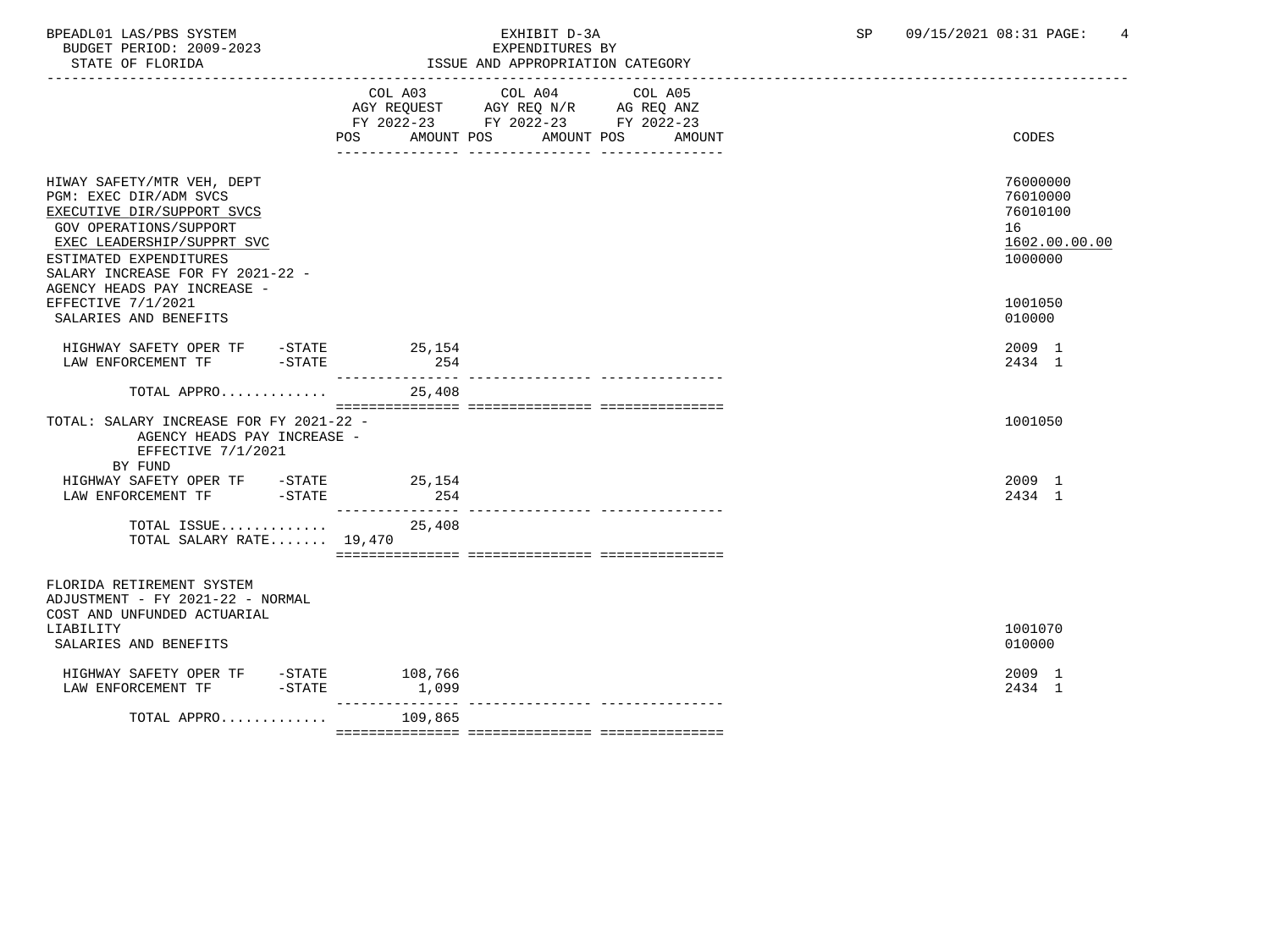BPEADL01 LAS/PBS SYSTEM 
BEADL01 LAS/PBS SYSTEM

SPEADL01 LAS/PBS SYSTEM

SPEADL01 LAS/PBS SYSTEM

SPEADL01 LAS/PBS SYSTEM

SPEADL01 LAS/PBS SYSTEM

SPEADL01 LAS/PBS SYSTEM

SPEADL01 LAS/PBS SYSTEM BUDGET PERIOD: 2009-2023

| CAUS-COOS . GUILLE INFORMATION<br>STATE OF FLORIDA                                                                                                                                                        |                                                                                                                   | BAFBNDIIORBS BI<br>ISSUE AND APPROPRIATION CATEGORY |                                                                    |
|-----------------------------------------------------------------------------------------------------------------------------------------------------------------------------------------------------------|-------------------------------------------------------------------------------------------------------------------|-----------------------------------------------------|--------------------------------------------------------------------|
|                                                                                                                                                                                                           | COL A03<br>COL A04<br>AGY REQUEST AGY REQ N/R AG REQ ANZ<br>FY 2022-23 FY 2022-23 FY 2022-23<br>AMOUNT POS<br>POS | COL A05<br>AMOUNT POS<br>AMOUNT                     | CODES                                                              |
| HIWAY SAFETY/MTR VEH, DEPT<br>PGM: EXEC DIR/ADM SVCS<br>EXECUTIVE DIR/SUPPORT SVCS<br><b>GOV OPERATIONS/SUPPORT</b><br>EXEC LEADERSHIP/SUPPRT SVC<br>ESTIMATED EXPENDITURES<br>CASUALTY INSURANCE PREMIUM |                                                                                                                   |                                                     | 76000000<br>76010000<br>76010100<br>16<br>1602.00.00.00<br>1000000 |
| ADJUSTMENT<br>SPECIAL CATEGORIES<br>RISK MANAGEMENT INSURANCE                                                                                                                                             |                                                                                                                   |                                                     | 1001090<br>100000<br>103241                                        |
| HIGHWAY SAFETY OPER TF                                                                                                                                                                                    | -STATE 14,863-                                                                                                    |                                                     | 2009 1                                                             |
| REALLOCATION OF HUMAN RESOURCES<br>OUTSOURCING<br>SPECIAL CATEGORIES<br>TR/DMS/HR SVCS/STW CONTRCT                                                                                                        |                                                                                                                   |                                                     | 1005900<br>100000<br>107040                                        |
| HIGHWAY SAFETY OPER TF                                                                                                                                                                                    | $-$ STATE<br>$7,152-$                                                                                             |                                                     | 2009 1                                                             |
| INTRA-AGENCY REORGANIZATIONS<br>REALIGN ADMINISTRATIVE AND SUPPORT                                                                                                                                        |                                                                                                                   |                                                     | 1800000                                                            |
| POSITIONS - ADD<br>SALARY RATE<br>SALARY RATE 928,557                                                                                                                                                     |                                                                                                                   |                                                     | 1800A30<br>000000                                                  |
| SALARIES AND BENEFITS                                                                                                                                                                                     |                                                                                                                   |                                                     | 010000                                                             |
| HIGHWAY SAFETY OPER TF                                                                                                                                                                                    | 13.00<br>$-STATE$ 1,330,903                                                                                       |                                                     | 2009 1                                                             |
| TOTAL: REALIGN ADMINISTRATIVE AND SUPPORT<br>POSITIONS - ADD<br>BY FUND                                                                                                                                   |                                                                                                                   |                                                     | 1800A30                                                            |
| HIGHWAY SAFETY OPER TF -STATE 1,330,903<br>SALARY RATE 928,557                                                                                                                                            | 13.00                                                                                                             |                                                     | 2009 1                                                             |
|                                                                                                                                                                                                           |                                                                                                                   |                                                     |                                                                    |
| AGENCY ISSUE NARRATIVE:<br>2022-2023 BUDGET YEAR NARRATIVE:                                                                                                                                               |                                                                                                                   | IT COMPONENT? NO                                    |                                                                    |

Long Range Program Plan Approved Activity: Various activities within the EDSS budget entity.

REALIGNMENT OF SPENDING AUTHORITY FOR ADMINISTRATIVE AND SUPPORT POSITIONS - ADD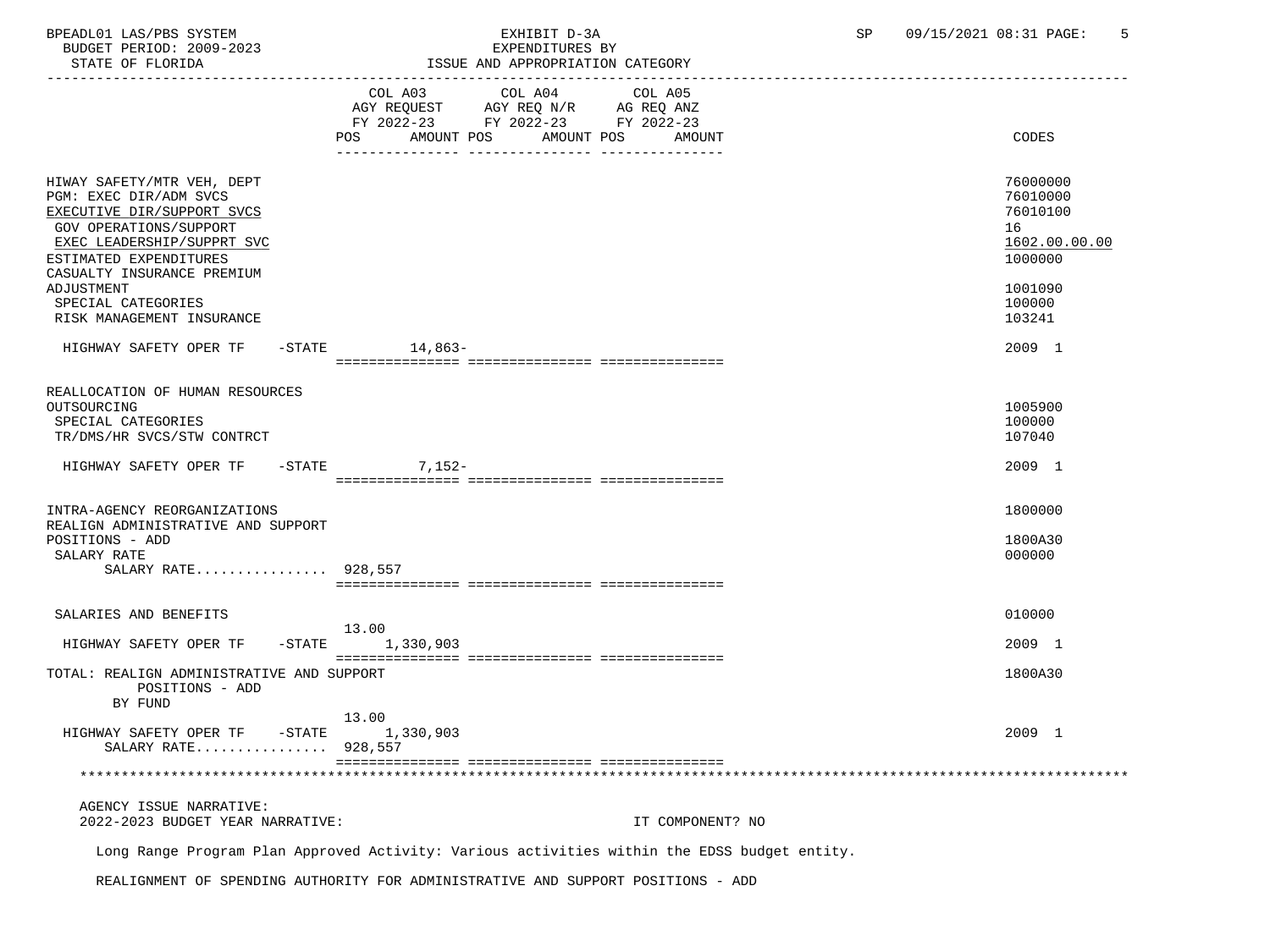| BPEADL01 LAS/PBS SYSTEM |                   |                          |
|-------------------------|-------------------|--------------------------|
|                         |                   | BUDGET PERIOD: 2009-2023 |
|                         | גתדסת הם סתי שידי |                          |

### EXPENDITURES BY STATE OF FLORIDA ISSUE AND APPROPRIATION CATEGORY

| DIAIL OF FIORIDA                                                                                                                                                                                                 | TOOOD AND AFFROFRIAIION CAIBGORI                          |                                                                             |                   |                                                                    |
|------------------------------------------------------------------------------------------------------------------------------------------------------------------------------------------------------------------|-----------------------------------------------------------|-----------------------------------------------------------------------------|-------------------|--------------------------------------------------------------------|
|                                                                                                                                                                                                                  | COL A03<br>AGY REOUEST<br>FY 2022-23<br>AMOUNT POS<br>POS | COL A04<br>AGY REO N/R<br>AG REO ANZ<br>FY 2022-23 FY 2022-23<br>AMOUNT POS | COL A05<br>AMOUNT | CODES                                                              |
| HIWAY SAFETY/MTR VEH, DEPT<br>PGM: EXEC DIR/ADM SVCS<br>EXECUTIVE DIR/SUPPORT SVCS<br>GOV OPERATIONS/SUPPORT<br>EXEC LEADERSHIP/SUPPRT SVC<br>INTRA-AGENCY REORGANIZATIONS<br>REALIGN ADMINISTRATIVE AND SUPPORT |                                                           |                                                                             |                   | 76000000<br>76010000<br>76010100<br>16<br>1602.00.00.00<br>1800000 |
| POSITIONS - ADD                                                                                                                                                                                                  |                                                           |                                                                             |                   | 1800A30                                                            |

 The Department of Highway Safety and Motor Vehicles is requesting the realignment of thirteen (13) positions, salary rate in the amount of \$928,557, and salary budget in the amount of \$1,330,903 in the Highway Safety Operating Trust Fund from the Motorist Services budget entity to the Executive Direction and Support Services budget entity. These positions are currently authorized in the Motorist Service Budget Entity; however, they perform functions of an executive and/or administrative nature that are more in line with other positions in the Executive Direction and Support Services Budget Entity. These functions include legal, personnel, training, communications, and planning and management.

Below are the thirteen positions requested to be realigned:

| POSITION TITLE                   | <b>FTE</b> | POSITION NUMBERS |  |  |
|----------------------------------|------------|------------------|--|--|
| Human Resource Analyst           | 3.0        | 1801, 2557, 3531 |  |  |
| Government Operations Consultant | 2.0        | 2829, 2785       |  |  |
| Executive Senior Attorney        | 2.0        | 2945, 5271       |  |  |
| Senior Attorney                  | 1.0        | 4711             |  |  |
| Senior Mgmt Analyst Supv.        | 1.0        | 2745             |  |  |
| Senior Personnel Manager         | 2.0        | 4458, 5291       |  |  |
| Administrative Assistant         | 1.0        | 4682             |  |  |
| Graphics Consultant              | 1.0        | 5139             |  |  |
|                                  |            |                  |  |  |
| Total FTE                        | 13.0       |                  |  |  |
|                                  |            |                  |  |  |

 The authorized FTE, Rate, and Salary Budget are requested to be realigned in the Highway Safety Operating Trust Fund as follows. The rate requested is based on currently filled rate or anticipated hiring rate.

|                    | EDSS FTE      | MS FTE           | EDSS RATE             | MS RATE                  | EDSS BUDGET                 | MS BUDGET                                   |
|--------------------|---------------|------------------|-----------------------|--------------------------|-----------------------------|---------------------------------------------|
| Current<br>Request | 250.0<br>13.0 | 1425.0<br>(13.0) | 11,435,484<br>928,557 | 53,455,053<br>(928, 557) | \$17,107,610<br>\$1,330,903 | \$76,462,655<br>(S <sub>1</sub> , 330, 903) |
| New Amount         | 263.0         | 1412.0           | 12,364,041            | 52,526,496               | \$18,438,513                | \$75,131,752                                |

This issue supports the department's strategic plan goal of Service Delivery by combining department resources.

 This proposed solution will streamline resources more efficiently and supports the Governor's priorities of protecting taxpayer resources by ensuring the faithful expenditure of public funds (priority 6).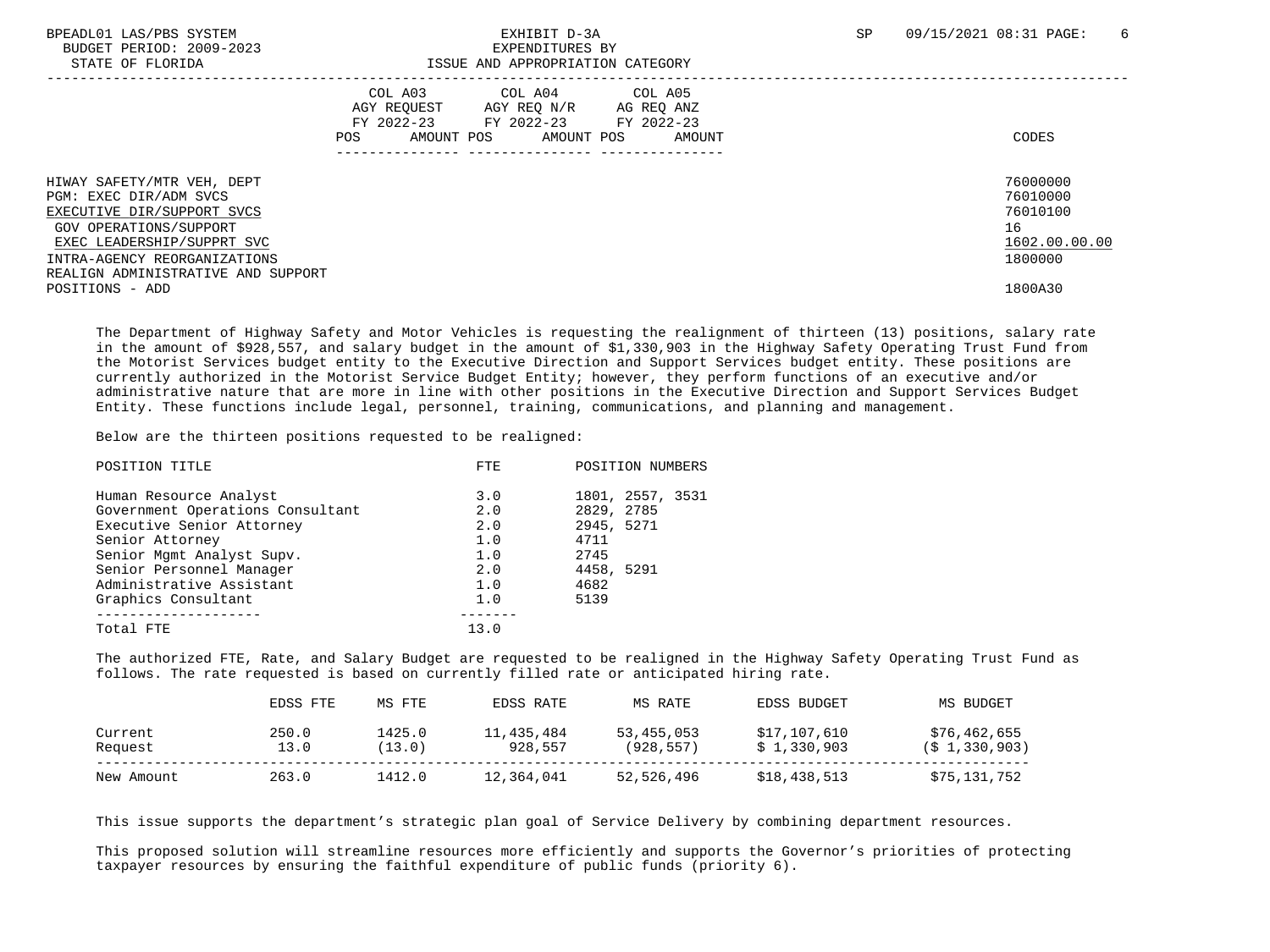BUDGET PERIOD: 2009-2023<br>STATE OF FLORIDA

## BPEADL01 LAS/PBS SYSTEM EXHIBIT D-3A SP 09/15/2021 08:31 PAGE: 7 ISSUE AND APPROPRIATION CATEGORY

|                                                                                                                                                                                                                  | COL A03<br>AGY REOUEST<br>FY 2022-23<br>POS<br>AMOUNT POS | COL A04 COL A05<br>AGY REQ N/R<br>FY 2022-23 FY 2022-23<br>AMOUNT POS | AG REQ ANZ<br>AMOUNT | CODES                                                              |
|------------------------------------------------------------------------------------------------------------------------------------------------------------------------------------------------------------------|-----------------------------------------------------------|-----------------------------------------------------------------------|----------------------|--------------------------------------------------------------------|
| HIWAY SAFETY/MTR VEH, DEPT<br>PGM: EXEC DIR/ADM SVCS<br>EXECUTIVE DIR/SUPPORT SVCS<br>GOV OPERATIONS/SUPPORT<br>EXEC LEADERSHIP/SUPPRT SVC<br>INTRA-AGENCY REORGANIZATIONS<br>REALIGN ADMINISTRATIVE AND SUPPORT |                                                           |                                                                       |                      | 76000000<br>76010000<br>76010100<br>16<br>1602.00.00.00<br>1800000 |
| POSITIONS - ADD                                                                                                                                                                                                  |                                                           |                                                                       |                      | 1800A30                                                            |

 This supports the Florida Economic Development Strategic Plan to improve the efficiency and effectiveness of government agencies at all levels (strategy 5.2). \*\*\*\*\*\*\*\*\*\*\*\*\*\*\*\*\*\*\*\*\*\*\*\*\*\*\*\*\*\*\*\*\*\*\*\*\*\*\*\*\*\*\*\*\*\*\*\*\*\*\*\*\*\*\*\*\*\*\*\*\*\*\*\*\*\*\*\*\*\*\*\*\*\*\*\*\*\*\*\*\*\*\*\*\*\*\*\*\*\*\*\*\*\*\*\*\*\*\*\*\*\*\*\*\*\*\*\*\*\*\*\*\*\*\*\*\*\*\*\*\*\*\*\*\*\*\*

|                                               | FTE  |             | BASE RATE ADDITIVES BENEFITS | SUBTOTAL %          |      | LAPSE LAPSED SALARIES<br>AND BENEFITS |
|-----------------------------------------------|------|-------------|------------------------------|---------------------|------|---------------------------------------|
| A03 - AGY REOUEST FY 2022-23                  |      |             |                              |                     |      |                                       |
| CHANGES TO CURRENTLY AUTHORIZED POSITIONS     |      |             |                              |                     |      |                                       |
| 0709 ADMINISTRATIVE ASSISTANT I               |      |             |                              |                     |      |                                       |
| 04682 001                                     | 1.00 | 35,567      | 19,332                       | 54,899 0.00         |      | 54,899                                |
| 2234 GOVERNMENT OPERATIONS CONSULTANT I       |      |             |                              |                     |      |                                       |
| 02785 001                                     | 1.00 | 48,260      | 23,444                       | 71,704              | 0.00 | 71,704                                |
| 3718 GRAPHICS CONSULTANT                      |      |             |                              |                     |      |                                       |
| 05139 001                                     | 1.00 | 60,000      | 25,612                       | 85,612              | 0.00 | 85,612                                |
| 0173 HUMAN RESOURCE ANALYST/CBJA - SES        |      |             |                              |                     |      |                                       |
| 03531 001                                     | 1.00 | 68,592      | 28,377                       | 96,969              | 0.00 | 96,969                                |
| 0182 HUMAN RESOURCE ANALYST/LR-SES            |      |             |                              |                     |      |                                       |
| 01801 001                                     |      | 1.00 68,592 | 28,377                       | 96,969              | 0.00 | 96,969                                |
| 02557 001                                     | 1.00 | 66,903      | 28,064                       | 94,967              | 0.00 | 94,967                                |
| 1049 SENIOR PERSONNEL MANAGER - SES           |      |             |                              |                     |      |                                       |
| 04458 001                                     |      | 1.00 73,500 |                              | 34,813 108,313      | 0.00 | 108,313                               |
| 05291 001                                     | 1.00 | 77,993      | 30,117                       | 108,110             | 0.00 | 108,110                               |
| 2228 SENIOR MANAGEMENT ANALYST SUPV - SES     |      |             |                              |                     |      |                                       |
| 02745 001                                     | 1.00 | 99,259      | 41,517                       | 140,776             | 0.00 | 140,776                               |
| 2235 GOVERNMENT OPERATIONS CONSULTANT III-SES |      |             |                              |                     |      |                                       |
| 02829 001                                     | 1.00 | 78,461      | 30,203                       | 108,664             | 0.00 | 108,664                               |
| 7738 SENIOR ATTORNEY                          |      |             |                              |                     |      |                                       |
| 04711 001                                     | 1.00 | 85,000      | 37,806                       | 122,806             | 0.00 | 122,806                               |
| 7739 EXECUTIVE SENIOR ATTORNEY                |      |             |                              |                     |      |                                       |
| 02945 001                                     |      | 1.00 85,210 |                              | 37,862 123,072 0.00 |      | 123,072                               |
| 05271 001                                     | 1.00 | 81,220      | 36,822                       | 118,042             | 0.00 | 118,042                               |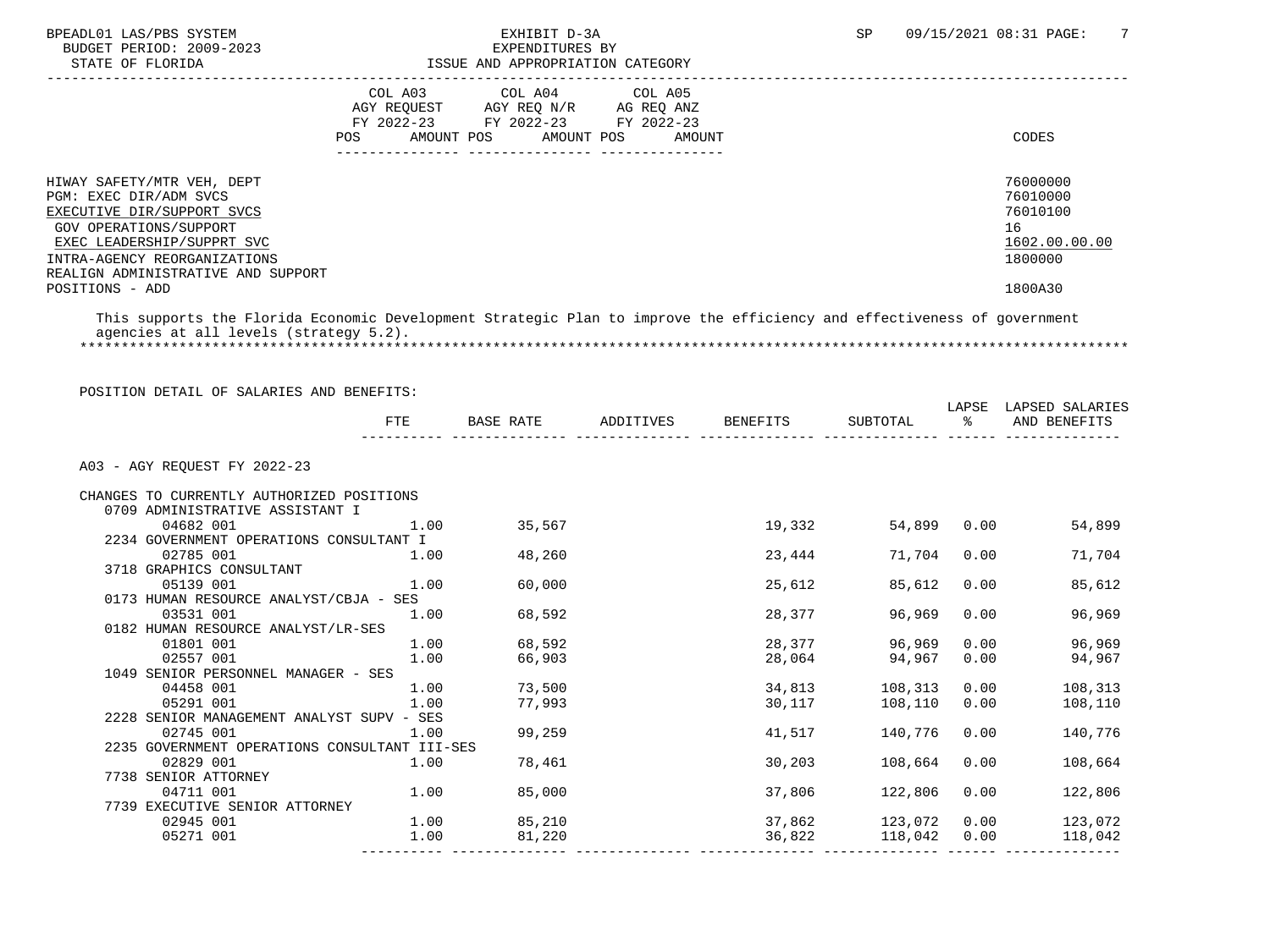| BPEADL01 LAS/PBS SYSTEM<br>BUDGET PERIOD: 2009-2023<br>STATE OF FLORIDA                                                                                                                                                             |             | EXHIBIT D-3A<br>EXPENDITURES BY<br>ISSUE AND APPROPRIATION CATEGORY<br>-----------------------                                                                                                                                             |                    | <b>SP</b>         |    | 09/15/2021 08:31 PAGE:<br>8                                                   |
|-------------------------------------------------------------------------------------------------------------------------------------------------------------------------------------------------------------------------------------|-------------|--------------------------------------------------------------------------------------------------------------------------------------------------------------------------------------------------------------------------------------------|--------------------|-------------------|----|-------------------------------------------------------------------------------|
|                                                                                                                                                                                                                                     | COL A03     | COL A04<br>$\begin{tabular}{lllllll} \bf AGY & \bf REQUEST & \bf AGY & \bf REQ & \tt N/R & \tt AG & \tt REQ & \tt ANZ \\ \bf FY & \tt 2022-23 & \tt FY & \tt 2022-23 & \tt FY & \tt 2022-23 \\ \end{tabular}$<br>POS AMOUNT POS AMOUNT POS | COL A05<br>AMOUNT  |                   |    | CODES                                                                         |
| HIWAY SAFETY/MTR VEH, DEPT<br>PGM: EXEC DIR/ADM SVCS<br>EXECUTIVE DIR/SUPPORT SVCS<br>GOV OPERATIONS/SUPPORT<br>EXEC LEADERSHIP/SUPPRT SVC<br>INTRA-AGENCY REORGANIZATIONS<br>REALIGN ADMINISTRATIVE AND SUPPORT<br>POSITIONS - ADD |             |                                                                                                                                                                                                                                            |                    |                   |    | 76000000<br>76010000<br>76010100<br>16<br>1602.00.00.00<br>1800000<br>1800A30 |
| POSITION DETAIL OF SALARIES AND BENEFITS:                                                                                                                                                                                           | FTE         | BASE RATE                                                                                                                                                                                                                                  | ADDITIVES BENEFITS | SUBTOTAL          | ွေ | LAPSE LAPSED SALARIES<br>AND BENEFITS                                         |
| A03 - AGY REQUEST FY 2022-23<br>CHANGES TO CURRENTLY AUTHORIZED POSITIONS<br>TOTALS FOR ISSUE BY FUND<br>2009 HIGHWAY SAFETY OPER TF                                                                                                | 13.00       | 928,557                                                                                                                                                                                                                                    |                    | 402,346 1,330,903 |    | 1,330,903<br>______________<br>1,330,903<br>--------------                    |
|                                                                                                                                                                                                                                     |             |                                                                                                                                                                                                                                            |                    |                   |    |                                                                               |
| NONRECURRING EXPENDITURES<br>CONTINUE FUNDING FOR THE 2020<br>CORONAVIRUS EMERGENCY SUPPLEMENTAL<br>FUNDING PROGRAM (CESF) FROM THE                                                                                                 |             |                                                                                                                                                                                                                                            |                    |                   |    | 2100000                                                                       |
| FLA DEPT OF LAW ENFORCEMENT (FDLE)<br>SPECIAL CATEGORIES<br>COVID-19 - ST OPS                                                                                                                                                       |             |                                                                                                                                                                                                                                            |                    |                   |    | 2103008<br>100000<br>105153                                                   |
| HIGHWAY SAFETY OPER TF<br>-FEDERL                                                                                                                                                                                                   | $807,000 -$ |                                                                                                                                                                                                                                            |                    |                   |    | 2009 3                                                                        |
| TOTAL: EXEC LEADERSHIP/SUPPRT SVC<br>BY FUND TYPE                                                                                                                                                                                   |             |                                                                                                                                                                                                                                            |                    |                   |    | 1602.00.00.00                                                                 |
| SALARY RATE 12,532,227                                                                                                                                                                                                              | 263.00      |                                                                                                                                                                                                                                            |                    |                   |    | 2000                                                                          |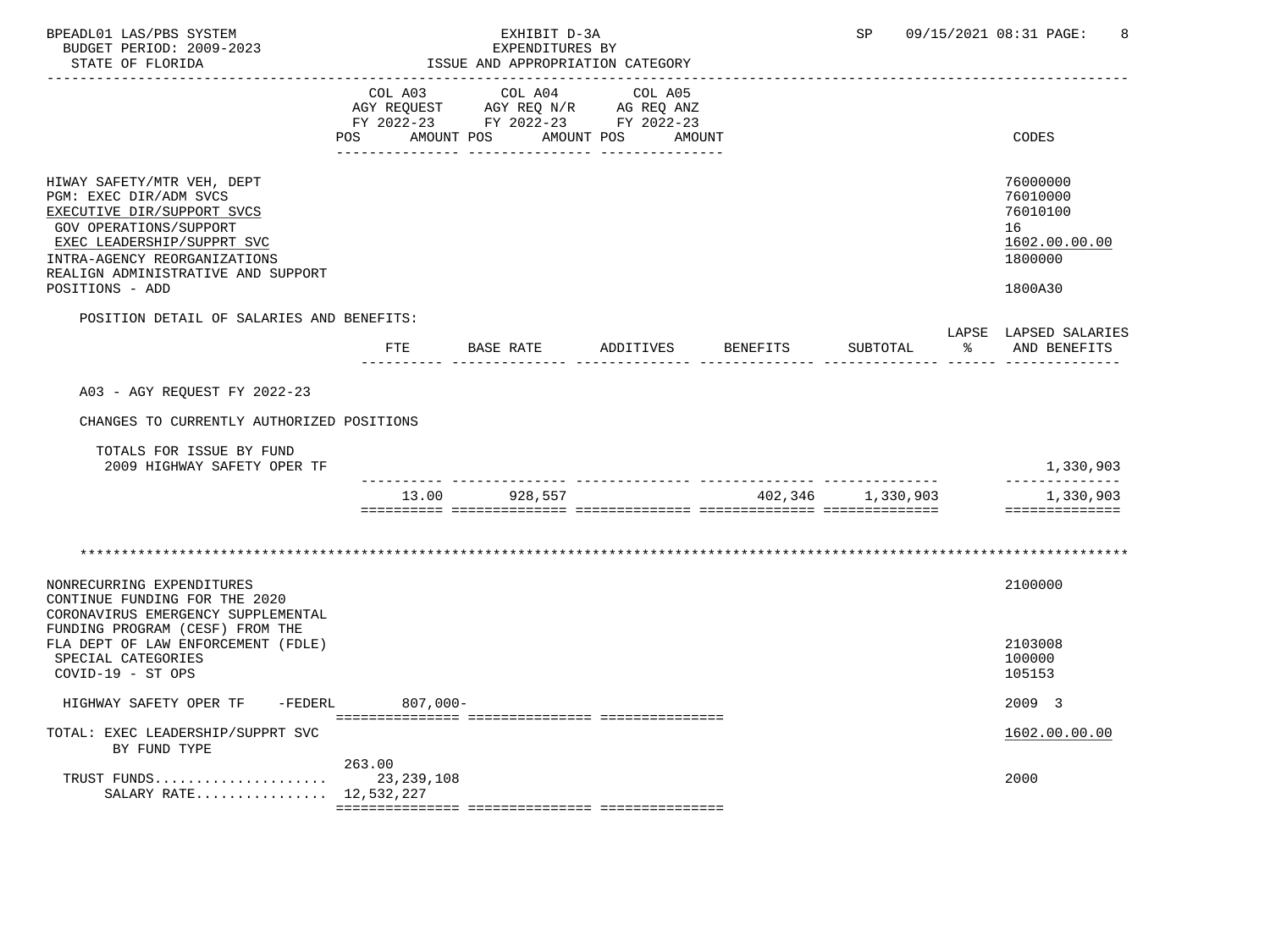| BPEADL01 LAS/PBS SYSTEM |                                                         |                          |
|-------------------------|---------------------------------------------------------|--------------------------|
|                         |                                                         | BUDGET PERIOD: 2009-2023 |
|                         | $\sim$ $\sim$ $\sim$ $\sim$ $\sim$ $\sim$ $\sim$ $\sim$ |                          |

### EXPENDITURES BY STATE OF FLORIDA ISSUE AND APPROPRIATION CATEGORY

| COL A03 COL A04 COL A05<br>AGY REQUEST AGY REQ N/R AG REQ ANZ<br>FY 2022-23 FY 2022-23 FY 2022-23<br>AMOUNT POS AMOUNT POS | AMOUNT | CODES                                                                                             |
|----------------------------------------------------------------------------------------------------------------------------|--------|---------------------------------------------------------------------------------------------------|
|                                                                                                                            |        |                                                                                                   |
|                                                                                                                            |        | 76000000<br>76010000<br>76010100<br>99<br>9999.99.99.99<br>9900000<br>990Z000<br>080000<br>080016 |
|                                                                                                                            |        | 2009 1                                                                                            |
|                                                                                                                            |        |                                                                                                   |
|                                                                                                                            |        | 4,071,714 4,071,714                                                                               |

AGENCY NARRATIVE:

2022-2023 BUDGET YEAR NARRATIVE: SPECIAL PROJ/IMPR-ADM SVCS IT COMPONENT? NO

Long-Range Program Plan Approved Activity: Fixed Capital Outlay

 The Department of Highway Safety and Motor Vehicles (department) requests \$ 4,071,714 in budget authority for FY 2022-23, from the Highway Safety Operating Trust Fund for major renovations of the Neil Kirkman Building (NKB). This request is based on an assessment of the NKB and associated facility system groups, which include HVAC system upgrades, air duct cleaning, fire sprinkler installation, bathroom renovations, and asbestos abatement necessary to meet life safety, environmental and federal requirements, and major repair projects.

 The NKB in Tallahassee, FL serves as headquarters for the department and typically accommodates more than 1,100 department members daily and more than 25,000 visitors annually. The department is responsible for maintaining the 26-acre NKB campus including buildings, various parking lots and a public roadway, namely Dick Wilson Boulevard.

Requested in priority order for FY 22-23 are the following projects:

HVAC SYSTEM UPGRADE: \$1,262,000

 There are approximately 50 air handler units located in the NKB and outbuildings on the NKB campus that are integral in the conditioning of the air in which department members and visitors breathe. Upon recent professional engineering analysis of these air handlers and a recently published position document by ASHRAE----the leading organization for development of air conditioning system standards----it has been determined that HVAC system control and equipment modifications/upgrades are needed at the NKB to ensure existing systems can achieve an adequate level of effectiveness with regard to outdoor air circulation/ventilation, air filtration, and temperature/humidity regulation, all of which greatly impact the quality of air in the NKB and outbuildings and the dispersion of airborne contaminants such as viruses, bacteria, mold spores, dust/dirt particulates, etc.

 To address this issue the department is requesting budget authority to design/engineer and institute methods to enhance air quality and reduce the dispersion of airborne contaminants by making improvements to the existing 50 HVAC systems at the NKB and outbuildings on the NKB campus. The methods proposed are diluting/filtering with increased outdoor air circulation/ventilation, temperature/humidity regulation and utilizing HEPA-level air filters and disinfecting with ultraviolet lamps and/or needlepoint bi-polar ionization devices at duct/air handling units.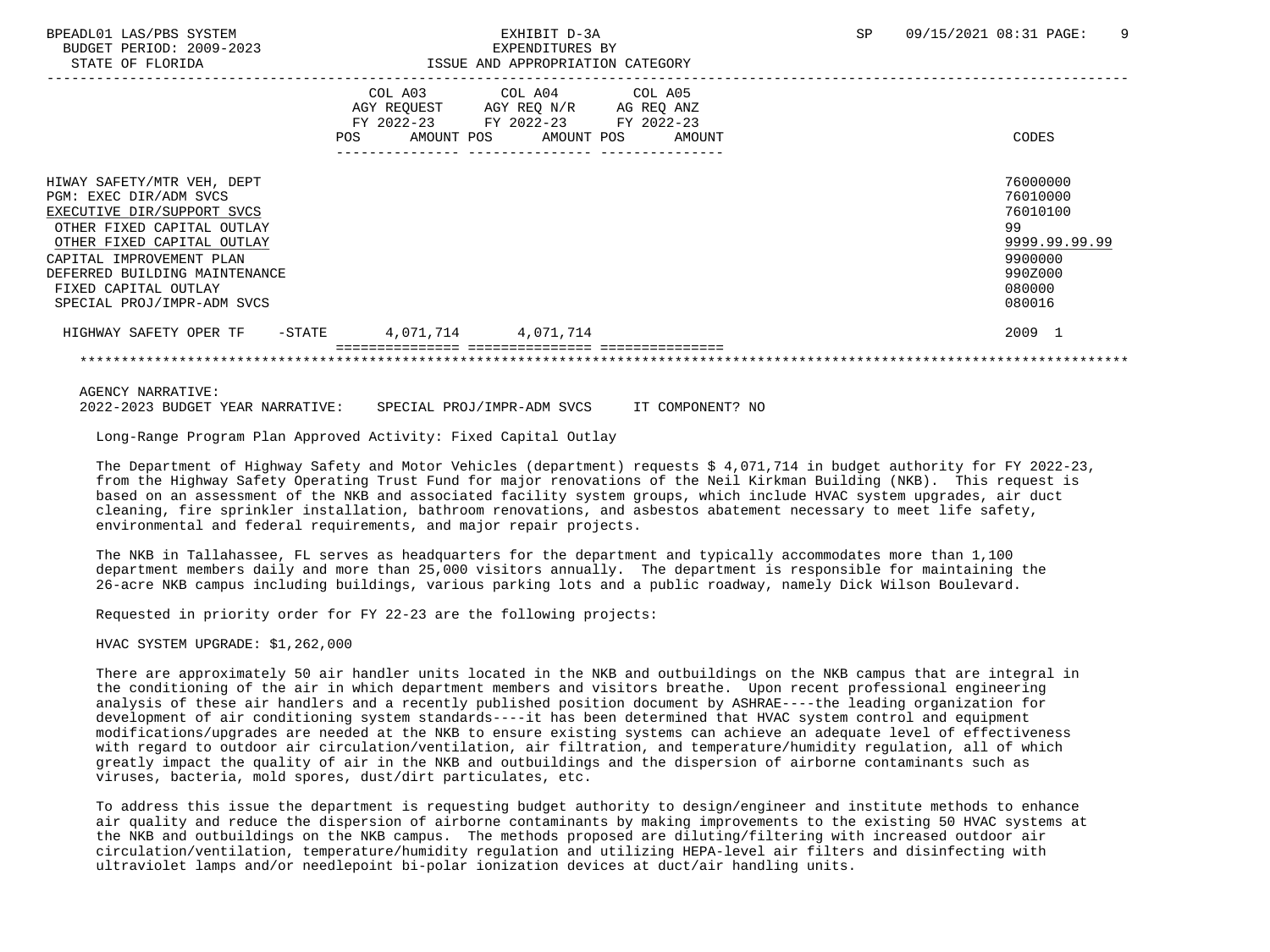BUDGET PERIOD: 2009-2023<br>
EXPENDITURES BY ELOPIDA

# STATE OF FLORIDA ISSUE AND APPROPRIATION CATEGORY

| DIAIB OF FEORIDA                                                                                                                                                                                            | TOOG UND ULLIVERIITON CUIBOORI                                                                                                                                |                                                                               |
|-------------------------------------------------------------------------------------------------------------------------------------------------------------------------------------------------------------|---------------------------------------------------------------------------------------------------------------------------------------------------------------|-------------------------------------------------------------------------------|
|                                                                                                                                                                                                             | COL A03<br>COL A05<br>COL A04<br>AGY REOUEST<br>AGY REO N/R<br>AG REQ ANZ<br>FY 2022-23<br>FY 2022-23 FY 2022-23<br>AMOUNT POS<br>POS<br>AMOUNT POS<br>AMOUNT | CODES                                                                         |
| HIWAY SAFETY/MTR VEH, DEPT<br>PGM: EXEC DIR/ADM SVCS<br>EXECUTIVE DIR/SUPPORT SVCS<br>OTHER FIXED CAPITAL OUTLAY<br>OTHER FIXED CAPITAL OUTLAY<br>CAPITAL IMPROVEMENT PLAN<br>DEFERRED BUILDING MAINTENANCE |                                                                                                                                                               | 76000000<br>76010000<br>76010100<br>99<br>9999.99.99.99<br>9900000<br>990Z000 |

 This solution will greatly enhance air quality in the NKB and outbuildings, providing a safer and healthier work environment for members and visitors while reducing member absenteeism resulting from complications/illness associated with unimpeded dispersion of airborne contaminants.

### A, B, AND C-WING HVAC DUCT/AIR HANDLER UNIT CLEANING/REMEDIATION/RESTORATION: \$780,000

 With approximately 50 HVAC air handling units (AHU) throughout the NKB and thousands of feet of ductwork supplying conditioned air to over 380,000 SF of office space in the A, B, C and D wings, it is imperative to perform periodic preventative cleaning of HVAC AHUs and ductwork to remediate all dust, dirt, bacteria, microbials, etc. and restore the AHUs and ductwork to a healthy condition which improves indoor air quality and also increases air flow which will extend the useful life of HVAC systems. While this important work was completed in the D wing in FY 2018-19, it has not been completed in the A, B and C wings in the past 15-20 years leading to less-than-ideal air quality and overworked HVAC systems in the majority of the NKB. The FLHSMV is requesting non-recurring budget authority/FCO for HVAC AHUs and ductwork cleaning, remediation and restoration in the A, B and C wings.

 To address this issue the department is requesting spending authority to perform professional HVAC AHUs and ductwork cleaning, remediation and restoration in the A, B and C wings which will extend the useful life of HVAC systems and provide a safer and healthier work environment for members and visitors while reducing member absenteeism resulting from complications/illness associated with increased levels of dust, dirt, bacteria, microbials, etc.

### A-WING BASEMENT FIRE PROTECTION & CEILING/LIGHTING: \$636,193

 The A-wing basement is estimated to be 28,500 square feet with the chiller room comprising about 2,900 square feet of that total. The space is primarily used for storage/warehousing of large quantities of essential inventory/supplies most of which are considered highly combustible, and there is no fire protection/sprinkler system currently in place to mitigate damage to life and property in the event of a fire.

 To address this issue the department is requesting budget authority to perform interior renovation of the A-wing basement to provide fire protection/sprinklers by installing an ordinary hazard wet pipe fire sprinkler system and notification devices and upgrading the ceiling/electrical lighting. The areas of focus for interior renovation in fiscal year 2022-23 are the A-wing basement (28,500 square feet) and B-wing 4th floor north (5,880 square feet). Additional areas in the Neil Kirkman building in need of major interior renovation include: B-wing 1st floor north, B-wing 2nd floor south, C-wing 2nd floor, C-wing 1st floor, B-wing 3rd floor south and B-wing 4th floor south.

### MAJOR INTERIOR RENOVATION FOR 4TH FLOOR B-WING NORTH/ASBESTOS ABASEMENT: \$1,393,521

 Sections of the Neil Kirkman Building that were constructed during the 1960s and 1970s need upgrades or renovations to the original HVAC systems, electrical panels/wiring, ceiling tiles/grids, and electrical lighting. Building materials such as insulation, ductwork canvas connectors, flooring and adhesives often contained asbestos during the construction time frames. These components and systems are not only outdated, inefficient, and prone to failure, but the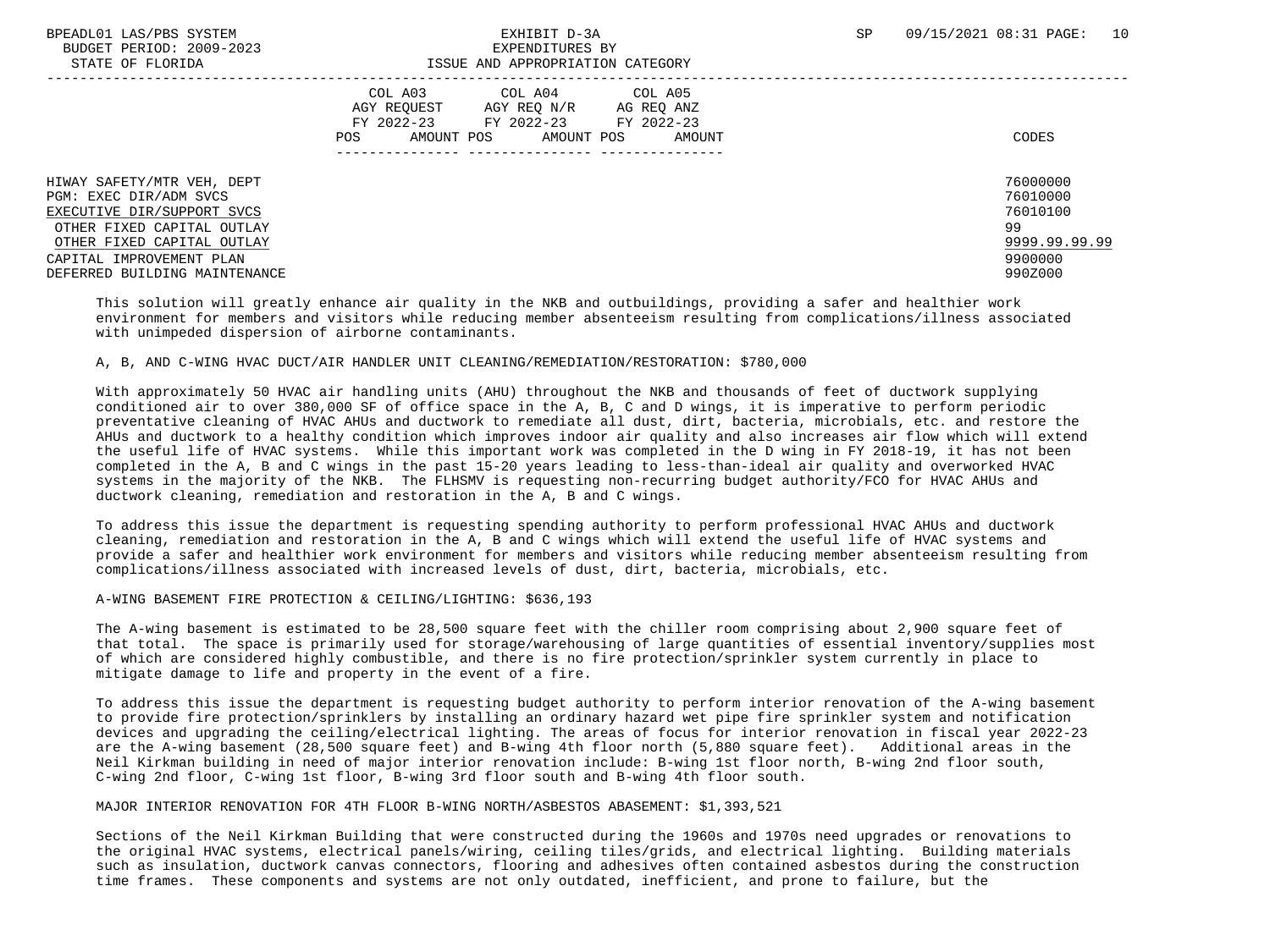|  |                   | BPEADL01 LAS/PBS SYSTEM  |
|--|-------------------|--------------------------|
|  |                   | BUDGET PERIOD: 2009-2023 |
|  | גתדכת זה הת היהיה |                          |

### BUDGET PERIOD: 2009-2023 EXPENDITURES BY STATE OF FLORIDA ISSUE AND APPROPRIATION CATEGORY

| DINID OI IDORIDII             | TODON IND INTINOLIGIILION CITTIOONI       |               |
|-------------------------------|-------------------------------------------|---------------|
|                               |                                           |               |
|                               | COL A03<br>COL A05<br>COL A04             |               |
|                               | AGY REOUEST<br>AGY REO N/R<br>AG REO ANZ  |               |
|                               | FY 2022-23<br>FY 2022-23 FY 2022-23       |               |
|                               | AMOUNT POS<br>AMOUNT POS<br>POS<br>AMOUNT | CODES         |
|                               |                                           |               |
|                               |                                           |               |
| HIWAY SAFETY/MTR VEH, DEPT    |                                           | 76000000      |
| PGM: EXEC DIR/ADM SVCS        |                                           | 76010000      |
| EXECUTIVE DIR/SUPPORT SVCS    |                                           | 76010100      |
| OTHER FIXED CAPITAL OUTLAY    |                                           | 99            |
| OTHER FIXED CAPITAL OUTLAY    |                                           | 9999.99.99.99 |
| CAPITAL IMPROVEMENT PLAN      |                                           | 9900000       |
| DEFERRED BUILDING MAINTENANCE |                                           | 990Z000       |
|                               |                                           |               |

deterioration of asbestos-containing materials also present health and safety hazards/concerns.

 The Neil Kirkman Building B-wing was constructed in 1956 and the 4th floor north location is estimated to be 5,880 square feet. The original HVAC and electrical systems are inefficient and contribute to energy waste. Asbestos containing materials have also been identified in this area which present health and safety hazards/concerns as these materials deteriorate.

 To address this issue the department is requesting budget authority to perform major interior renovation of the B-wing 4th floor north, replacing electrical lighting, ceiling tile/grids to reduce heat gain/loss, which impacts HVAC systems, reduces energy consumption, and improves the work environment. Replace the outdated HVAC systems, electrical panels/wiring and other worn components to improve safety and performance, save energy and maintain comfortable workplace temperatures. Remove any asbestos containing materials to ensure a safe working environment.

 This is a continuation of the overall Neil Kirkman Building Five-Year Capital Improvement Plan to extend the useful life of the building, reduce energy consumption and cost, improve the safety of conditions, and improve equipment performance.

 The areas of focus for major interior renovation in fiscal year 2022-23 are the A-wing basement (28,500 square feet) and B-wing 4th floor north (5,880 square feet). Additional areas in the Neil Kirkman building in need of major interior renovation include: B-wing 1st floor north, B-wing 2nd floor south, C-wing 2nd floor, C-wing 1st floor, B-wing 3rd floor south and B-wing 4th floor south.

 Improvement and maintenance of building systems align with the department's strategic plan of promoting safety, protecting property, providing quality experiences, and fostering an environment where our members feel valued.

 These strategies support the Governor's priorities of economic development and job creation by prioritizing infrastructure development to meaningful projects that provide regional and statewide impact, especially focused on safety and improved mobility (priority #3).

 Ensuring that our citizen's assets are maintained in an acceptable condition supports the Florida Economic Development Strategic Plan of ensuring state, regional, and local agencies provide collaborative and timely customer service to businesses and workers (strategy 4.2) and creating and sustaining vibrant, safe, and healthy communities that attract workers, residents, businesses, and visitors to Florida (strategy 6.1). \*\*\*\*\*\*\*\*\*\*\*\*\*\*\*\*\*\*\*\*\*\*\*\*\*\*\*\*\*\*\*\*\*\*\*\*\*\*\*\*\*\*\*\*\*\*\*\*\*\*\*\*\*\*\*\*\*\*\*\*\*\*\*\*\*\*\*\*\*\*\*\*\*\*\*\*\*\*\*\*\*\*\*\*\*\*\*\*\*\*\*\*\*\*\*\*\*\*\*\*\*\*\*\*\*\*\*\*\*\*\*\*\*\*\*\*\*\*\*\*\*\*\*\*\*\*\*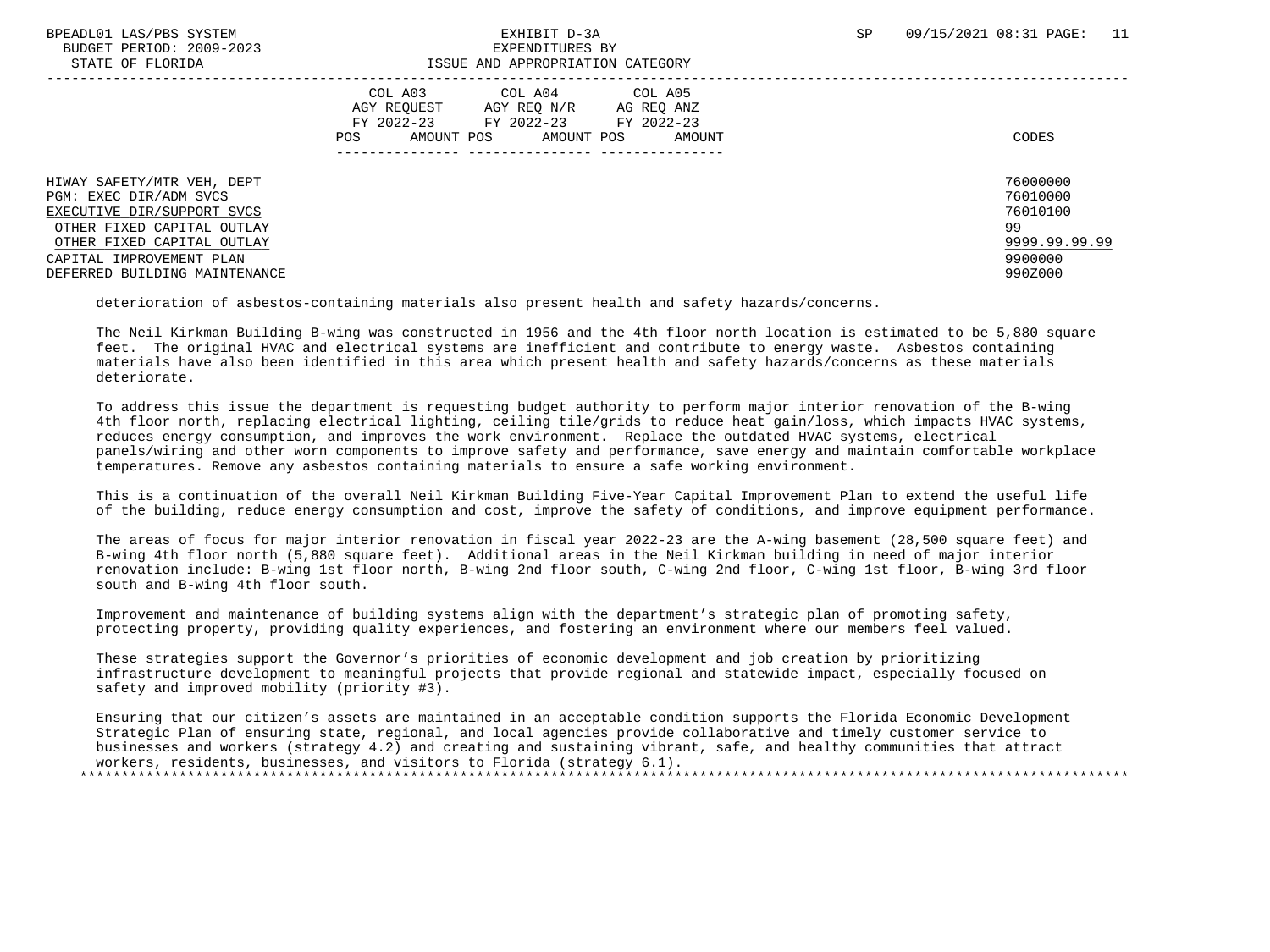BUDGET PERIOD: 2009-2023<br>STATE OF FLORIDA

# BPEADL01 LAS/PBS SYSTEM EXHIBIT D-3A SP 09/15/2021 08:31 PAGE: 12

| STATE OF FLORIDA                                                                   | ISSUE AND APPROPRIATION CATEGORY                                                                                                      |                                  |
|------------------------------------------------------------------------------------|---------------------------------------------------------------------------------------------------------------------------------------|----------------------------------|
|                                                                                    | COL A03 COL A04 COL A05<br>AGY REQUEST AGY REQ N/R AG REQ ANZ<br>FY 2022-23 FY 2022-23 FY 2022-23<br>POS AMOUNT POS AMOUNT POS AMOUNT | CODES                            |
| HIWAY SAFETY/MTR VEH, DEPT<br>PGM: EXEC DIR/ADM SVCS<br>EXECUTIVE DIR/SUPPORT SVCS |                                                                                                                                       | 76000000<br>76010000<br>76010100 |
| TOTAL: EXECUTIVE DIR/SUPPORT SVCS<br>BY FUND                                       |                                                                                                                                       | 76010100                         |
| HIGHWAY SAFETY OPER TF - STATE                                                     | 27,128,162 4,071,714                                                                                                                  | 2009 1                           |
| LAW ENFORCEMENT TF<br>$-$ STATE                                                    | 182,660                                                                                                                               | 2434 1                           |
| TOTAL POSITIONS 263.00<br>TOTAL SALARY RATE 12,532,227                             | TOTAL BUREAU 27,310,822 4,071,714                                                                                                     |                                  |
|                                                                                    |                                                                                                                                       |                                  |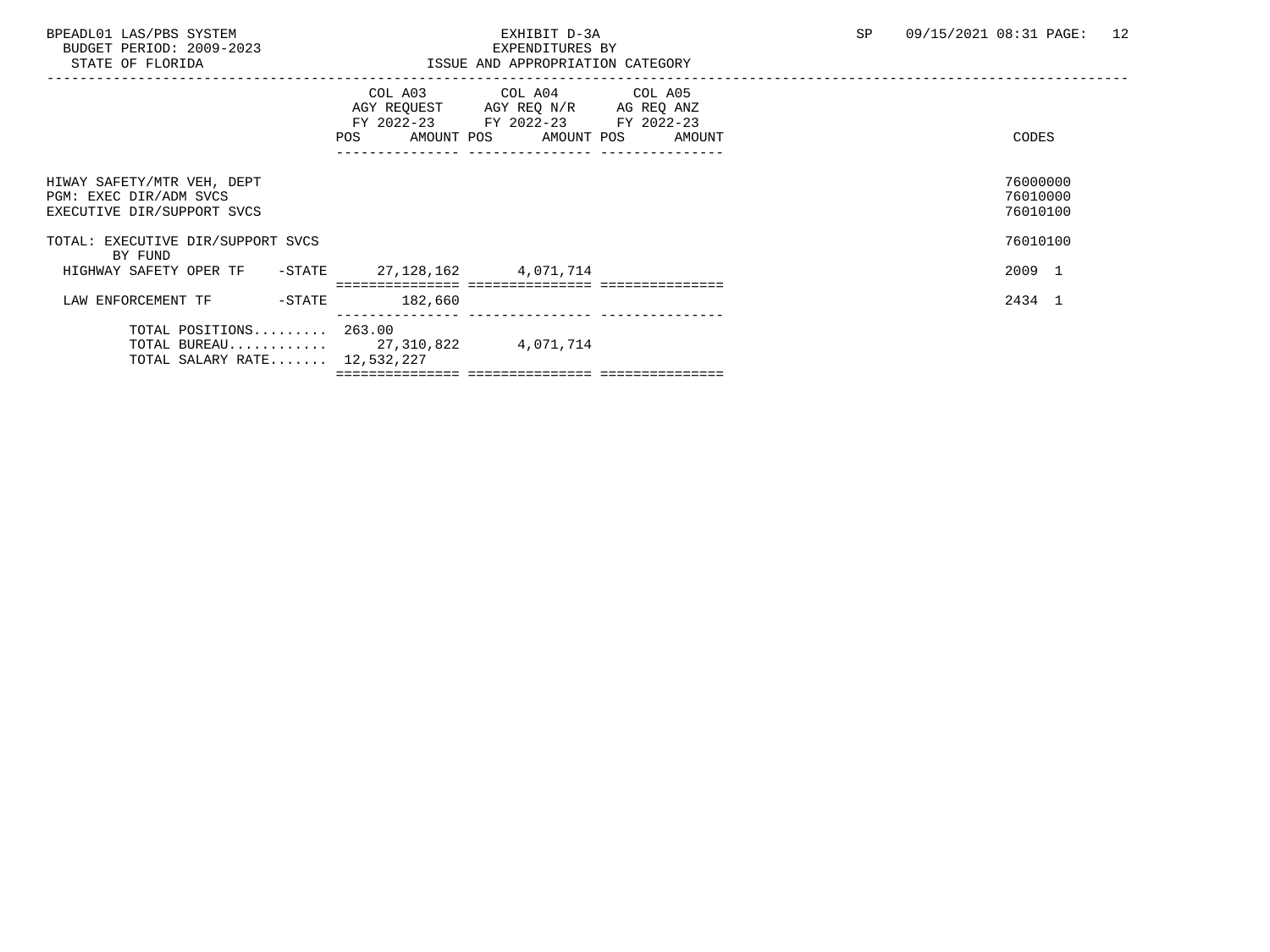STATE OF FLORIDA ISSUE AND APPROPRIATION CATEGORY ----------------------------------------------------------------------------------------------------------------------------------- COL A03 COL A04 AGY REQUEST AGY REQ N/R AG REQ ANZ FY 2022-23 FY 2022-23 FY 2022-23 POS AMOUNT POS AMOUNT POS AMOUNT CODES --------------- --------------- --------------- HIWAY SAFETY/MTR VEH, DEPT 76000000<br>PGM: FLA HIGHWAY PATROL PGM: FLA HIGHWAY PATROL 76100000<br>HIGHWAY SAFETY 76100100 HIGHWAY SAFETY 76100100 \_\_\_\_\_\_\_\_\_\_\_\_\_\_\_\_\_\_\_\_\_\_\_\_\_\_ PUBLIC PROTECTION 12<br>1202.00.00.00  $\texttt{LAN ENFORCEMENT} \color{black} \textcolor{red}{1202.00.00.00}$  ESTIMATED EXPENDITURES 1000000 ESTIMATED EXPENDITURES - OPERATIONS<br>SALARY RATE 000000  $\texttt{SALARY RATE}$  . The contract of the contract of the contract of the contract of the contract of the contract of the contract of the contract of the contract of the contract of the contract of the contract of the contract o SALARY RATE................. 123,046,173 =============== =============== =============== SALARIES AND BENEFITS 010000 2,186.00 HIGHWAY SAFETY OPER TF -STATE 176,724,774 2009 1 =============== =============== =============== OTHER PERSONAL SERVICES 030000 HIGHWAY SAFETY OPER TF -STATE 7,383,446 2009 1 FEDERAL GRANTS TRUST FUND -RECPNT --------------- --------------- --------------- TOTAL APPRO............. 7,697,765 =============== =============== =============== EXPENSES 040000 HIGHWAY SAFETY OPER TF -STATE 9,398,647 2009 1 FEDERAL GRANTS TRUST FUND -RECPNT 77,370 2261 9 LAW ENFORCEMENT TF  $-$  STATE 251,398 2434 1 --------------- --------------- --------------- TOTAL APPRO............. =============== =============== =============== OPERATING CAPITAL OUTLAY 060000 HIGHWAY SAFETY OPER TF -STATE 275,905 2009 1 FEDERAL GRANTS TRUST FUND -RECPNT LAW ENFORCEMENT TF  $-$  STATE 252,572 2434 1 --------------- --------------- --------------- TOTAL APPRO............. 530,477 =============== =============== =============== SPECIAL CATEGORIES 100000 ACQUISITION/MOTOR VEHICLES 100021 HIGHWAY SAFETY OPER TF -STATE 10,000,000 2009 1 2009 1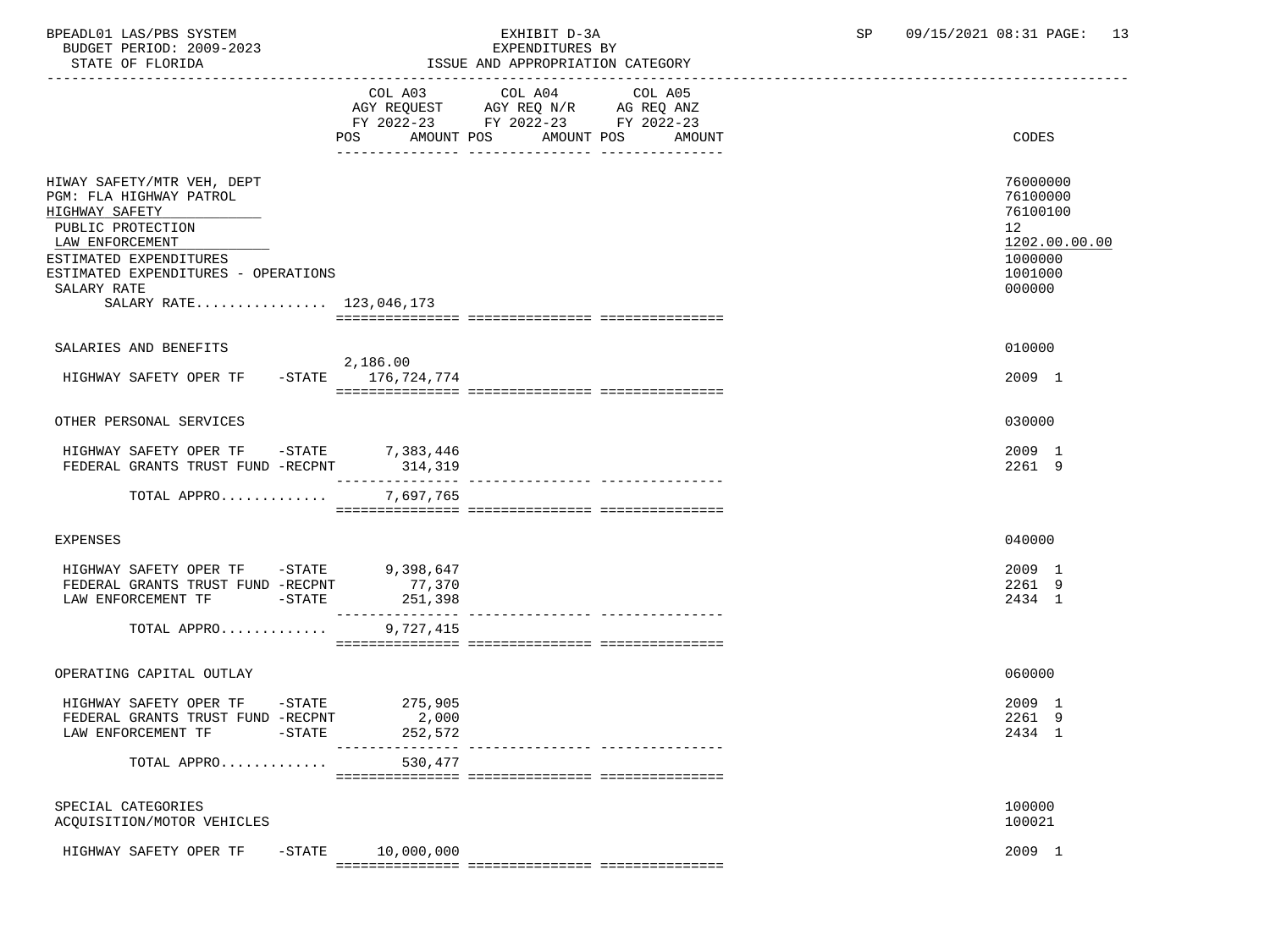BUDGET PERIOD: 2009-2023

# BPEADL01 LAS/PBS SYSTEM EXHIBIT D-3A SP 09/15/2021 08:31 PAGE: 14

| STATE OF FLORIDA                                                                                                                    |                       | ISSUE AND APPROPRIATION CATEGORY                                                                                                                                                                                                              |                                                         |
|-------------------------------------------------------------------------------------------------------------------------------------|-----------------------|-----------------------------------------------------------------------------------------------------------------------------------------------------------------------------------------------------------------------------------------------|---------------------------------------------------------|
|                                                                                                                                     | COL A03<br>AMOUNT POS | COL A04<br>COL A05<br>$\begin{tabular}{lllllll} \bf AGY \,\, REQUEST \,\, & \bf AGY \,\, REQ \,\, N/R & \bf AG \,\, REQ \,\, ANZ \\ \bf FY \,\, 2022-23 & \bf FY \,\, 2022-23 & \bf FY \,\, 2022-23 \\ \end{tabular}$<br>AMOUNT POS<br>AMOUNT | CODES                                                   |
| HIWAY SAFETY/MTR VEH, DEPT<br>PGM: FLA HIGHWAY PATROL<br>HIGHWAY SAFETY                                                             |                       |                                                                                                                                                                                                                                               | 76000000<br>76100000<br>76100100                        |
| PUBLIC PROTECTION                                                                                                                   |                       |                                                                                                                                                                                                                                               | 12                                                      |
| LAW ENFORCEMENT<br>ESTIMATED EXPENDITURES<br>ESTIMATED EXPENDITURES - OPERATIONS<br>SPECIAL CATEGORIES<br>FHP COMMUNICATION SYSTEMS |                       |                                                                                                                                                                                                                                               | 1202.00.00.00<br>1000000<br>1001000<br>100000<br>100112 |
| HIGHWAY SAFETY OPER TF -STATE<br>FED LAW ENFORCEMENT TF -FEDERL                                                                     | 4,625,719<br>52,000   |                                                                                                                                                                                                                                               | 2009 1<br>2719 3                                        |
| TOTAL APPRO                                                                                                                         | 4,677,719             |                                                                                                                                                                                                                                               |                                                         |
| CONTRACTED SERVICES                                                                                                                 |                       |                                                                                                                                                                                                                                               | 100777                                                  |
| HIGHWAY SAFETY OPER TF -STATE 5,933,203                                                                                             | 258,609<br>50,020     |                                                                                                                                                                                                                                               | 2009 1<br>2319 1<br>2434 1                              |
| TOTAL APPRO                                                                                                                         | 6,241,832             |                                                                                                                                                                                                                                               |                                                         |
| OPERATION/MOTOR VEHICLES                                                                                                            |                       |                                                                                                                                                                                                                                               | 102289                                                  |
| HIGHWAY SAFETY OPER TF -STATE 16,405,050                                                                                            |                       |                                                                                                                                                                                                                                               | 2009 1                                                  |
| FHP AUXILIARY                                                                                                                       |                       |                                                                                                                                                                                                                                               | 102297                                                  |
| HIGHWAY SAFETY OPER TF - STATE 138,238                                                                                              |                       |                                                                                                                                                                                                                                               | 2009 1                                                  |
| OVERTIME                                                                                                                            |                       |                                                                                                                                                                                                                                               | 102331                                                  |
| HIGHWAY SAFETY OPER TF -STATE 10,345,916<br>FEDERAL GRANTS TRUST FUND -RECPNT                                                       | 14,900                |                                                                                                                                                                                                                                               | 2009 1<br>2261 9                                        |
| TOTAL APPRO                                                                                                                         | 10,360,816            |                                                                                                                                                                                                                                               |                                                         |
| PMT/DEATH & DISMEMB CLAIMS                                                                                                          |                       |                                                                                                                                                                                                                                               | 102569                                                  |
| HIGHWAY SAFETY OPER TF - STATE                                                                                                      | 325,995               |                                                                                                                                                                                                                                               | 2009 1                                                  |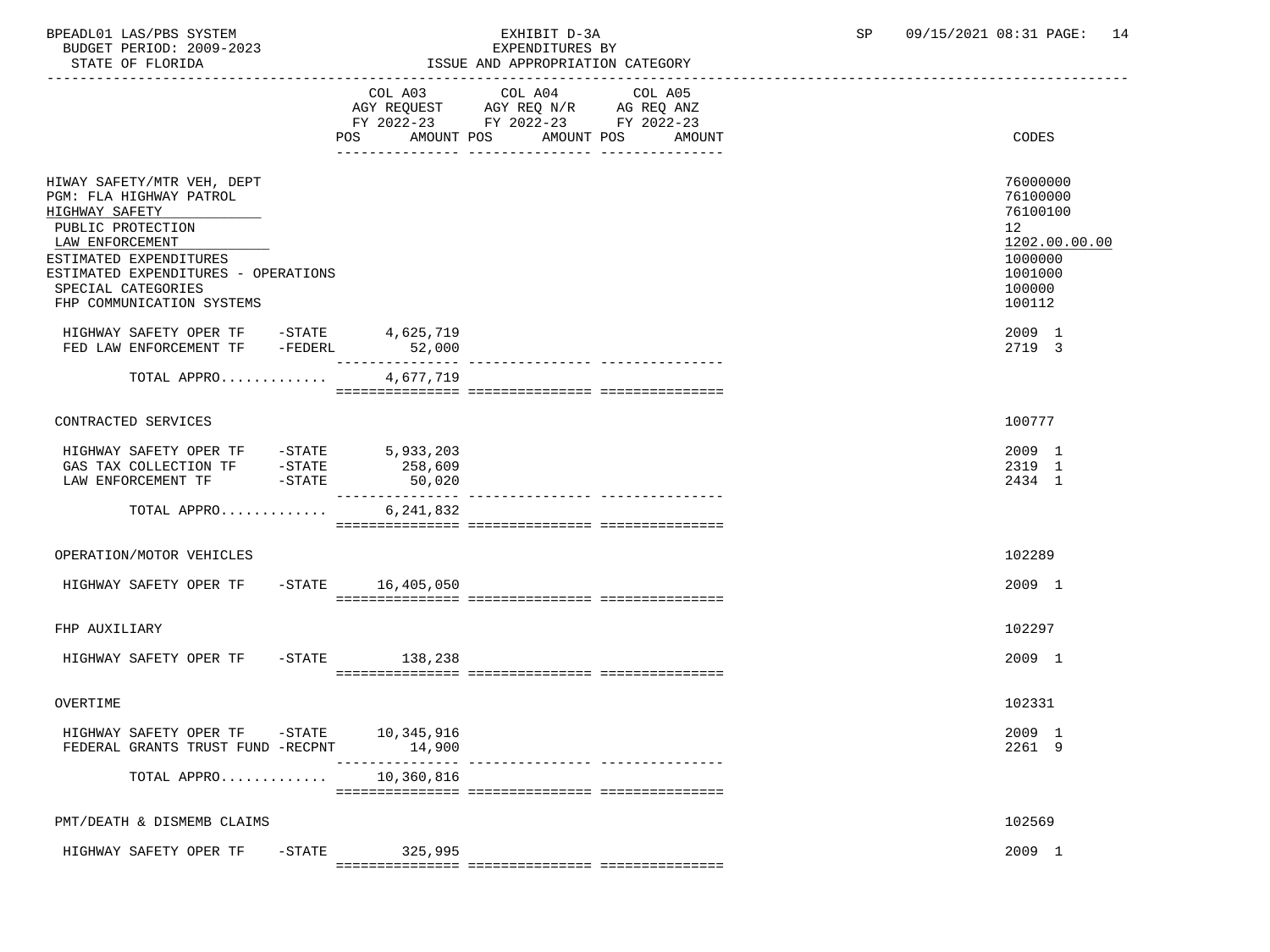BPEADL01 LAS/PBS SYSTEM EXHIBIT D-3A SP 09/15/2021 08:31 PAGE: 15 BUDGET PERIOD: 2009-2023<br>STATE OF FLORIDA

STATE OF FLORIDA ISSUE AND APPROPRIATION CATEGORY

|--|

|                                                                                                                                                                                                                                     |           | COL A03<br>POS<br>AMOUNT POS | COL A04<br>AGY REQUEST AGY REQ N/R AG REQ ANZ<br>FY 2022-23 FY 2022-23 FY 2022-23<br>AMOUNT POS<br>__ ________________ __________ | COL A05 | AMOUNT | <b>CODES</b>                                                                                                   |
|-------------------------------------------------------------------------------------------------------------------------------------------------------------------------------------------------------------------------------------|-----------|------------------------------|-----------------------------------------------------------------------------------------------------------------------------------|---------|--------|----------------------------------------------------------------------------------------------------------------|
| HIWAY SAFETY/MTR VEH, DEPT<br>PGM: FLA HIGHWAY PATROL<br>HIGHWAY SAFETY<br>PUBLIC PROTECTION<br>LAW ENFORCEMENT<br>ESTIMATED EXPENDITURES<br>ESTIMATED EXPENDITURES - OPERATIONS<br>SPECIAL CATEGORIES<br>RISK MANAGEMENT INSURANCE |           |                              |                                                                                                                                   |         |        | 76000000<br>76100000<br>76100100<br>12 <sup>°</sup><br>1202.00.00.00<br>1000000<br>1001000<br>100000<br>103241 |
| HIGHWAY SAFETY OPER TF - STATE                                                                                                                                                                                                      |           | 9,571,978                    |                                                                                                                                   |         |        | 2009 1                                                                                                         |
| SALARY INCENTIVE PAYMENTS                                                                                                                                                                                                           |           |                              |                                                                                                                                   |         |        | 103290                                                                                                         |
| HIGHWAY SAFETY OPER TF -STATE 1,275,892                                                                                                                                                                                             |           |                              |                                                                                                                                   |         |        | 2009 1                                                                                                         |
|                                                                                                                                                                                                                                     |           |                              |                                                                                                                                   |         |        |                                                                                                                |
| COVID-19 - ST OPS                                                                                                                                                                                                                   |           |                              |                                                                                                                                   |         |        | 105153                                                                                                         |
| HIGHWAY SAFETY OPER TF -FEDERL 690,000                                                                                                                                                                                              |           |                              |                                                                                                                                   |         |        | 2009 3                                                                                                         |
|                                                                                                                                                                                                                                     |           |                              |                                                                                                                                   |         |        |                                                                                                                |
| DEFERRED-PAY COM CONTRACTS                                                                                                                                                                                                          |           |                              |                                                                                                                                   |         |        | 105280                                                                                                         |
| HIGHWAY SAFETY OPER TF                                                                                                                                                                                                              | $-$ STATE | 2,040,849                    |                                                                                                                                   |         |        | 2009 1                                                                                                         |
| LEASE/PURCHASE/EQUIPMENT                                                                                                                                                                                                            |           |                              |                                                                                                                                   |         |        | 105281                                                                                                         |
| HIGHWAY SAFETY OPER TF                                                                                                                                                                                                              |           | $-STATE$ 153,460             |                                                                                                                                   |         |        | 2009 1                                                                                                         |
| MOBILE DATA TERMINAL SYS                                                                                                                                                                                                            |           |                              |                                                                                                                                   |         |        | 106027                                                                                                         |
| HIGHWAY SAFETY OPER TF                                                                                                                                                                                                              | $-$ STATE | 1,555,358                    |                                                                                                                                   |         |        | 2009 1                                                                                                         |
|                                                                                                                                                                                                                                     |           |                              |                                                                                                                                   |         |        |                                                                                                                |
| TR/DMS/HR SVCS/STW CONTRCT                                                                                                                                                                                                          |           |                              |                                                                                                                                   |         |        | 107040                                                                                                         |
| HIGHWAY SAFETY OPER TF                                                                                                                                                                                                              |           | -STATE 694,845               |                                                                                                                                   |         |        | 2009 1                                                                                                         |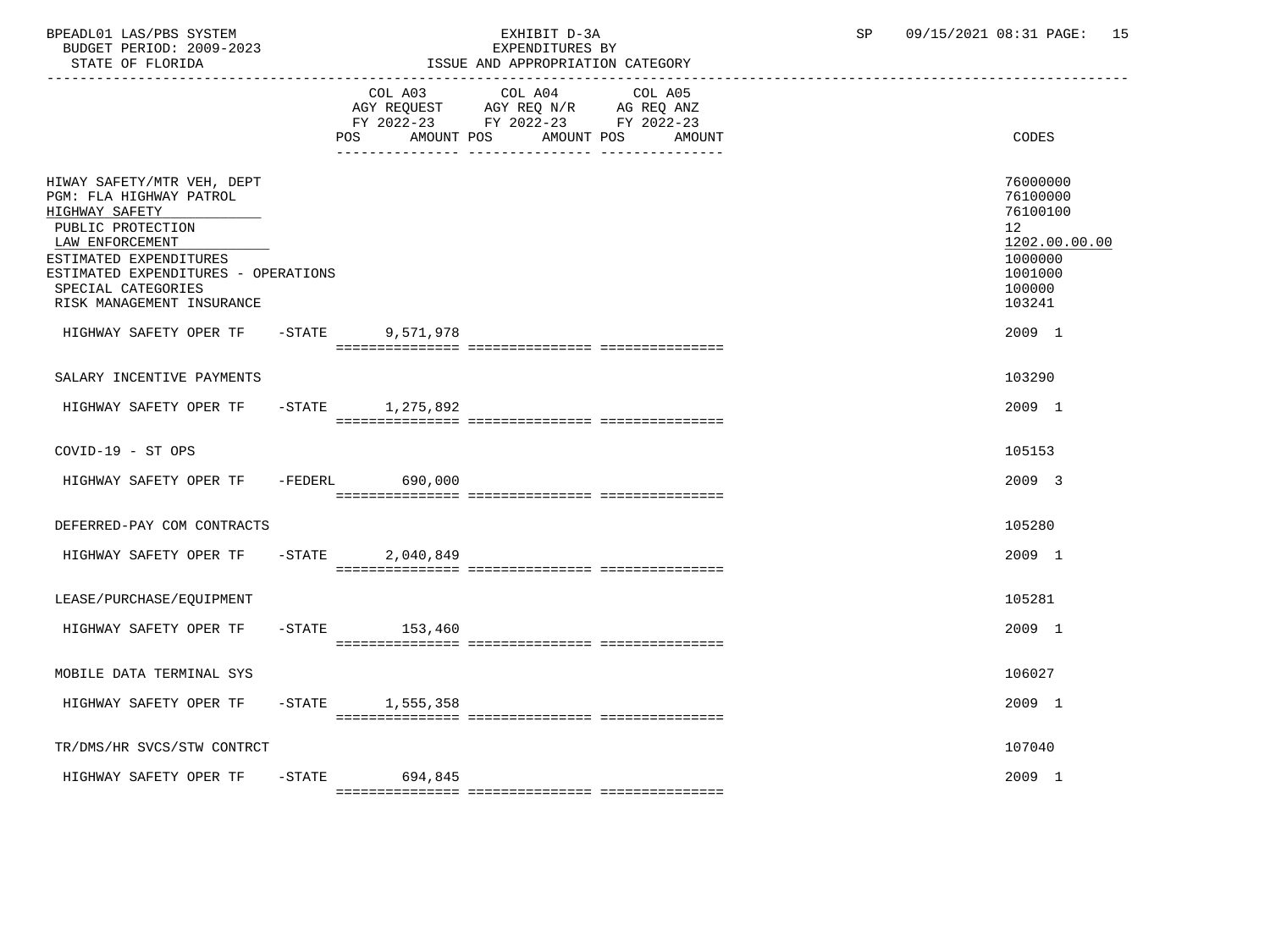BPEADL01 LAS/PBS SYSTEM EXHIBIT D-3A SP 09/15/2021 08:31 PAGE: 16 BUDGET PERIOD: 2009-2023<br>STATE OF FLORIDA

| STATE OF FLORIDA                                                                                                                                                                 |                                          | ISSUE AND APPROPRIATION CATEGORY                                                                                     |                                                                               |
|----------------------------------------------------------------------------------------------------------------------------------------------------------------------------------|------------------------------------------|----------------------------------------------------------------------------------------------------------------------|-------------------------------------------------------------------------------|
|                                                                                                                                                                                  | COL A03<br>AMOUNT POS<br>POS             | COL A04<br>COL A05<br>AGY REQUEST AGY REQ N/R AG REQ ANZ<br>FY 2022-23 FY 2022-23 FY 2022-23<br>AMOUNT POS<br>AMOUNT | CODES                                                                         |
| HIWAY SAFETY/MTR VEH, DEPT<br>PGM: FLA HIGHWAY PATROL<br>HIGHWAY SAFETY<br>PUBLIC PROTECTION<br>LAW ENFORCEMENT<br>ESTIMATED EXPENDITURES<br>ESTIMATED EXPENDITURES - OPERATIONS |                                          |                                                                                                                      | 76000000<br>76100000<br>76100100<br>12<br>1202.00.00.00<br>1000000<br>1001000 |
| TOTAL: ESTIMATED EXPENDITURES - OPERATIONS<br>BY FUND                                                                                                                            |                                          |                                                                                                                      | 1001000                                                                       |
| HIGHWAY SAFETY OPER TF                                                                                                                                                           | -STATE 256,849,275<br>-FEDERL<br>690,000 |                                                                                                                      | 2009 1<br>2009 3                                                              |
| TOTAL HIGHWAY SAFETY OPER TF                                                                                                                                                     | ________________<br>257,539,275          | ---------------- ----------------                                                                                    | 2009                                                                          |
| FEDERAL GRANTS TRUST FUND -RECPNT                                                                                                                                                | 408,589                                  |                                                                                                                      | 2261 9                                                                        |
| GAS TAX COLLECTION TF - STATE                                                                                                                                                    | 258,609                                  |                                                                                                                      | 2319 1                                                                        |
| LAW ENFORCEMENT TF                                                                                                                                                               | -STATE<br>553,990                        |                                                                                                                      | 2434 1                                                                        |
| FED LAW ENFORCEMENT TF                                                                                                                                                           | -FEDERL<br>52,000                        |                                                                                                                      | 2719 3                                                                        |
| TOTAL POSITIONS 2,186.00<br>TOTAL ISSUE 258,812,463<br>TOTAL SALARY RATE 123,046,173                                                                                             |                                          |                                                                                                                      |                                                                               |
| SALARY INCREASES FOR FY 2021-22 -<br>STATE EMPLOYEE MINIMUM WAGE<br>INCREASE - EFFECTIVE 7/1/2021<br>SALARY RATE<br>SALARY RATE 299,271                                          |                                          |                                                                                                                      | 1001030<br>000000                                                             |
| SALARIES AND BENEFITS                                                                                                                                                            |                                          |                                                                                                                      | 010000                                                                        |
| HIGHWAY SAFETY OPER TF -STATE 354,598                                                                                                                                            |                                          |                                                                                                                      | 2009 1                                                                        |
| OTHER PERSONAL SERVICES                                                                                                                                                          |                                          |                                                                                                                      | 030000                                                                        |
| HIGHWAY SAFETY OPER TF -STATE<br>FEDERAL GRANTS TRUST FUND -RECPNT                                                                                                               | 65,632<br>2,794                          |                                                                                                                      | 2009 1<br>2261 9                                                              |
| TOTAL APPRO                                                                                                                                                                      | 68,426                                   |                                                                                                                      |                                                                               |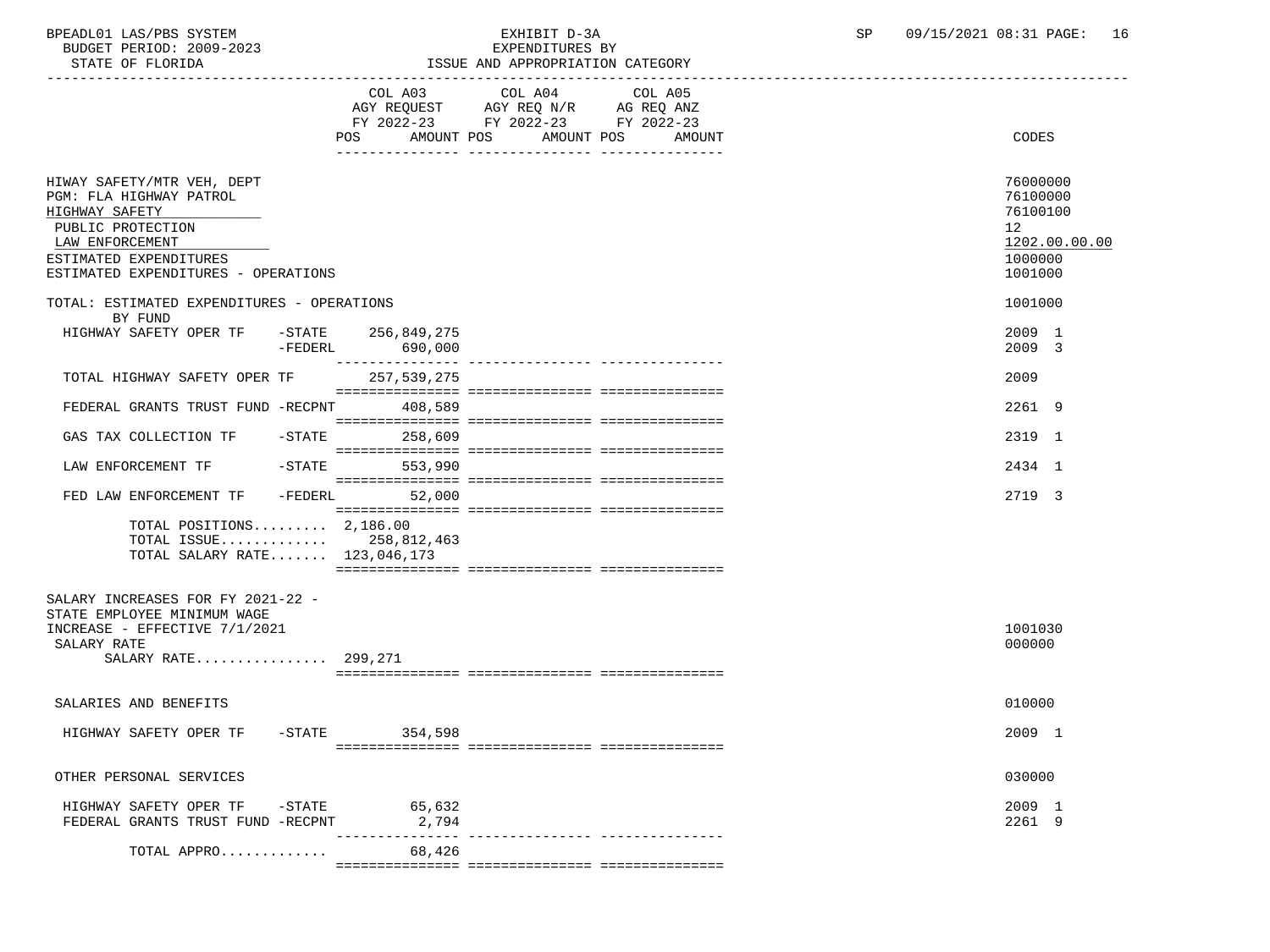BUDGET PERIOD: 2009-2023<br>STATE OF FLORIDA

## BPEADL01 LAS/PBS SYSTEM EXHIBIT D-3A SP 09/15/2021 08:31 PAGE: 17

| STATE OF FLORIDA                                                                                                                                                                                                                               |                                                                                                                           | ISSUE AND APPROPRIATION CATEGORY                                                                                             |                                                                               |
|------------------------------------------------------------------------------------------------------------------------------------------------------------------------------------------------------------------------------------------------|---------------------------------------------------------------------------------------------------------------------------|------------------------------------------------------------------------------------------------------------------------------|-------------------------------------------------------------------------------|
|                                                                                                                                                                                                                                                | COL A03<br>POS FOR THE POST OF THE STATE STATE STATE STATE STATE STATE STATE STATE STATE STATE STATE STATE STATE STATE ST | COL A04<br>COL A05<br>AGY REQUEST AGY REQ N/R AG REQ ANZ<br>FY 2022-23 FY 2022-23 FY 2022-23<br>AMOUNT POS AMOUNT POS AMOUNT | CODES                                                                         |
| HIWAY SAFETY/MTR VEH, DEPT<br>PGM: FLA HIGHWAY PATROL<br>HIGHWAY SAFETY<br>PUBLIC PROTECTION<br>LAW ENFORCEMENT<br>ESTIMATED EXPENDITURES<br>SALARY INCREASES FOR FY 2021-22 -<br>STATE EMPLOYEE MINIMUM WAGE<br>INCREASE - EFFECTIVE 7/1/2021 |                                                                                                                           |                                                                                                                              | 76000000<br>76100000<br>76100100<br>12<br>1202.00.00.00<br>1000000<br>1001030 |
| TOTAL: SALARY INCREASES FOR FY 2021-22 -<br>STATE EMPLOYEE MINIMUM WAGE<br>INCREASE - EFFECTIVE 7/1/2021<br>BY FUND<br>HIGHWAY SAFETY OPER TF -STATE 420,230<br>FEDERAL GRANTS TRUST FUND -RECPNT                                              | 2,794                                                                                                                     |                                                                                                                              | 1001030<br>2009 1<br>2261 9                                                   |
| TOTAL ISSUE<br>TOTAL SALARY RATE 299,271                                                                                                                                                                                                       | 423,024                                                                                                                   | _____________ ________________                                                                                               |                                                                               |
| FLORIDA RETIREMENT SYSTEM<br>ADJUSTMENT - FY 2021-22 - NORMAL<br>COST AND UNFUNDED ACTUARIAL<br>LIABILITY<br>SALARIES AND BENEFITS                                                                                                             |                                                                                                                           |                                                                                                                              | 1001070<br>010000                                                             |
| HIGHWAY SAFETY OPER TF -STATE 1,468,989                                                                                                                                                                                                        |                                                                                                                           |                                                                                                                              | 2009 1                                                                        |
| CASUALTY INSURANCE PREMIUM<br>ADJUSTMENT<br>SPECIAL CATEGORIES<br>RISK MANAGEMENT INSURANCE                                                                                                                                                    |                                                                                                                           |                                                                                                                              | 1001090<br>100000<br>103241                                                   |
| HIGHWAY SAFETY OPER TF                                                                                                                                                                                                                         | $-STATE$<br>81,056-                                                                                                       |                                                                                                                              | 2009 1                                                                        |
| REALLOCATION OF HUMAN RESOURCES<br>OUTSOURCING<br>SPECIAL CATEGORIES<br>TR/DMS/HR SVCS/STW CONTRCT                                                                                                                                             |                                                                                                                           |                                                                                                                              | 1005900<br>100000<br>107040                                                   |
| HIGHWAY SAFETY OPER TF -STATE                                                                                                                                                                                                                  | 61,043-                                                                                                                   |                                                                                                                              | 2009 1                                                                        |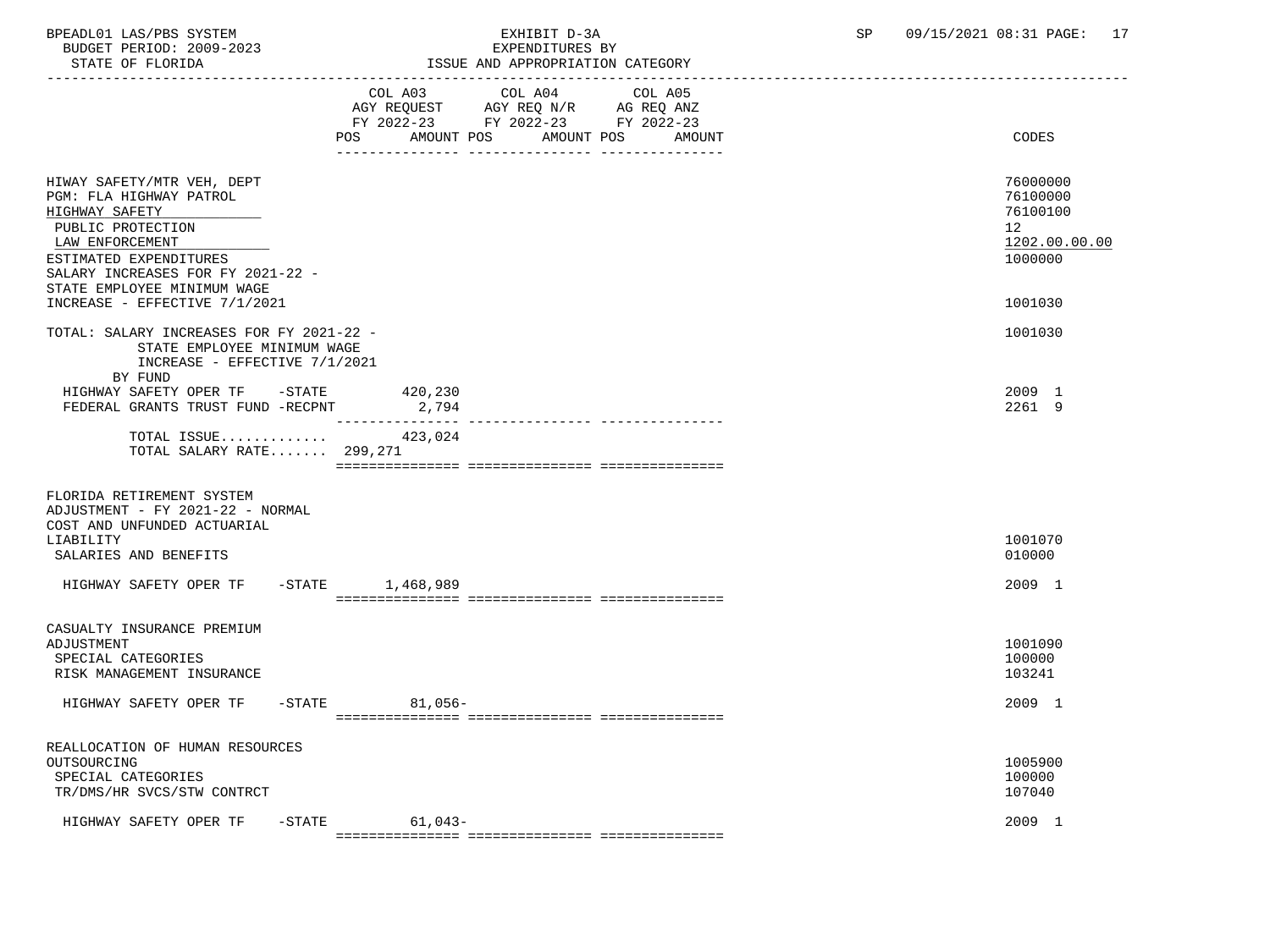BPEADL01 LAS/PBS SYSTEM EXHIBIT D-3A SP 09/15/2021 08:31 PAGE: 18 BUDGET PERIOD: 2009-2023<br>STATE OF FLORIDA

# ISSUE AND APPROPRIATION CATEGORY

|                                                                                                                                                                                                                     | COL A03           | COL A04 COL A05<br>AGY REQUEST AGY REQ N/R AG REQ ANZ<br>FY 2022-23 FY 2022-23 FY 2022-23 |                  |                                                                    |
|---------------------------------------------------------------------------------------------------------------------------------------------------------------------------------------------------------------------|-------------------|-------------------------------------------------------------------------------------------|------------------|--------------------------------------------------------------------|
|                                                                                                                                                                                                                     | AMOUNT POS<br>POS | AMOUNT POS                                                                                | AMOUNT           | CODES                                                              |
| HIWAY SAFETY/MTR VEH, DEPT<br>PGM: FLA HIGHWAY PATROL<br>HIGHWAY SAFETY<br>PUBLIC PROTECTION<br>LAW ENFORCEMENT<br>NONRECURRING EXPENDITURES<br>CONTINUE FUNDING FOR THE 2020<br>CORONAVIRUS EMERGENCY SUPPLEMENTAL |                   |                                                                                           |                  | 76000000<br>76100000<br>76100100<br>12<br>1202.00.00.00<br>2100000 |
| FUNDING PROGRAM (CESF) FROM THE<br>FLA DEPT OF LAW ENFORCEMENT (FDLE)<br>SPECIAL CATEGORIES<br>COVID-19 - ST OPS                                                                                                    |                   |                                                                                           |                  | 2103008<br>100000<br>105153                                        |
| HIGHWAY SAFETY OPER TF -FEDERL 690,000-                                                                                                                                                                             |                   |                                                                                           |                  | 2009 3                                                             |
| EOUIPMENT NEEDS<br>PROVIDE FUNDING FOR THE FLORIDA<br>HIGHWAY PATROL CONDUCTED ELECTRICAL<br>WEAPON (TASER) REPLACEMENT<br><b>EXPENSES</b>                                                                          |                   |                                                                                           |                  | 2400000<br>2401030<br>040000                                       |
| HIGHWAY SAFETY OPER TF                                                                                                                                                                                              | $-STATE$          | 3,780,000 3,780,000                                                                       |                  | 2009 1                                                             |
| SPECIAL CATEGORIES<br>CONTRACTED SERVICES                                                                                                                                                                           |                   |                                                                                           |                  | 100000<br>100777                                                   |
| HIGHWAY SAFETY OPER TF -STATE 20,000 20,000                                                                                                                                                                         |                   |                                                                                           |                  | 2009 1                                                             |
| FHP AUXILIARY                                                                                                                                                                                                       |                   |                                                                                           |                  | 102297                                                             |
| HIGHWAY SAFETY OPER TF                                                                                                                                                                                              | $-STATE$ 22,800   | 22,800                                                                                    |                  | 2009 1                                                             |
| TOTAL: PROVIDE FUNDING FOR THE FLORIDA<br>HIGHWAY PATROL CONDUCTED ELECTRICAL<br>WEAPON (TASER) REPLACEMENT<br>BY FUND                                                                                              |                   |                                                                                           |                  | 2401030                                                            |
| HIGHWAY SAFETY OPER TF - STATE                                                                                                                                                                                      |                   | 3,822,800 3,822,800                                                                       |                  | 2009 1                                                             |
|                                                                                                                                                                                                                     |                   |                                                                                           |                  |                                                                    |
| AGENCY ISSUE NARRATIVE:<br>2022-2023 BUDGET YEAR NARRATIVE:                                                                                                                                                         |                   |                                                                                           | IT COMPONENT? NO |                                                                    |
|                                                                                                                                                                                                                     |                   |                                                                                           |                  |                                                                    |

LONG RANGE PROGRAM PLAN APPROVED ACTIVITY: Enforcement of Traffic Laws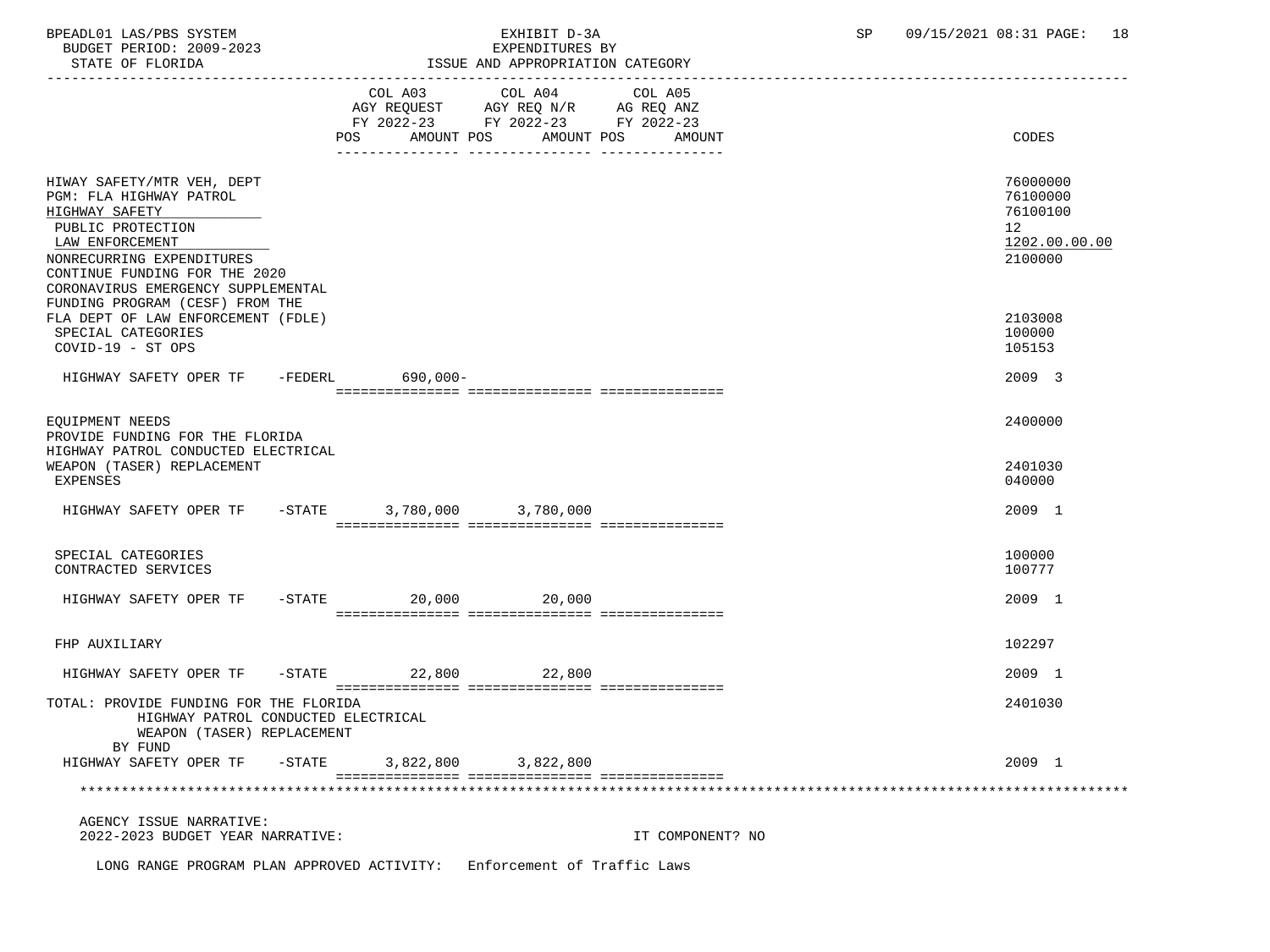## BPEADL01 LAS/PBS SYSTEM SALL THE SEXHIBIT D-3A SP 09/15/2021 08:31 PAGE: 19 STATE OF FLORIDA **ISSUE AND APPROPRIATION CATEGORY**

|                                                                                                                                    | COL A03<br>AGY REQUEST<br>FY 2022-23<br>AMOUNT POS<br>POS | COL A04<br>AGY REQ N/R<br>FY 2022-23<br>AMOUNT POS | COL A05<br>AG REQ ANZ<br>FY 2022-23<br>AMOUNT | CODES                                                              |
|------------------------------------------------------------------------------------------------------------------------------------|-----------------------------------------------------------|----------------------------------------------------|-----------------------------------------------|--------------------------------------------------------------------|
| HIWAY SAFETY/MTR VEH, DEPT<br>PGM: FLA HIGHWAY PATROL<br>HIGHWAY SAFETY<br>PUBLIC PROTECTION<br>LAW ENFORCEMENT<br>EOUIPMENT NEEDS |                                                           |                                                    |                                               | 76000000<br>76100000<br>76100100<br>12<br>1202.00.00.00<br>2400000 |
| PROVIDE FUNDING FOR THE FLORIDA<br>HIGHWAY PATROL CONDUCTED ELECTRICAL<br>WEAPON (TASER) REPLACEMENT                               |                                                           |                                                    |                                               | 2401030                                                            |

 The Department of Highway Safety and Motor Vehicles (department) is requesting budget authority of \$3,822,800 from the Highway Safety Trust Fund (HSOTF) (2009), Florida Highway Patrol Budget Entity (76100100) to replace all out of warranty Conducted Electrical Weapons (CEWs) to include a new 5-year extended warranty, taser holsters for the Auxiliary members, and the instructor training.

 Law enforcement officer safety is directly related to the reliability of the equipment they carry. The Florida Highway Patrol (FHP) currently utilizes (CEWs) that serve as a less lethal rapid response device. This tool allows Troopers to defend themselves against physically resistant subjects with reduced risk of injury to both the Trooper and suspect. CEWs are issued to sworn troopers of the rank Lieutenant and below, FHP Auxiliary, and Reserve FHP members.

 FHP's current CEW inventory was purchased in 2015 with a warranty that included replacement of inoperable devices, which expired on September 30, 2020. There were no options to extend the warranty.

 The replacement cost of individual devices is approximately \$2,100. Based on average failure rate of 155 CEWs, the estimated replacement cost to FHP after warranty expiration is \$325,500 per year. As the devices continue to age, the annual replacement cost will continue to increase.

| CATEGORY                   | Unit Cost | Ouantity | Request Amount |
|----------------------------|-----------|----------|----------------|
| Expense 040000             | 2,100     | 1,800    | \$3,780,000    |
| Auxiliary 102297           | 76        | 300      | 22,800         |
| Contracted Services 100777 | 20,000    |          | 20,000         |

 This issue supports the department's strategic plan of public safety by fostering a safe driving environment and proactively plan and prepare for security.

 This issue advances the Governors priorities by supporting local and state law enforcements ability to investigate and prevent criminal activity and developing comprehensive strategies to identify and prevent threats to the public.

 This issue also supports the Florida strategic plan for economic development by creating and sustaining vibrant, safe, healthy and resilient communities that attract workers, residents, businesses and visitors (6.1). \*\*\*\*\*\*\*\*\*\*\*\*\*\*\*\*\*\*\*\*\*\*\*\*\*\*\*\*\*\*\*\*\*\*\*\*\*\*\*\*\*\*\*\*\*\*\*\*\*\*\*\*\*\*\*\*\*\*\*\*\*\*\*\*\*\*\*\*\*\*\*\*\*\*\*\*\*\*\*\*\*\*\*\*\*\*\*\*\*\*\*\*\*\*\*\*\*\*\*\*\*\*\*\*\*\*\*\*\*\*\*\*\*\*\*\*\*\*\*\*\*\*\*\*\*\*\*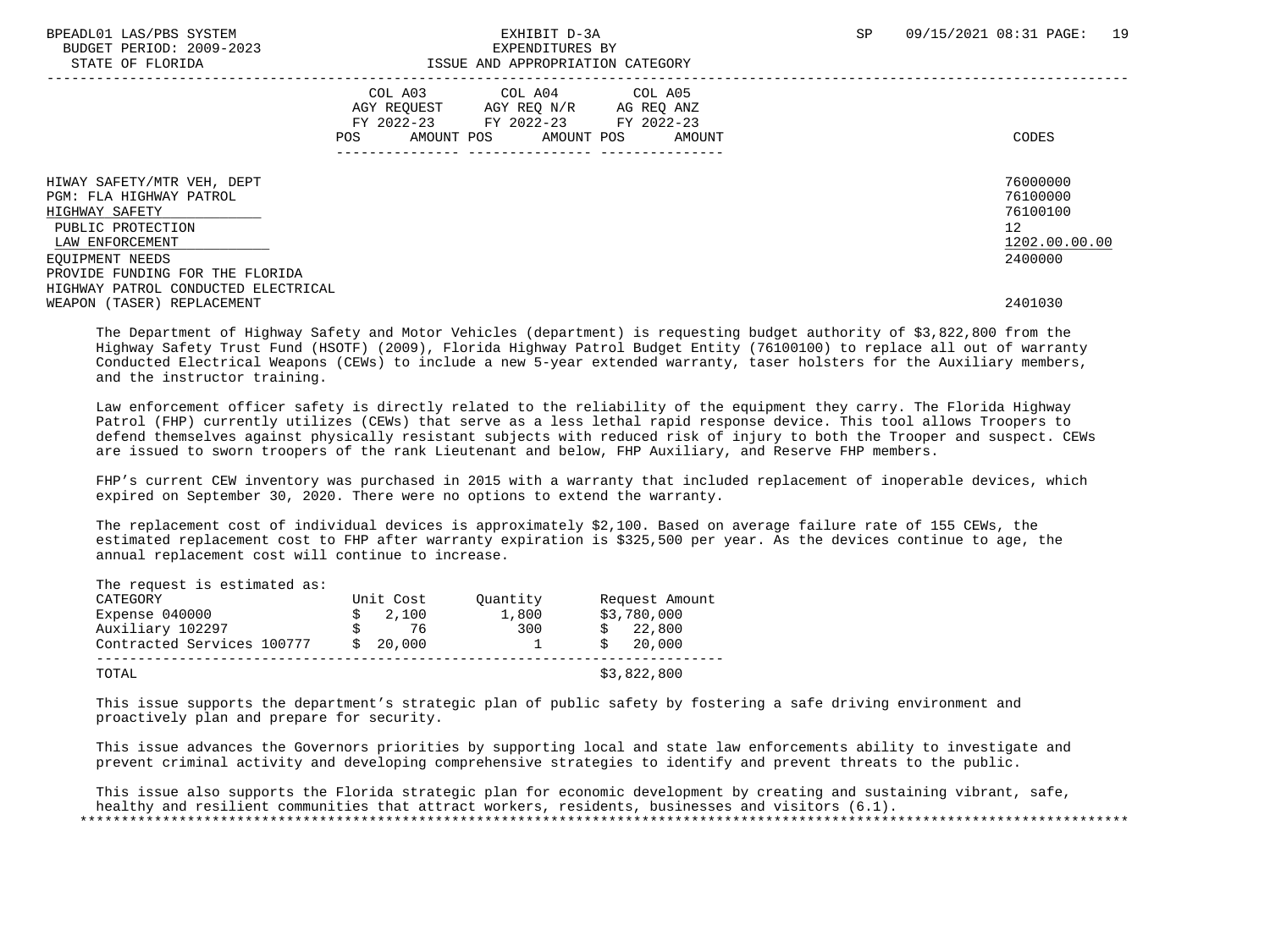BUDGET PERIOD: 2009-2023 EXPENDITURES BY STATE OF FLORIDA **ISSUE AND APPROPRIATION CATEGORY** 

|                                                                                                                                                                      | POS    | COL A03<br>AGY REQUEST<br>$FY$ 2022-23<br>AMOUNT POS | COL A04 COL A05<br>AGY REQ N/R<br>FY 2022-23 FY 2022-23<br>AMOUNT POS | AG REQ ANZ<br>AMOUNT | CODES                                                                                   |
|----------------------------------------------------------------------------------------------------------------------------------------------------------------------|--------|------------------------------------------------------|-----------------------------------------------------------------------|----------------------|-----------------------------------------------------------------------------------------|
| HIWAY SAFETY/MTR VEH, DEPT<br>PGM: FLA HIGHWAY PATROL<br>HIGHWAY SAFETY<br>PUBLIC PROTECTION<br>LAW ENFORCEMENT<br>WORKLOAD<br>PRICE INCREASE FOR LEASES<br>EXPENSES |        |                                                      |                                                                       |                      | 76000000<br>76100000<br>76100100<br>12<br>1202.00.00.00<br>3000000<br>3000450<br>040000 |
| HIGHWAY SAFETY OPER TF                                                                                                                                               | -STATE | 325,000                                              | 50,000                                                                |                      | 2009 1                                                                                  |
|                                                                                                                                                                      |        |                                                      |                                                                       |                      |                                                                                         |

 AGENCY ISSUE NARRATIVE: 2022-2023 BUDGET YEAR NARRATIVE: IT COMPONENT? NO

Long-Range Program Plan: Enforcement of Traffic Laws

 The Department of Highway Safety and Motor Vehicles (Department) is requesting \$275,000 recurring and \$50,000 of nonrecurring budget authority in the Highway Safety Budget Entity (76100100), Highway Safety Operating Trust Fund (2009), for costs associated with the lease of a new facility for the FHP Sarasota Substation (Venice).

 The recurring funds requested of \$275,000 will be used for the lease expenses. The nonrecurring funds requested of \$50,000 will be used for the initial build-out of the Station and used for initial moving costs associated with the logistics of the relocation of facility. Some of these costs include the IT Network Circuit and Phone System relocation, moving of current furniture, and travel costs associated with essential personnel to assist in the move.

 This issue supports the department's strategic plan for member service by promoting a work environment where members feel safe and secure.

 This issue supports the Governor's strategic plan for public safety by supporting local and state law enforcement's ability to investigate and prevent criminal activity.

 This issue also supports the Florida Strategic Plan for Economic Development by creating and sustaining vibrant, safe, healthy and resilient communities that attract workers, residents, businesses and visitors (6.1.). \*\*\*\*\*\*\*\*\*\*\*\*\*\*\*\*\*\*\*\*\*\*\*\*\*\*\*\*\*\*\*\*\*\*\*\*\*\*\*\*\*\*\*\*\*\*\*\*\*\*\*\*\*\*\*\*\*\*\*\*\*\*\*\*\*\*\*\*\*\*\*\*\*\*\*\*\*\*\*\*\*\*\*\*\*\*\*\*\*\*\*\*\*\*\*\*\*\*\*\*\*\*\*\*\*\*\*\*\*\*\*\*\*\*\*\*\*\*\*\*\*\*\*\*\*\*\*

 TROOPER RECRUITMENT AND RETENTION PLAN 3002A00  $\texttt{SALARY RATE}$  . The contract of the contract of the contract of the contract of the contract of the contract of the contract of the contract of the contract of the contract of the contract of the contract of the contract o SALARY RATE................ 17,592,979 =============== =============== ===============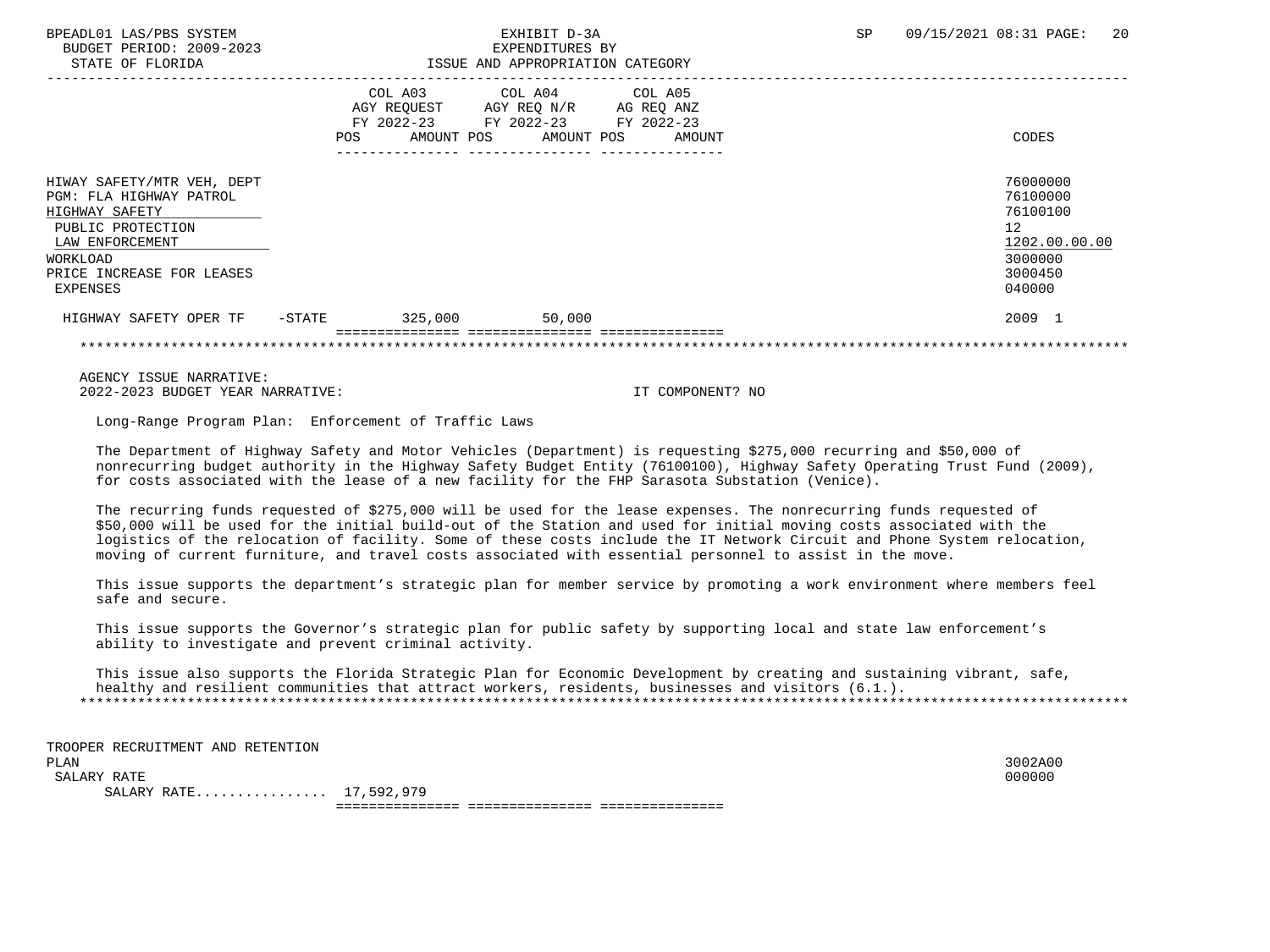BUDGET PERIOD: 2009-2023 EXPENDITURES BY STATE OF FLORIDA **ISSUE AND APPROPRIATION CATEGORY** 

|                                                                                                                             | COL A03<br>AGY REQUEST AGY REQ N/R AG REQ ANZ<br>POS   | COL A04 COL A05<br>FY 2022-23 FY 2022-23 FY 2022-23<br>AMOUNT POS AMOUNT POS |  | AMOUNT | CODES                                                              |
|-----------------------------------------------------------------------------------------------------------------------------|--------------------------------------------------------|------------------------------------------------------------------------------|--|--------|--------------------------------------------------------------------|
| HIWAY SAFETY/MTR VEH, DEPT<br>PGM: FLA HIGHWAY PATROL<br>HIGHWAY SAFETY<br>PUBLIC PROTECTION<br>LAW ENFORCEMENT<br>WORKLOAD |                                                        |                                                                              |  |        | 76000000<br>76100000<br>76100100<br>12<br>1202.00.00.00<br>3000000 |
| TROOPER RECRUITMENT AND RETENTION<br>PLAN<br>SALARIES AND BENEFITS                                                          |                                                        |                                                                              |  |        | 3002A00<br>010000                                                  |
| GENERAL REVENUE FUND                                                                                                        | -STATE 22,795,902<br>================================= |                                                                              |  |        | 1000 1                                                             |
| TOTAL: TROOPER RECRUITMENT AND RETENTION<br>PLAN<br>BY FUND                                                                 |                                                        |                                                                              |  |        | 3002A00                                                            |
| GENERAL REVENUE FUND -STATE 22,795,902<br>SALARY RATE 17,592,979                                                            |                                                        |                                                                              |  |        | 1000 1                                                             |
|                                                                                                                             |                                                        |                                                                              |  |        |                                                                    |
|                                                                                                                             |                                                        |                                                                              |  |        |                                                                    |

 AGENCY ISSUE NARRATIVE: 2022-2023 BUDGET YEAR NARRATIVE: IT COMPONENT? NO

LONG RANGE PROGRAM PLAN APPROVED ACTIVITY: Enforcement of Traffic Laws

 The Department of Highway Safety and Motor Vehicles (department) is requesting \$22,795,902 recurring funds General Revenue, in the Salary and Benefits category in the Highway Safety program area for the development of a comprehensive career development plan for all FHP members, and authority to establish and maintain such a plan. The career development plan will recognize FHP member experience, education, and contributions to the Patrol. The FHP's career development plan will directly address the core issues related to recruitment and retention by defining a career path for members as their level of experience increases. A career development plan based on tenure, merit and achievement will allow the Florida Highway Patrol to be competitive with other law enforcement agencies throughout members' careers and will help the Florida Highway Patrol retain its highly valued and qualified employees while reducing costs associated with recruitment and training, risk management, and civil litigation. It will also enable FHP to recruit more highly qualified new members.

| Budget Entity             | Category                       | Amounts      |
|---------------------------|--------------------------------|--------------|
| Highway Safety (76100100) | Salaries and Benefits (010000) | \$22,795,902 |
| Total                     |                                | \$22,795,902 |

 This issue supports the department's strategic plan for public safety by fostering a safe driving environment and protect the community. This issue also supports the department's strategic plan for member experience to recruit, develop and retain a skilled, knowledgeable and engaged workforce.

 This supports the Florida Strategic Plan for Economic Development by creating and sustaining vibrant, safe, healthy and resilient communities that attract workers, residents, businesses and visitors (6.1.). This issue also supports the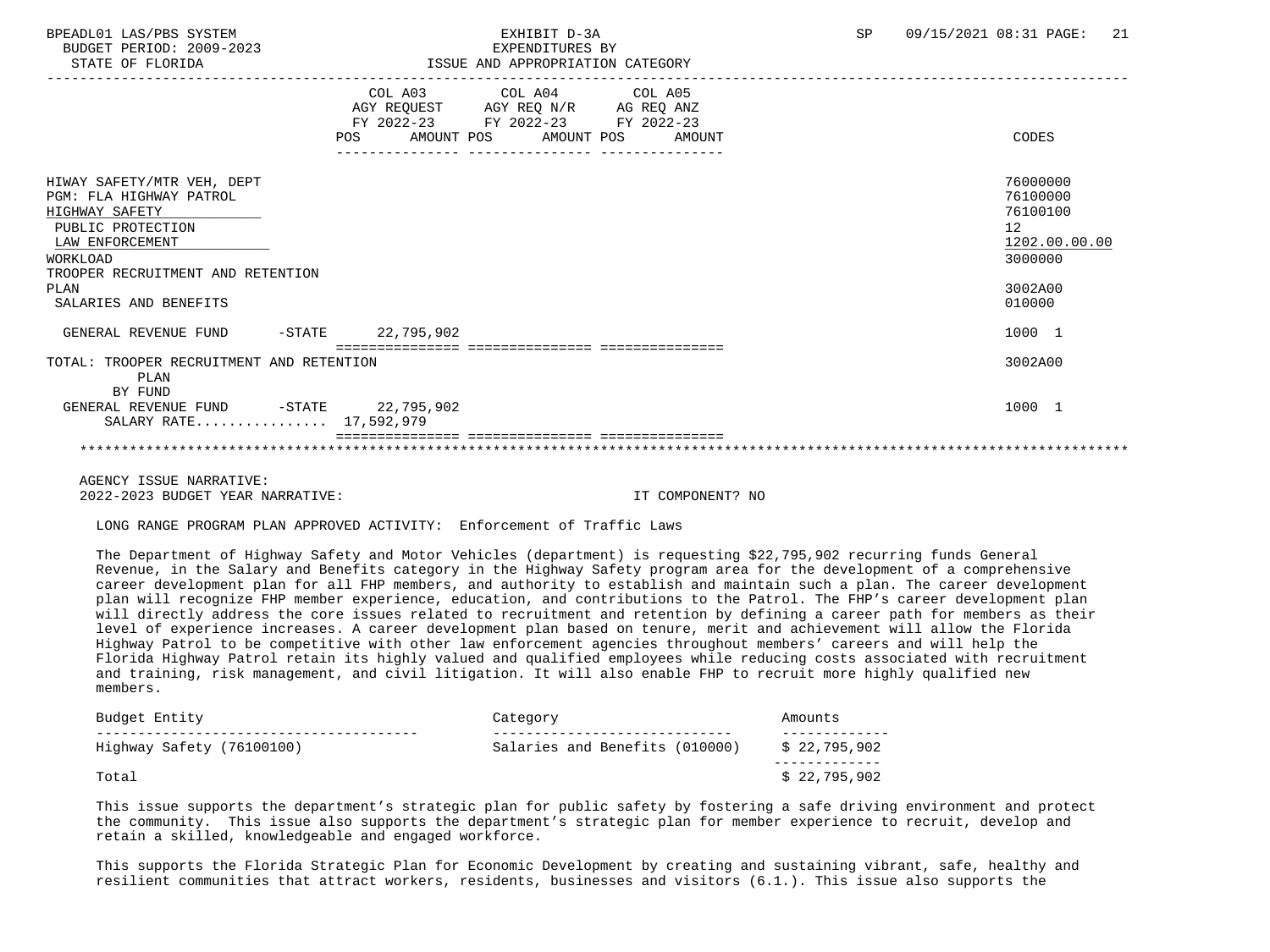| BPEADL01 LAS/PBS SYSTEM<br>BUDGET PERIOD: 2009-2023<br>STATE OF FLORIDA                                                                                                                                                                                                                                                                                                                                                                                                                          |                    | EXHIBIT D-3A<br>EXPENDITURES BY<br>ISSUE AND APPROPRIATION CATEGORY                                               |         | SP. | 09/15/2021 08:31 PAGE:<br>22                                                               |
|--------------------------------------------------------------------------------------------------------------------------------------------------------------------------------------------------------------------------------------------------------------------------------------------------------------------------------------------------------------------------------------------------------------------------------------------------------------------------------------------------|--------------------|-------------------------------------------------------------------------------------------------------------------|---------|-----|--------------------------------------------------------------------------------------------|
|                                                                                                                                                                                                                                                                                                                                                                                                                                                                                                  | COL A03<br>POS FOR | COL A04<br>AGY REQUEST AGY REQ N/R AG REQ ANZ<br>FY 2022-23 FY 2022-23 FY 2022-23<br>AMOUNT POS AMOUNT POS AMOUNT | COL A05 |     | CODES                                                                                      |
| HIWAY SAFETY/MTR VEH, DEPT<br>PGM: FLA HIGHWAY PATROL<br>HIGHWAY SAFETY<br>PUBLIC PROTECTION<br>LAW ENFORCEMENT<br>WORKLOAD<br>TROOPER RECRUITMENT AND RETENTION<br>PLAN                                                                                                                                                                                                                                                                                                                         |                    |                                                                                                                   |         |     | 76000000<br>76100000<br>76100100<br>12 <sup>°</sup><br>1202.00.00.00<br>3000000<br>3002A00 |
|                                                                                                                                                                                                                                                                                                                                                                                                                                                                                                  |                    |                                                                                                                   |         |     |                                                                                            |
| Florida Strategic Plan for Economic Development to continue to align education and workforce development programs to<br>foster employment opportunities and develop and retain talented workers with the skills to meet current and future<br>employer needs (1.1).<br>This issue supports the Governor's strategic plan for public safety by supporting local and state law enforcement's<br>ability to investigate and prevent criminal activity.<br>POSITION DETAIL OF SALARIES AND BENEFITS: |                    |                                                                                                                   |         |     | LAPSE LAPSED SALARIES                                                                      |
|                                                                                                                                                                                                                                                                                                                                                                                                                                                                                                  |                    | FTE BASE RATE ADDITIVES BENEFITS                                                                                  |         |     | SUBTOTAL % AND BENEFITS                                                                    |
| A03 - AGY REOUEST FY 2022-23                                                                                                                                                                                                                                                                                                                                                                                                                                                                     |                    |                                                                                                                   |         |     |                                                                                            |
| CHANGES TO CURRENTLY AUTHORIZED POSITIONS<br>RA01 RATE & SALARY ADJ - BENEFITS NO FTE<br>C1001 001                                                                                                                                                                                                                                                                                                                                                                                               |                    | 0.00 17,592,979                                                                                                   |         |     | 5,900,685 23,493,664 2.97 22,795,902                                                       |
| TOTALS FOR ISSUE BY FUND<br>1000 GENERAL REVENUE FUND                                                                                                                                                                                                                                                                                                                                                                                                                                            |                    |                                                                                                                   |         |     | 22,795,902<br>______________                                                               |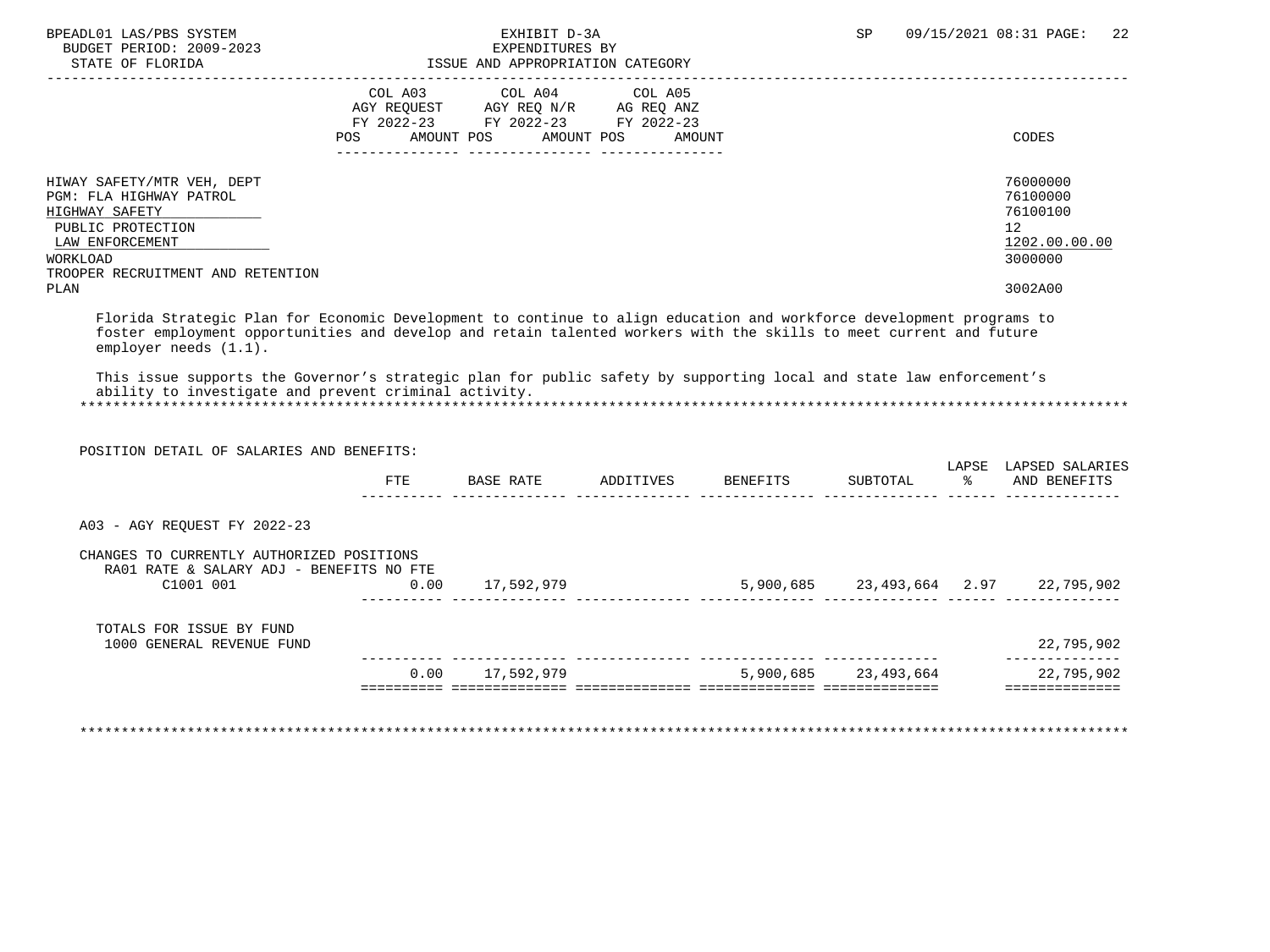# STATE OF FLORIDA ISSUE AND APPROPRIATION CATEGORY

| COL A03<br>AGY REOUEST<br>FY 2022-23<br><b>POS</b> | COL A04<br>AGY REQ N/R<br>FY 2022-23 | COL A05<br>AG REQ ANZ<br>FY 2022-23<br>AMOUNT | CODES                                                              |
|----------------------------------------------------|--------------------------------------|-----------------------------------------------|--------------------------------------------------------------------|
|                                                    |                                      |                                               | 76000000<br>76100000<br>76100100<br>12<br>1202.00.00.00<br>3000000 |
|                                                    |                                      |                                               | 3008500<br>030000                                                  |
| 800,200<br>$-$ STATE                               |                                      |                                               | 2009 1                                                             |
|                                                    |                                      | AMOUNT POS                                    | AMOUNT POS                                                         |

 AGENCY ISSUE NARRATIVE: 2022-2023 BUDGET YEAR NARRATIVE: IT COMPONENT? NO

LONG RANGE PROGRAM PLAN APPROVED ACTIVITY: Enforcement of Traffic Laws

 The Department of Highway Safety and Motor Vehicles (department) is requesting \$800,200 in recurring budget authority in the Florida Highway Patrol (FHP) Budget Entity (76100100), Highway Safety Operating Trust Fund (HSOTF)(2009), Other Personal Services (OPS) (30000) category.

 Work Zone Traffic Control contracts are in place to assist with properly protecting construction personnel and affected motorists during necessary highway construction or maintenance activities. At the end of Fiscal Year (FY) 2016-17, a new Work Zone Traffic Control contract was executed at \$100,000 over five years. This is an annual increase of \$20,000. In FY 2017-18, hourly rates increased from \$35/\$45 per hour depending on location to \$46/\$57.50 per hour. With an average of 22,000 hours worked per year the annual budgetary increase is \$275,000.

 Sunshine Skyway Bridge is continuously staffed 24 hours per day to mitigate the number of suicide attempts each year. In FY 2017-18, the FDOT contract increased from a rate of \$40 per hour to \$50 per hour. This \$10 per hour increase for 24 hours per day, 365 days per year resulted in an annual increase of \$87,600.

 Express Lanes are staffed with Troopers to enforce vehicle occupancy restrictions, prevent illegal lane crossing between tolled lanes and non-tolled lanes and expedite the clearance of incidents. In late FY 2018-19 and early FY 2019-20, construction was completed, and additional Express Lanes were opened in Dade County. Expressway Enforcement was therefore expanded on I-75 and State Road 826 requiring additional funds for hours worked. Both are estimated to require 16 hours per day, 5 days per week at the rate of \$45 per hour for an increase of \$187,200 each.

 The Florida Turnpike Enterprise has determined the need for toll payment enforcement at various toll plazas along the Florida Turnpike. Troopers are assigned to patrol the toll plazas, enforce toll violations and issue citations as needed. In Fiscal Year (FY) 2020-21, hourly rates increased from \$45 per hour to \$70 per hour. With an average of 1,728 hours worked per year the annual budgetary increase was \$43,200.

| Work Zone Traffic Control | \$20.000  |
|---------------------------|-----------|
| Work Zone Traffic Control | \$275.000 |
| Sunshine Skyway Bridge    | \$ 87,600 |
| Express Lanes I-75        | \$187,200 |
|                           |           |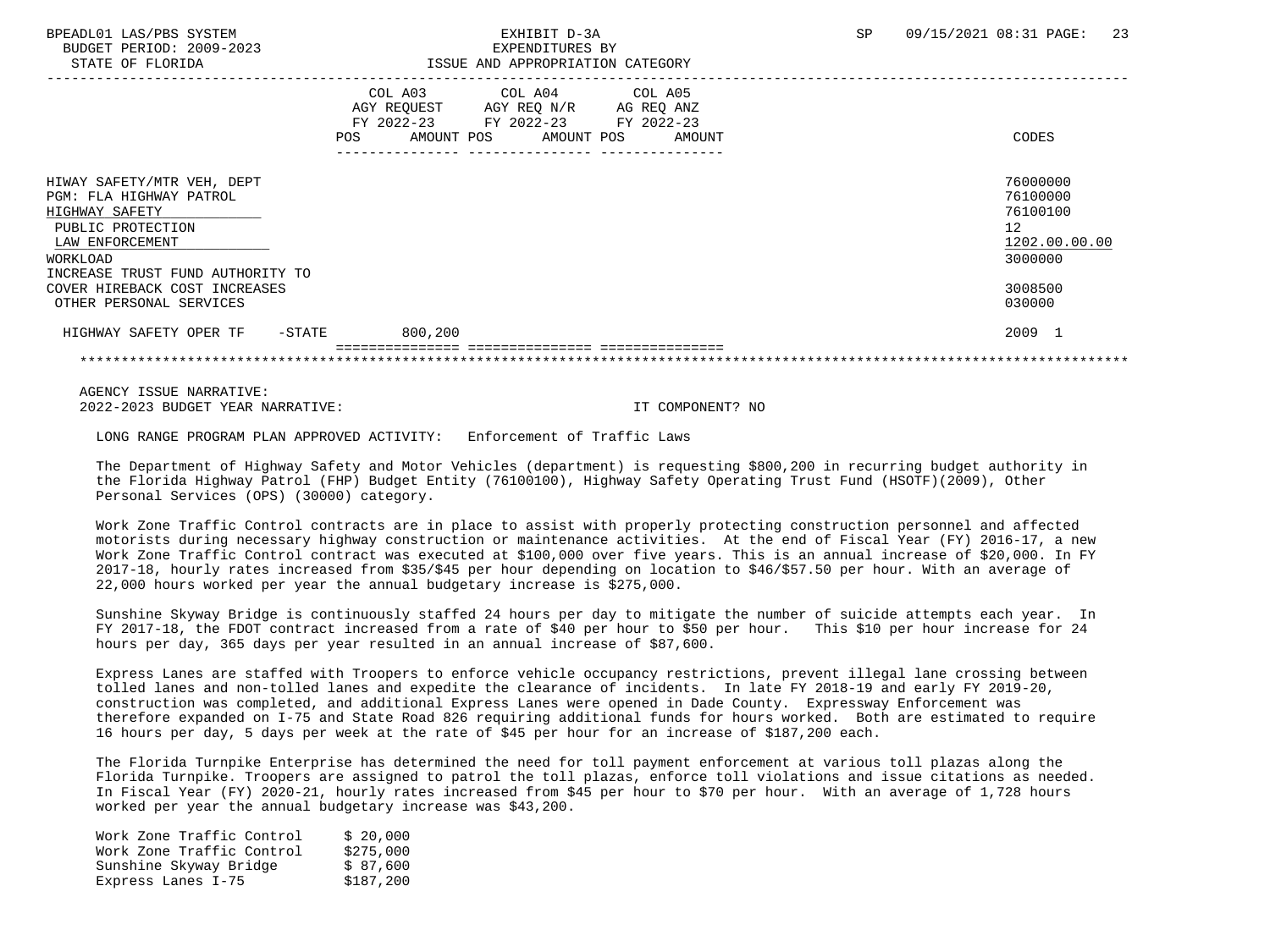## BPEADL01 LAS/PBS SYSTEM SALL RESOLUTE THE SEXHIBIT D-3A SP 09/15/2021 08:31 PAGE: 24 STATE OF FLORIDA ISSUE AND APPROPRIATION CATEGORY

| PIAIR OF FLORIDA                                                                                                                                                                                 | LOOUL AND APPROPRIAIION CAILGORI                                                                                                                           |                                                                               |
|--------------------------------------------------------------------------------------------------------------------------------------------------------------------------------------------------|------------------------------------------------------------------------------------------------------------------------------------------------------------|-------------------------------------------------------------------------------|
|                                                                                                                                                                                                  | COL A03<br>COL A04 COL A05<br>AGY REOUEST<br>AGY REQ N/R<br>AG REQ ANZ<br>FY 2022-23<br>FY 2022-23 FY 2022-23<br>AMOUNT POS<br>AMOUNT POS<br>POS<br>AMOUNT | CODES                                                                         |
| HIWAY SAFETY/MTR VEH, DEPT<br>PGM: FLA HIGHWAY PATROL<br>HIGHWAY SAFETY<br>PUBLIC PROTECTION<br>LAW ENFORCEMENT<br>WORKLOAD<br>INCREASE TRUST FUND AUTHORITY TO<br>COVER HIREBACK COST INCREASES |                                                                                                                                                            | 76000000<br>76100000<br>76100100<br>12<br>1202.00.00.00<br>3000000<br>3008500 |
|                                                                                                                                                                                                  | .                                                                                                                                                          |                                                                               |

| Express Lanes SR 826 | \$187,200 |
|----------------------|-----------|
| Toll Plazas          | \$43,200  |
| TOTAL                | \$800,200 |

 This issue supports the department's strategic plan of member experience by addressing and promoting a work environment where members feel safe and secure. This issue also supports the department's strategic plan of public safety by fostering a safe driving environment and protecting the community through active law enforcement, safety education activities and proactively preparing for security and disaster events.

 This issue supports the Florida strategic plan for economic development by creating and sustaining vibrant, safe, healthy and resilient communities that attract workers, residents, businesses and visitors (6.1).

 This issue advances the Governor's priorities in economic development and job creation by prioritizing infrastructure development that ensures building accessibility, safety, and improved mobility for all state of Florida visitors and employees. This issue also advances the Governors priorities by supporting local and state law enforcement's ability to investigate and prevent criminal activity and developing comprehensive strategies to identify and prevent threats to the public. \*\*\*\*\*\*\*\*\*\*\*\*\*\*\*\*\*\*\*\*\*\*\*\*\*\*\*\*\*\*\*\*\*\*\*\*\*\*\*\*\*\*\*\*\*\*\*\*\*\*\*\*\*\*\*\*\*\*\*\*\*\*\*\*\*\*\*\*\*\*\*\*\*\*\*\*\*\*\*\*\*\*\*\*\*\*\*\*\*\*\*\*\*\*\*\*\*\*\*\*\*\*\*\*\*\*\*\*\*\*\*\*\*\*\*\*\*\*\*\*\*\*\*\*\*\*\*

| DEPARTMENT SALARY AND BENEFITS   |           |         |
|----------------------------------|-----------|---------|
| NEEDS                            |           | 4200000 |
| CRITICAL MARKET PAY              |           | 4200A20 |
| SALARY RATE                      |           | 000000  |
| SALARY RATE 1,325,100            |           |         |
|                                  |           |         |
|                                  |           |         |
| SALARIES AND BENEFITS            |           | 010000  |
|                                  |           |         |
| -STATE<br>HIGHWAY SAFETY OPER TF | 1,325,100 | 2009 1  |
|                                  |           |         |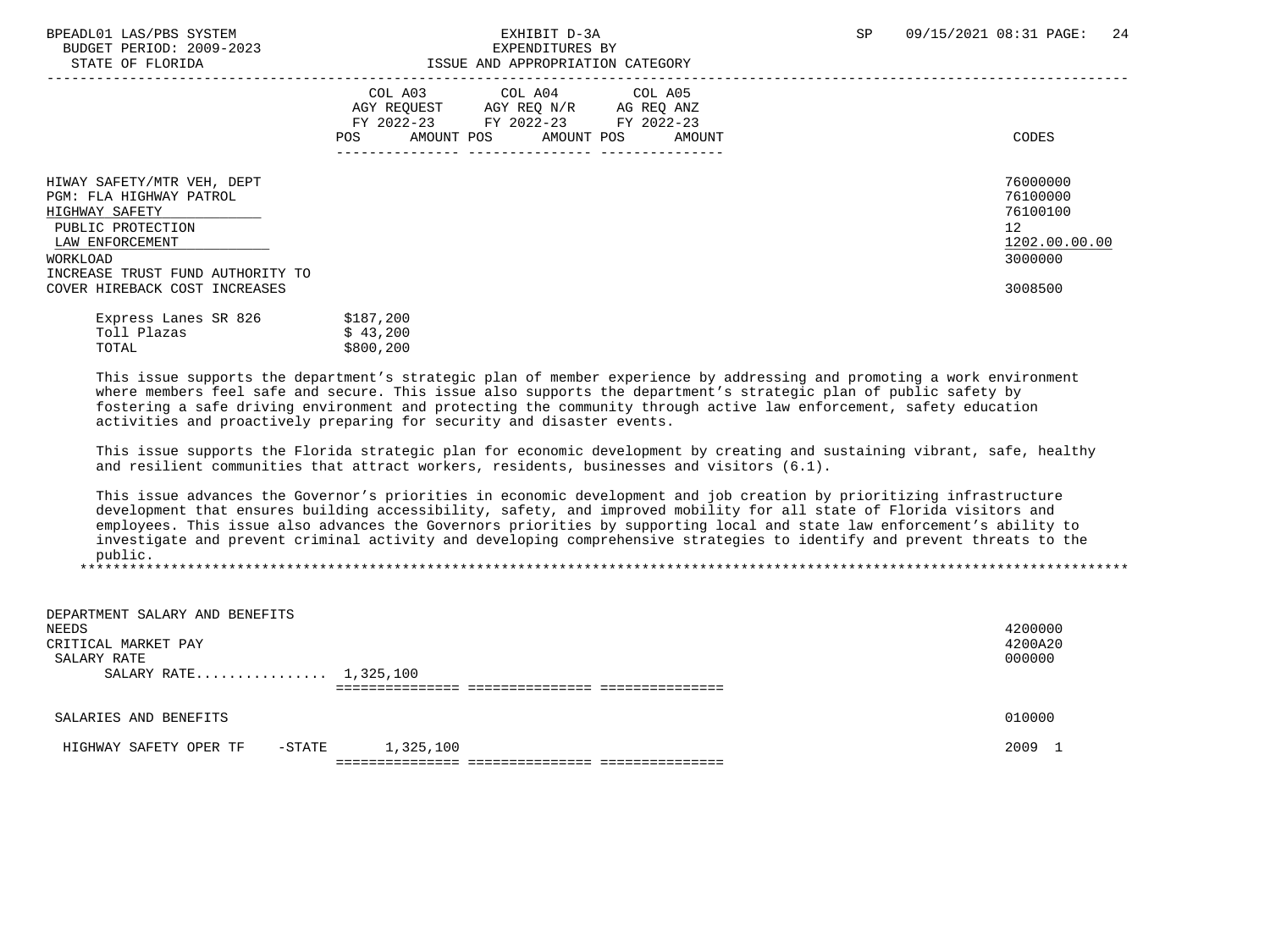BUDGET PERIOD: 2009-2023<br>
EXPENDITURES BY ELOPIDA

## BPEADL01 LAS/PBS SYSTEM SALL SALL STATE STATE STATE STATE STATE STATE STATE STATE STATE STATE STATE STATE STATE STATE STATE STATE STATE STATE STATE STATE STATE STATE STATE STATE STATE STATE STATE STATE STATE STATE STATE ST STATE OF FLORIDA ISSUE AND APPROPRIATION CATEGORY

| DIAIL OF FLORIDA                                                                                                                                                                  |     |                                                            | LOOUL AND APPROPRIAIION CAILGORI |            |                                                                               |
|-----------------------------------------------------------------------------------------------------------------------------------------------------------------------------------|-----|------------------------------------------------------------|----------------------------------|------------|-------------------------------------------------------------------------------|
|                                                                                                                                                                                   |     | COL A03<br>AGY REQUEST<br>FY 2022-23 FY 2022-23 FY 2022-23 | COL A04 COL A05<br>AGY REQ N/R   | AG REQ ANZ |                                                                               |
|                                                                                                                                                                                   | POS | AMOUNT POS                                                 | AMOUNT POS                       | AMOUNT     | CODES                                                                         |
| HIWAY SAFETY/MTR VEH, DEPT<br>PGM: FLA HIGHWAY PATROL<br>HIGHWAY SAFETY<br>PUBLIC PROTECTION<br>LAW ENFORCEMENT<br>DEPARTMENT SALARY AND BENEFITS<br>NEEDS<br>CRITICAL MARKET PAY |     |                                                            |                                  |            | 76000000<br>76100000<br>76100100<br>12<br>1202.00.00.00<br>4200000<br>4200A20 |
| TOTAL: CRITICAL MARKET PAY<br>BY FUND                                                                                                                                             |     |                                                            |                                  |            | 4200A20                                                                       |
| HIGHWAY SAFETY OPER TF -STATE<br>SALARY RATE 1,325,100                                                                                                                            |     | 1,325,100                                                  |                                  |            | 2009 1                                                                        |
|                                                                                                                                                                                   |     |                                                            |                                  |            |                                                                               |

 AGENCY ISSUE NARRATIVE: 2022-2023 BUDGET YEAR NARRATIVE: IT COMPONENT? NO

LONG RANGE PROGRAM PLAN APPROVED ACTIVITY: Enforcement of Traffic Laws

 The Department of Highway Safety and Motor Vehicles (department) is requesting \$1,325,100 in recurring budget authority in Florida Highway Patrol in the Highway Safety Operating Trust Fund for Critical Market Pay (CMP) additives. There are 42 vacancies across the 6 Regional Communications Centers for which CMP is requested, for a combined vacancy rate of 18.34% as of 7/28/2021.

 This would provide \$415,000 for 83 sworn positions in Seminole, St. Lucie, Martin and Indian River counties. These pay additives will only be granted during the time in which the employee resides in and is assigned to duties within those counties.

| Class Title        | Seminole  | St. Lucie | Martin   | Indian River | Total     |
|--------------------|-----------|-----------|----------|--------------|-----------|
|                    |           |           |          |              |           |
| Corporal           | 2         | 2         | 2        | 2            | 8         |
| Sergeant           |           | 5         |          |              | 10        |
| Trooper            | 21        | 28        |          | 6            | 62        |
| Lieutenant         | 0         | 3         |          | 0            |           |
|                    |           |           |          |              |           |
| Position<br>Totals | 26        | 38        | 10       | q            | 83        |
|                    |           |           |          |              |           |
| Estimated<br>Costs | \$130,000 | \$190,000 | \$50,000 | \$45,000     | \$415,000 |

 The remaining \$910,100 are for the Regional Communications Centers personnel in Duval, Hillsborough, Lee, Dade, Palm Beach, and Seminole. These pay additives will be granted during the time in which the employee resides in and is assigned to duties within those counties.

Class Title Duval Hillsborough Lee Dade Palm Beach Seminole Total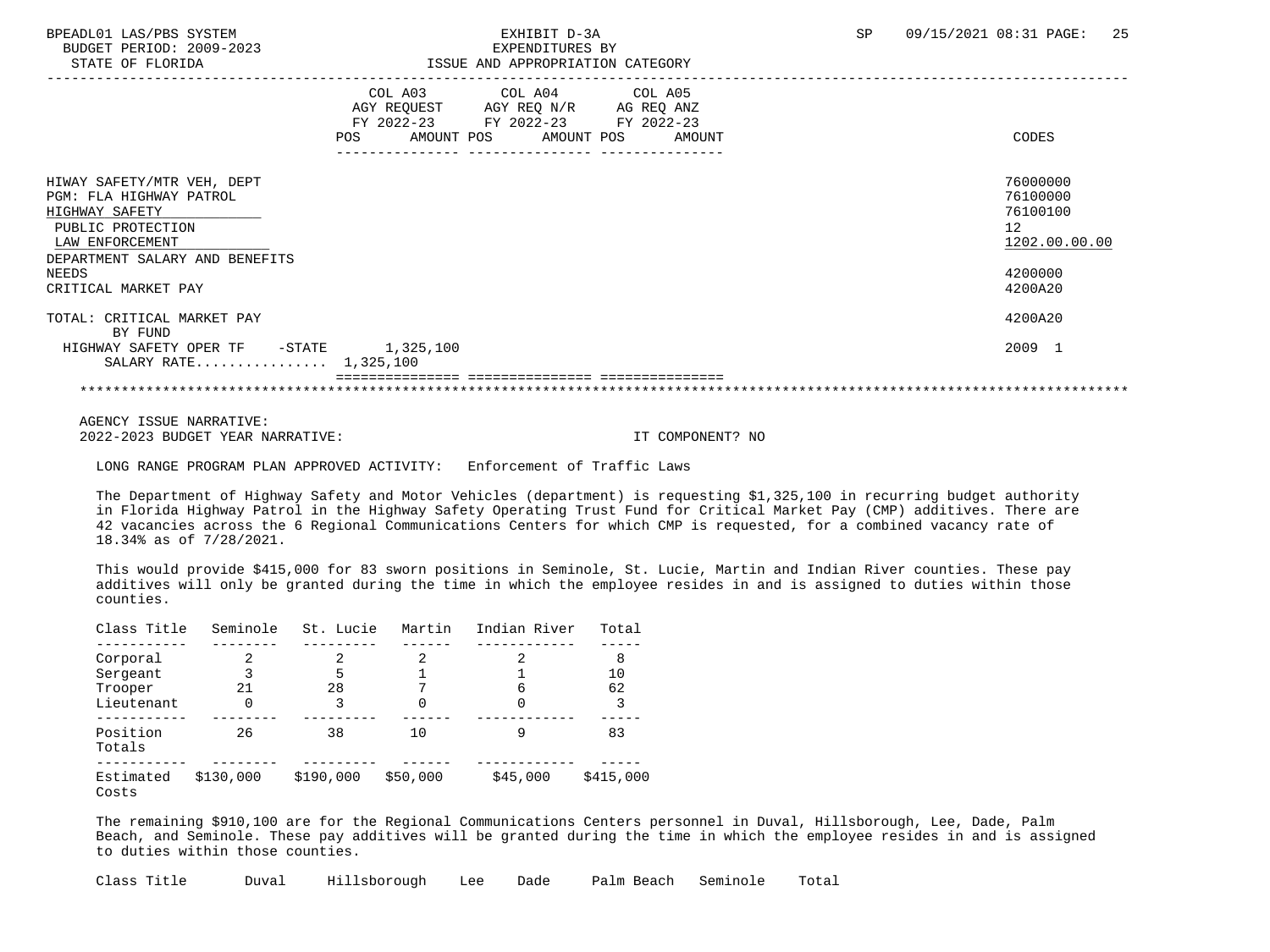| BUDGET PERIOD: 2009-2023<br>STATE OF FLORIDA                                                                                                                                                                                                                                                                                                                                                                                                                                                                                                              | BPEADL01 LAS/PBS SYSTEM |                                                    |       | EXHIBIT D-3A<br>EXPENDITURES BY          | ISSUE AND APPROPRIATION CATEGORY                                                  |                 |     | <b>SP</b> |    | 09/15/2021 08:31 PAGE:<br>26                            |
|-----------------------------------------------------------------------------------------------------------------------------------------------------------------------------------------------------------------------------------------------------------------------------------------------------------------------------------------------------------------------------------------------------------------------------------------------------------------------------------------------------------------------------------------------------------|-------------------------|----------------------------------------------------|-------|------------------------------------------|-----------------------------------------------------------------------------------|-----------------|-----|-----------|----|---------------------------------------------------------|
|                                                                                                                                                                                                                                                                                                                                                                                                                                                                                                                                                           |                         | <b>POS</b>                                         |       | COL A03 COL A04<br>AMOUNT POS AMOUNT POS | COL A05<br>AGY REQUEST AGY REQ N/R AG REQ ANZ<br>FY 2022-23 FY 2022-23 FY 2022-23 | AMOUNT          |     |           |    | CODES                                                   |
| HIWAY SAFETY/MTR VEH, DEPT<br>PGM: FLA HIGHWAY PATROL<br>HIGHWAY SAFETY<br>PUBLIC PROTECTION<br>LAW ENFORCEMENT                                                                                                                                                                                                                                                                                                                                                                                                                                           |                         |                                                    |       |                                          |                                                                                   |                 |     |           |    | 76000000<br>76100000<br>76100100<br>12<br>1202.00.00.00 |
| DEPARTMENT SALARY AND BENEFITS<br>NEEDS<br>CRITICAL MARKET PAY                                                                                                                                                                                                                                                                                                                                                                                                                                                                                            |                         |                                                    |       |                                          |                                                                                   |                 |     |           |    | 4200000<br>4200A20                                      |
| $\n  Communications 4 3 5 4 4\n  1$<br>Training Officer                                                                                                                                                                                                                                                                                                                                                                                                                                                                                                   |                         |                                                    |       |                                          |                                                                                   | 6 —             | 26  |           |    |                                                         |
| Duty Officer 0                                                                                                                                                                                                                                                                                                                                                                                                                                                                                                                                            |                         | $\begin{array}{ccccccc}\n1 & & & & 1\n\end{array}$ |       | $\overline{0}$                           | $\sim$ 1                                                                          | $\overline{1}$  | 4   |           |    |                                                         |
| Regional Duty 29 26<br>Officer                                                                                                                                                                                                                                                                                                                                                                                                                                                                                                                            |                         |                                                    | 21 19 |                                          | 31 32                                                                             |                 | 158 |           |    |                                                         |
| Position Totals 33 30 27 23 36 39 188                                                                                                                                                                                                                                                                                                                                                                                                                                                                                                                     |                         |                                                    |       |                                          |                                                                                   |                 |     |           |    |                                                         |
| Estimated Cost \$165,000 \$150,000 \$135,000 \$85,100 \$180,000 \$195,000 \$910,100                                                                                                                                                                                                                                                                                                                                                                                                                                                                       |                         |                                                    |       |                                          |                                                                                   |                 |     |           |    |                                                         |
|                                                                                                                                                                                                                                                                                                                                                                                                                                                                                                                                                           |                         |                                                    |       |                                          |                                                                                   |                 |     |           |    |                                                         |
| This issue supports the department's strategic plan for public safety by fostering a safe driving environment and protect<br>the community.<br>This issue supports the Florida Strategic Plan for Economic Development by creating and sustaining vibrant, safe, healthy<br>and resilient communities that attract workers, residents, businesses and visitors $(6.1.)$ .<br>This issue supports the Governor's strategic plan for public safety by supporting local and state law enforcement's<br>ability to investigate and prevent criminal activity. |                         |                                                    |       |                                          |                                                                                   |                 |     |           |    |                                                         |
| POSITION DETAIL OF SALARIES AND BENEFITS:                                                                                                                                                                                                                                                                                                                                                                                                                                                                                                                 |                         | <b>FTE</b>                                         |       | <b>BASE RATE</b>                         | ADDITIVES                                                                         | <b>BENEFITS</b> |     | SUBTOTAL  | ႜႂ | LAPSE LAPSED SALARIES<br>AND BENEFITS                   |
| A03 - AGY REOUEST FY 2022-23                                                                                                                                                                                                                                                                                                                                                                                                                                                                                                                              |                         |                                                    |       |                                          |                                                                                   |                 |     |           |    |                                                         |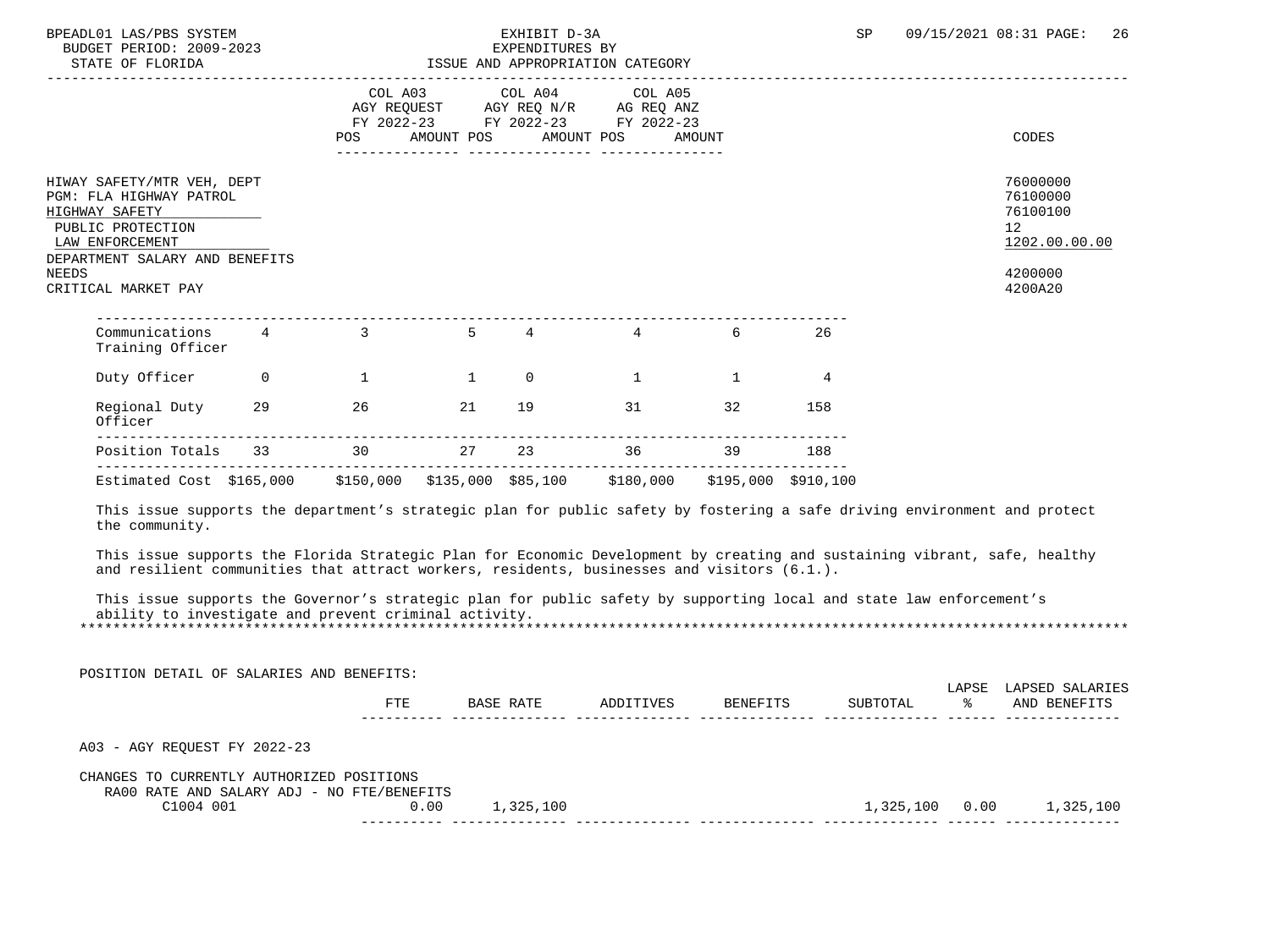| BPEADL01 LAS/PBS SYSTEM<br>BUDGET PERIOD: 2009-2023<br>STATE OF FLORIDA                                                                                                           |            | EXHIBIT D-3A<br>EXPENDITURES BY<br>ISSUE AND APPROPRIATION CATEGORY                                                |                   |          | SP        | 09/15/2021 08:31 PAGE:<br>27                                                               |
|-----------------------------------------------------------------------------------------------------------------------------------------------------------------------------------|------------|--------------------------------------------------------------------------------------------------------------------|-------------------|----------|-----------|--------------------------------------------------------------------------------------------|
|                                                                                                                                                                                   | POS DO     | COL A03 COL A04<br>AGY REQUEST AGY REQ N/R AG REQ ANZ<br>FY 2022-23 FY 2022-23 FY 2022-23<br>AMOUNT POS AMOUNT POS | COL A05<br>AMOUNT |          |           | CODES                                                                                      |
| HIWAY SAFETY/MTR VEH, DEPT<br>PGM: FLA HIGHWAY PATROL<br>HIGHWAY SAFETY<br>PUBLIC PROTECTION<br>LAW ENFORCEMENT<br>DEPARTMENT SALARY AND BENEFITS<br>NEEDS<br>CRITICAL MARKET PAY |            |                                                                                                                    |                   |          |           | 76000000<br>76100000<br>76100100<br>12 <sup>°</sup><br>1202.00.00.00<br>4200000<br>4200A20 |
| POSITION DETAIL OF SALARIES AND BENEFITS:                                                                                                                                         | FTE        | BASE RATE                                                                                                          | ADDITIVES         | BENEFITS | SUBTOTAL  | LAPSE LAPSED SALARIES<br>% AND BENEFITS                                                    |
| A03 - AGY REOUEST FY 2022-23                                                                                                                                                      |            |                                                                                                                    |                   |          |           |                                                                                            |
| CHANGES TO CURRENTLY AUTHORIZED POSITIONS                                                                                                                                         |            |                                                                                                                    |                   |          |           |                                                                                            |
| TOTALS FOR ISSUE BY FUND<br>2009 HIGHWAY SAFETY OPER TF                                                                                                                           |            |                                                                                                                    |                   |          |           | 1,325,100                                                                                  |
|                                                                                                                                                                                   |            | $0.00$ 1,325,100                                                                                                   |                   |          | 1,325,100 | 1,325,100<br>==============                                                                |
| TOTAL: LAW ENFORCEMENT<br>BY FUND TYPE                                                                                                                                            |            |                                                                                                                    |                   |          |           | 1202.00.00.00                                                                              |
| GENERAL REVENUE FUND<br>TRUST FUNDS                                                                                                                                               | 22,795,902 | 266, 145, 477 3, 872, 800                                                                                          |                   |          |           | 1000<br>2000                                                                               |
| TOTAL POSITIONS 2,186.00<br>TOTAL PROG COMP 288,941,379 3,872,800<br>TOTAL SALARY RATE 142, 263, 523                                                                              |            |                                                                                                                    |                   |          |           |                                                                                            |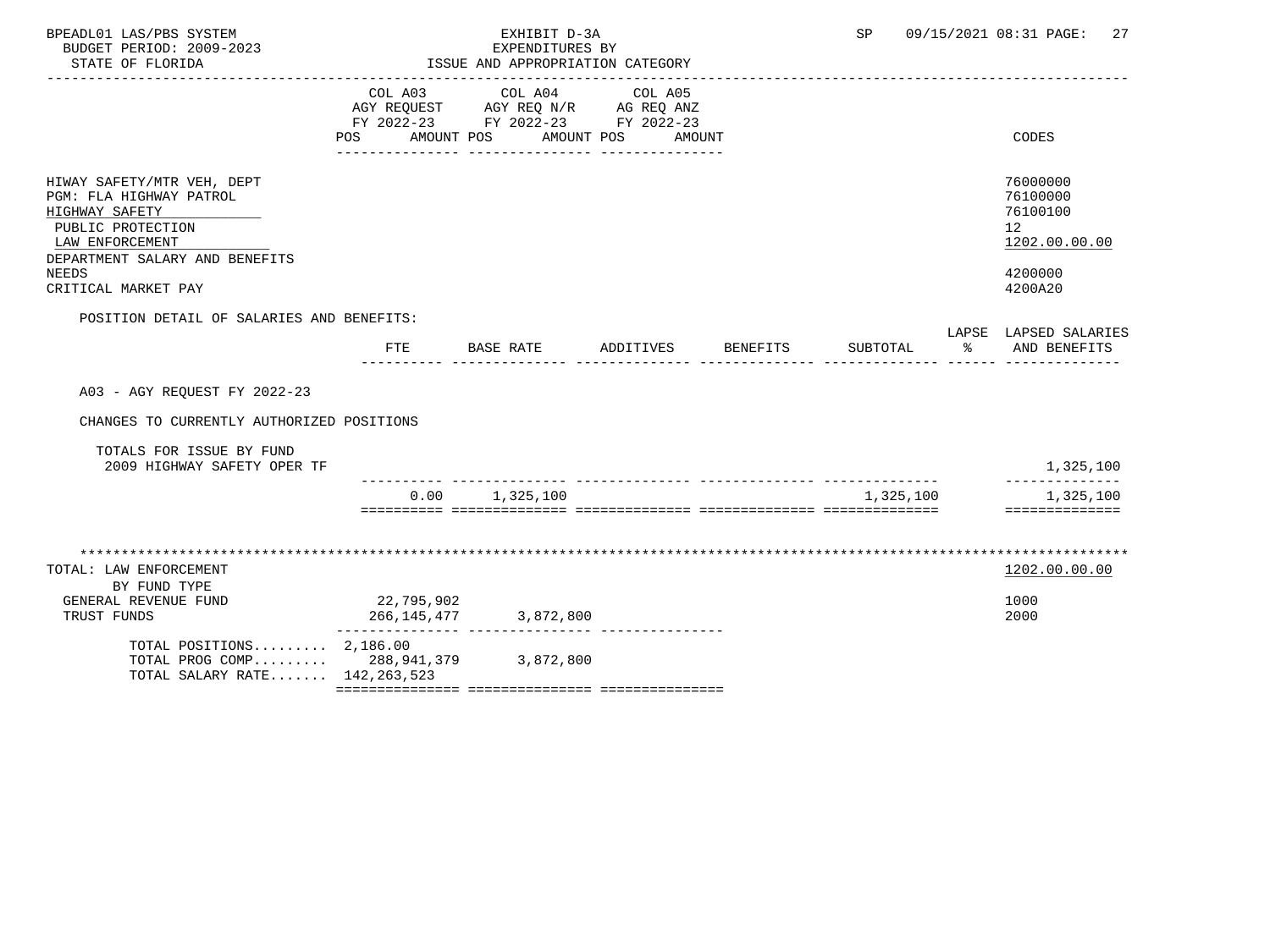| STATE OF FLORIDA                                                                                                                                                                                                                              |        |             | ISSUE AND APPROPRIATION CATEGORY                                                                               |        |                                                                                                   |
|-----------------------------------------------------------------------------------------------------------------------------------------------------------------------------------------------------------------------------------------------|--------|-------------|----------------------------------------------------------------------------------------------------------------|--------|---------------------------------------------------------------------------------------------------|
|                                                                                                                                                                                                                                               | POS    | AGY REOUEST | COL A03 COL A04 COL A05<br>AGY REQ N/R AG REQ ANZ<br>FY 2022-23 FY 2022-23 FY 2022-23<br>AMOUNT POS AMOUNT POS | AMOUNT | CODES                                                                                             |
| HIWAY SAFETY/MTR VEH, DEPT<br>PGM: FLA HIGHWAY PATROL<br>HIGHWAY SAFETY<br>OTHER FIXED CAPITAL OUTLAY<br>OTHER FIXED CAPITAL OUTLAY<br>CAPITAL IMPROVEMENT PLAN<br>MAINTENANCE AND REPAIR<br>FIXED CAPITAL OUTLAY<br>MAIN/REP/CONST-STATEWIDE |        |             |                                                                                                                |        | 76000000<br>76100000<br>76100100<br>99<br>9999.99.99.99<br>9900000<br>990M000<br>080000<br>083643 |
| HIGHWAY SAFETY OPER TF                                                                                                                                                                                                                        | -STATE | 637,511     | 637,511                                                                                                        |        | 2009 1                                                                                            |
|                                                                                                                                                                                                                                               |        |             |                                                                                                                |        |                                                                                                   |

AGENCY NARRATIVE:

2022-2023 BUDGET YEAR NARRATIVE: MAIN/REP/CONST-STATEWIDE IT COMPONENT? NO

Long-Range Program Plan Approved Activity: Fixed Capital Outlay

 The Department of Highway Safety and Motor Vehicles (department) is requesting nonrecurring budget authority of \$637,511 for FY 2022-23. This request is based on an assessment of Florida Highway Patrol's (FHP) facility system groups. These include ADA restroom renovations for the Cocoa and Marathon Facilities and security upgrades for the Cocoa Facility. The requested funding is part of a Five-Year Capital Improvement Plan necessary to preserve and extend the useful life of the buildings and their major components.

### FHP COCOA FACILITY - ADA RESTROOM RENOVATION AND SECURITY UPGRADES: \$352,784

 All public buildings and facilities are required to comply with the Americans with Disabilities Act (ADA) Standards for Accessible Design and related regulations adopted in Section 553.503, Fla. Stat. The Cocoa FHP facility needs upgrades, including ADA restroom improvements.

 The Cocoa Florida Highway Patrol station constructed in 1989 is 8,837 square feet. This facility has not had any interior improvements since its construction. The electrical lighting, ceiling tile/grid and restrooms are over 30 years old and appear aged and worn. The facility has one public restroom, accessible from the lobby, that is ADA compliant and two employee restrooms in need of ADA restroom renovation to be readily accessible to and usable by those with disabilities. Security features are lacking at the reception/lobby area.

 To address this issue the department is requesting budget authority to Perform ADA restroom renovation of the employee restrooms to improve function, appeal, and make ADA compliant. Install security features such as bulletproof glass, interior security door and bullet resistant wall panels to improve safety and deter unauthorized entry. Replace worn and damaged ceiling tile/grid and electrical lighting for better illumination of workspace and a reduction in energy consumption and cost.

 Fresh, well-maintained office settings will convey efficiency and professionalism to visitors and promote employee comfort and productivity while reducing utility costs through the use of energy efficient plumbing and lighting fixtures.

FHP MARATHON FACILITY - ADA RESTROOM RENOVATIONS PHASE 2: \$284,727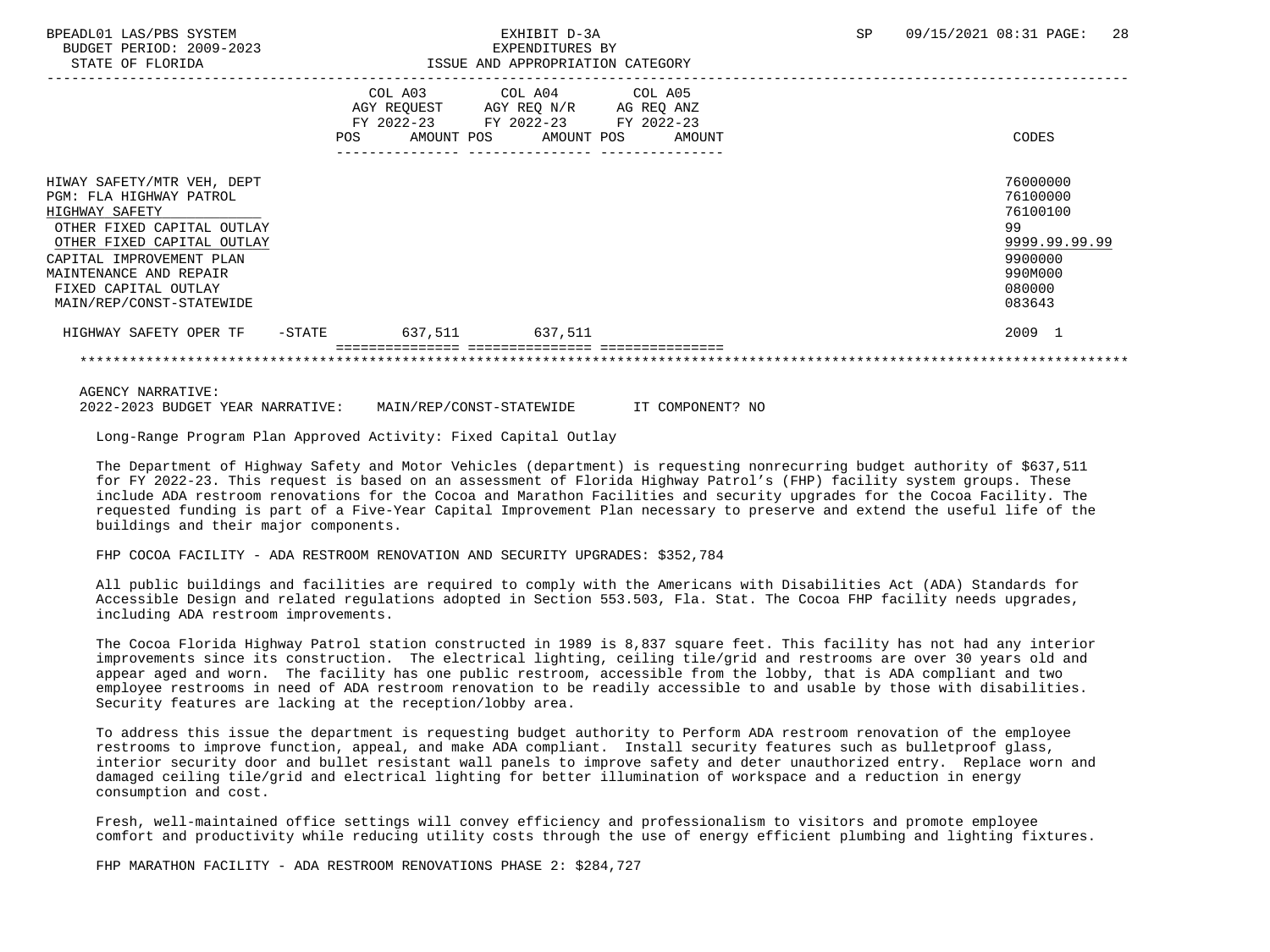## BPEADL01 LAS/PBS SYSTEM SALL RESOLUTE THE SEXHIBIT D-3A SP 09/15/2021 08:31 PAGE: 29 STATE OF FLORIDA ISSUE AND APPROPRIATION CATEGORY

| 011111 01 110111011                                                                                                                                                                       | TODON IND INTINOLIGIILLON CITTIOONI                                                                                                                  |                                                                               |
|-------------------------------------------------------------------------------------------------------------------------------------------------------------------------------------------|------------------------------------------------------------------------------------------------------------------------------------------------------|-------------------------------------------------------------------------------|
|                                                                                                                                                                                           | COL A03 COL A04 COL A05<br>AGY REOUEST<br>AGY REO N/R<br>AG REO ANZ<br>FY 2022-23 FY 2022-23 FY 2022-23<br>AMOUNT POS<br>AMOUNT POS<br>POS<br>AMOUNT | CODES                                                                         |
| HIWAY SAFETY/MTR VEH, DEPT<br>PGM: FLA HIGHWAY PATROL<br>HIGHWAY SAFETY<br>OTHER FIXED CAPITAL OUTLAY<br>OTHER FIXED CAPITAL OUTLAY<br>CAPITAL IMPROVEMENT PLAN<br>MAINTENANCE AND REPAIR |                                                                                                                                                      | 76000000<br>76100000<br>76100100<br>99<br>9999.99.99.99<br>9900000<br>990M000 |

 All public buildings and facilities are required to comply with the Americans with Disabilities Act Standards for Accessible Design and related regulations adopted in Section 553.503, Fla. Stat. The Marathon FHP facility needs upgrades, including ADA restroom improvements.

 The Marathon Florida Highway Patrol station constructed in 1984 is 4,696 square feet. The four restrooms, located in the center of the building behind the lobby area, are interconnected and make up a total of approximately 432 square feet. Interior ADA restroom renovation was designed as a two-phase project because of the cost involved with replacing the cast iron/pvc patched plumbing system and adding more piping to the system in order to provide a public restroom and utilize closet /storage areas to fulfill ADA space requirements. Phase 1 of the ADA restroom renovation, completed in 2021, involved replacement of the sanitary sewer line from the front lobby area through the front parking lot and then to the vent stack at the southeast front of the building. The center rear men's employee restroom was updated with a new door and ADA compliant hardware, handrails, new water closet, new lavatory allowing clear floor space for forward approach and knee space below, floor and wall tile and accessories that included dispensers, light fixture, and mirror. Phase 2 is necessary to bring the remaining restroom areas up to ADA standards and will include: one public, unisex restroom, one employee restroom for women and one employee restroom for men. Also included in the design of Phase 2 is the addition an employee shower.

 To address this issue the department is requesting budget authority to renovate the entire center restroom section in order to construct one unisex restroom in the lobby area and in the employees' area construct one women's and one men's restroom, in accordance with the Florida Building Code and the ADA.

 Fresh, well-maintained office settings will convey efficiency and professionalism to visitors and promote employee comfort and productivity while reducing utility costs through the use of energy efficient plumbing and lighting fixtures.

 Improvement and maintenance of building systems align with the department's strategic plan of Member Experience by promoting a work environment where members feel safe and secure.

 These strategies support the Governor's priorities of economic development and job creation by prioritizing infrastructure development to meaningful projects that provide regional and statewide impact, especially focused on safety and improved mobility (priority #3).

 Ensuring that our citizen's assets are maintained in an acceptable condition supports the Florida Economic Development Strategic Plan of ensuring state, regional, and local agencies provide collaborative and timely customer service to businesses and workers (strategy 4.2) and creating and sustaining vibrant, safe, and healthy communities that attract workers, residents, businesses, and visitors to Florida (strategy 6.1). \*\*\*\*\*\*\*\*\*\*\*\*\*\*\*\*\*\*\*\*\*\*\*\*\*\*\*\*\*\*\*\*\*\*\*\*\*\*\*\*\*\*\*\*\*\*\*\*\*\*\*\*\*\*\*\*\*\*\*\*\*\*\*\*\*\*\*\*\*\*\*\*\*\*\*\*\*\*\*\*\*\*\*\*\*\*\*\*\*\*\*\*\*\*\*\*\*\*\*\*\*\*\*\*\*\*\*\*\*\*\*\*\*\*\*\*\*\*\*\*\*\*\*\*\*\*\*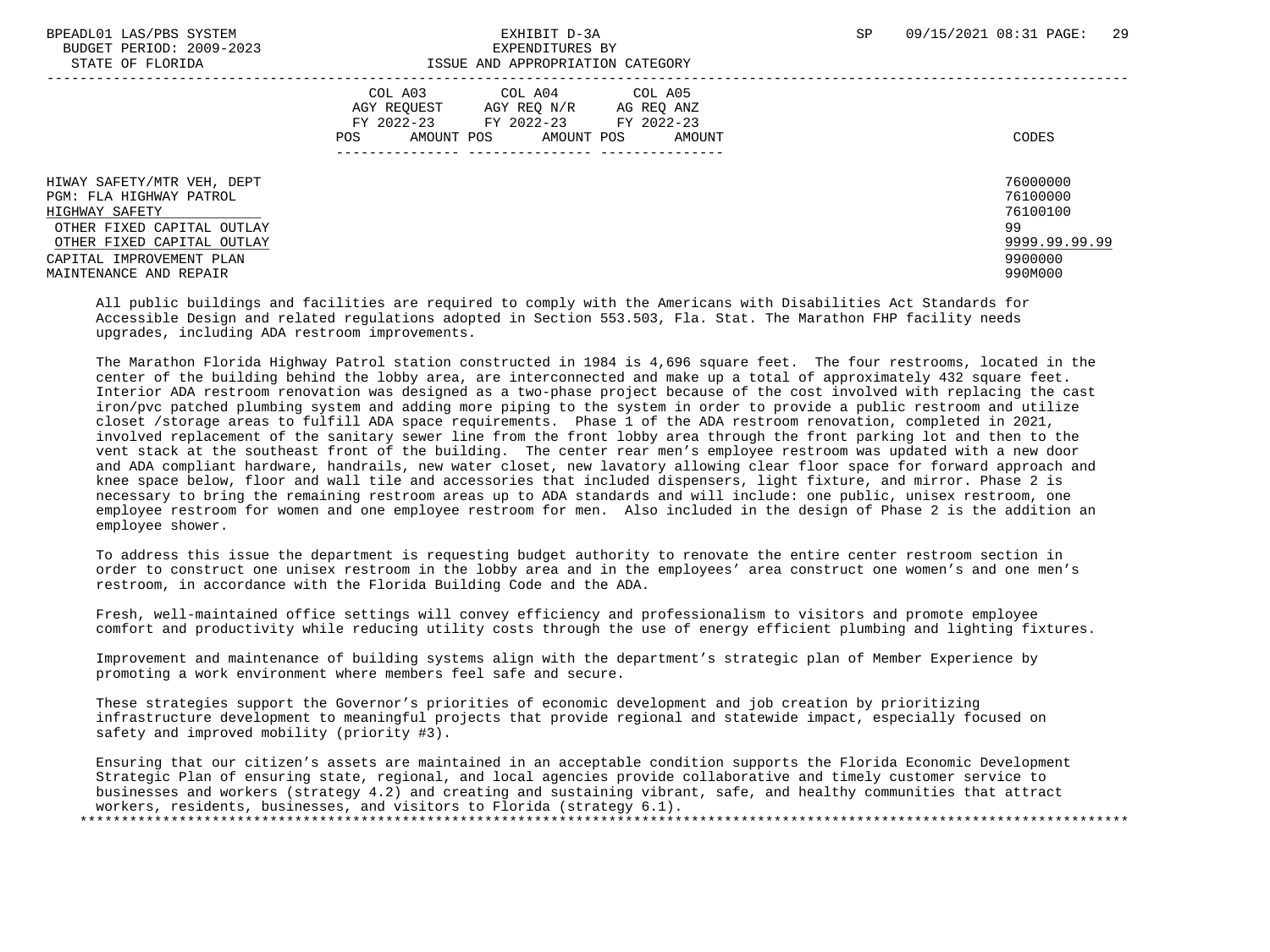## BPEADL01 LAS/PBS SYSTEM SALL RESOLUTE THE STATE OF SALL RESOLUTE TO A SP 09/15/2021 08:31 PAGE: 30 STATE OF FLORIDA ISSUE AND APPROPRIATION CATEGORY

| DIAID OF FUORIDA                                                                                                                                                                                                                                     |            |                                                    | TARGAT WAN WELMALIYA CUIRGANI                |            |                                    |                                                                                                   |
|------------------------------------------------------------------------------------------------------------------------------------------------------------------------------------------------------------------------------------------------------|------------|----------------------------------------------------|----------------------------------------------|------------|------------------------------------|---------------------------------------------------------------------------------------------------|
|                                                                                                                                                                                                                                                      | <b>POS</b> | COL A03<br>AGY REQUEST<br>FY 2022-23<br>AMOUNT POS | COL A04 COL A05<br>AGY REQ N/R<br>FY 2022-23 | AMOUNT POS | AG REQ ANZ<br>FY 2022-23<br>AMOUNT | <b>CODES</b>                                                                                      |
| HIWAY SAFETY/MTR VEH, DEPT<br>PGM: FLA HIGHWAY PATROL<br>HIGHWAY SAFETY<br>OTHER FIXED CAPITAL OUTLAY<br>OTHER FIXED CAPITAL OUTLAY<br>CAPITAL IMPROVEMENT PLAN<br>DEFERRED BUILDING MAINTENANCE<br>FIXED CAPITAL OUTLAY<br>MAIN/REP/CONST-STATEWIDE |            |                                                    |                                              |            |                                    | 76000000<br>76100000<br>76100100<br>99<br>9999.99.99.99<br>9900000<br>990Z000<br>080000<br>083643 |
| HIGHWAY SAFETY OPER TF<br>$-$ STATE                                                                                                                                                                                                                  |            | 132,555                                            | 132,555                                      |            |                                    | 2009 1                                                                                            |
|                                                                                                                                                                                                                                                      |            |                                                    |                                              |            |                                    |                                                                                                   |

AGENCY NARRATIVE:

2022-2023 BUDGET YEAR NARRATIVE: MAIN/REP/CONST-STATEWIDE IT COMPONENT? NO

Long-Range Program Plan Approved Activity: Fixed Capital Outlay

 The Department of Highway Safety and Motor Vehicles (department) is requesting \$132,555 in budget authority for FY 2022-23 for mold remediation in the Florida Highway Patrol (FHP) Cocoa Facility. This request is based on an assessment of FHP facility system groups. The requested budget authority is part of a Five-Year Capital Improvement Plan necessary to preserve and extend the useful life of the buildings and their major components.

### FHP COCOA FACILITY MOLD REMEDIATION: \$132,555

 All public buildings and facilities are required to comply with the Americans with Disabilities Act (ADA) Standards for Accessible Design and related regulations adopted in Section 553.503, Fla. Stat. The Cocoa FHP facility needs upgrades, including ADA restroom improvements.

 The Cocoa Florida Highway Patrol station constructed in 1989 is 8,837 square feet. This facility has not had any interior improvements since its construction. The electrical lighting, ceiling tile/grid and restrooms are over 30 years old and appear aged and worn. The facility has one public restroom, accessible from the lobby, that is ADA compliant and two employee restrooms in need of ADA restroom renovation to be readily accessible to and usable by those with disabilities. Security features are lacking at the reception/lobby area.

 This project includes ADA restroom renovation of the employee restrooms to improve function, appeal, and make ADA compliant. Install security features such as bulletproof glass, interior security door and bullet resistant wall panels to improve safety and deter unauthorized entry. Replace worn and damaged ceiling tile/grid and electrical lighting for better illumination of workspace and a reduction in energy consumption and cost.

 Fresh, well-maintained office settings will convey efficiency and professionalism to visitors and promote employee comfort and productivity while reducing utility costs through the use of energy efficient plumbing and lighting fixtures. \*\*\*\*\*\*\*\*\*\*\*\*\*\*\*\*\*\*\*\*\*\*\*\*\*\*\*\*\*\*\*\*\*\*\*\*\*\*\*\*\*\*\*\*\*\*\*\*\*\*\*\*\*\*\*\*\*\*\*\*\*\*\*\*\*\*\*\*\*\*\*\*\*\*\*\*\*\*\*\*\*\*\*\*\*\*\*\*\*\*\*\*\*\*\*\*\*\*\*\*\*\*\*\*\*\*\*\*\*\*\*\*\*\*\*\*\*\*\*\*\*\*\*\*\*\*\*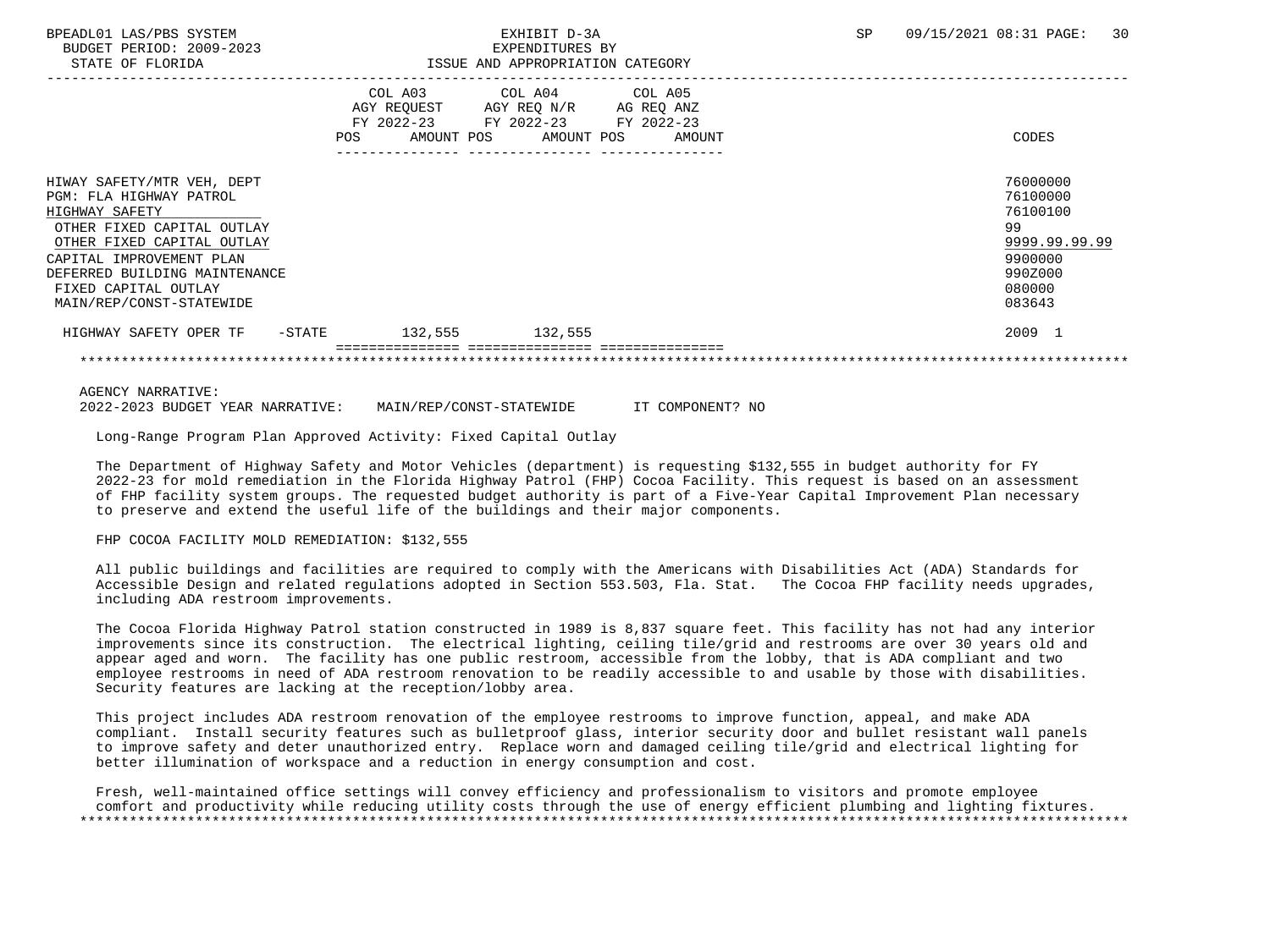BPEADL01 LAS/PBS SYSTEM EXHIBIT D-3A SP 09/15/2021 08:31 PAGE: 31 BUDGET PERIOD: 2009-2023

| STATE OF FLORIDA                                                                                                                                         |        | ISSUE AND APPROPRIATION CATEGORY                                                                                                  |                                                         |
|----------------------------------------------------------------------------------------------------------------------------------------------------------|--------|-----------------------------------------------------------------------------------------------------------------------------------|---------------------------------------------------------|
|                                                                                                                                                          | POS    | COL A03 COL A04 COL A05<br>AGY REQUEST AGY REQ N/R AG REQ ANZ<br>FY 2022-23 FY 2022-23 FY 2022-23<br>AMOUNT POS AMOUNT POS AMOUNT | CODES                                                   |
| HIWAY SAFETY/MTR VEH, DEPT<br>PGM: FLA HIGHWAY PATROL<br>HIGHWAY SAFETY<br>OTHER FIXED CAPITAL OUTLAY<br>OTHER FIXED CAPITAL OUTLAY                      |        |                                                                                                                                   | 76000000<br>76100000<br>76100100<br>99<br>9999.99.99.99 |
| TOTAL: OTHER FIXED CAPITAL OUTLAY<br>BY FUND TYPE                                                                                                        |        |                                                                                                                                   | 9999.99.99.99<br>2000                                   |
| TOTAL: HIGHWAY SAFETY<br>BY FUND<br>GENERAL REVENUE FUND -STATE 22,795,902<br>HIGHWAY SAFETY OPER TF -STATE 265,639,561 4,642,866                        |        |                                                                                                                                   | 76100100<br>1000 1<br>2009 1                            |
| FEDERAL GRANTS TRUST FUND -RECPNT 411,383<br>GAS TAX COLLECTION TF -STATE 258,609<br>LAW ENFORCEMENT TF -STATE 553,990<br>FED LAW ENFORCEMENT TF -FEDERL | 52,000 |                                                                                                                                   | 2261 9<br>2319 1<br>2434 1<br>2719 3                    |
| TOTAL POSITIONS $2,186.00$<br>TOTAL BUREAU 289,711,445 4,642,866<br>TOTAL SALARY RATE 142,263,523                                                        |        |                                                                                                                                   |                                                         |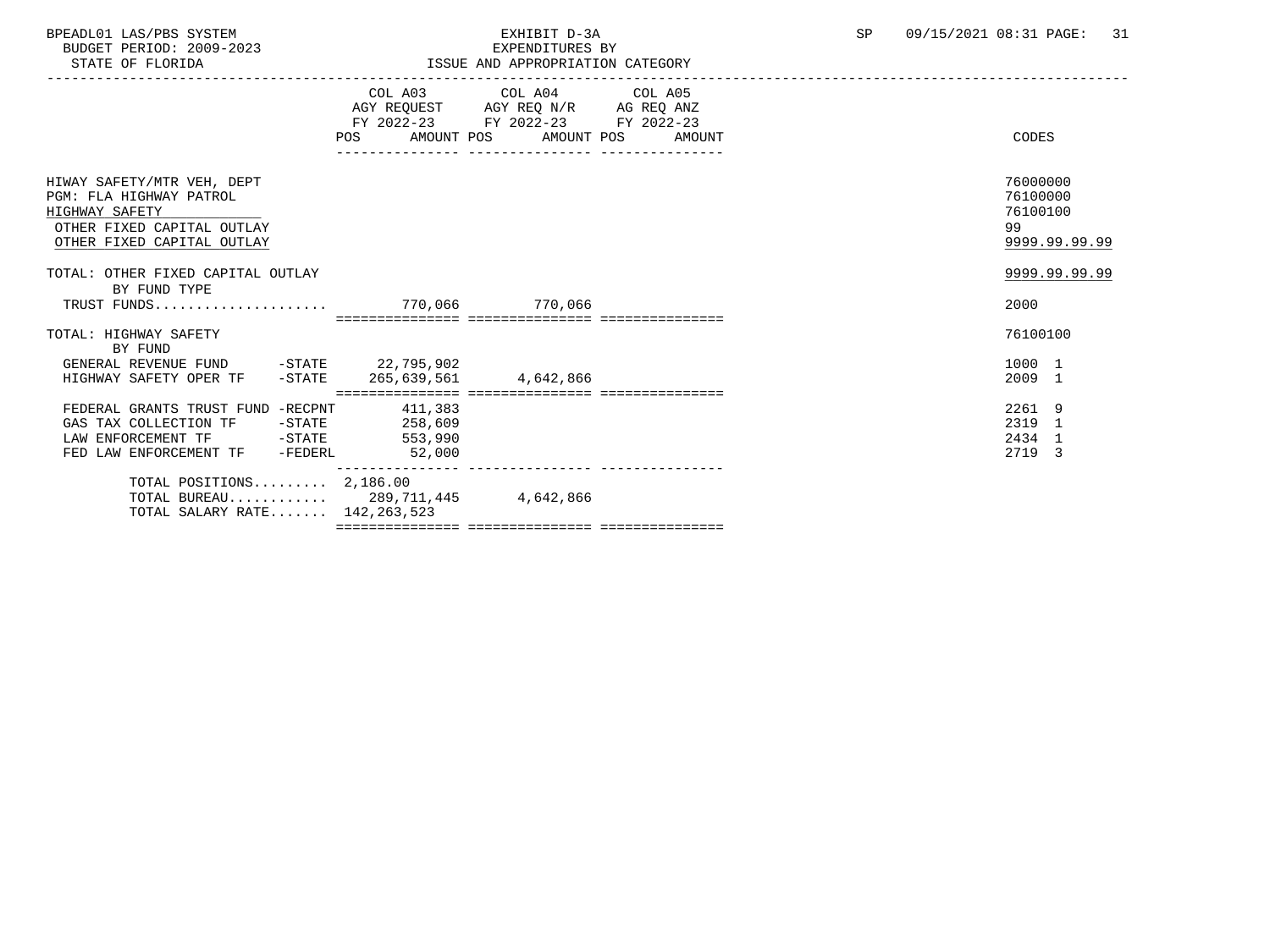BUDGET PERIOD: 2009-2023<br>
STATE OF FLORIDA<br>
STATE OF FLORIDA

## BPEADL01 LAS/PBS SYSTEM SALL SALL STATES TO A SP 09/15/2021 08:31 PAGE: 32 ISSUE AND APPROPRIATION CATEGORY

|                                                                                                                                                                                                                            | POS<br>______________________________________ | COL A03 COL A04 COL A05<br>$\begin{tabular}{lllllll} \bf AGY & \bf REQUEST & \bf AGY & \bf REQ & \bf N/R & \bf AG & \bf REQ & \bf ANZ \\ \end{tabular}$<br>FY 2022-23 FY 2022-23 FY 2022-23<br>AMOUNT POS AMOUNT POS AMOUNT | CODES                                                                                   |
|----------------------------------------------------------------------------------------------------------------------------------------------------------------------------------------------------------------------------|-----------------------------------------------|-----------------------------------------------------------------------------------------------------------------------------------------------------------------------------------------------------------------------------|-----------------------------------------------------------------------------------------|
| HIWAY SAFETY/MTR VEH, DEPT<br>PGM: FLA HIGHWAY PATROL<br>EXECUTIVE DIR/SUPPORT SVCS<br>PUBLIC PROTECTION<br>LAW ENFORCEMENT<br>WORKLOAD<br>TROOPER RECRUITMENT AND RETENTION<br>PLAN<br>SALARY RATE<br>SALARY RATE 183,689 |                                               |                                                                                                                                                                                                                             | 76000000<br>76100000<br>76100400<br>12<br>1202.00.00.00<br>3000000<br>3002A00<br>000000 |
|                                                                                                                                                                                                                            |                                               |                                                                                                                                                                                                                             |                                                                                         |
| SALARIES AND BENEFITS                                                                                                                                                                                                      |                                               |                                                                                                                                                                                                                             | 010000                                                                                  |
| GENERAL REVENUE FUND                                                                                                                                                                                                       | $-$ STATE 238,675                             |                                                                                                                                                                                                                             | 1000 1                                                                                  |
| TOTAL: TROOPER RECRUITMENT AND RETENTION<br>PLAN<br>BY FUND                                                                                                                                                                |                                               |                                                                                                                                                                                                                             | 3002A00                                                                                 |
| GENERAL REVENUE FUND -STATE 238,675<br>SALARY RATE 183,689                                                                                                                                                                 |                                               |                                                                                                                                                                                                                             | 1000 1                                                                                  |
|                                                                                                                                                                                                                            |                                               |                                                                                                                                                                                                                             |                                                                                         |

 AGENCY ISSUE NARRATIVE: 2022-2023 BUDGET YEAR NARRATIVE: IT COMPONENT? NO

LONG RANGE PROGRAM PLAN APPROVED ACTIVITY: Enforcement of Traffic Laws

 The Department of Highway Safety and Motor Vehicles (department) is requesting \$238,675 recurring funds General Revenue, in the Salary and Benefits category in the Florida Highway Patrol Executive Direction and Support Services budget entity for the development of a comprehensive career development plan for all FHP members, and authority to establish and maintain such a plan. The career development plan will recognize FHP member experience, education, and contributions to the Patrol. The FHP's career development plan will directly address the core issues related to recruitment and retention by defining a career path for members as their level of experience increases. A career development plan based on tenure, merit and achievement will allow the Florida Highway Patrol to be competitive with other law enforcement agencies throughout members' careers and will help the Florida Highway Patrol retain its highly valued and qualified employees while reducing costs associated with recruitment and training, risk management, and civil litigation. It will also enable FHP to recruit more highly qualified new members.

| Budget Entity                              | Category                       | Amounts |         |
|--------------------------------------------|--------------------------------|---------|---------|
| Executive Direction and Support (76100400) | Salaries and Benefits (010000) |         | 238,795 |
| Total                                      |                                |         | 238.795 |

 This issue supports the department's strategic plan for public safety by fostering a safe driving environment and protect the community. This issue also supports the department's strategic plan for member experience to recruit, develop and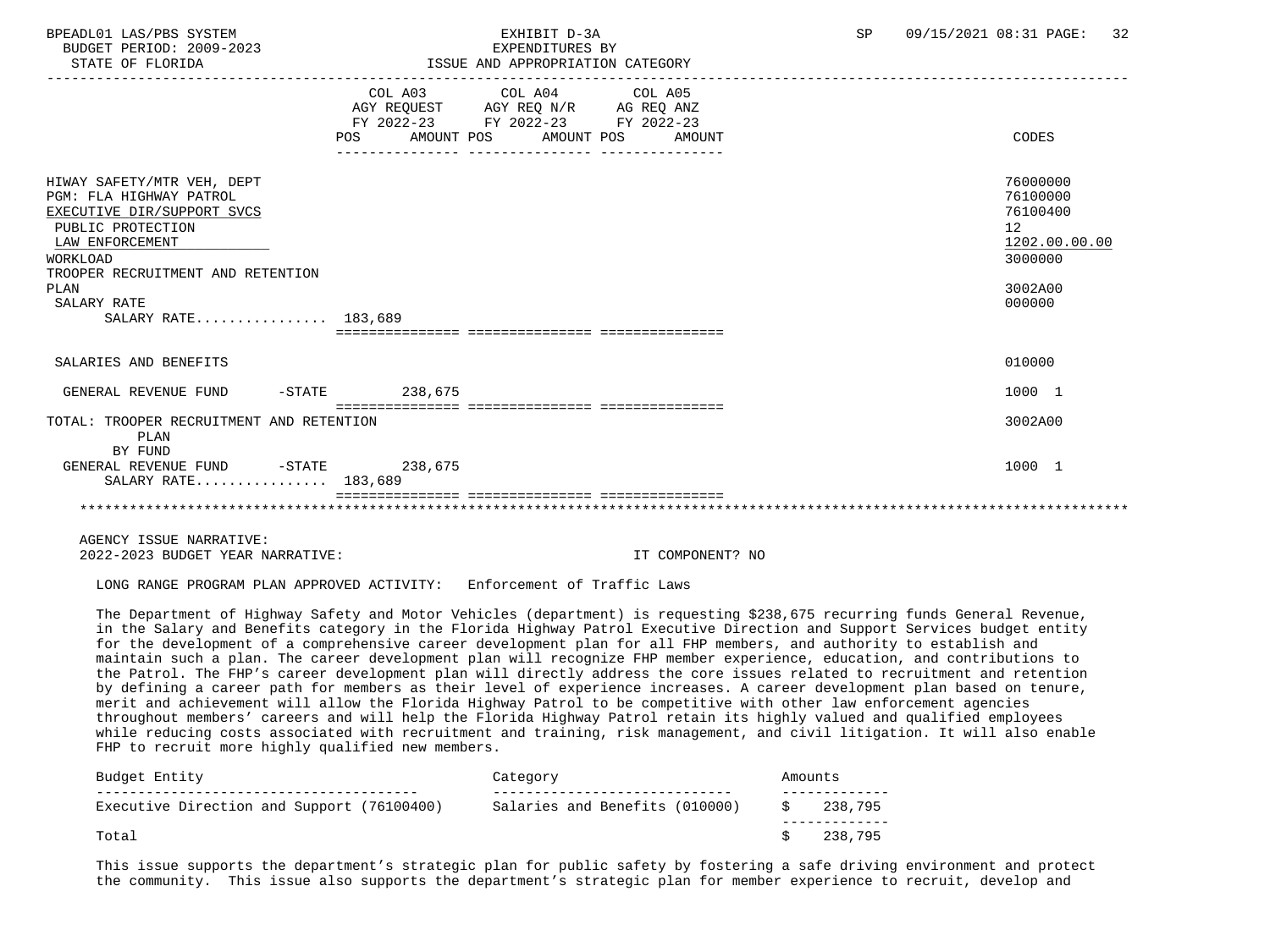BUDGET PERIOD: 2009-2023<br>STATE OF FLORIDA

## BPEADL01 LAS/PBS SYSTEM EXHIBIT D-3A SP 09/15/2021 08:31 PAGE: 33 ISSUE AND APPROPRIATION CATEGORY

|                                   | COL A03<br>AGY REOUEST<br>FY 2022-23 | COL A04<br>AGY REO N/R<br>FY 2022-23 | COL A05<br>AG REO ANZ<br>FY 2022-23 |               |
|-----------------------------------|--------------------------------------|--------------------------------------|-------------------------------------|---------------|
|                                   | AMOUNT POS<br>POS                    | AMOUNT POS                           | AMOUNT                              | CODES         |
|                                   |                                      |                                      |                                     |               |
| HIWAY SAFETY/MTR VEH, DEPT        |                                      |                                      |                                     | 76000000      |
| PGM: FLA HIGHWAY PATROL           |                                      |                                      |                                     | 76100000      |
| EXECUTIVE DIR/SUPPORT SVCS        |                                      |                                      |                                     | 76100400      |
| PUBLIC PROTECTION                 |                                      |                                      |                                     | 12            |
| LAW ENFORCEMENT                   |                                      |                                      |                                     | 1202.00.00.00 |
| WORKLOAD                          |                                      |                                      |                                     | 3000000       |
| TROOPER RECRUITMENT AND RETENTION |                                      |                                      |                                     |               |
| PLAN                              |                                      |                                      |                                     | 3002A00       |

retain a skilled, knowledgeable and engaged workforce.

 This supports the Florida Strategic Plan for Economic Development by creating and sustaining vibrant, safe, healthy and resilient communities that attract workers, residents, businesses and visitors (6.1.). This issue also supports the Florida Strategic Plan for Economic Development to continue to align education and workforce development programs to foster employment opportunities and develop and retain talented workers with the skills to meet current and future employer needs (1.1).

 This issue supports the Governor's strategic plan for public safety by supporting local and state law enforcement's ability to investigate and prevent criminal activity. \*\*\*\*\*\*\*\*\*\*\*\*\*\*\*\*\*\*\*\*\*\*\*\*\*\*\*\*\*\*\*\*\*\*\*\*\*\*\*\*\*\*\*\*\*\*\*\*\*\*\*\*\*\*\*\*\*\*\*\*\*\*\*\*\*\*\*\*\*\*\*\*\*\*\*\*\*\*\*\*\*\*\*\*\*\*\*\*\*\*\*\*\*\*\*\*\*\*\*\*\*\*\*\*\*\*\*\*\*\*\*\*\*\*\*\*\*\*\*\*\*\*\*\*\*\*\*

|                                                                                       | POSITION DETAIL OF SALARIES AND BENEFITS: |           |           |          |          |             |                                 |
|---------------------------------------------------------------------------------------|-------------------------------------------|-----------|-----------|----------|----------|-------------|---------------------------------|
|                                                                                       | FTE                                       | BASE RATE | ADDITIVES | BENEFITS | SUBTOTAL | LAPSE<br>ႜႂ | LAPSED SALARIES<br>AND BENEFITS |
| A03 - AGY REOUEST FY 2022-23                                                          |                                           |           |           |          |          |             |                                 |
| CHANGES TO CURRENTLY AUTHORIZED POSITIONS<br>RA01 RATE & SALARY ADJ - BENEFITS NO FTE |                                           |           |           |          |          |             |                                 |
| C1002 001                                                                             | 0.00                                      | 183,689   |           | 61,609   | 245,298  | 2.70        | 238,675                         |
|                                                                                       |                                           |           |           |          |          |             |                                 |
| TOTALS FOR ISSUE BY FUND                                                              |                                           |           |           |          |          |             |                                 |
| 1000 GENERAL REVENUE FUND                                                             |                                           |           |           |          |          |             | 238,675                         |

\*\*\*\*\*\*\*\*\*\*\*\*\*\*\*\*\*\*\*\*\*\*\*\*\*\*\*\*\*\*\*\*\*\*\*\*\*\*\*\*\*\*\*\*\*\*\*\*\*\*\*\*\*\*\*\*\*\*\*\*\*\*\*\*\*\*\*\*\*\*\*\*\*\*\*\*\*\*\*\*\*\*\*\*\*\*\*\*\*\*\*\*\*\*\*\*\*\*\*\*\*\*\*\*\*\*\*\*\*\*\*\*\*\*\*\*\*\*\*\*\*\*\*\*\*\*\*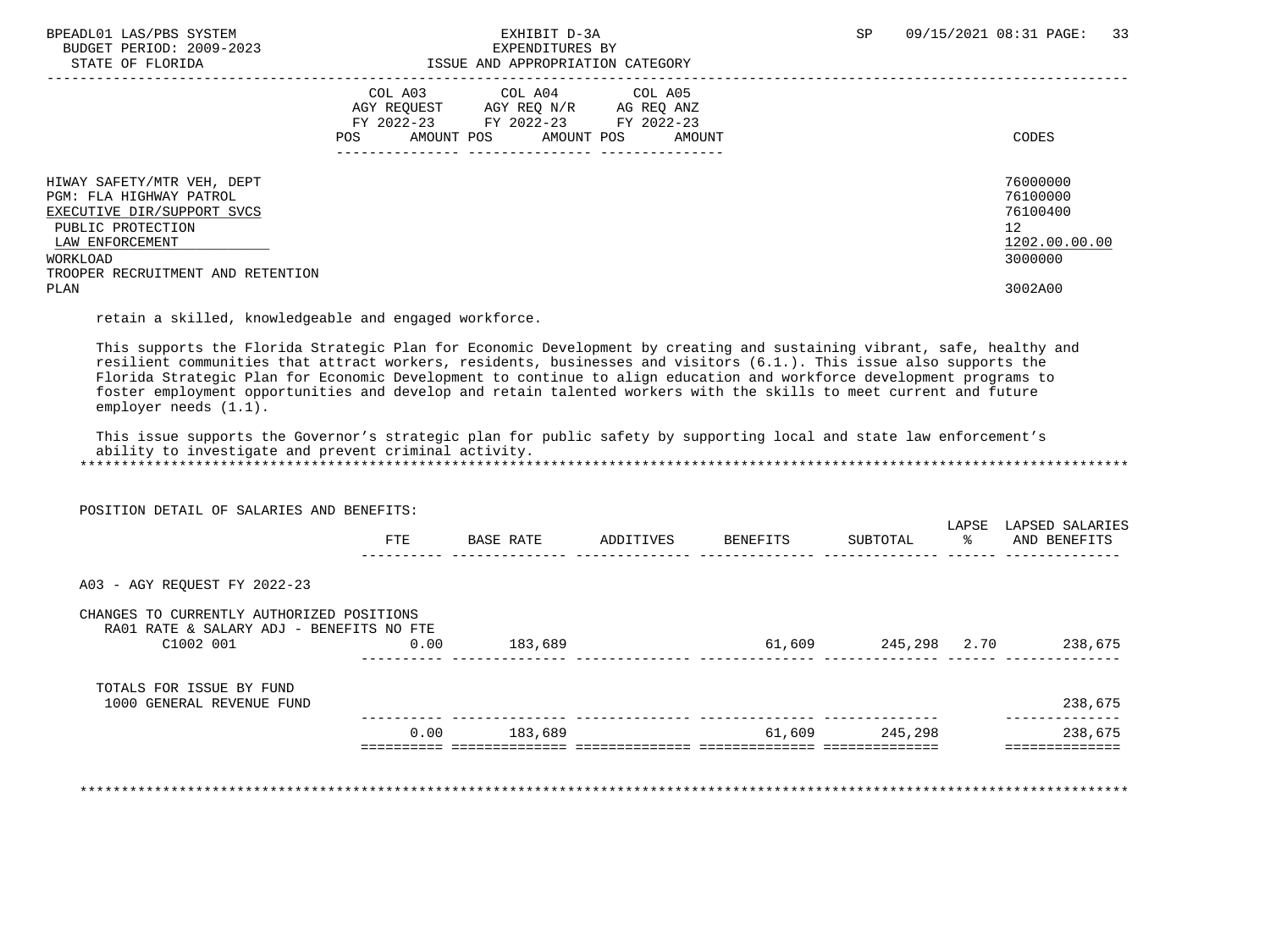BPEADL01 LAS/PBS SYSTEM EXHIBIT D-3A SP 09/15/2021 08:31 PAGE: 34 BUDGET PERIOD: 2009-2023

| ISSUE AND APPROPRIATION CATEGORY                             |                                            |                                                                                         |  |  |  |
|--------------------------------------------------------------|--------------------------------------------|-----------------------------------------------------------------------------------------|--|--|--|
| COL A03<br>POS                                               | COL A04<br>COL A05<br>AMOUNT POS<br>AMOUNT | CODES                                                                                   |  |  |  |
| ESTIMATED EXPENDITURES - OPERATIONS<br>SALARY RATE 1,928,890 |                                            | 76000000<br>76100000<br>76100400<br>16<br>1602.00.00.00<br>1000000<br>1001000<br>000000 |  |  |  |
|                                                              |                                            |                                                                                         |  |  |  |
|                                                              |                                            | 010000                                                                                  |  |  |  |
| $-$ STATE<br>2,665,608                                       |                                            | 2009 1                                                                                  |  |  |  |
|                                                              |                                            | 040000                                                                                  |  |  |  |
| HIGHWAY SAFETY OPER TF - STATE<br>257,585                    |                                            | 2009 1                                                                                  |  |  |  |
|                                                              |                                            | 100000<br>100021                                                                        |  |  |  |
| $-STATE$ 19,838                                              |                                            | 2009 1                                                                                  |  |  |  |
|                                                              |                                            | 100777                                                                                  |  |  |  |
| $-$ STATE 4, 135                                             |                                            | 2009 1                                                                                  |  |  |  |
|                                                              |                                            | 102289                                                                                  |  |  |  |
| $-STATE$<br>7,790                                            |                                            | 2009 1                                                                                  |  |  |  |
|                                                              |                                            | 103241                                                                                  |  |  |  |
| $-$ STATE 105,638                                            |                                            | 2009 1                                                                                  |  |  |  |
|                                                              |                                            | 103290                                                                                  |  |  |  |
| $-STATE$<br>20,315                                           |                                            | 2009 1                                                                                  |  |  |  |
|                                                              | 24.00                                      | AGY REQUEST AGY REQ N/R AG REQ ANZ<br>FY 2022-23 FY 2022-23 FY 2022-23<br>AMOUNT POS    |  |  |  |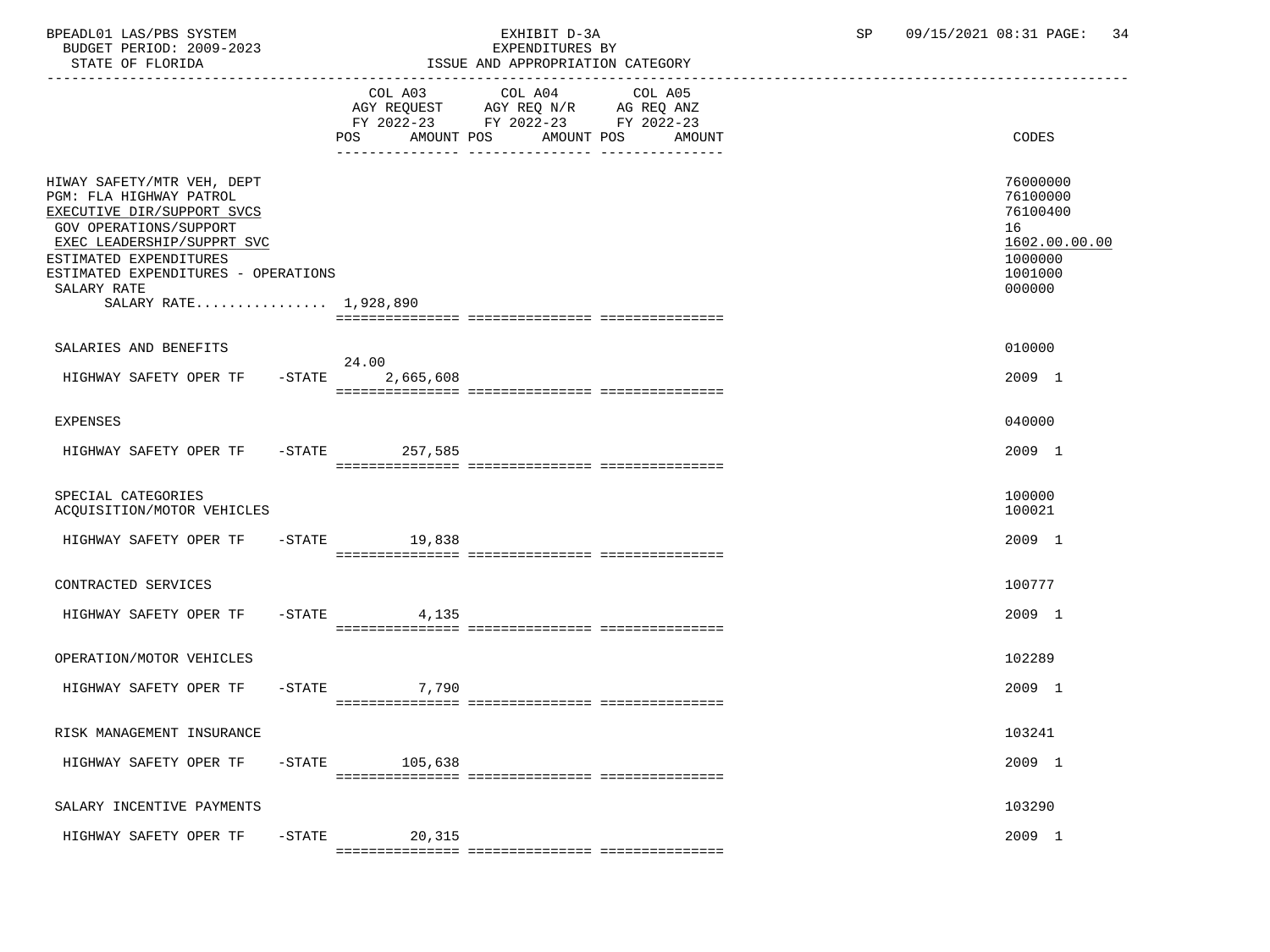| BPEADL01 LAS/PBS SYSTEM<br>BUDGET PERIOD: 2009-2023<br>STATE OF FLORIDA                                                                                                                                                                                        | EXPENDITURES BY<br>ISSUE AND APPROPRIATION CATEGORY                                                      | EXHIBIT D-3A<br>EXPENDITURES BY | SP | 09/15/2021 08:31 PAGE: 35                                                                         |
|----------------------------------------------------------------------------------------------------------------------------------------------------------------------------------------------------------------------------------------------------------------|----------------------------------------------------------------------------------------------------------|---------------------------------|----|---------------------------------------------------------------------------------------------------|
|                                                                                                                                                                                                                                                                | COL A03 COL A04 COL A05<br>AGY REQUEST AGY REQ N/R AG REQ ANZ<br>FY 2022-23 FY 2022-23 FY 2022-23<br>POS | AMOUNT POS AMOUNT POS AMOUNT    |    | CODES                                                                                             |
| HIWAY SAFETY/MTR VEH, DEPT<br>PGM: FLA HIGHWAY PATROL<br>EXECUTIVE DIR/SUPPORT SVCS<br>GOV OPERATIONS/SUPPORT<br>EXEC LEADERSHIP/SUPPRT SVC<br>ESTIMATED EXPENDITURES<br>ESTIMATED EXPENDITURES - OPERATIONS<br>SPECIAL CATEGORIES<br>LEASE/PURCHASE/EQUIPMENT |                                                                                                          |                                 |    | 76000000<br>76100000<br>76100400<br>16<br>1602.00.00.00<br>1000000<br>1001000<br>100000<br>105281 |
| HIGHWAY SAFETY OPER TF - STATE 3.150                                                                                                                                                                                                                           |                                                                                                          |                                 |    | 2009 1                                                                                            |
| TR/DMS/HR SVCS/STW CONTRCT                                                                                                                                                                                                                                     |                                                                                                          |                                 |    | 107040                                                                                            |
| HIGHWAY SAFETY OPER TF - STATE 7,670                                                                                                                                                                                                                           |                                                                                                          |                                 |    | 2009 1                                                                                            |
| TOTAL: ESTIMATED EXPENDITURES - OPERATIONS<br>BY FUND                                                                                                                                                                                                          |                                                                                                          |                                 |    | 1001000                                                                                           |
| HIGHWAY SAFETY OPER TF -STATE 3,091,729<br>SALARY RATE 1,928,890                                                                                                                                                                                               | 24.00                                                                                                    |                                 |    | 2009 1                                                                                            |

 FLORIDA RETIREMENT SYSTEM ADJUSTMENT - FY 2021-22 - NORMAL

| COST AND UNFUNDED ACTUARIAL |           |        |  |         |  |  |  |
|-----------------------------|-----------|--------|--|---------|--|--|--|
| LIABILITY                   |           |        |  | 1001070 |  |  |  |
| SALARIES AND BENEFITS       |           |        |  | 010000  |  |  |  |
| HIGHWAY SAFETY OPER TF      | $-$ STATE | 20,508 |  | 2009 1  |  |  |  |
|                             |           |        |  |         |  |  |  |

 CASUALTY INSURANCE PREMIUM ADJUSTMENT 1001090 SPECIAL CATEGORIES 100000 100000 POSTAGORIES 100000 POSTAGORIES 100000 POSTAGORIES 100000 POSTAGORIES 100000 POSTAGORIES 100000 POSTAGORIES 103241 RISK MANAGEMENT INSURANCE HIGHWAY SAFETY OPER TF -STATE 1,873-<br>
2009 1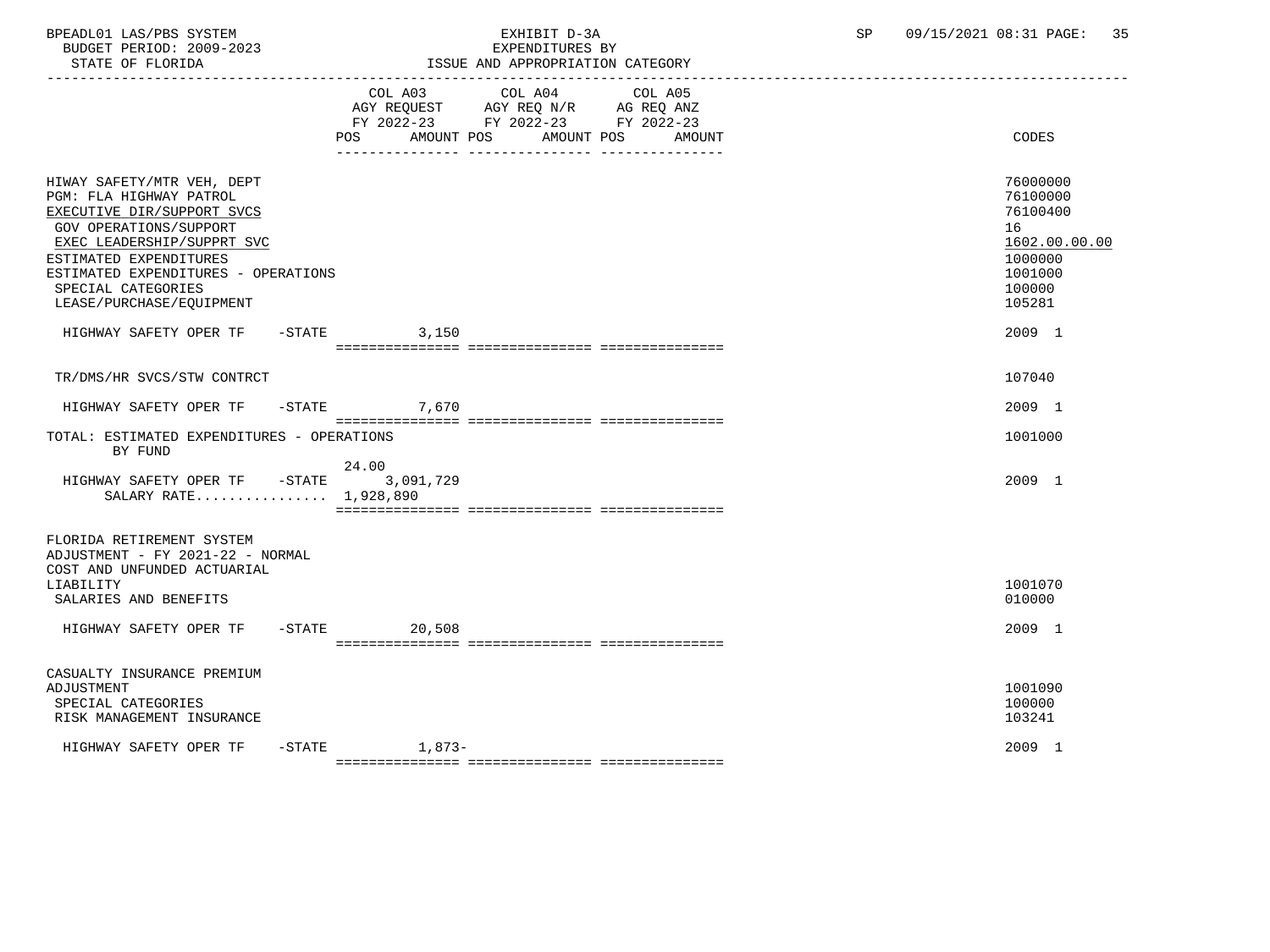BPEADL01 LAS/PBS SYSTEM EXHIBIT D-3A SP 09/15/2021 08:31 PAGE: 36 BUDGET PERIOD: 2009-2023<br>STATE OF FLORIDA

|  | ISSUE AND APPROPRIATION CATEGORY |  |
|--|----------------------------------|--|

|                                                                                                                                                                                                          | COL A03 COL A04 COL A05<br>AGY REQUEST AGY REQ N/R AG REQ ANZ<br>FY 2022-23 FY 2022-23 FY 2022-23<br>POS<br>AMOUNT POS<br>AMOUNT POS | AMOUNT | CODES                                                              |
|----------------------------------------------------------------------------------------------------------------------------------------------------------------------------------------------------------|--------------------------------------------------------------------------------------------------------------------------------------|--------|--------------------------------------------------------------------|
| HIWAY SAFETY/MTR VEH, DEPT<br>PGM: FLA HIGHWAY PATROL<br>EXECUTIVE DIR/SUPPORT SVCS<br>GOV OPERATIONS/SUPPORT<br>EXEC LEADERSHIP/SUPPRT SVC<br>ESTIMATED EXPENDITURES<br>REALLOCATION OF HUMAN RESOURCES |                                                                                                                                      |        | 76000000<br>76100000<br>76100400<br>16<br>1602.00.00.00<br>1000000 |
| OUTSOURCING<br>SPECIAL CATEGORIES<br>TR/DMS/HR SVCS/STW CONTRCT                                                                                                                                          |                                                                                                                                      |        | 1005900<br>100000<br>107040                                        |
| HIGHWAY SAFETY OPER TF - STATE                                                                                                                                                                           | $674-$                                                                                                                               |        | 2009 1                                                             |
| TOTAL: EXEC LEADERSHIP/SUPPRT SVC<br>BY FUND TYPE                                                                                                                                                        | ___________________________________                                                                                                  |        | 1602.00.00.00                                                      |
| SALARY RATE 1,928,890                                                                                                                                                                                    | 24.00                                                                                                                                |        | 2000                                                               |
| TOTAL: EXECUTIVE DIR/SUPPORT SVCS<br>BY FUND                                                                                                                                                             |                                                                                                                                      |        | 76100400                                                           |
| GENERAL REVENUE FUND -STATE<br>HIGHWAY SAFETY OPER TF -STATE                                                                                                                                             | 238,675<br>3,109,690                                                                                                                 |        | 1000 1<br>2009 1                                                   |
| TOTAL POSITIONS $24.00$<br>TOTAL BUREAU $3,348,365$<br>TOTAL SALARY RATE $2.112.579$                                                                                                                     |                                                                                                                                      |        |                                                                    |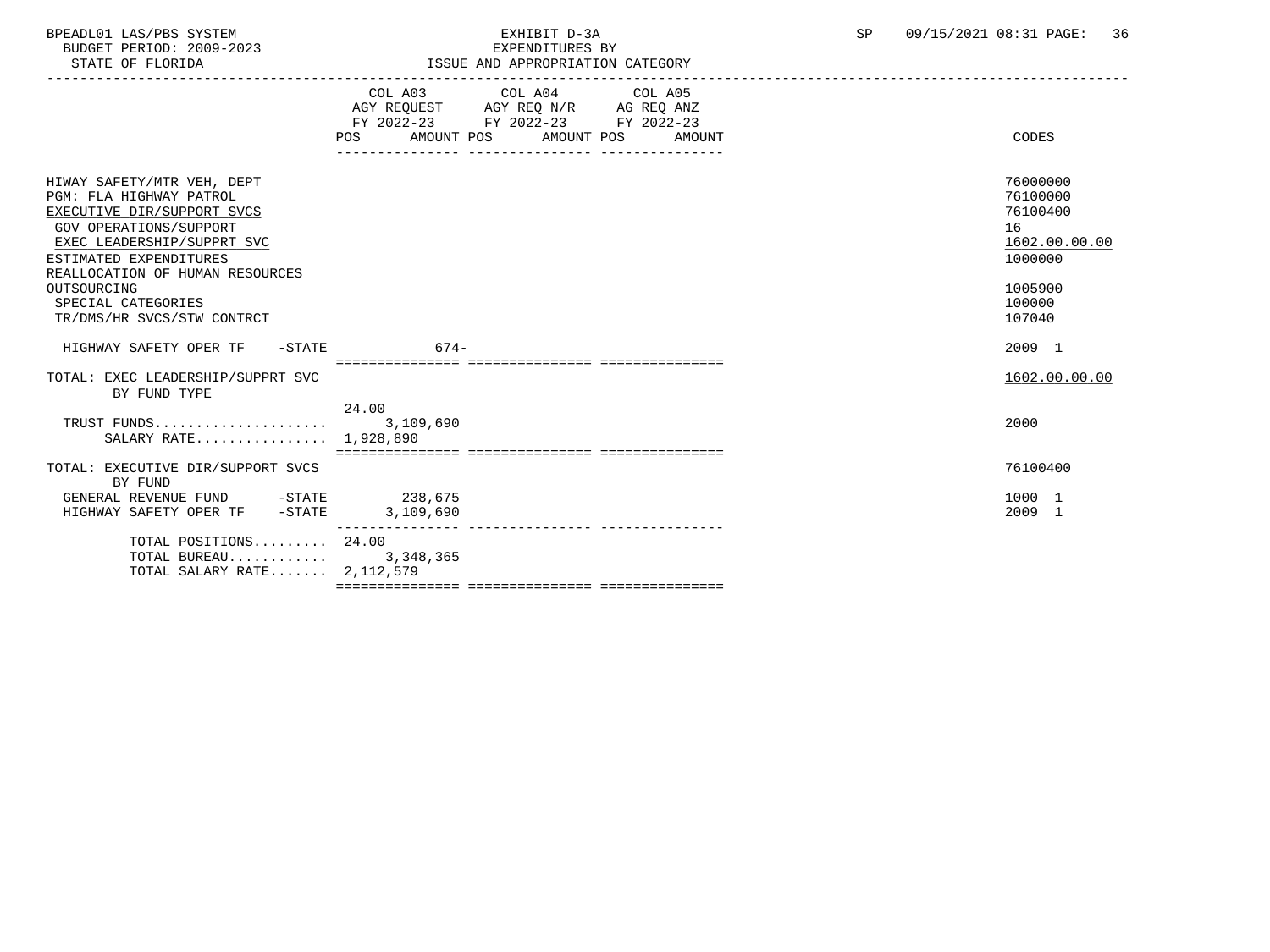BUDGET PERIOD: 2009-2023

## BPEADL01 LAS/PBS SYSTEM EXHIBIT D-3A SP 09/15/2021 08:31 PAGE: 37

| STATE OF FLORIDA                                                                                                                                                                                                                      |                        |                                                    | ISSUE AND APPROPRIATION CATEGORY                                                                |                                  |    |                                                                                   |
|---------------------------------------------------------------------------------------------------------------------------------------------------------------------------------------------------------------------------------------|------------------------|----------------------------------------------------|-------------------------------------------------------------------------------------------------|----------------------------------|----|-----------------------------------------------------------------------------------|
|                                                                                                                                                                                                                                       |                        | COL A03<br><b>POS</b>                              | COL A04<br>AGY REQUEST AGY REQ N/R AG REQ ANZ<br>FY 2022-23 FY 2022-23 FY 2022-23<br>AMOUNT POS | COL A05<br>AMOUNT POS<br>AMOUNT  |    | CODES                                                                             |
| HIWAY SAFETY/MTR VEH, DEPT<br>PGM: FLA HIGHWAY PATROL<br>COMMERCIAL VEHICLE ENFORCE<br>PUBLIC PROTECTION<br>LAW ENFORCEMENT<br>ESTIMATED EXPENDITURES<br>ESTIMATED EXPENDITURES - OPERATIONS<br>SALARY RATE<br>SALARY RATE 16,344,040 |                        |                                                    |                                                                                                 |                                  | 12 | 76000000<br>76100000<br>76100600<br>1202.00.00.00<br>1000000<br>1001000<br>000000 |
|                                                                                                                                                                                                                                       |                        |                                                    |                                                                                                 |                                  |    |                                                                                   |
| SALARIES AND BENEFITS<br>HIGHWAY SAFETY OPER TF                                                                                                                                                                                       | -FEDERL                | -STATE 16,434,756<br>-MATCH 2,559,669<br>6,910,310 |                                                                                                 |                                  |    | 010000<br>2009 1<br>2009 2<br>2009 3                                              |
| TOTAL HIGHWAY SAFETY OPER TF<br>TOTAL POSITIONS 294.00<br>TOTAL APPRO 25.904.735                                                                                                                                                      |                        | 25,904,735                                         |                                                                                                 |                                  |    | 2009                                                                              |
| OTHER PERSONAL SERVICES                                                                                                                                                                                                               |                        |                                                    |                                                                                                 |                                  |    | 030000                                                                            |
| HIGHWAY SAFETY OPER TF -STATE 252,311                                                                                                                                                                                                 |                        |                                                    |                                                                                                 |                                  |    | 2009 1                                                                            |
| EXPENSES                                                                                                                                                                                                                              |                        |                                                    |                                                                                                 |                                  |    | 040000                                                                            |
| HIGHWAY SAFETY OPER TF -STATE 2,869,774                                                                                                                                                                                               |                        |                                                    |                                                                                                 |                                  |    | 2009 1                                                                            |
| OPERATING CAPITAL OUTLAY                                                                                                                                                                                                              |                        |                                                    |                                                                                                 |                                  |    | 060000                                                                            |
| HIGHWAY SAFETY OPER TF                                                                                                                                                                                                                |                        | -STATE 969,513                                     |                                                                                                 |                                  |    | 2009 1                                                                            |
| SPECIAL CATEGORIES<br>ACQUISITION/MOTOR VEHICLES                                                                                                                                                                                      |                        |                                                    |                                                                                                 |                                  |    | 100000<br>100021                                                                  |
| HIGHWAY SAFETY OPER TF                                                                                                                                                                                                                | $-$ STATE<br>$-FEDERL$ | 283,511<br>1,225,000                               |                                                                                                 |                                  |    | 2009 1<br>2009 3                                                                  |
| TOTAL HIGHWAY SAFETY OPER TF                                                                                                                                                                                                          |                        | 1,508,511                                          |                                                                                                 | --------------- ---------------- |    | 2009                                                                              |
| TOTAL APPRO                                                                                                                                                                                                                           |                        | 1,508,511                                          |                                                                                                 |                                  |    |                                                                                   |

=============== =============== ===============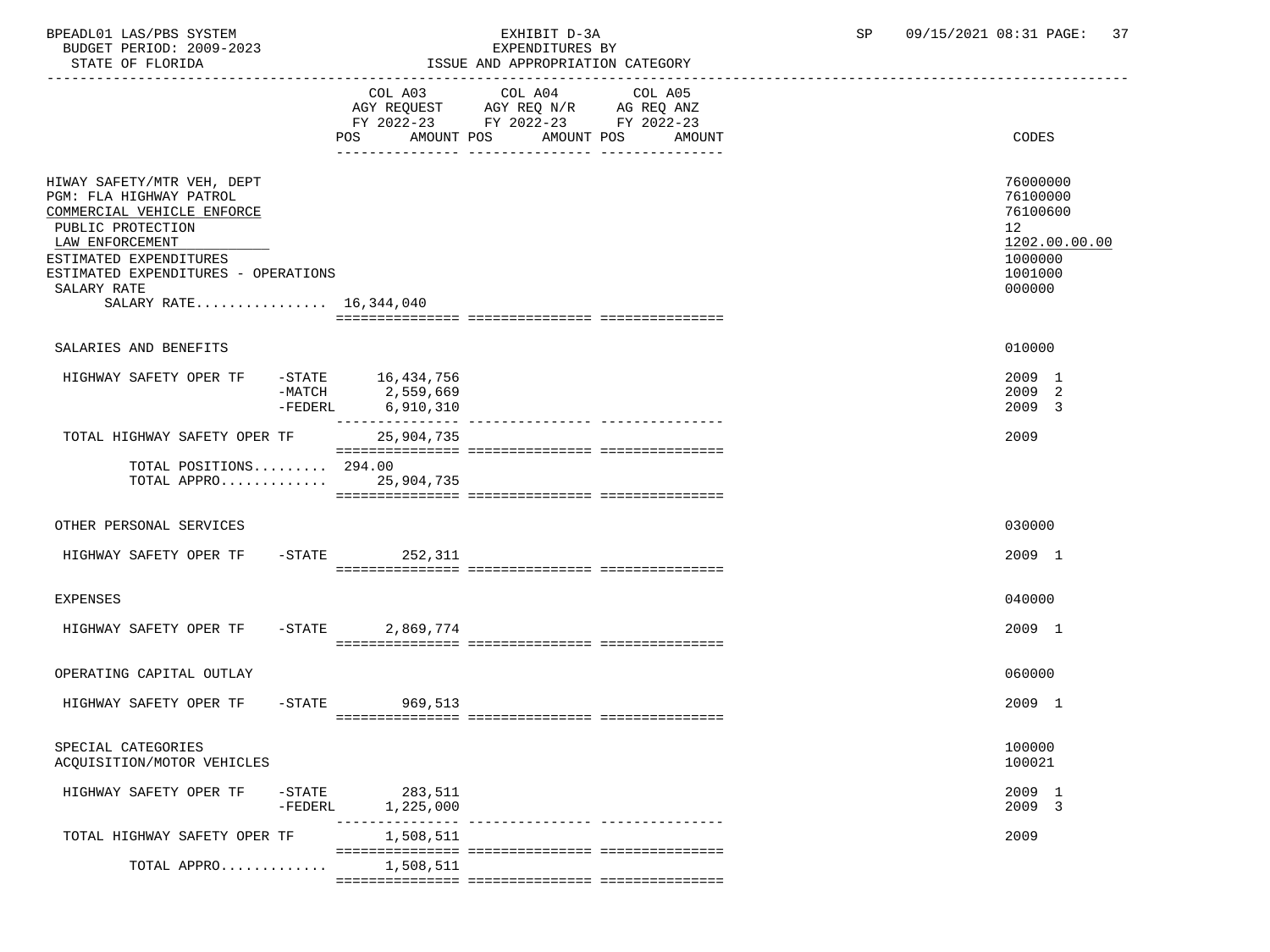BPEADL01 LAS/PBS SYSTEM EXHIBIT D-3A SP 09/15/2021 08:31 PAGE: 38 BUDGET PERIOD: 2009-2023

| STATE OF FLORIDA                                                                                                                                                                                                                          |           |                                    | ISSUE AND APPROPRIATION CATEGORY                                                                  |                                  |                                                                                                   |
|-------------------------------------------------------------------------------------------------------------------------------------------------------------------------------------------------------------------------------------------|-----------|------------------------------------|---------------------------------------------------------------------------------------------------|----------------------------------|---------------------------------------------------------------------------------------------------|
|                                                                                                                                                                                                                                           |           |                                    | COL A03 COL A04 COL A05<br>AGY REQUEST AGY REQ N/R AG REQ ANZ<br>FY 2022-23 FY 2022-23 FY 2022-23 | POS AMOUNT POS AMOUNT POS AMOUNT | CODES                                                                                             |
| HIWAY SAFETY/MTR VEH, DEPT<br>PGM: FLA HIGHWAY PATROL<br>COMMERCIAL VEHICLE ENFORCE<br>PUBLIC PROTECTION<br>LAW ENFORCEMENT<br>ESTIMATED EXPENDITURES<br>ESTIMATED EXPENDITURES - OPERATIONS<br>SPECIAL CATEGORIES<br>CONTRACTED SERVICES |           |                                    |                                                                                                   |                                  | 76000000<br>76100000<br>76100600<br>12<br>1202.00.00.00<br>1000000<br>1001000<br>100000<br>100777 |
| HIGHWAY SAFETY OPER TF                                                                                                                                                                                                                    | -FEDERL   | $-$ STATE $1, 876, 514$<br>130,000 |                                                                                                   |                                  | 2009 1<br>2009 3                                                                                  |
| TOTAL HIGHWAY SAFETY OPER TF                                                                                                                                                                                                              |           | 2,006,514                          |                                                                                                   |                                  | 2009                                                                                              |
| TOTAL APPRO                                                                                                                                                                                                                               |           | 2,006,514                          |                                                                                                   |                                  |                                                                                                   |
| OPERATION/MOTOR VEHICLES                                                                                                                                                                                                                  |           |                                    |                                                                                                   |                                  | 102289                                                                                            |
| HIGHWAY SAFETY OPER TF -STATE 1,623,665                                                                                                                                                                                                   | -FEDERL   | 812,176                            |                                                                                                   |                                  | 2009 1<br>2009 3                                                                                  |
| TOTAL HIGHWAY SAFETY OPER TF                                                                                                                                                                                                              |           | 2,435,841                          |                                                                                                   |                                  | 2009                                                                                              |
| TOTAL APPRO                                                                                                                                                                                                                               |           | 2,435,841                          |                                                                                                   |                                  |                                                                                                   |
| OVERTIME                                                                                                                                                                                                                                  |           |                                    |                                                                                                   |                                  | 102331                                                                                            |
| HIGHWAY SAFETY OPER TF                                                                                                                                                                                                                    | -FEDERL   | -STATE 532,329<br>1,934,317        |                                                                                                   |                                  | 2009 1<br>2009 3                                                                                  |
| TOTAL HIGHWAY SAFETY OPER TF                                                                                                                                                                                                              |           | 2,466,646                          |                                                                                                   |                                  | 2009                                                                                              |
| TOTAL APPRO                                                                                                                                                                                                                               |           | 2,466,646                          |                                                                                                   |                                  |                                                                                                   |
| RISK MANAGEMENT INSURANCE                                                                                                                                                                                                                 |           |                                    |                                                                                                   |                                  | 103241                                                                                            |
| HIGHWAY SAFETY OPER TF                                                                                                                                                                                                                    | $-$ STATE | 1,295,207                          |                                                                                                   |                                  | 2009 1                                                                                            |
| SALARY INCENTIVE PAYMENTS                                                                                                                                                                                                                 |           |                                    |                                                                                                   |                                  | 103290                                                                                            |
| HIGHWAY SAFETY OPER TF                                                                                                                                                                                                                    | $-$ STATE | 218,240                            |                                                                                                   |                                  | 2009 1                                                                                            |

=============== =============== ===============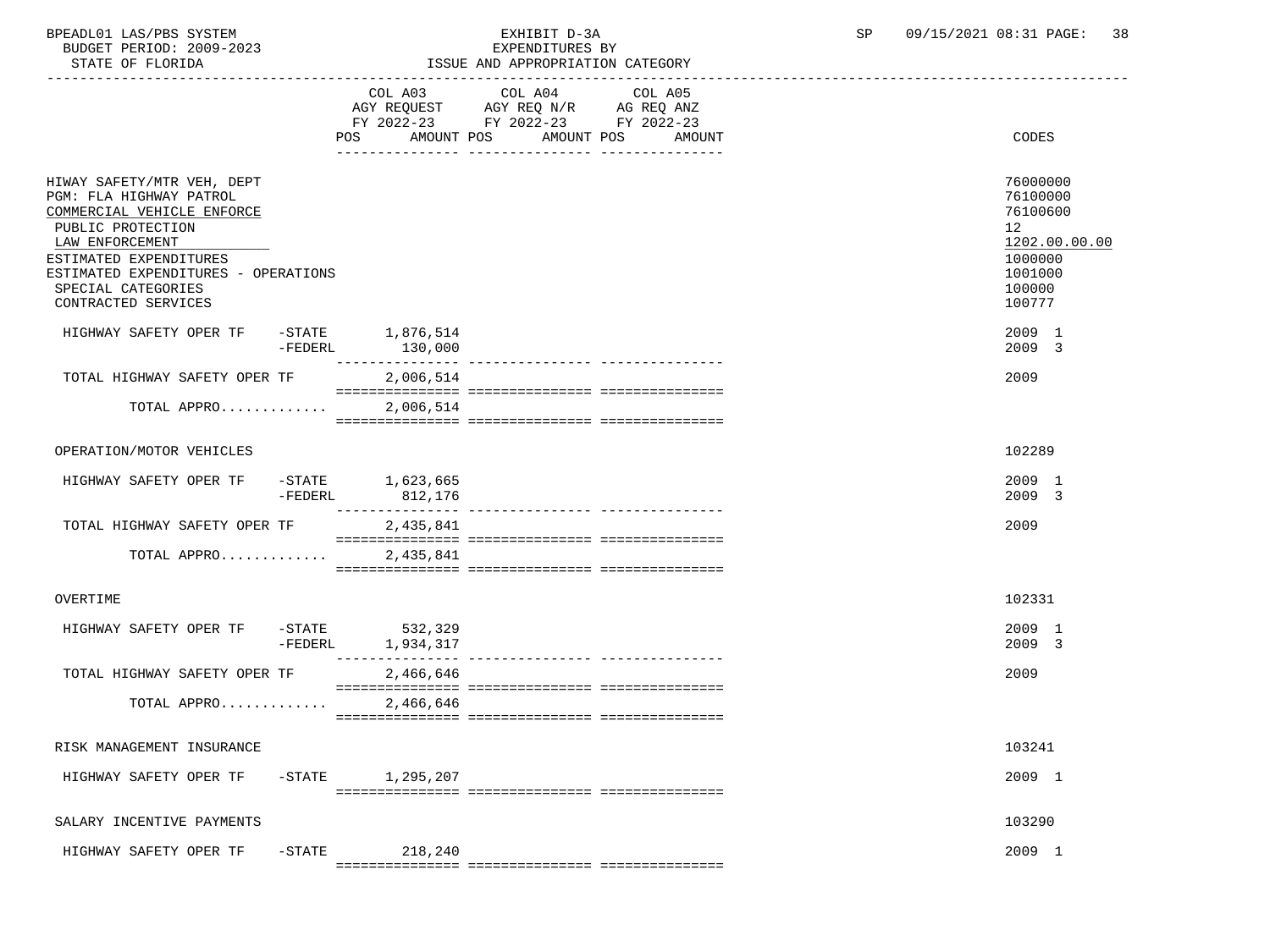BPEADL01 LAS/PBS SYSTEM EXHIBIT D-3A SP 09/15/2021 08:31 PAGE: 39 BUDGET PERIOD: 2009-2023

## STATE PRESERVE PROPRIATION CATEGORY

| STATE OF FLORIDA                                                                                                                                                                                                                        |                                    |                                                             | ISSUE AND APPROPRIATION CATEGORY                                                                                |        |                                                                                                   |
|-----------------------------------------------------------------------------------------------------------------------------------------------------------------------------------------------------------------------------------------|------------------------------------|-------------------------------------------------------------|-----------------------------------------------------------------------------------------------------------------|--------|---------------------------------------------------------------------------------------------------|
|                                                                                                                                                                                                                                         |                                    | AMOUNT POS<br>POS                                           | COL A03 COL A04 COL A05<br>AGY REQUEST AGY REQ N/R AG REQ ANZ<br>FY 2022-23 FY 2022-23 FY 2022-23<br>AMOUNT POS | AMOUNT | CODES                                                                                             |
| HIWAY SAFETY/MTR VEH, DEPT<br>PGM: FLA HIGHWAY PATROL<br>COMMERCIAL VEHICLE ENFORCE<br>PUBLIC PROTECTION<br>LAW ENFORCEMENT<br>ESTIMATED EXPENDITURES<br>ESTIMATED EXPENDITURES - OPERATIONS<br>SPECIAL CATEGORIES<br>COVID-19 - ST OPS |                                    |                                                             |                                                                                                                 |        | 76000000<br>76100000<br>76100600<br>12<br>1202.00.00.00<br>1000000<br>1001000<br>100000<br>105153 |
| HIGHWAY SAFETY OPER TF -FEDERL 45,000                                                                                                                                                                                                   |                                    |                                                             |                                                                                                                 |        | 2009 3                                                                                            |
| LEASE/PURCHASE/EOUIPMENT<br>HIGHWAY SAFETY OPER TF                                                                                                                                                                                      |                                    | $-STATE$ 23,020                                             |                                                                                                                 |        | 105281<br>2009 1                                                                                  |
| TR/DMS/HR SVCS/STW CONTRCT                                                                                                                                                                                                              |                                    |                                                             |                                                                                                                 |        | 107040                                                                                            |
| HIGHWAY SAFETY OPER TF -STATE 90,444                                                                                                                                                                                                    |                                    |                                                             |                                                                                                                 |        | 2009 1                                                                                            |
| TOTAL: ESTIMATED EXPENDITURES - OPERATIONS<br>BY FUND                                                                                                                                                                                   |                                    |                                                             |                                                                                                                 |        | 1001000                                                                                           |
| HIGHWAY SAFETY OPER TF                                                                                                                                                                                                                  |                                    | STATE 26,469,284 –<br>MATCH 2,559,669<br>-FEDERL 11,056,803 |                                                                                                                 |        | 2009 1<br>2009 2<br>2009 3                                                                        |
| TOTAL HIGHWAY SAFETY OPER TF                                                                                                                                                                                                            |                                    | 40,085,756                                                  |                                                                                                                 |        | 2009                                                                                              |
| TOTAL POSITIONS 294.00<br>TOTAL ISSUE 40,085,756<br>TOTAL SALARY RATE $16,344,040$                                                                                                                                                      |                                    |                                                             |                                                                                                                 |        |                                                                                                   |
| SALARY INCREASES FOR FY 2021-22 -<br>STATE EMPLOYEE MINIMUM WAGE<br>INCREASE - EFFECTIVE 7/1/2021<br>SALARY RATE<br>SALARY RATE 29,068                                                                                                  |                                    |                                                             |                                                                                                                 |        | 1001030<br>000000                                                                                 |
| SALARIES AND BENEFITS                                                                                                                                                                                                                   |                                    |                                                             |                                                                                                                 |        | 010000                                                                                            |
| HIGHWAY SAFETY OPER TF                                                                                                                                                                                                                  | $-$ STATE<br>$-MATCH$<br>$-FEDERL$ | 20,679<br>3,221<br>8,697                                    |                                                                                                                 |        | 2009 1<br>2009 2<br>2009 3                                                                        |

TOTAL HIGHWAY SAFETY OPER TF 32,597 2009 32,597 =============== =============== ===============

--------------- --------------- ---------------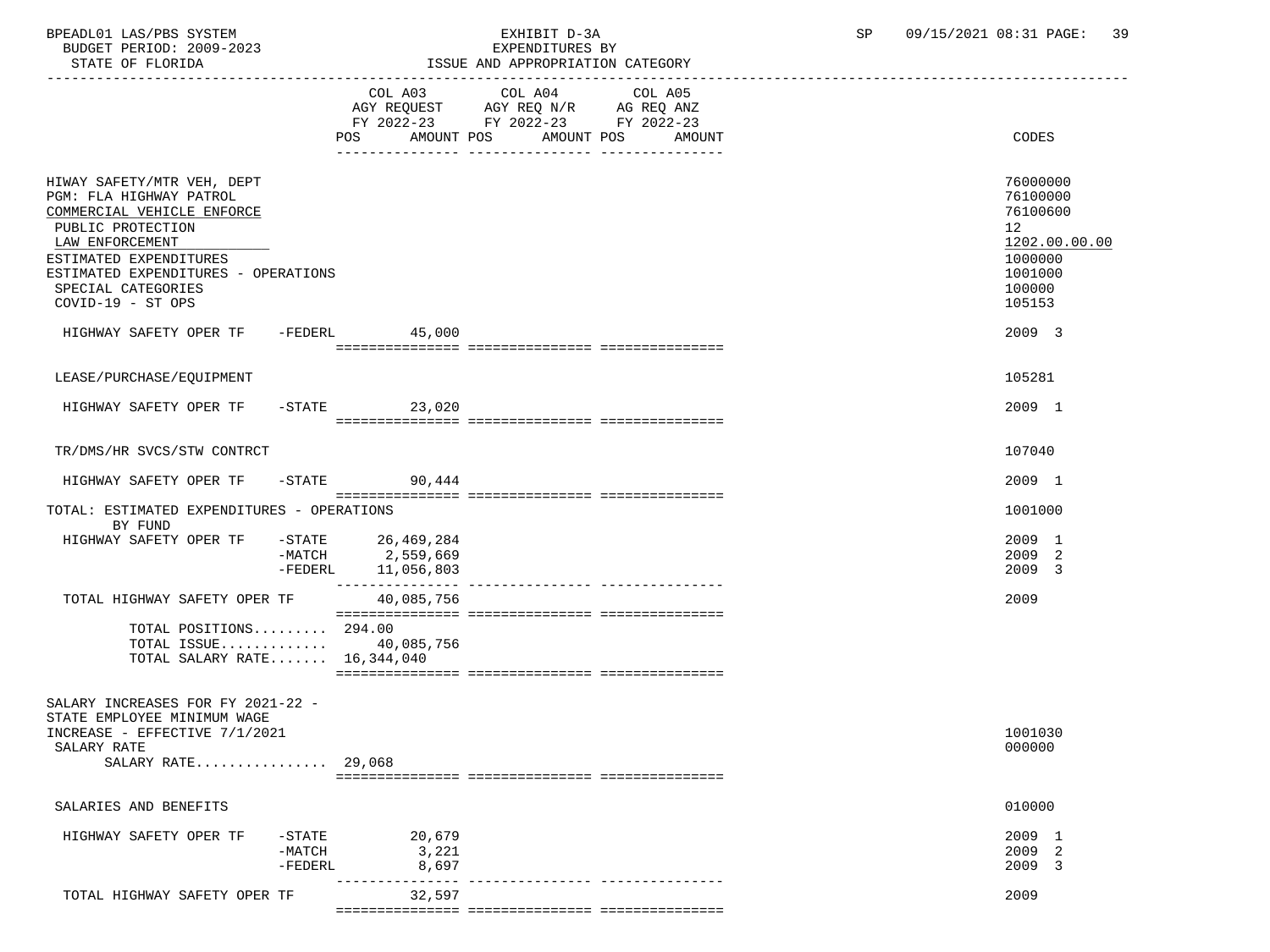| BPEADL01 LAS/PBS SYSTEM<br>BUDGET PERIOD: 2009-2023<br>STATE OF FLORIDA                                                                                                                                                   | EXHIBIT D-3A<br>EXPENDITURES BY<br>ISSUE AND APPROPRIATION CATEGORY                                                                         | SP<br>09/15/2021 08:31 PAGE:<br>40                                 |
|---------------------------------------------------------------------------------------------------------------------------------------------------------------------------------------------------------------------------|---------------------------------------------------------------------------------------------------------------------------------------------|--------------------------------------------------------------------|
|                                                                                                                                                                                                                           | COL A03 COL A04 COL A05<br>AGY REQUEST AGY REQ N/R AG REQ ANZ<br>FY 2022-23 FY 2022-23 FY 2022-23<br>POS<br>AMOUNT POS AMOUNT POS<br>AMOUNT | CODES                                                              |
| HIWAY SAFETY/MTR VEH, DEPT<br>PGM: FLA HIGHWAY PATROL<br>COMMERCIAL VEHICLE ENFORCE<br>PUBLIC PROTECTION<br>LAW ENFORCEMENT<br>ESTIMATED EXPENDITURES<br>SALARY INCREASES FOR FY 2021-22 -<br>STATE EMPLOYEE MINIMUM WAGE |                                                                                                                                             | 76000000<br>76100000<br>76100600<br>12<br>1202.00.00.00<br>1000000 |
| INCREASE - EFFECTIVE 7/1/2021<br>SALARIES AND BENEFITS<br>TOTAL APPRO                                                                                                                                                     | 32,597                                                                                                                                      | 1001030<br>010000                                                  |
| OTHER PERSONAL SERVICES                                                                                                                                                                                                   |                                                                                                                                             | 030000                                                             |

HIGHWAY SAFETY OPER TF -STATE 2,242 2009 1 =============== =============== =============== TOTAL: SALARY INCREASES FOR FY 2021-22 - 1001030 STATE EMPLOYEE MINIMUM WAGE INCREASE - EFFECTIVE 7/1/2021 BY FUND<br>HIGHWAY SAFETY OPER TF ابو المستخدم التي يتم المستخدم المستخدم المستخدم المستخدم المستخدم المستخدم المستخدم المستخدم المستخدم المستخد<br>12009 - 2009 12- 2009 12- 2009 12- 2009 12- 2009 12- 2009 12- 2009 12- 2009 12- 2009 12- 2009 12- 2009 12- 200  $-MATCH$   $3/221$   $2009$   $2$  $-$ FEDERL  $8\,$  , 697  $\,$  --------------- --------------- --------------- TOTAL HIGHWAY SAFETY OPER TF 34,839 2009 34,839 =============== =============== ===============

 TOTAL ISSUE............. 34,839 TOTAL SALARY RATE....... 29,068 =============== =============== ===============

### FLORIDA RETIREMENT SYSTEM

 ADJUSTMENT - FY 2021-22 - NORMAL COST AND UNFUNDED ACTUARIAL LIABILITY 1001070 SALARIES AND BENEFITS 010000 HIGHWAY SAFETY OPER TF -STATE 144,429 2009 1 -MATCH 22,493 2009 2 -FEDERL 60,740 2009 3 --------------- --------------- --------------- TOTAL HIGHWAY SAFETY OPER TF 227,662 2009 =============== =============== =============== TOTAL APPRO............ =============== =============== ===============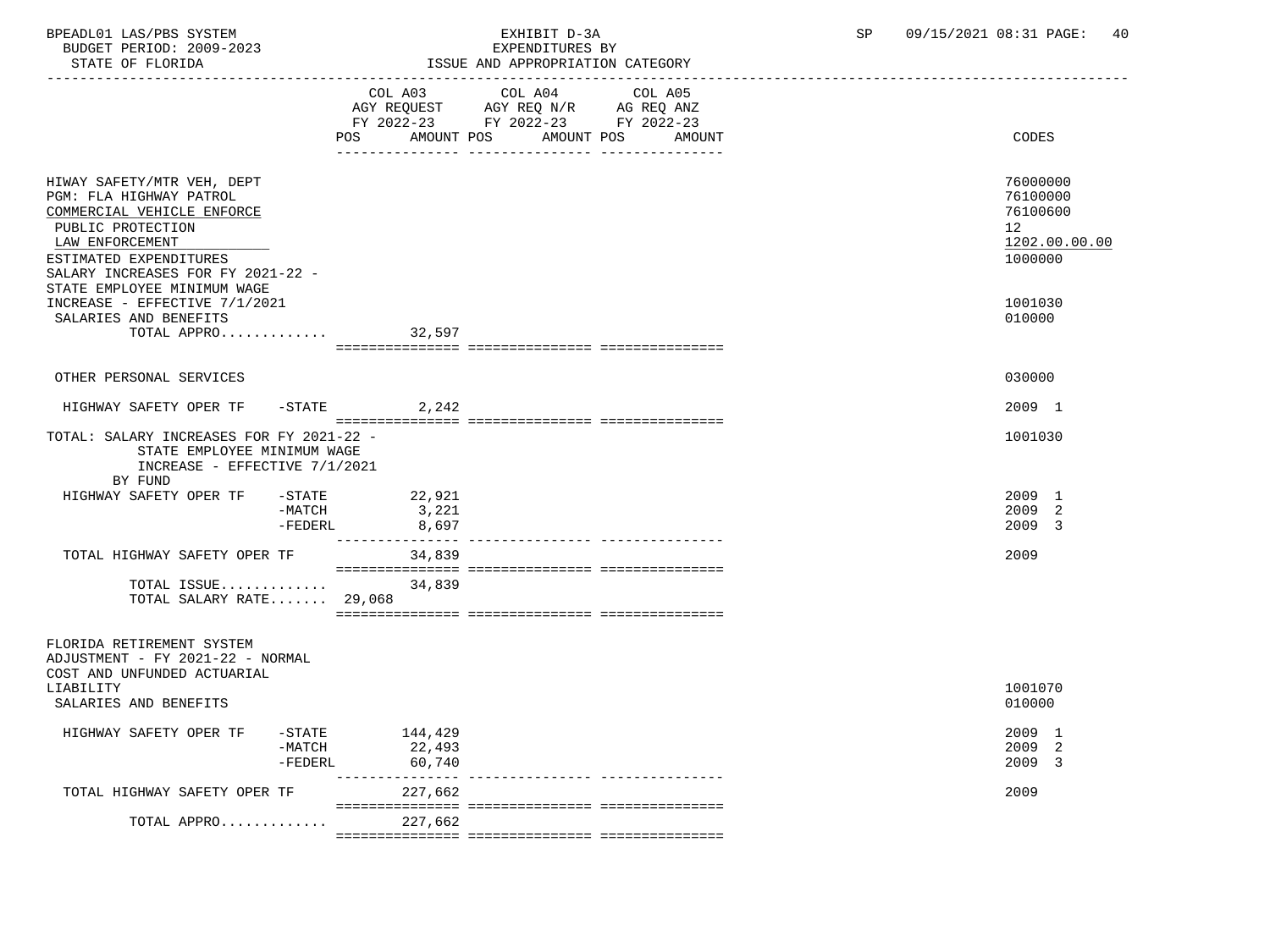BPEADL01 LAS/PBS SYSTEM EXHIBIT D-3A SP 09/15/2021 08:31 PAGE: 41 BUDGET PERIOD: 2009-2023<br>STATE OF FLORIDA

## STATE OF FLORIDA ISSUE AND APPROPRIATION CATEGORY

|                                                                                                                                                                                     | LOOUL AND APPROPRIATION CAILGORI                                                                                                                                                                                      |                                                                    |
|-------------------------------------------------------------------------------------------------------------------------------------------------------------------------------------|-----------------------------------------------------------------------------------------------------------------------------------------------------------------------------------------------------------------------|--------------------------------------------------------------------|
|                                                                                                                                                                                     | COL A03 COL A04<br>COL A05<br>$\begin{tabular}{lllllll} AGY & \texttt{REQUEST} & \texttt{AGY REQ N/R} & \texttt{AG REQ ANZ} \end{tabular}$<br>FY 2022-23 FY 2022-23 FY 2022-23<br>AMOUNT POS AMOUNT POS AMOUNT<br>POS | CODES                                                              |
|                                                                                                                                                                                     |                                                                                                                                                                                                                       |                                                                    |
| HIWAY SAFETY/MTR VEH, DEPT<br>PGM: FLA HIGHWAY PATROL<br>COMMERCIAL VEHICLE ENFORCE<br>PUBLIC PROTECTION<br>LAW ENFORCEMENT<br>ESTIMATED EXPENDITURES<br>CASUALTY INSURANCE PREMIUM |                                                                                                                                                                                                                       | 76000000<br>76100000<br>76100600<br>12<br>1202.00.00.00<br>1000000 |
| ADJUSTMENT<br>SPECIAL CATEGORIES<br>RISK MANAGEMENT INSURANCE                                                                                                                       |                                                                                                                                                                                                                       | 1001090<br>100000<br>103241                                        |
| HIGHWAY SAFETY OPER TF                                                                                                                                                              | $23,791-$<br>$-$ STATE                                                                                                                                                                                                | 2009 1                                                             |
|                                                                                                                                                                                     |                                                                                                                                                                                                                       |                                                                    |
| REALLOCATION OF HUMAN RESOURCES<br>OUTSOURCING<br>SPECIAL CATEGORIES<br>TR/DMS/HR SVCS/STW CONTRCT                                                                                  |                                                                                                                                                                                                                       | 1005900<br>100000<br>107040                                        |
| HIGHWAY SAFETY OPER TF -STATE                                                                                                                                                       | 7,946-                                                                                                                                                                                                                | 2009 1                                                             |
|                                                                                                                                                                                     |                                                                                                                                                                                                                       |                                                                    |
| NONRECURRING EXPENDITURES<br>CONTINUE FUNDING FOR THE 2020<br>CORONAVIRUS EMERGENCY SUPPLEMENTAL<br>FUNDING PROGRAM (CESF) FROM THE<br>FLA DEPT OF LAW ENFORCEMENT (FDLE)           |                                                                                                                                                                                                                       | 2100000<br>2103008                                                 |
| SPECIAL CATEGORIES                                                                                                                                                                  |                                                                                                                                                                                                                       | 100000                                                             |
| COVID-19 - ST OPS                                                                                                                                                                   |                                                                                                                                                                                                                       | 105153                                                             |
| HIGHWAY SAFETY OPER TF -FEDERL                                                                                                                                                      | 45,000-                                                                                                                                                                                                               | 2009 3                                                             |
|                                                                                                                                                                                     |                                                                                                                                                                                                                       |                                                                    |
| WORKLOAD<br>TROOPER RECRUITMENT AND RETENTION                                                                                                                                       |                                                                                                                                                                                                                       | 3000000                                                            |
| PLAN                                                                                                                                                                                |                                                                                                                                                                                                                       | 3002A00                                                            |
| SALARY RATE                                                                                                                                                                         |                                                                                                                                                                                                                       | 000000                                                             |
| SALARY RATE 1,050,916                                                                                                                                                               |                                                                                                                                                                                                                       |                                                                    |
|                                                                                                                                                                                     |                                                                                                                                                                                                                       |                                                                    |
| SALARIES AND BENEFITS                                                                                                                                                               |                                                                                                                                                                                                                       | 010000                                                             |
| GENERAL REVENUE FUND                                                                                                                                                                | $-STATE$ 1,403,393                                                                                                                                                                                                    | 1000 1                                                             |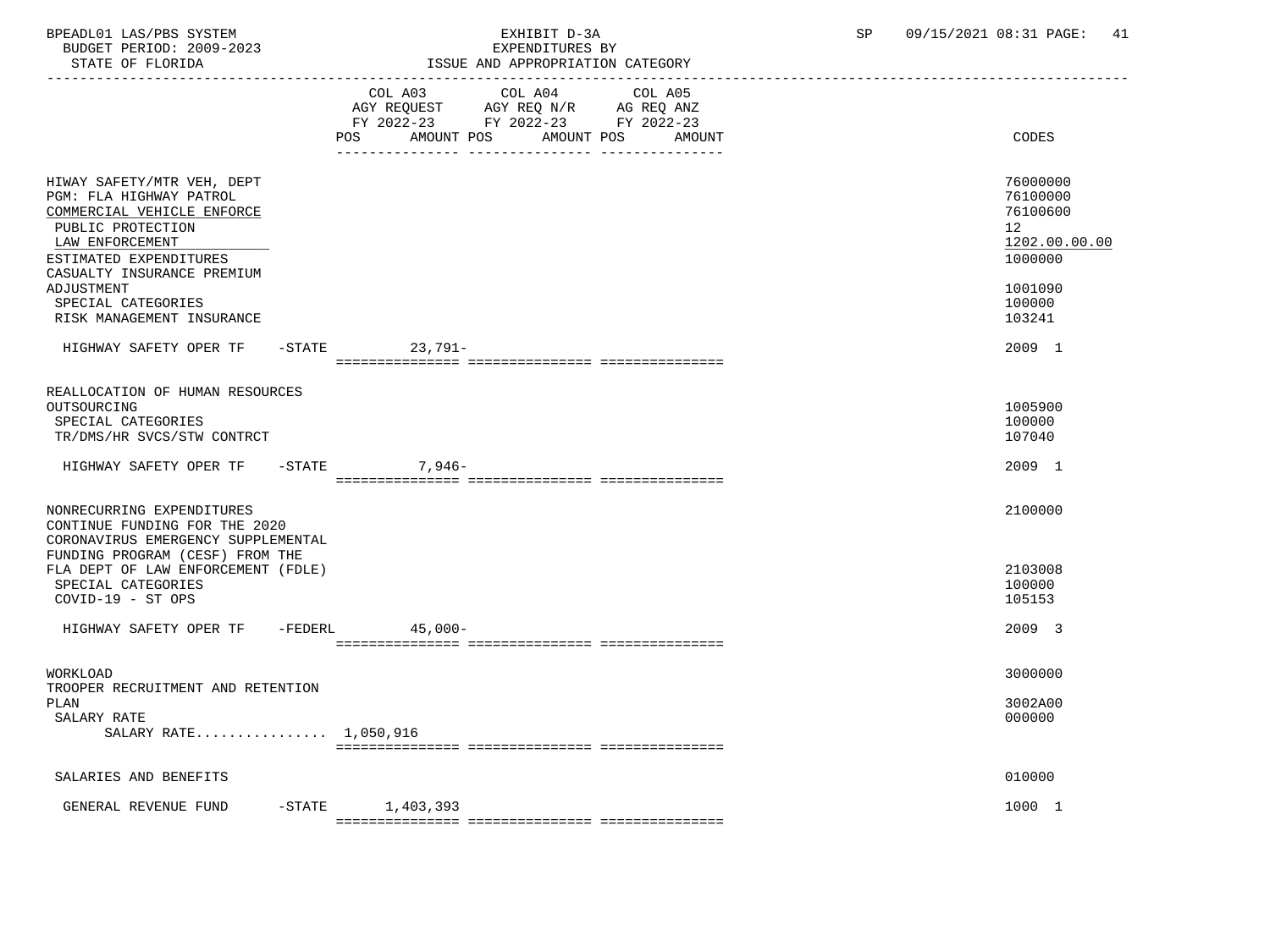BUDGET PERIOD: 2009-2023<br>
EXPENDITURES BY ELOPIDA

## STATE OF FLORIDA ISSUE AND APPROPRIATION CATEGORY

| DIAIL UP PLUAIDA                                                                                                                                                                     | LOOUL AND APPROPRIATION CATEGORI                                                                  |  |                                                                                            |
|--------------------------------------------------------------------------------------------------------------------------------------------------------------------------------------|---------------------------------------------------------------------------------------------------|--|--------------------------------------------------------------------------------------------|
|                                                                                                                                                                                      | COL A03 COL A04 COL A05<br>AGY REQUEST AGY REQ N/R AG REQ ANZ<br>FY 2022-23 FY 2022-23 FY 2022-23 |  |                                                                                            |
|                                                                                                                                                                                      | POS AMOUNT POS AMOUNT POS AMOUNT                                                                  |  | CODES                                                                                      |
| HIWAY SAFETY/MTR VEH, DEPT<br>PGM: FLA HIGHWAY PATROL<br>COMMERCIAL VEHICLE ENFORCE<br>PUBLIC PROTECTION<br>LAW ENFORCEMENT<br>WORKLOAD<br>TROOPER RECRUITMENT AND RETENTION<br>PLAN |                                                                                                   |  | 76000000<br>76100000<br>76100600<br>12 <sup>°</sup><br>1202.00.00.00<br>3000000<br>3002A00 |
| TOTAL: TROOPER RECRUITMENT AND RETENTION<br>PLAN                                                                                                                                     |                                                                                                   |  | 3002A00                                                                                    |
| BY FUND<br>GENERAL REVENUE FUND -STATE 1,403,393<br>SALARY RATE 1,050,916                                                                                                            |                                                                                                   |  | 1000 1                                                                                     |
|                                                                                                                                                                                      |                                                                                                   |  |                                                                                            |
| $\ldots$                                                                                                                                                                             |                                                                                                   |  |                                                                                            |

 AGENCY ISSUE NARRATIVE: 2022-2023 BUDGET YEAR NARRATIVE: IT COMPONENT? NO

LONG RANGE PROGRAM PLAN APPROVED ACTIVITY: Number of Commercial Motor Vehicle Inspections Performed

 The Department of Highway Safety and Motor Vehicles (department) is requesting \$1,403,393 recurring funds General Revenue, in the Salary and Benefits category in the Commercial Vehicle Enforcement program area for the development of a comprehensive career development plan for all FHP members, and authority to establish and maintain such a plan. The career development plan will recognize FHP member experience, education, and contributions to the Patrol. The FHP's career development plan will directly address the core issues related to recruitment and retention by defining a career path for members as their level of experience increases. A career development plan based on tenure, merit and achievement will allow the Florida Highway Patrol to be competitive with other law enforcement agencies throughout members' careers and will help the Florida Highway Patrol retain its highly valued and qualified employees while reducing costs associated with recruitment and training, risk management, and civil litigation. It will also enable FHP to recruit more highly qualified new members.

| Budget Entity                             | Category                       | Amounts     |
|-------------------------------------------|--------------------------------|-------------|
| Commercial Vehicle Enforcement (76100600) | Salaries and Benefits (010000) | \$1,403,393 |
| Total                                     |                                | \$1,403,393 |

 This issue supports the department's strategic plan for public safety by fostering a safe driving environment and protect the community. This issue also supports the department's strategic plan for member experience to recruit, develop and retain a skilled, knowledgeable and engaged workforce.

 This supports the Florida Strategic Plan for Economic Development by creating and sustaining vibrant, safe, healthy and resilient communities that attract workers, residents, businesses and visitors (6.1.). This issue also supports the Florida Strategic Plan for Economic Development to continue to align education and workforce development programs to foster employment opportunities and develop and retain talented workers with the skills to meet current and future employer needs (1.1).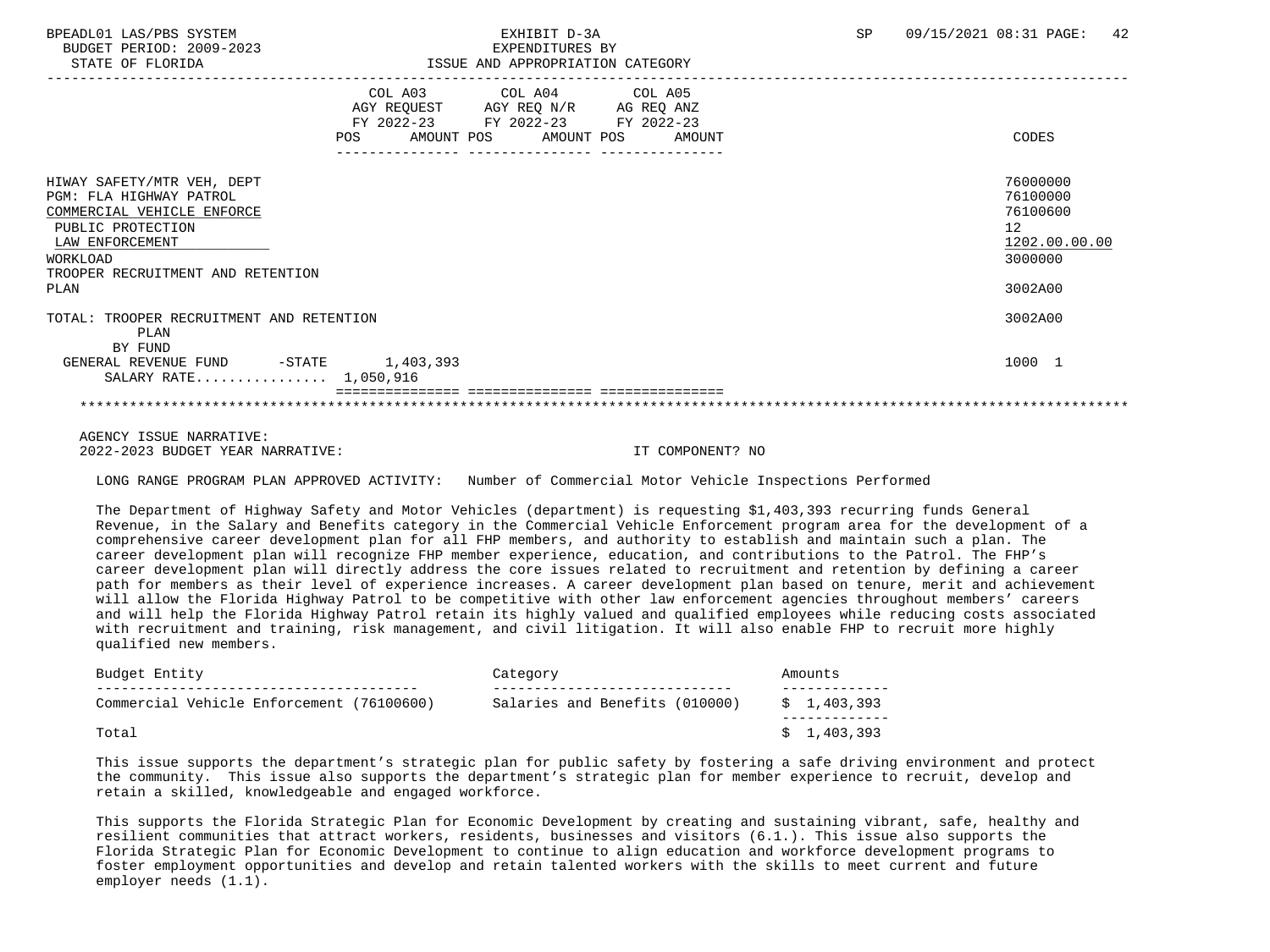| BPEADL01 LAS/PBS SYSTEM<br>BUDGET PERIOD: 2009-2023<br>STATE OF FLORIDA                                                                                                              |                         | EXHIBIT D-3A<br>EXPENDITURES BY<br>ISSUE AND APPROPRIATION CATEGORY                                                       |         | SP.               | 09/15/2021 08:31 PAGE:<br>43                                                  |
|--------------------------------------------------------------------------------------------------------------------------------------------------------------------------------------|-------------------------|---------------------------------------------------------------------------------------------------------------------------|---------|-------------------|-------------------------------------------------------------------------------|
|                                                                                                                                                                                      | <b>POS</b>              | COL A03 COL A04<br>AGY REQUEST AGY REQ N/R AG REQ ANZ<br>FY 2022-23 FY 2022-23 FY 2022-23<br>AMOUNT POS AMOUNT POS AMOUNT | COL A05 |                   | CODES                                                                         |
| HIWAY SAFETY/MTR VEH, DEPT<br>PGM: FLA HIGHWAY PATROL<br>COMMERCIAL VEHICLE ENFORCE<br>PUBLIC PROTECTION<br>LAW ENFORCEMENT<br>WORKLOAD<br>TROOPER RECRUITMENT AND RETENTION<br>PLAN |                         |                                                                                                                           |         |                   | 76000000<br>76100000<br>76100600<br>12<br>1202.00.00.00<br>3000000<br>3002A00 |
| This issue supports the Governor's strategic plan for public safety by supporting local and state law enforcement's<br>ability to investigate and prevent criminal activity.         |                         |                                                                                                                           |         |                   |                                                                               |
| POSITION DETAIL OF SALARIES AND BENEFITS:                                                                                                                                            | FTE                     | BASE RATE ADDITIVES BENEFITS                                                                                              |         | SUBTOTAL          | LAPSE LAPSED SALARIES<br>% AND BENEFITS                                       |
| A03 - AGY REQUEST FY 2022-23                                                                                                                                                         |                         |                                                                                                                           |         |                   |                                                                               |
| CHANGES TO CURRENTLY AUTHORIZED POSITIONS<br>RA01 RATE & SALARY ADJ - BENEFITS NO FTE<br>C1003 001                                                                                   | 0.00                    | 1,050,916                                                                                                                 |         |                   | $352,477$ 1,403,393 0.00 1,403,393                                            |
| TOTALS FOR ISSUE BY FUND<br>1000 GENERAL REVENUE FUND                                                                                                                                |                         |                                                                                                                           |         |                   | 1,403,393                                                                     |
|                                                                                                                                                                                      |                         | 0.00 1,050,916<br>soosoosoo aadoodoodooda aadoodoodooda aadoodoodooda aadoodoodoodo                                       |         | 352,477 1,403,393 | --------------<br>1,403,393<br>===============                                |
| TOTAL: LAW ENFORCEMENT<br>BY FUND TYPE                                                                                                                                               |                         |                                                                                                                           |         |                   | 1202.00.00.00                                                                 |
| GENERAL REVENUE FUND<br>TRUST FUNDS                                                                                                                                                  | 1,403,393<br>40,271,520 |                                                                                                                           |         |                   | 1000<br>2000                                                                  |

| TOTAL SALARY RATE 17,424,024 |  |  |  |  |
|------------------------------|--|--|--|--|
| TOTAL PROG COMP $41.674.913$ |  |  |  |  |
| TOTAL POSITIONS $294.00$     |  |  |  |  |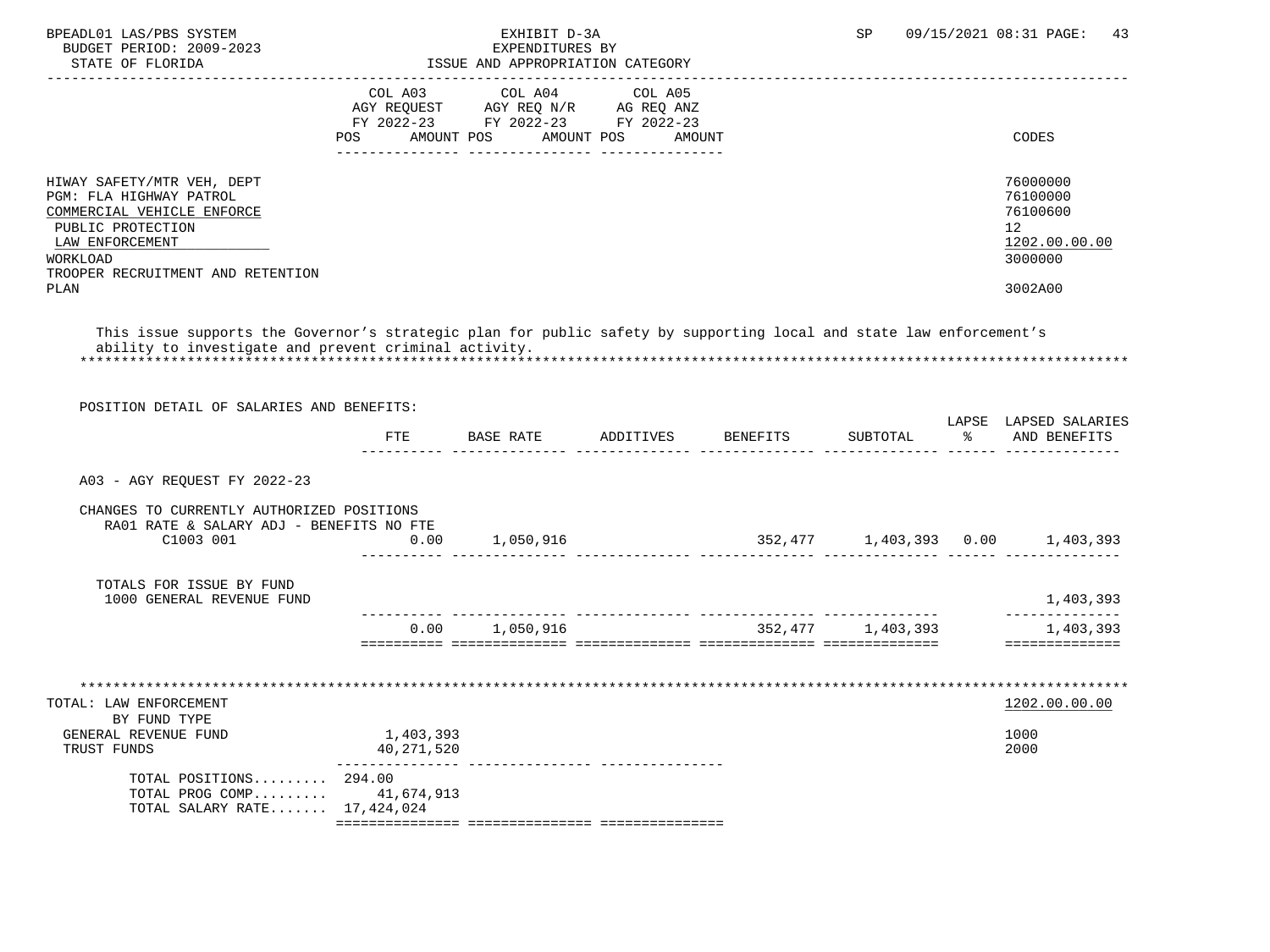BUDGET PERIOD: 2009-2023<br>STATE OF FLORIDA

| STATE OF FLORIDA                                                                      |           |                                                        | ISSUE AND APPROPRIATION CATEGORY                                                                                           |        |                                  |
|---------------------------------------------------------------------------------------|-----------|--------------------------------------------------------|----------------------------------------------------------------------------------------------------------------------------|--------|----------------------------------|
|                                                                                       |           | POS                                                    | COL A03 COL A04 COL A05<br>AGY REQUEST AGY REQ N/R AG REQ ANZ<br>FY 2022-23 FY 2022-23 FY 2022-23<br>AMOUNT POS AMOUNT POS | AMOUNT | CODES                            |
| HIWAY SAFETY/MTR VEH, DEPT<br>PGM: FLA HIGHWAY PATROL<br>COMMERCIAL VEHICLE ENFORCE   |           |                                                        |                                                                                                                            |        | 76000000<br>76100000<br>76100600 |
| TOTAL: COMMERCIAL VEHICLE ENFORCE<br>BY FUND                                          |           |                                                        |                                                                                                                            |        | 76100600                         |
| GENERAL REVENUE FUND -STATE                                                           |           | 1,403,393                                              | ___________________________________                                                                                        |        | 1000 1                           |
| HIGHWAY SAFETY OPER TF                                                                | $-$ STATE | 26,604,897<br>$-MATCH$ 2,585,383<br>-FEDERL 11,081,240 |                                                                                                                            |        | 2009 1<br>2009 2<br>2009 3       |
| TOTAL HIGHWAY SAFETY OPER TF                                                          |           | 40,271,520                                             |                                                                                                                            |        | 2009                             |
| TOTAL POSITIONS 294.00<br>TOTAL BUREAU $41,674,913$<br>TOTAL SALARY RATE $17,424,024$ |           |                                                        |                                                                                                                            |        |                                  |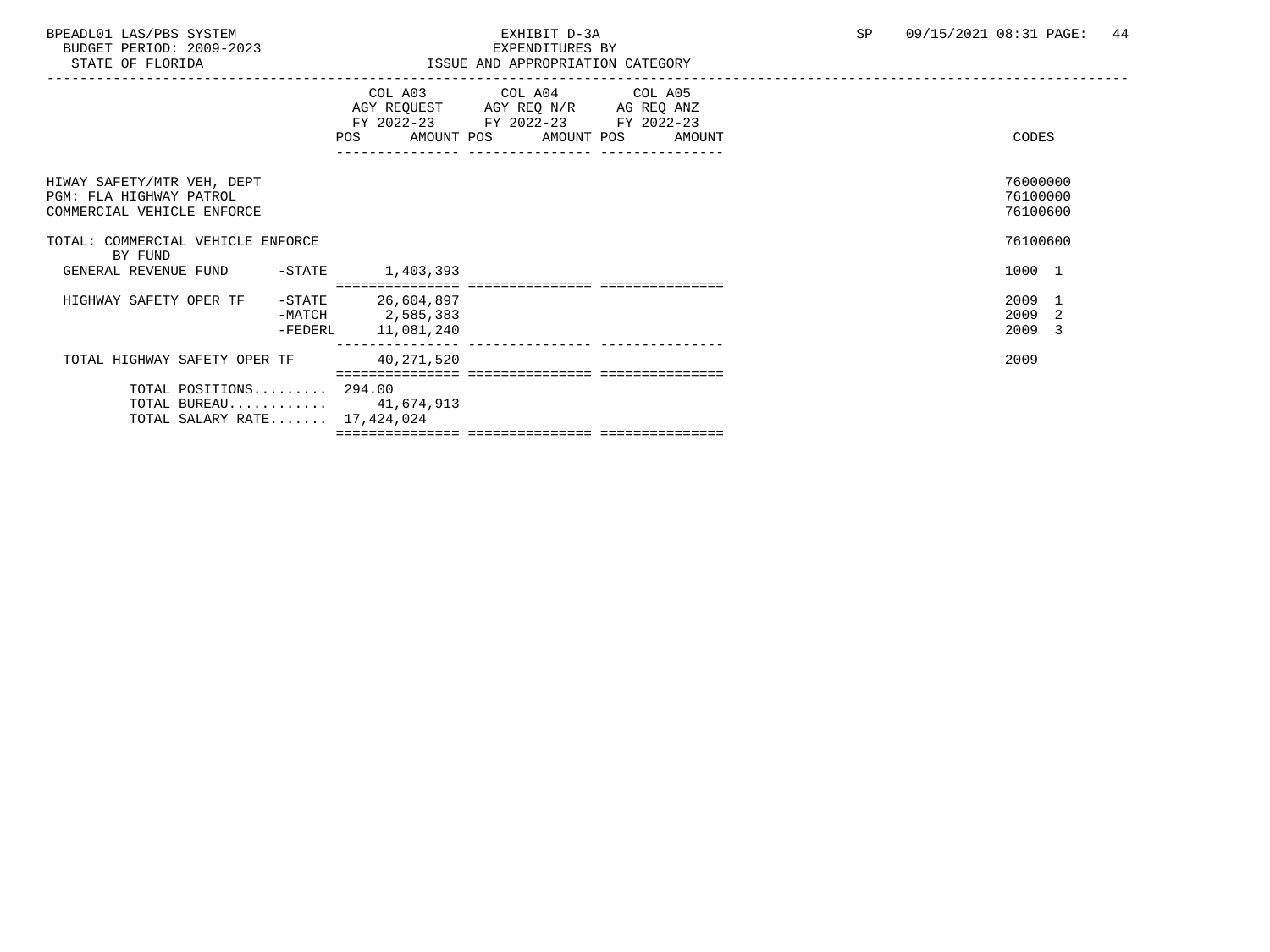| BUDGET PERIOD: 2009-2023<br>STATE OF FLORIDA                                                                                                                                                                                           |                             | EXPENDITURES BY<br>ISSUE AND APPROPRIATION CATEGORY                                                                  |                                                                                                      |
|----------------------------------------------------------------------------------------------------------------------------------------------------------------------------------------------------------------------------------------|-----------------------------|----------------------------------------------------------------------------------------------------------------------|------------------------------------------------------------------------------------------------------|
|                                                                                                                                                                                                                                        | COL A03<br>POS AMOUNT POS   | COL A04<br>COL A05<br>AGY REQUEST AGY REQ N/R AG REQ ANZ<br>FY 2022-23 FY 2022-23 FY 2022-23<br>AMOUNT POS<br>AMOUNT | CODES                                                                                                |
| HIWAY SAFETY/MTR VEH, DEPT<br>PGM: MOTORIST SERVICES<br>MOTORIST SERVICES<br>PUBLIC PROTECTION<br>CONSUMER SAFETY/PROTECTION<br>ESTIMATED EXPENDITURES<br>ESTIMATED EXPENDITURES - OPERATIONS<br>SALARY RATE<br>SALARY RATE 53,455,053 |                             |                                                                                                                      | 76000000<br>76210000<br>76210100<br>12 <sup>°</sup><br>1205.00.00.00<br>1000000<br>1001000<br>000000 |
| SALARIES AND BENEFITS                                                                                                                                                                                                                  |                             |                                                                                                                      | 010000                                                                                               |
| HIGHWAY SAFETY OPER TF<br>$-MATCH$                                                                                                                                                                                                     | -STATE 76,377,607<br>85,048 |                                                                                                                      | 2009 1<br>2009 2                                                                                     |
| TOTAL HIGHWAY SAFETY OPER TF                                                                                                                                                                                                           | 76,462,655                  |                                                                                                                      | 2009                                                                                                 |
| FEDERAL GRANTS TRUST FUND -FEDERL 375,818                                                                                                                                                                                              |                             |                                                                                                                      | 2261 3                                                                                               |
| GAS TAX COLLECTION TF -STATE                                                                                                                                                                                                           | 3,514,312                   |                                                                                                                      | 2319 1                                                                                               |
| TOTAL POSITIONS $1.425.00$<br>TOTAL APPRO 80,352,785                                                                                                                                                                                   |                             |                                                                                                                      |                                                                                                      |
| OTHER PERSONAL SERVICES                                                                                                                                                                                                                |                             |                                                                                                                      | 030000                                                                                               |
| HIGHWAY SAFETY OPER TF                                                                                                                                                                                                                 | -STATE 873,021              |                                                                                                                      | 2009 1                                                                                               |
| FEDERAL GRANTS TRUST FUND -FEDERL<br>$-RECPNT$                                                                                                                                                                                         | 71,083<br>253,120           |                                                                                                                      | 2261 3<br>2261 9                                                                                     |
| TOTAL FEDERAL GRANTS TRUST FUND                                                                                                                                                                                                        | 324,203                     |                                                                                                                      | 2261                                                                                                 |
| GAS TAX COLLECTION TF<br>$-$ STATE                                                                                                                                                                                                     | 61,443                      |                                                                                                                      | 2319 1                                                                                               |
| TOTAL APPRO                                                                                                                                                                                                                            | 1,258,667                   |                                                                                                                      |                                                                                                      |
| EXPENSES                                                                                                                                                                                                                               |                             |                                                                                                                      | 040000                                                                                               |

| HIGHWAY SAFETY OPER TF            | -STATE<br>-MATCH | 11,447,806<br>300,000 | 2009<br>2009 2   |  |
|-----------------------------------|------------------|-----------------------|------------------|--|
| TOTAL HIGHWAY SAFETY OPER TF      |                  | 11,747,806            | 2009             |  |
| FEDERAL GRANTS TRUST FUND -FEDERL | -RECPNT          | 50,849<br>339,486     | 2261 3<br>2261 9 |  |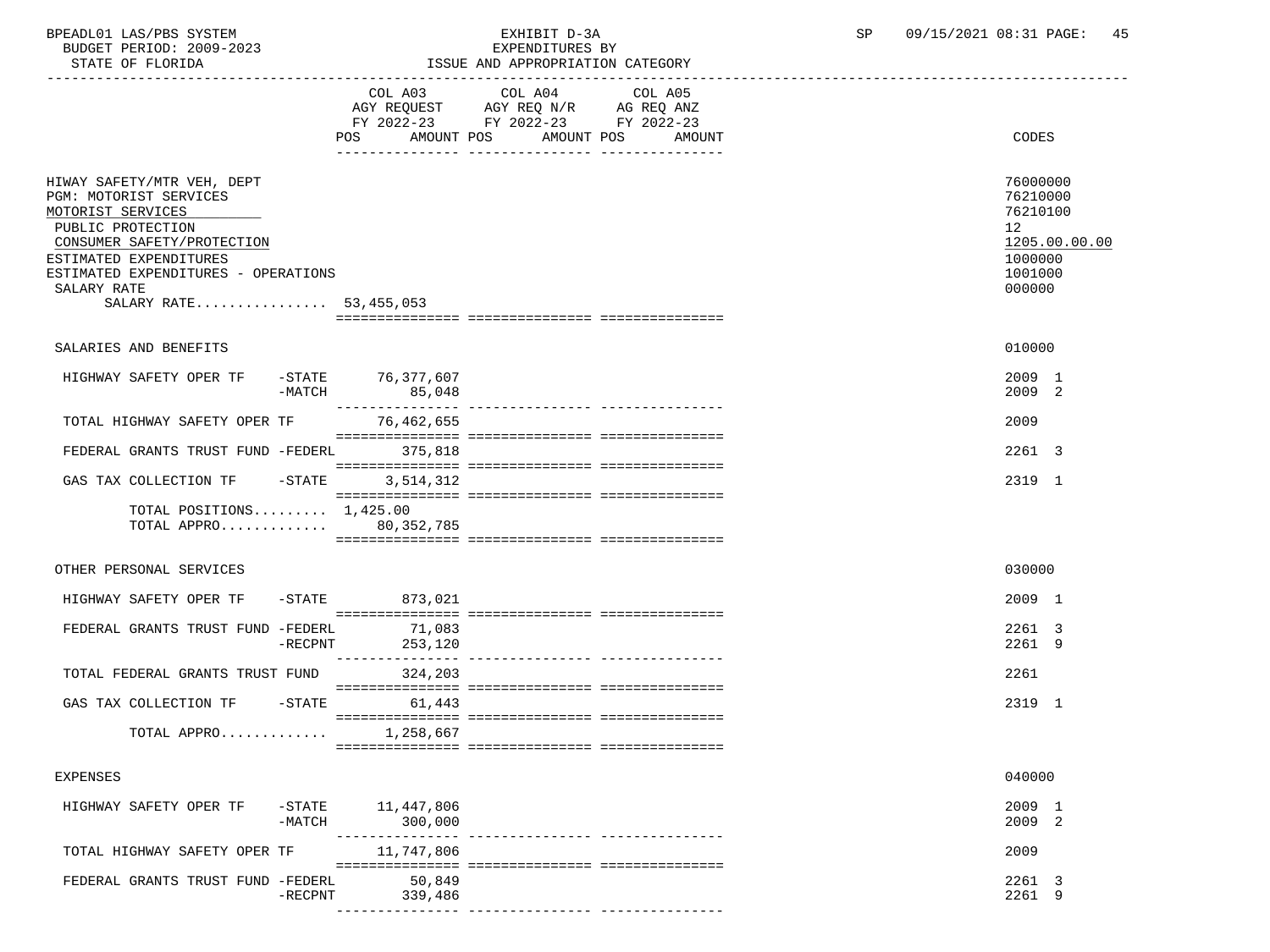BPEADL01 LAS/PBS SYSTEM EXHIBIT D-3A SP 09/15/2021 08:31 PAGE: 46 BUDGET PERIOD: 2009-2023

| STATE OF FLORIDA                                                                                                                                                                                                                                                                      | ISSUE AND APPROPRIATION CATEGORY     |                                                                                                                      |                                                                                                                        |  |  |  |
|---------------------------------------------------------------------------------------------------------------------------------------------------------------------------------------------------------------------------------------------------------------------------------------|--------------------------------------|----------------------------------------------------------------------------------------------------------------------|------------------------------------------------------------------------------------------------------------------------|--|--|--|
|                                                                                                                                                                                                                                                                                       | COL A03<br><b>POS</b><br>AMOUNT POS  | COL A04<br>COL A05<br>AGY REQUEST AGY REQ N/R AG REQ ANZ<br>FY 2022-23 FY 2022-23 FY 2022-23<br>AMOUNT POS<br>AMOUNT | CODES                                                                                                                  |  |  |  |
| HIWAY SAFETY/MTR VEH, DEPT<br>PGM: MOTORIST SERVICES<br>MOTORIST SERVICES<br>PUBLIC PROTECTION<br>CONSUMER SAFETY/PROTECTION<br>ESTIMATED EXPENDITURES<br>ESTIMATED EXPENDITURES - OPERATIONS<br>EXPENSES<br>TOTAL FEDERAL GRANTS TRUST FUND 390,335<br>GAS TAX COLLECTION TF - STATE | 330,509                              |                                                                                                                      | 76000000<br>76210000<br>76210100<br>12 <sup>°</sup><br>1205.00.00.00<br>1000000<br>1001000<br>040000<br>2261<br>2319 1 |  |  |  |
| TOTAL APPRO                                                                                                                                                                                                                                                                           | 12,468,650                           |                                                                                                                      |                                                                                                                        |  |  |  |
| OPERATING CAPITAL OUTLAY                                                                                                                                                                                                                                                              |                                      |                                                                                                                      | 060000                                                                                                                 |  |  |  |
| HIGHWAY SAFETY OPER TF                                                                                                                                                                                                                                                                | $-STATE$ 134,866                     |                                                                                                                      | 2009 1                                                                                                                 |  |  |  |
| FEDERAL GRANTS TRUST FUND -FEDERL<br>$-$ RECPNT                                                                                                                                                                                                                                       | 3,975<br>5,730<br>_________________  |                                                                                                                      | 2261 3<br>2261 9                                                                                                       |  |  |  |
| TOTAL FEDERAL GRANTS TRUST FUND                                                                                                                                                                                                                                                       | 9,705                                |                                                                                                                      | 2261                                                                                                                   |  |  |  |
| GAS TAX COLLECTION TF - STATE                                                                                                                                                                                                                                                         | 5,001                                |                                                                                                                      | 2319 1                                                                                                                 |  |  |  |
| TOTAL APPRO                                                                                                                                                                                                                                                                           | 149,572                              |                                                                                                                      |                                                                                                                        |  |  |  |
| SPECIAL CATEGORIES<br>ACQUISITION/MOTOR VEHICLES                                                                                                                                                                                                                                      |                                      |                                                                                                                      | 100000<br>100021                                                                                                       |  |  |  |
| HIGHWAY SAFETY OPER TF                                                                                                                                                                                                                                                                | $-$ STATE<br>200,000                 |                                                                                                                      | 2009 1                                                                                                                 |  |  |  |
| CONTRACTED SERVICES                                                                                                                                                                                                                                                                   |                                      |                                                                                                                      | 100777                                                                                                                 |  |  |  |
| HIGHWAY SAFETY OPER TF -STATE 3,505,814                                                                                                                                                                                                                                               |                                      |                                                                                                                      | 2009 1                                                                                                                 |  |  |  |
| FEDERAL GRANTS TRUST FUND -FEDERL<br>$-$ RECPNT                                                                                                                                                                                                                                       | 50,000<br>169,401<br>--------------- |                                                                                                                      | 2261 3<br>2261 9                                                                                                       |  |  |  |
| TOTAL FEDERAL GRANTS TRUST FUND                                                                                                                                                                                                                                                       | 219,401                              |                                                                                                                      | 2261                                                                                                                   |  |  |  |
| GAS TAX COLLECTION TF<br>$-$ STATE                                                                                                                                                                                                                                                    | 3,040                                |                                                                                                                      | 2319 1                                                                                                                 |  |  |  |
| TOTAL APPRO                                                                                                                                                                                                                                                                           | 3,728,255                            |                                                                                                                      |                                                                                                                        |  |  |  |

=============== =============== ===============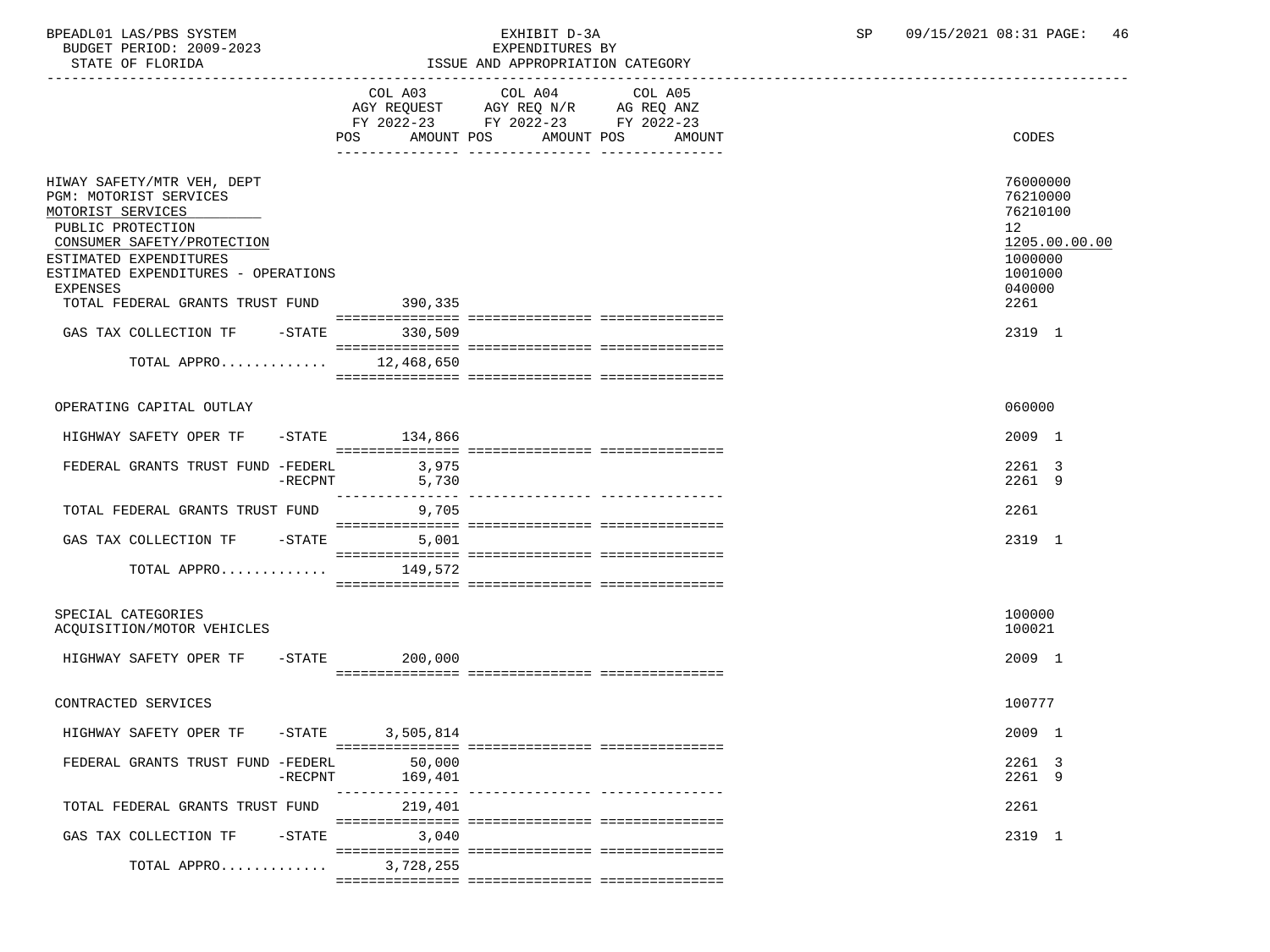BPEADL01 LAS/PBS SYSTEM EXHIBIT D-3A SP 09/15/2021 08:31 PAGE: 47 BUDGET PERIOD: 2009-2023<br>STATE OF FLORIDA

# STATE OF FLORIDA ISSUE AND APPROPRIATION CATEGORY

| DIAIB UP PIURIDA                                                                                                                                                                                                                                |           |                        | LOOUL AND APPROPRIATION CAILGORI                                                                        |                          |                                                                                                   |
|-------------------------------------------------------------------------------------------------------------------------------------------------------------------------------------------------------------------------------------------------|-----------|------------------------|---------------------------------------------------------------------------------------------------------|--------------------------|---------------------------------------------------------------------------------------------------|
|                                                                                                                                                                                                                                                 |           | POS AMOUNT POS         | COL A03 COL A04<br>AGY REQUEST AGY REQ N/R AG REQ ANZ<br>FY 2022-23 FY 2022-23 FY 2022-23<br>AMOUNT POS | COL A05<br><b>AMOUNT</b> | CODES                                                                                             |
| HIWAY SAFETY/MTR VEH, DEPT<br>PGM: MOTORIST SERVICES<br>MOTORIST SERVICES<br>PUBLIC PROTECTION<br>CONSUMER SAFETY/PROTECTION<br>ESTIMATED EXPENDITURES<br>ESTIMATED EXPENDITURES - OPERATIONS<br>SPECIAL CATEGORIES<br>UNIFORM TRAFFIC ACCT SYS |           |                        |                                                                                                         |                          | 76000000<br>76210000<br>76210100<br>12<br>1205.00.00.00<br>1000000<br>1001000<br>100000<br>102470 |
| HIGHWAY SAFETY OPER TF - STATE 913,905                                                                                                                                                                                                          |           |                        |                                                                                                         |                          | 2009 1                                                                                            |
| PAY OUTSIDE CONTRACTOR                                                                                                                                                                                                                          |           |                        |                                                                                                         |                          | 102475                                                                                            |
| HIGHWAY SAFETY OPER TF                                                                                                                                                                                                                          |           | $-STATE$ 6, 249, 454   |                                                                                                         |                          | 2009 1                                                                                            |
|                                                                                                                                                                                                                                                 |           |                        |                                                                                                         |                          |                                                                                                   |
| PUR OF DRIVER LICENSES                                                                                                                                                                                                                          |           |                        |                                                                                                         |                          | 102870                                                                                            |
| HIGHWAY SAFETY OPER TF                                                                                                                                                                                                                          |           | $-$ STATE<br>9,474,168 |                                                                                                         |                          | 2009 1                                                                                            |
| G/A-PURCHASE OF LIC PLATES                                                                                                                                                                                                                      |           |                        |                                                                                                         |                          | 102899                                                                                            |
| HIGHWAY SAFETY OPER TF                                                                                                                                                                                                                          |           | -STATE 8,825,197       |                                                                                                         |                          | 2009 1                                                                                            |
| RISK MANAGEMENT INSURANCE                                                                                                                                                                                                                       |           |                        |                                                                                                         |                          | 103241                                                                                            |
| HIGHWAY SAFETY OPER TF -STATE 977,128<br>GAS TAX COLLECTION TF                                                                                                                                                                                  | $-$ STATE | 42,638                 |                                                                                                         |                          | 2009 1<br>2319 1                                                                                  |
| TOTAL APPRO                                                                                                                                                                                                                                     |           | 1,019,766              |                                                                                                         |                          |                                                                                                   |
| TENANT BROKER COMMISSIONS                                                                                                                                                                                                                       |           |                        |                                                                                                         |                          | 105084                                                                                            |
| HIGHWAY SAFETY OPER TF -STATE                                                                                                                                                                                                                   |           | 50,000                 |                                                                                                         |                          | 2009 1                                                                                            |
| $COVID-19 - ST OPS$                                                                                                                                                                                                                             |           |                        |                                                                                                         |                          | 105153                                                                                            |

HIGHWAY SAFETY OPER TF -FEDERL 875,000 =============== =============== ===============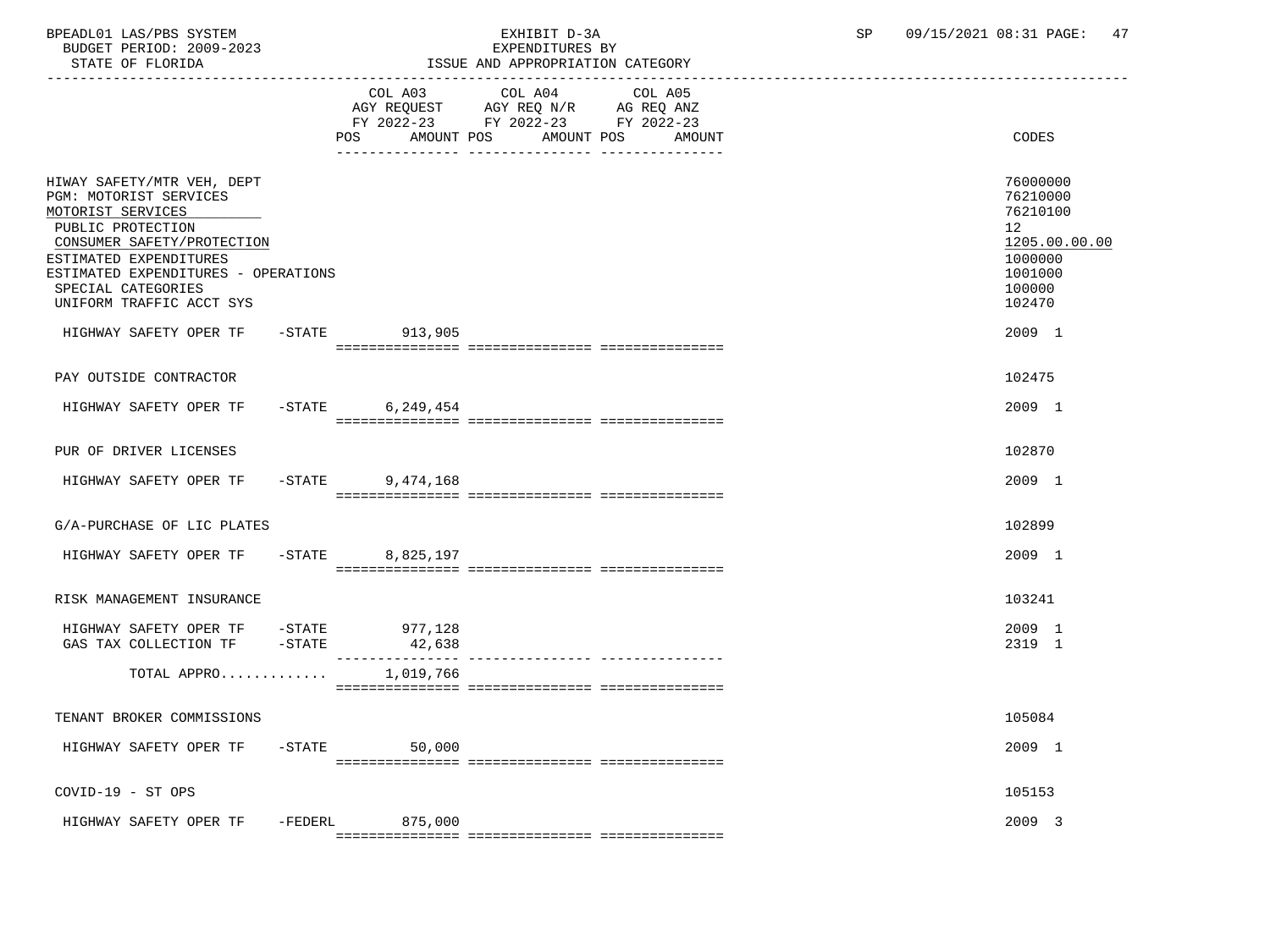BPEADL01 LAS/PBS SYSTEM  $\overline{B}$  EXHIBIT D-3A SP 09/15/2021 08:31 PAGE: 48 BUDGET PERIOD: 2009-2023

| BUDGEI FERIOD: 2009-2023<br>STATE OF FLORIDA                                                                                                                                                                                                    |                           |                                          | PVL PMATIONES DI<br>ISSUE AND APPROPRIATION CATEGORY                                              |            |        |                                                                                  |               |
|-------------------------------------------------------------------------------------------------------------------------------------------------------------------------------------------------------------------------------------------------|---------------------------|------------------------------------------|---------------------------------------------------------------------------------------------------|------------|--------|----------------------------------------------------------------------------------|---------------|
|                                                                                                                                                                                                                                                 |                           | POS AMOUNT POS                           | COL A03 COL A04 COL A05<br>AGY REQUEST AGY REQ N/R AG REQ ANZ<br>FY 2022-23 FY 2022-23 FY 2022-23 | AMOUNT POS | AMOUNT | <b>CODES</b>                                                                     |               |
| HIWAY SAFETY/MTR VEH, DEPT<br>PGM: MOTORIST SERVICES<br>MOTORIST SERVICES<br>PUBLIC PROTECTION<br>CONSUMER SAFETY/PROTECTION<br>ESTIMATED EXPENDITURES<br>ESTIMATED EXPENDITURES - OPERATIONS<br>SPECIAL CATEGORIES<br>LEASE/PURCHASE/EOUIPMENT |                           |                                          |                                                                                                   |            |        | 76000000<br>76210000<br>76210100<br>12<br>1000000<br>1001000<br>100000<br>105281 | 1205.00.00.00 |
| HIGHWAY SAFETY OPER TF -STATE 134,488<br>GAS TAX COLLECTION TF -STATE                                                                                                                                                                           |                           | 11,000                                   |                                                                                                   |            |        | 2009 1<br>2319 1                                                                 |               |
| TOTAL APPRO $145,488$                                                                                                                                                                                                                           |                           |                                          |                                                                                                   |            |        |                                                                                  |               |
| TR/DMS/HR SVCS/STW CONTRCT                                                                                                                                                                                                                      |                           |                                          |                                                                                                   |            |        | 107040                                                                           |               |
| HIGHWAY SAFETY OPER TF                                                                                                                                                                                                                          |                           | $-STATE$ 524,483                         |                                                                                                   |            |        | 2009 1                                                                           |               |
| TOTAL: ESTIMATED EXPENDITURES - OPERATIONS<br>BY FUND                                                                                                                                                                                           |                           |                                          |                                                                                                   |            |        | 1001000                                                                          |               |
| HIGHWAY SAFETY OPER TF                                                                                                                                                                                                                          | -MATCH<br>$-{\tt FEDERL}$ | -STATE 119,687,937<br>385,048<br>875,000 |                                                                                                   |            |        | 2009 1<br>2009 2<br>2009 3                                                       |               |
| TOTAL HIGHWAY SAFETY OPER TF 120,947,985                                                                                                                                                                                                        |                           |                                          |                                                                                                   |            |        | 2009                                                                             |               |
| FEDERAL GRANTS TRUST FUND -FEDERL 551,725                                                                                                                                                                                                       | $-$ RECPNT                | 767,737                                  |                                                                                                   |            |        | 2261 3<br>2261 9                                                                 |               |
| TOTAL FEDERAL GRANTS TRUST FUND 1,319,462                                                                                                                                                                                                       |                           |                                          |                                                                                                   |            |        | 2261                                                                             |               |
| GAS TAX COLLECTION TF                                                                                                                                                                                                                           | $-STATE$                  | 3,967,943                                |                                                                                                   |            |        | 2319 1                                                                           |               |
| TOTAL POSITIONS $1,425.00$<br>TOTAL ISSUE $126, 235, 390$<br>TOTAL SALARY RATE 53,455,053                                                                                                                                                       |                           |                                          |                                                                                                   |            |        |                                                                                  |               |

=============== =============== ===============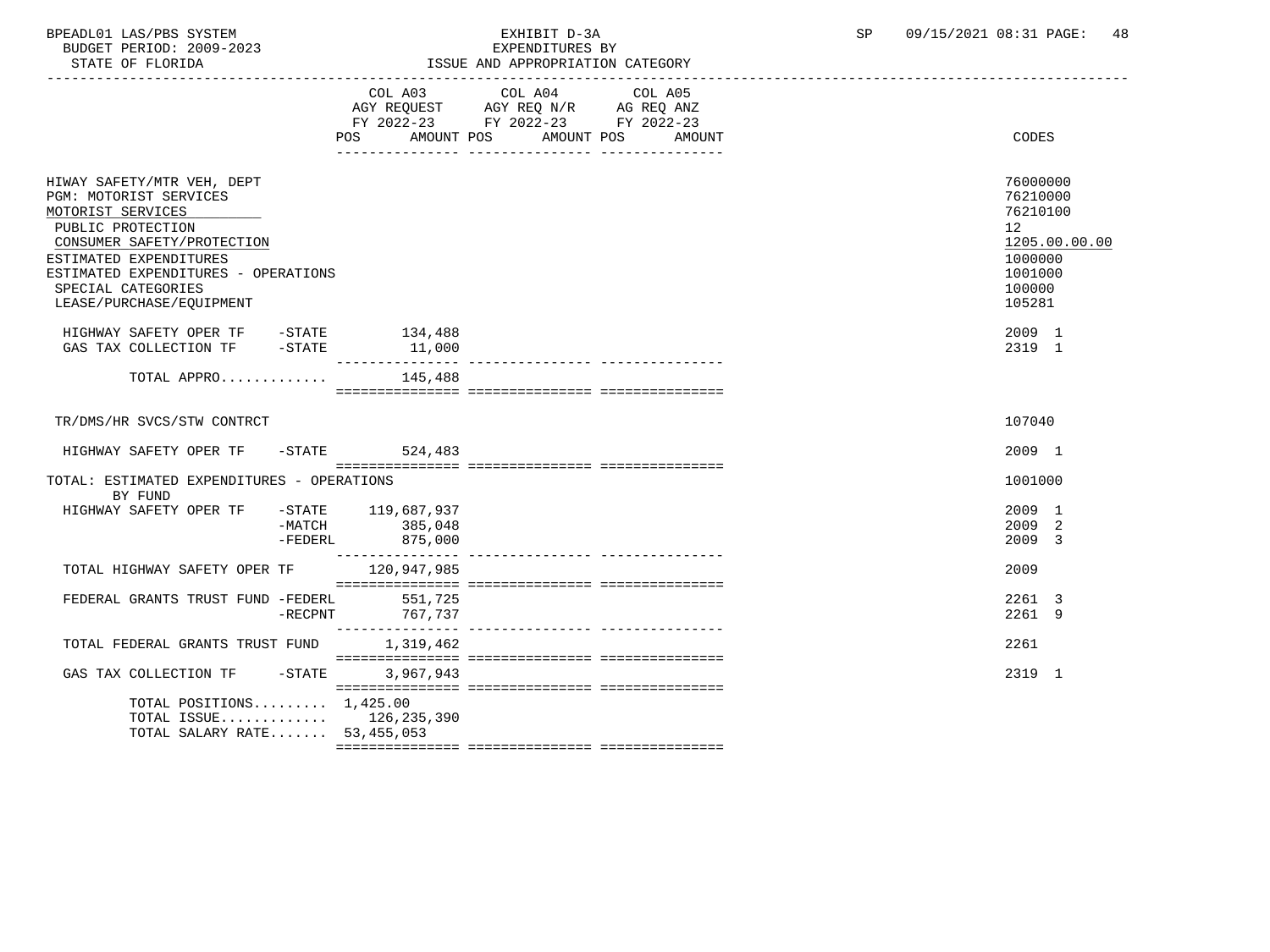BUDGET PERIOD: 2009-2023 EXPENDITURES BY

## BPEADL01 LAS/PBS SYSTEM EXHIBIT D-3A SP 09/15/2021 08:31 PAGE: 49

| DUDGEI PERIOD, 2002-2023<br>STATE OF FLORIDA                                                                                                                                                                               |            | DYLEMNIINUES DI<br>ISSUE AND APPROPRIATION CATEGORY |                                                                                                   |                              |  |                                                                    |  |
|----------------------------------------------------------------------------------------------------------------------------------------------------------------------------------------------------------------------------|------------|-----------------------------------------------------|---------------------------------------------------------------------------------------------------|------------------------------|--|--------------------------------------------------------------------|--|
|                                                                                                                                                                                                                            |            | POS                                                 | COL A03 COL A04 COL A05<br>AGY REQUEST AGY REQ N/R AG REQ ANZ<br>FY 2022-23 FY 2022-23 FY 2022-23 | AMOUNT POS AMOUNT POS AMOUNT |  | <b>CODES</b>                                                       |  |
| HIWAY SAFETY/MTR VEH, DEPT<br>PGM: MOTORIST SERVICES<br>MOTORIST SERVICES<br>PUBLIC PROTECTION<br>CONSUMER SAFETY/PROTECTION<br>ESTIMATED EXPENDITURES<br>SALARY INCREASES FOR FY 2021-22 -<br>STATE EMPLOYEE MINIMUM WAGE |            |                                                     |                                                                                                   |                              |  | 76000000<br>76210000<br>76210100<br>12<br>1205.00.00.00<br>1000000 |  |
| INCREASE - EFFECTIVE 7/1/2021<br>SALARY RATE<br>SALARY RATE 469,274                                                                                                                                                        |            |                                                     |                                                                                                   |                              |  | 1001030<br>000000                                                  |  |
| SALARIES AND BENEFITS                                                                                                                                                                                                      |            |                                                     |                                                                                                   |                              |  | 010000                                                             |  |
| HIGHWAY SAFETY OPER TF                                                                                                                                                                                                     | $-MATCH$   | $-$ STATE 528, 101<br>582                           |                                                                                                   |                              |  | 2009 1<br>2009 2                                                   |  |
| TOTAL HIGHWAY SAFETY OPER TF                                                                                                                                                                                               |            | 528,683                                             |                                                                                                   |                              |  | 2009                                                               |  |
| FEDERAL GRANTS TRUST FUND -FEDERL                                                                                                                                                                                          |            | 2,611                                               |                                                                                                   |                              |  | 2261 3                                                             |  |
| GAS TAX COLLECTION TF - STATE                                                                                                                                                                                              |            | 24,279                                              |                                                                                                   |                              |  | 2319 1                                                             |  |
| TOTAL APPRO                                                                                                                                                                                                                |            | 555,573                                             |                                                                                                   |                              |  |                                                                    |  |
| OTHER PERSONAL SERVICES                                                                                                                                                                                                    |            |                                                     |                                                                                                   |                              |  | 030000                                                             |  |
| HIGHWAY SAFETY OPER TF -STATE 7,760                                                                                                                                                                                        |            |                                                     |                                                                                                   |                              |  | 2009 1                                                             |  |
| FEDERAL GRANTS TRUST FUND -FEDERL                                                                                                                                                                                          | $-$ RECPNT | 631<br>2,250                                        |                                                                                                   |                              |  | 2261 3<br>2261 9                                                   |  |
| TOTAL FEDERAL GRANTS TRUST FUND                                                                                                                                                                                            |            | 2,881                                               |                                                                                                   |                              |  | 2261                                                               |  |
| GAS TAX COLLECTION TF                                                                                                                                                                                                      | $-$ STATE  | 546                                                 |                                                                                                   |                              |  | 2319 1                                                             |  |
| TOTAL APPRO $11,187$                                                                                                                                                                                                       |            |                                                     |                                                                                                   |                              |  |                                                                    |  |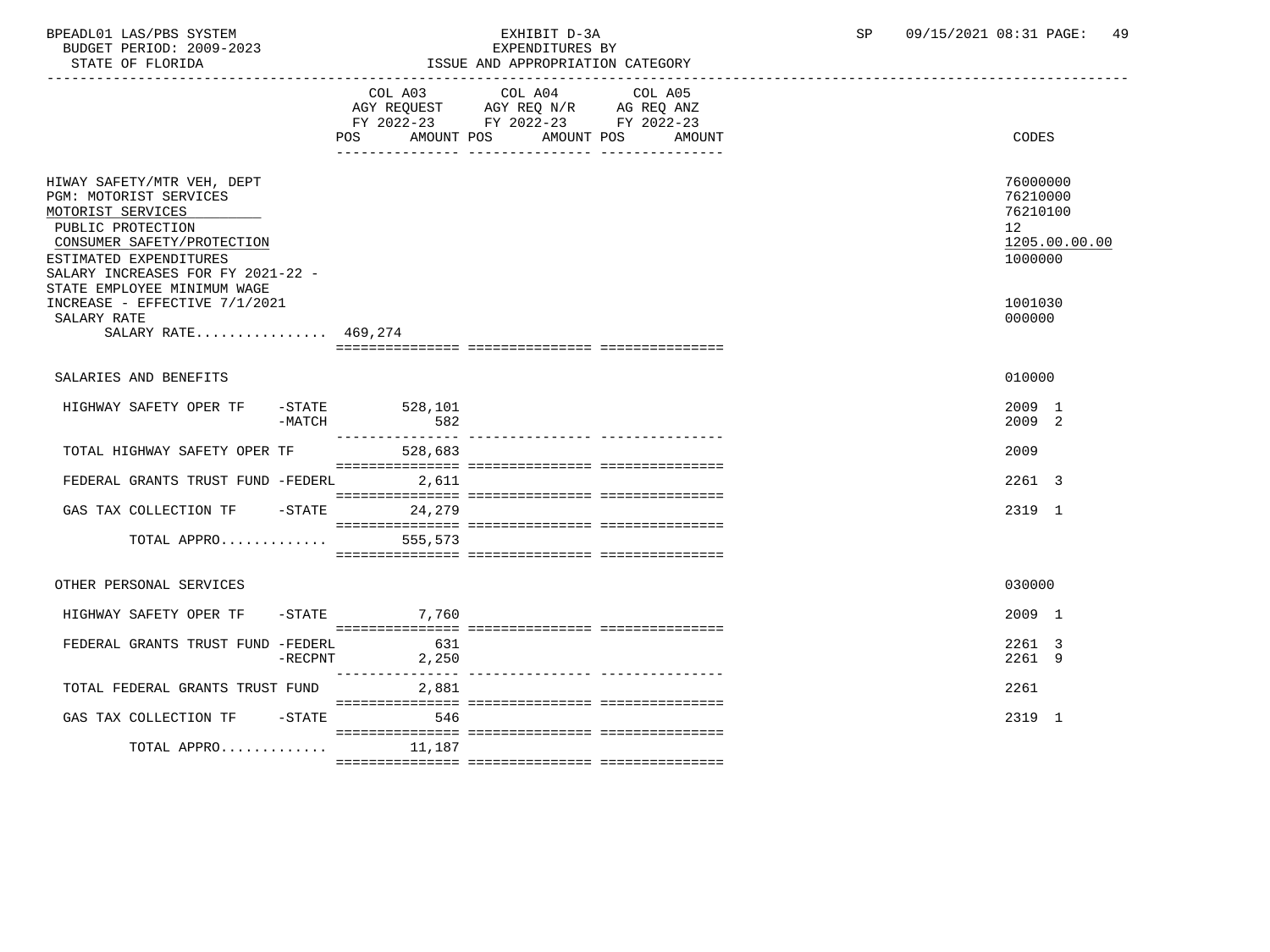BUDGET PERIOD: 2009-2023

TOTAL APPRO............. 455,138

## BPEADL01 LAS/PBS SYSTEM EXHIBIT D-3A SP 09/15/2021 08:31 PAGE: 50

| --<br>פים שיפ | $TATG$ ת ד $TATG$        |                    |  |  |
|---------------|--------------------------|--------------------|--|--|
|               | $\Delta$ $\Omega$<br>ി∩⊤ | A05<br>$\cap$ ot . |  |  |

AGY REQUEST AGY REQ N/R AG REQ ANZ FY 2022-23 FY 2022-23 FY 2022-23 POS AMOUNT POS AMOUNT POS AMOUNT CODES --------------- --------------- --------------- HIWAY SAFETY/MTR VEH, DEPT 76000000 PGM: MOTORIST SERVICES 76210000<br>MOTORIST SERVICES 76210100 MOTORIST SERVICES 76210100 \_\_\_\_\_\_\_\_\_\_\_\_\_\_\_\_\_\_\_\_\_\_\_\_\_\_ PUBLIC PROTECTION 12<br>
CONSUMER SAFETY/PROTECTION 1205.00.00 CONSUMER SAFETY/PROTECTION  $\frac{1205.00}{1000000}$ ESTIMATED EXPENDITURES SALARY INCREASES FOR FY 2021-22 - STATE EMPLOYEE MINIMUM WAGE INCREASE - EFFECTIVE 7/1/2021 1001030 TOTAL: SALARY INCREASES FOR FY 2021-22 - 1001030 STATE EMPLOYEE MINIMUM WAGE INCREASE - EFFECTIVE 7/1/2021 BY FUND HIGHWAY SAFETY OPER TF -STATE 535,861 2009 1<br>2009 2 - AATCH 582 - MATCH 582 2009 2 --------------- --------------- --------------- TOTAL HIGHWAY SAFETY OPER TF 536,443 2009 =============== =============== =============== FEDERAL GRANTS TRUST FUND -FEDERL 3,242<br>-RECPNT 2,250 2261 3 -RECPNT 2,250 2261 9 --------------- --------------- --------------- TOTAL FEDERAL GRANTS TRUST FUND 5,492 2261 =============== =============== =============== GAS TAX COLLECTION TF -STATE 24,825 2319 1 =============== =============== =============== TOTAL ISSUE............. 566,760 TOTAL SALARY RATE....... 469,274 =============== =============== =============== FLORIDA RETIREMENT SYSTEM ADJUSTMENT - FY 2021-22 - NORMAL COST AND UNFUNDED ACTUARIAL LIABILITY 1001070 SALARIES AND BENEFITS ON A SALARIES AND SENEFITS ON A SALARIES AND SENEFITS ON A SALARIES AND SENEFITS ON A SALARIES AND SENEFITS SALARIES AND SENEFITS SALARIES AND SENEFITS SALARIES AND SENEFITS SALARIES AND SENEFITS SALA HIGHWAY SAFETY OPER TF -STATE 432,633 2009 1 - MATCH 2009 2 --------------- --------------- --------------- TOTAL HIGHWAY SAFETY OPER TF 433,109 2009 =============== =============== =============== FEDERAL GRANTS TRUST FUND -FEDERL 2,139 2261 3 =============== =============== =============== GAS TAX COLLECTION TF -STATE 19,890 2319 1 =============== =============== ===============

=============== =============== ===============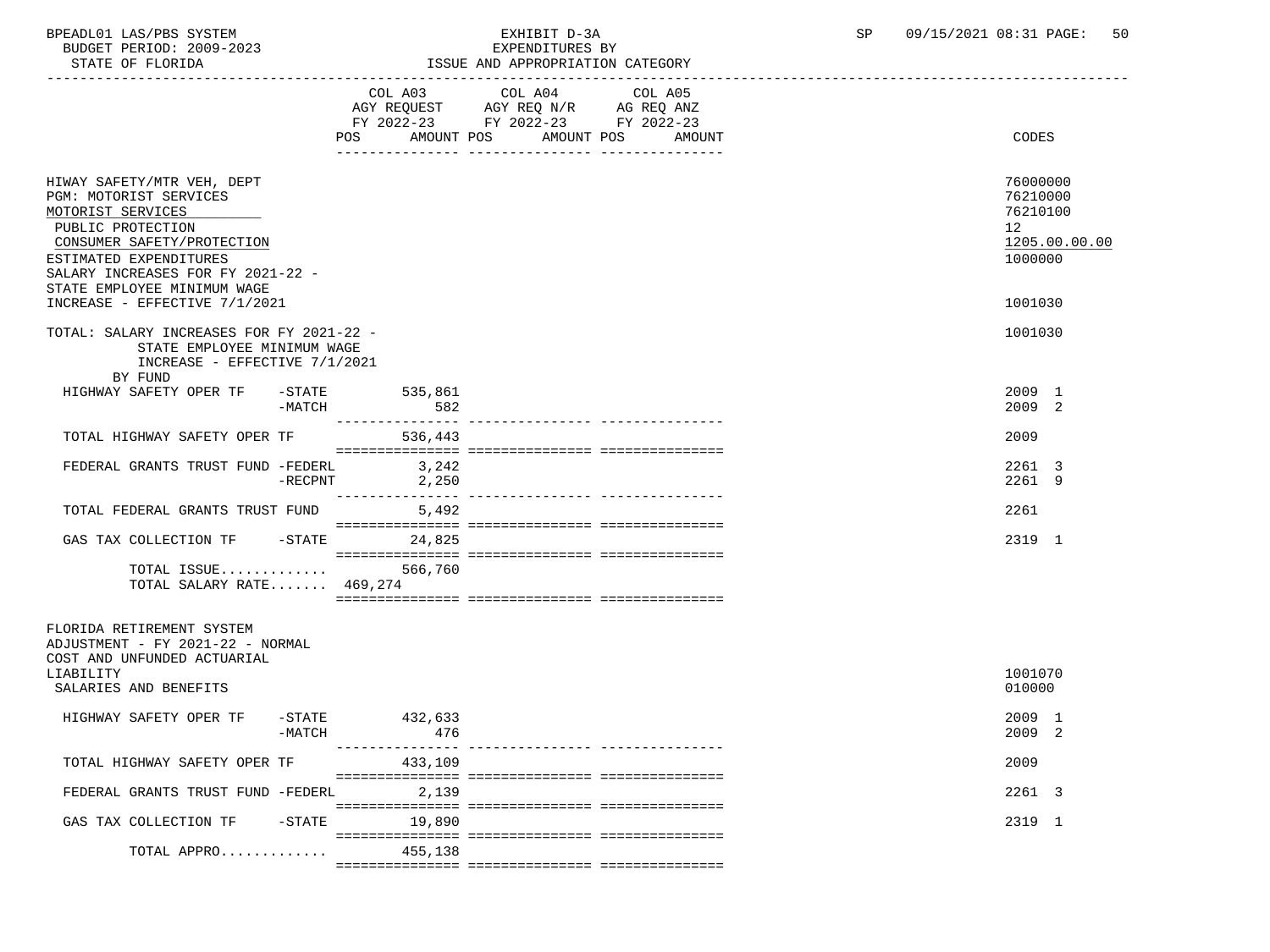| BPEADL01 LAS/PBS SYSTEM<br>BUDGET PERIOD: 2009-2023<br>STATE OF FLORIDA                                                                                                              | EXHIBIT D-3A<br>EXPENDITURES BY<br>ISSUE AND APPROPRIATION CATEGORY                                                                            | SP<br>09/15/2021 08:31 PAGE: | 51                                                                 |
|--------------------------------------------------------------------------------------------------------------------------------------------------------------------------------------|------------------------------------------------------------------------------------------------------------------------------------------------|------------------------------|--------------------------------------------------------------------|
|                                                                                                                                                                                      | COL A03 COL A04 COL A05<br>AGY REQUEST AGY REQ N/R AG REQ ANZ<br>FY 2022-23 FY 2022-23 FY 2022-23<br>POS<br>AMOUNT POS<br>AMOUNT POS<br>AMOUNT |                              | CODES                                                              |
| HIWAY SAFETY/MTR VEH, DEPT<br>PGM: MOTORIST SERVICES<br>MOTORIST SERVICES<br>PUBLIC PROTECTION<br>CONSUMER SAFETY/PROTECTION<br>ESTIMATED EXPENDITURES<br>CASUALTY INSURANCE PREMIUM |                                                                                                                                                |                              | 76000000<br>76210000<br>76210100<br>12<br>1205.00.00.00<br>1000000 |
| ADJUSTMENT<br>SPECIAL CATEGORIES<br>RISK MANAGEMENT INSURANCE                                                                                                                        |                                                                                                                                                |                              | 1001090<br>100000<br>103241                                        |
| HIGHWAY SAFETY OPER TF - STATE<br>GAS TAX COLLECTION TF -STATE                                                                                                                       | 639<br>4,906                                                                                                                                   |                              | 2009 1<br>2319 1                                                   |
| TOTAL APPRO                                                                                                                                                                          | 5,545                                                                                                                                          |                              |                                                                    |
| REALLOCATION OF HUMAN RESOURCES<br>OUTSOURCING<br>SPECIAL CATEGORIES<br>TR/DMS/HR SVCS/STW CONTRCT                                                                                   |                                                                                                                                                |                              | 1005900<br>100000<br>107040                                        |
| HIGHWAY SAFETY OPER TF -STATE 46,077-                                                                                                                                                |                                                                                                                                                |                              | 2009 1                                                             |
| INTRA-AGENCY REORGANIZATIONS<br>REALIGN ADMINISTRATIVE AND SUPPORT<br>POSITIONS - DEDUCT<br>SALARY RATE<br>SALARY RATE 928,557-                                                      |                                                                                                                                                |                              | 1800000<br>1800A20<br>000000                                       |
| SALARIES AND BENEFITS                                                                                                                                                                | $13.00 -$                                                                                                                                      |                              | 010000                                                             |
| HIGHWAY SAFETY OPER TF                                                                                                                                                               | -STATE 1,330,903-                                                                                                                              |                              | 2009 1                                                             |
| TOTAL: REALIGN ADMINISTRATIVE AND SUPPORT<br>POSITIONS - DEDUCT                                                                                                                      |                                                                                                                                                |                              | 1800A20                                                            |

HIGHWAY SAFETY OPER TF -STATE 1,330,903- 2009 1

\*\*\*\*\*\*\*\*\*\*\*\*\*\*\*\*\*\*\*\*\*\*\*\*\*\*\*\*\*\*\*\*\*\*\*\*\*\*\*\*\*\*\*\*\*\*\*\*\*\*\*\*\*\*\*\*\*\*\*\*\*\*\*\*\*\*\*\*\*\*\*\*\*\*\*\*\*\*\*\*\*\*\*\*\*\*\*\*\*\*\*\*\*\*\*\*\*\*\*\*\*\*\*\*\*\*\*\*\*\*\*\*\*\*\*\*\*\*\*\*\*\*\*\*\*\*\*

=============== =============== ===============

AGENCY ISSUE NARRATIVE:

BY FUND

2022-2023 BUDGET YEAR NARRATIVE: IT COMPONENT? NO

SALARY RATE................ 928,557-

13.00-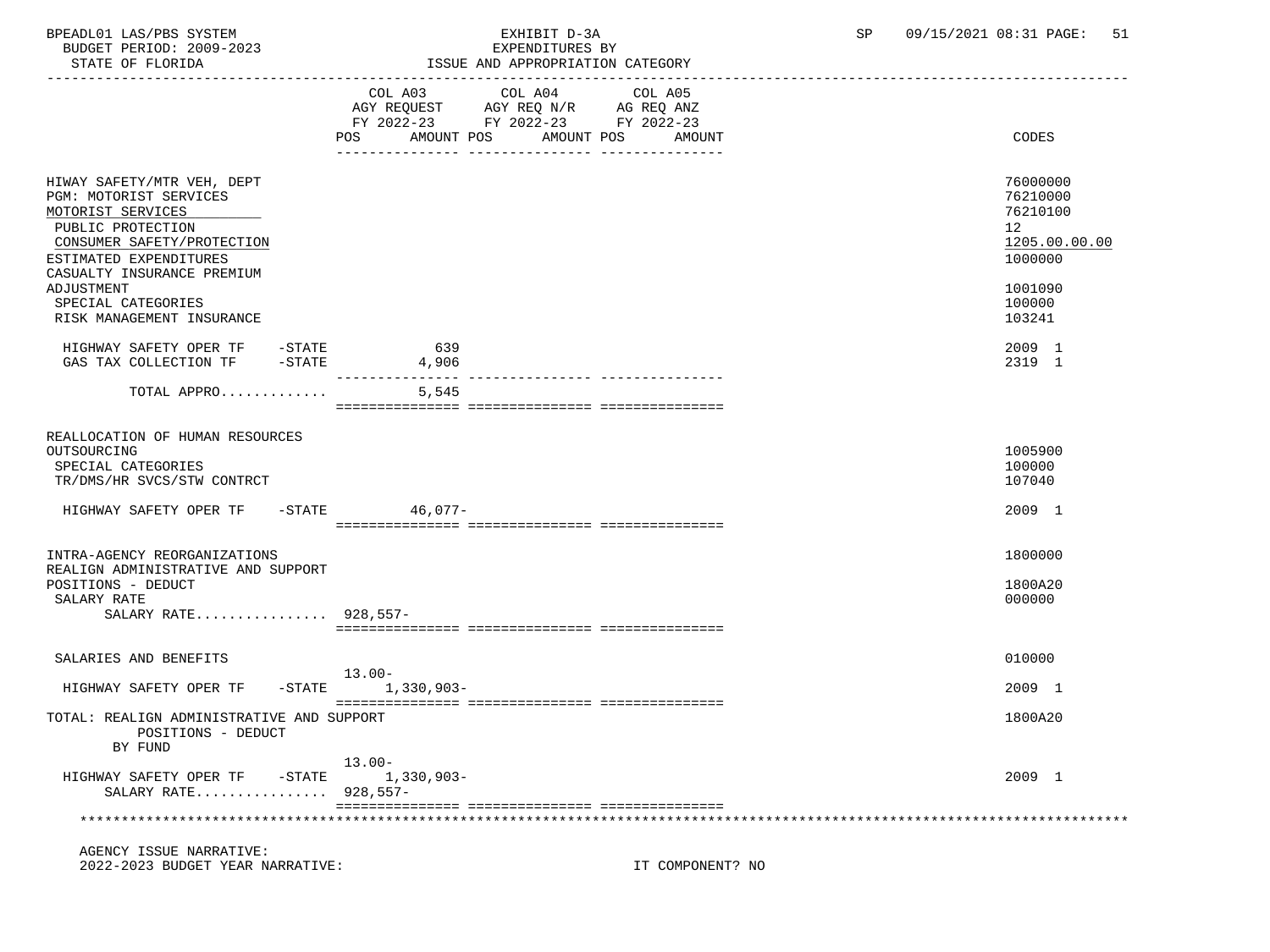BUDGET PERIOD: 2009-2023<br>
STATE OF FLORIDA<br>
STATE OF FLORIDA

### BPEADL01 LAS/PBS SYSTEM SALL SALL SALL SEXHIBIT D-3A SP 09/15/2021 08:31 PAGE: 52 ISSUE AND APPROPRIATION CATEGORY

|                                                                                                                                                                                                    | COL A03<br>AGY REOUEST<br>FY 2022-23<br>AMOUNT POS<br>POS | COL A04<br>AGY REO N/R<br>FY 2022-23<br>AMOUNT POS | COL A05<br>AG REQ ANZ<br>FY 2022-23<br>AMOUNT | CODES                                                              |
|----------------------------------------------------------------------------------------------------------------------------------------------------------------------------------------------------|-----------------------------------------------------------|----------------------------------------------------|-----------------------------------------------|--------------------------------------------------------------------|
| HIWAY SAFETY/MTR VEH, DEPT<br>PGM: MOTORIST SERVICES<br>MOTORIST SERVICES<br>PUBLIC PROTECTION<br>CONSUMER SAFETY/PROTECTION<br>INTRA-AGENCY REORGANIZATIONS<br>REALIGN ADMINISTRATIVE AND SUPPORT |                                                           |                                                    |                                               | 76000000<br>76210000<br>76210100<br>12<br>1205.00.00.00<br>1800000 |
| POSITIONS - DEDUCT                                                                                                                                                                                 |                                                           |                                                    |                                               | 1800A20                                                            |

Long Range Program Plan Approved Activity: Various activities within the Motorist Services budget entity

REALIGNMENT OF SPENDING AUTHORITY FOR ADMINISTRATIVE AND SUPPORT POSITIONS - DEDUCT

 The Department of Highway Safety and Motor Vehicles is requesting the realignment of thirteen (13) positions, salary rate in the amount of \$928,557, and salary budget in the amount of \$1,330,903 in the Highway Safety Operating Trust Fund from the Motorist Services budget entity to the Executive Direction and Support Services budget entity. These positions are currently authorized in the Motorist Service Budget Entity; however, they perform functions of an executive and/or administrative nature that are more in line with other positions in the Executive Direction and Support Services Budget Entity. These functions include legal, personnel, training, communications, and planning and management.

Below are the thirteen positions requested to be realigned:

| POSITION NUMBERS |
|------------------|
| 1801, 2557, 3531 |
| 2829, 2785       |
| 2945, 5271       |
| 4711             |
| 2745             |
| 4458, 5291       |
| 4682             |
| 5139             |
|                  |
|                  |
|                  |

 The authorized FTE, Rate, and Salary Budget are requested to be realigned in the Highway Safety Operating Trust Fund as follows. The rate requested is based on currently filled rate or anticipated hiring rate.

|            | EDSS FTE | MS FTE | EDSS RATE  | MS RATE    | EDSS BUDGET  | MS BUDGET         |
|------------|----------|--------|------------|------------|--------------|-------------------|
| Current    | 250.0    | 1425.0 | 11,435,484 | 53,455,053 | \$17,107,610 | \$76,462,655      |
| Request    | 13.0     | (13.0) | 928,557    | (928, 557) | \$1,330,903  | $(S_1, 330, 903)$ |
| New Amount | 263.0    | 1412.0 | 12,364,041 | 52,526,496 | \$18,438,513 | \$75,131,752      |

This issue supports the department's strategic plan goal of Service Delivery by combining department resources.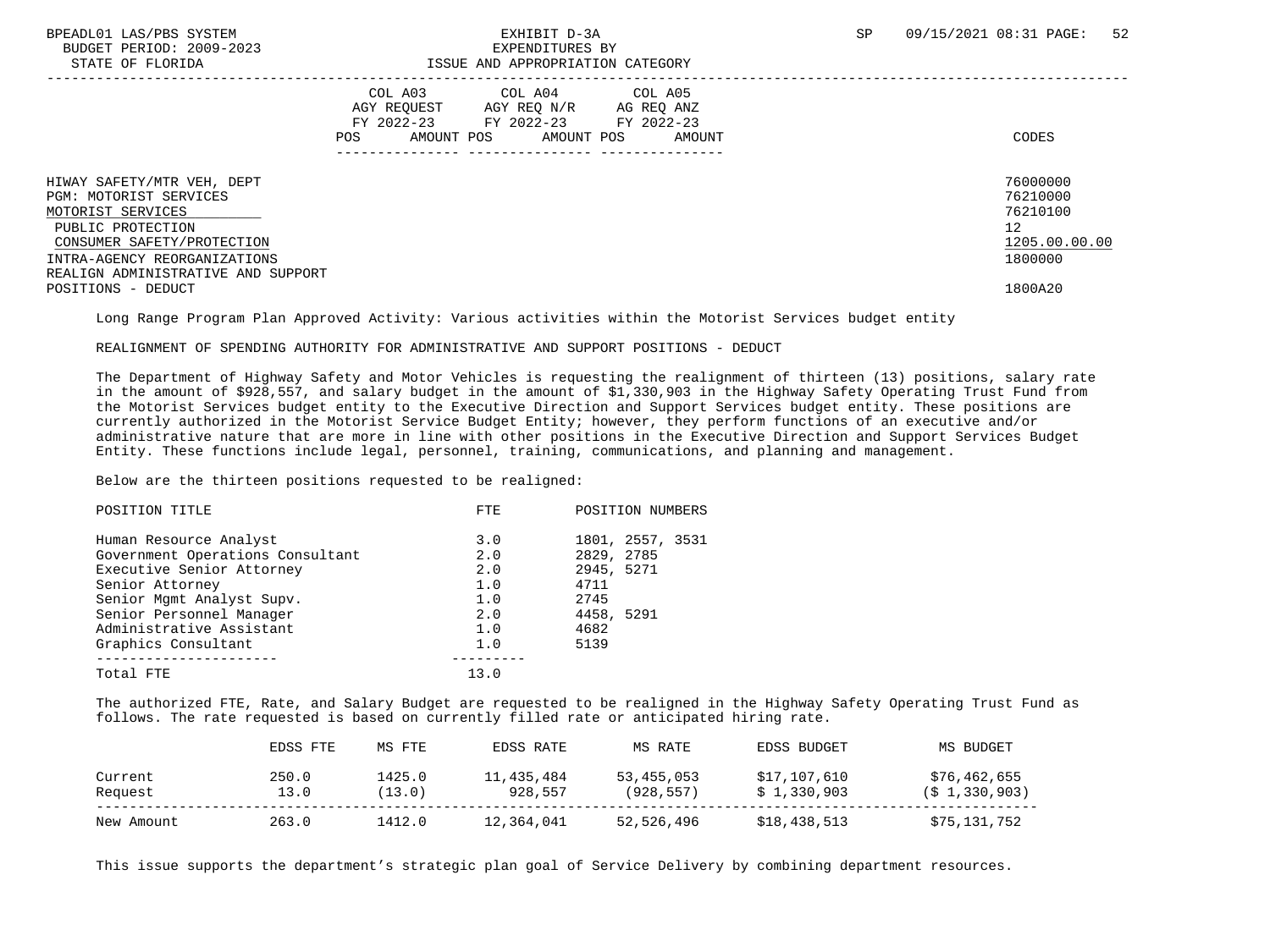BUDGET PERIOD: 2009-2023<br>STATE OF FLORIDA

### BPEADL01 LAS/PBS SYSTEM EXHIBIT D-3A SP 09/15/2021 08:31 PAGE: 53 ISSUE AND APPROPRIATION CATEGORY

|                                                                                                                                                                                                    | COL A03<br>AGY REOUEST<br>FY 2022-23<br>AMOUNT POS<br>POS | COL A04<br>AGY REO N/R<br>FY 2022-23 FY 2022-23<br>AMOUNT POS | COL A05<br>AG REO ANZ<br>AMOUNT | CODES                                                              |
|----------------------------------------------------------------------------------------------------------------------------------------------------------------------------------------------------|-----------------------------------------------------------|---------------------------------------------------------------|---------------------------------|--------------------------------------------------------------------|
| HIWAY SAFETY/MTR VEH, DEPT<br>PGM: MOTORIST SERVICES<br>MOTORIST SERVICES<br>PUBLIC PROTECTION<br>CONSUMER SAFETY/PROTECTION<br>INTRA-AGENCY REORGANIZATIONS<br>REALIGN ADMINISTRATIVE AND SUPPORT |                                                           |                                                               |                                 | 76000000<br>76210000<br>76210100<br>12<br>1205.00.00.00<br>1800000 |
| POSITIONS - DEDUCT                                                                                                                                                                                 |                                                           |                                                               |                                 | 1800A20                                                            |

 This proposed solution will streamline resources more efficiently and supports the Governor's priorities of protecting taxpayer resources by ensuring the faithful expenditure of public funds (priority 6).

 This supports the Florida Economic Development Strategic Plan to improve the efficiency and effectiveness of government agencies at all levels (strategy 5.2). \*\*\*\*\*\*\*\*\*\*\*\*\*\*\*\*\*\*\*\*\*\*\*\*\*\*\*\*\*\*\*\*\*\*\*\*\*\*\*\*\*\*\*\*\*\*\*\*\*\*\*\*\*\*\*\*\*\*\*\*\*\*\*\*\*\*\*\*\*\*\*\*\*\*\*\*\*\*\*\*\*\*\*\*\*\*\*\*\*\*\*\*\*\*\*\*\*\*\*\*\*\*\*\*\*\*\*\*\*\*\*\*\*\*\*\*\*\*\*\*\*\*\*\*\*\*\*

| POSITION DETAIL OF SALARIES AND BENEFITS:     | FTE      | BASE RATE         | ADDITIVES | BENEFITS  | SUBTOTAL                  | ႜႂ | LAPSE LAPSED SALARIES<br>AND BENEFITS |
|-----------------------------------------------|----------|-------------------|-----------|-----------|---------------------------|----|---------------------------------------|
|                                               |          |                   |           |           |                           |    |                                       |
| A03 - AGY REOUEST FY 2022-23                  |          |                   |           |           |                           |    |                                       |
| CHANGES TO CURRENTLY AUTHORIZED POSITIONS     |          |                   |           |           |                           |    |                                       |
| 0709 ADMINISTRATIVE ASSISTANT I               |          |                   |           |           |                           |    |                                       |
| 04682 001                                     | $1.00 -$ | $35,567-$         |           | 19,332-   | 54,899- 0.00              |    | 54,899-                               |
| 2234 GOVERNMENT OPERATIONS CONSULTANT I       |          |                   |           |           |                           |    |                                       |
| 02785 001                                     |          | $1.00 - 48,260 -$ |           | 23,444-   | 71,704- 0.00              |    | 71,704-                               |
| 3718 GRAPHICS CONSULTANT                      |          |                   |           |           |                           |    |                                       |
| 05139 001                                     | $1.00 -$ | $60,000-$         |           | 25,612-   | 85,612- 0.00              |    | $85,612-$                             |
| 0173 HUMAN RESOURCE ANALYST/CBJA - SES        |          |                   |           |           |                           |    |                                       |
| 03531 001                                     | $1.00-$  | 68,592-           |           | 28,377-   | $96,969 - 0.00$           |    | $96,969-$                             |
| 0182 HUMAN RESOURCE ANALYST/LR-SES            |          |                   |           |           |                           |    |                                       |
| 01801 001                                     |          | $1.00 - 68.592 -$ |           | 28,377-   | 96,969-0.00               |    | 96,969-                               |
| 02557 001                                     | $1.00-$  | $66,903-$         |           | 28,064-   | 94,967- 0.00              |    | 94,967-                               |
| 1049 SENIOR PERSONNEL MANAGER - SES           |          |                   |           |           |                           |    |                                       |
| 04458 001                                     | $1.00-$  | $73.500 -$        |           | $34.813-$ | 108,313-0.00              |    | $108, 313 -$                          |
| 05291 001                                     | $1.00 -$ | 77,993-           |           | 30,117-   | 108,110- 0.00             |    | $108, 110 -$                          |
| 2228 SENIOR MANAGEMENT ANALYST SUPV - SES     |          |                   |           |           |                           |    |                                       |
| 02745 001                                     | $1.00 -$ | 99,259-           |           | 41,517-   | 140,776- 0.00             |    | 140,776-                              |
| 2235 GOVERNMENT OPERATIONS CONSULTANT III-SES |          |                   |           |           |                           |    |                                       |
| 02829 001                                     | $1.00-$  | 78,461-           |           | $30,203-$ | $108,664 - 0.00$          |    | $108,664-$                            |
| 7738 SENIOR ATTORNEY                          |          |                   |           |           |                           |    |                                       |
| 04711 001                                     |          | $1.00 - 85,000 -$ |           | 37,806-   | 122,806- 0.00             |    | $122,806-$                            |
| 7739 EXECUTIVE SENIOR ATTORNEY                |          |                   |           |           |                           |    |                                       |
| 02945 001                                     |          | $1.00 - 85,210 -$ |           |           | $37,862 - 123,072 - 0.00$ |    | 123,072-                              |
| 05271 001                                     | $1.00-$  | $81,220-$         |           |           | 36,822- 118,042- 0.00     |    | 118,042-                              |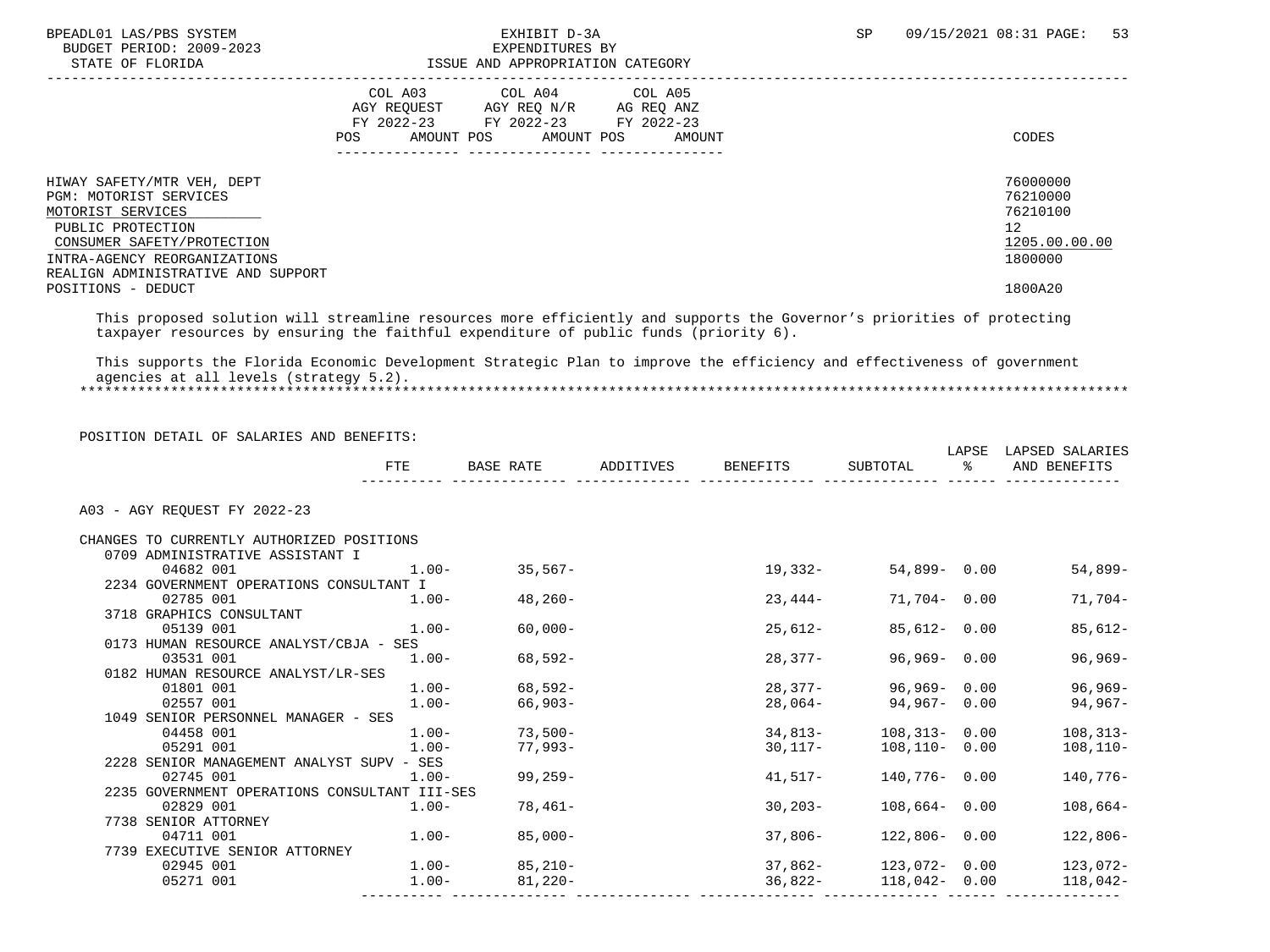| BPEADL01 LAS/PBS SYSTEM<br>BUDGET PERIOD: 2009-2023<br>STATE OF FLORIDA                                                                                                                                                  |                       | EXHIBIT D-3A<br>EXPENDITURES BY<br>ISSUE AND APPROPRIATION CATEGORY                             |                                 | SP                      | 54<br>09/15/2021 08:31 PAGE:                                                                 |
|--------------------------------------------------------------------------------------------------------------------------------------------------------------------------------------------------------------------------|-----------------------|-------------------------------------------------------------------------------------------------|---------------------------------|-------------------------|----------------------------------------------------------------------------------------------|
|                                                                                                                                                                                                                          | COL A03<br><b>POS</b> | COL A04<br>AGY REQUEST AGY REQ N/R AG REQ ANZ<br>FY 2022-23 FY 2022-23 FY 2022-23<br>AMOUNT POS | COL A05<br>AMOUNT POS<br>AMOUNT |                         | CODES                                                                                        |
| HIWAY SAFETY/MTR VEH, DEPT<br>PGM: MOTORIST SERVICES<br>MOTORIST SERVICES<br>PUBLIC PROTECTION<br>CONSUMER SAFETY/PROTECTION<br>INTRA-AGENCY REORGANIZATIONS<br>REALIGN ADMINISTRATIVE AND SUPPORT<br>POSITIONS - DEDUCT |                       |                                                                                                 |                                 |                         | 76000000<br>76210000<br>76210100<br>$12 \overline{ }$<br>1205.00.00.00<br>1800000<br>1800A20 |
| POSITION DETAIL OF SALARIES AND BENEFITS:                                                                                                                                                                                | FTE                   | BASE RATE                                                                                       | ADDITIVES BENEFITS              | SUBTOTAL                | LAPSE LAPSED SALARIES<br>% AND BENEFITS                                                      |
| A03 - AGY REOUEST FY 2022-23<br>CHANGES TO CURRENTLY AUTHORIZED POSITIONS                                                                                                                                                |                       |                                                                                                 |                                 |                         |                                                                                              |
| TOTALS FOR ISSUE BY FUND<br>2009 HIGHWAY SAFETY OPER TF                                                                                                                                                                  |                       |                                                                                                 |                                 |                         | 1,330,903-                                                                                   |
|                                                                                                                                                                                                                          |                       | $13.00 - 928.557 -$                                                                             |                                 | $402,346 - 1,330,903 -$ | ------------<br>$1,330,903-$<br>==============                                               |
|                                                                                                                                                                                                                          |                       |                                                                                                 |                                 |                         |                                                                                              |
| NONRECURRING EXPENDITURES<br>CONTINUE FUNDING FOR THE 2020<br>CORONAVIRUS EMERGENCY SUPPLEMENTAL                                                                                                                         |                       |                                                                                                 |                                 |                         | 2100000                                                                                      |
| FUNDING PROGRAM (CESF) FROM THE<br>FLA DEPT OF LAW ENFORCEMENT (FDLE)<br>SPECIAL CATEGORIES<br>COVID-19 - ST OPS                                                                                                         |                       |                                                                                                 |                                 |                         | 2103008<br>100000<br>105153                                                                  |
| HIGHWAY SAFETY OPER TF -FEDERL                                                                                                                                                                                           | $875,000-$            |                                                                                                 |                                 |                         | 2009 3                                                                                       |

=============== =============== ===============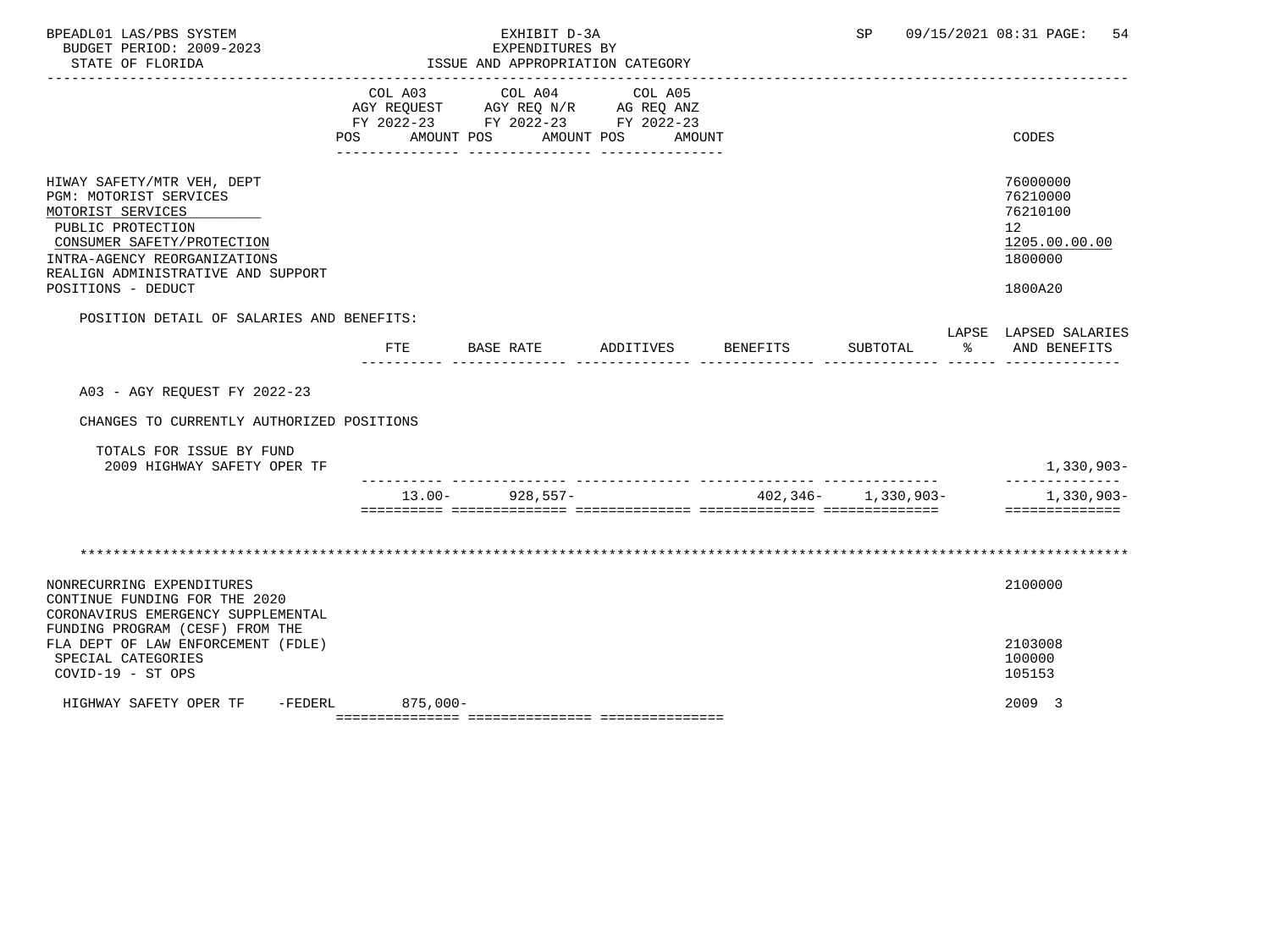BUDGET PERIOD: 2009-2023 EXPENDITURES BY

### BPEADL01 LAS/PBS SYSTEM SALL SERVICES TO THE STATE OF THE SERVICES OF SP 09/15/2021 08:31 PAGE: 55 STATE OF FLORIDA ISSUE AND APPROPRIATION CATEGORY

| DIAIE OF FEORIDA                                                                                                                                                              | TOOOD AND AFFIVOFRIATION CAIDOORI |                                                                          |  |                                      |  |                                 |                                                                    |
|-------------------------------------------------------------------------------------------------------------------------------------------------------------------------------|-----------------------------------|--------------------------------------------------------------------------|--|--------------------------------------|--|---------------------------------|--------------------------------------------------------------------|
|                                                                                                                                                                               | <b>POS</b>                        | COL A03<br>AGY REOUEST<br>FY 2022-23 FY 2022-23 FY 2022-23<br>AMOUNT POS |  | COL A04<br>AGY REQ N/R<br>AMOUNT POS |  | COL A05<br>AG REQ ANZ<br>AMOUNT | <b>CODES</b>                                                       |
| HIWAY SAFETY/MTR VEH, DEPT<br>PGM: MOTORIST SERVICES<br>MOTORIST SERVICES<br>PUBLIC PROTECTION<br>CONSUMER SAFETY/PROTECTION<br>EQUIPMENT NEEDS<br>REPLACEMENT OF NON-PURSUIT |                                   |                                                                          |  |                                      |  |                                 | 76000000<br>76210000<br>76210100<br>12<br>1205.00.00.00<br>2400000 |
| VEHICLES PER DEPARTMENT OF<br>MANAGEMENT SERVICES CRITERIA<br>SPECIAL CATEGORIES<br>ACQUISITION/MOTOR VEHICLES                                                                |                                   |                                                                          |  |                                      |  |                                 | 2401530<br>100000<br>100021                                        |
| HIGHWAY SAFETY OPER TF<br>$-$ STATE                                                                                                                                           |                                   | 265,915                                                                  |  |                                      |  |                                 | 2009 1                                                             |
|                                                                                                                                                                               |                                   |                                                                          |  |                                      |  |                                 |                                                                    |

 AGENCY ISSUE NARRATIVE: 2022-2023 BUDGET YEAR NARRATIVE: IT COMPONENT? NO

Long Range Program Plan Approved Activity: Issuance of Automobile Dealer Licenses

REPLACE BUREAU OF DEALER SERVICES VEHICLES

 The Department of Highway Safety and Motor Vehicles (department) is requesting \$265,915 of recurring budget authority in the Motorist Services Budget Entity (76210100), Highway Safety Operating Trust Fund (HSOTF) (2009), Acquisition of Motor Vehicles (100021) category to address replacing deteriorating vehicles in the Bureau of Dealer Services. The Bureau of Dealer Services will replace thirteen (13) vehicles per year at an average cost of \$20,455 per vehicle. The vehicles that will be replaced all exceed the Department of Management Services (DMS) end of life replacement criteria of 12 years old, or 120,000 miles.

 The Division of Motorist Services current fleet consist of 158 vehicles, 86 of which are assigned to the Bureau of Dealer Services (BDS). As of May 2021, 53 vehicles meet the DMS end of life replacement criteria of 12 years or 120,000 miles. The condition of the Bureau's fleet is rapidly deteriorating and poses a considerable safety issue for BDS employees. The condition of vehicles has led to instances in which vehicles have broken down along the roadway and have left our employees stranded. The BDS fleet has become increasingly unreliable and difficult to maintain. To keep the fleet operable, costly repairs must be made on a regular basis, or a decision made not to repair as costs would exceed the value of the vehicle.

 In Fiscal Year 2020-21, BDS conducted 3,544 dealer location inspections, 3,038 dealer record inspections, and investigated 4,094 dealer complaints from the public. These inspections and investigations required BDS staff to travel daily logging hundreds of miles to every county in the state. It is critical to have safe dependable vehicles available for employees to fulfill their job responsibilities.

 If funding is not provided to address the replacement of the aging BDS vehicles the fleet maintenance costs will continue to increase, vehicles available for use will be less reliable and safe, and BDS vehicles that become too costly to repair. The reliability and safety of BDS vehicles along with a reduction in vehicles available for staff to use while conducting inspection and investigation activities will negatively impact the Department's ability to serve and protect Florida consumers.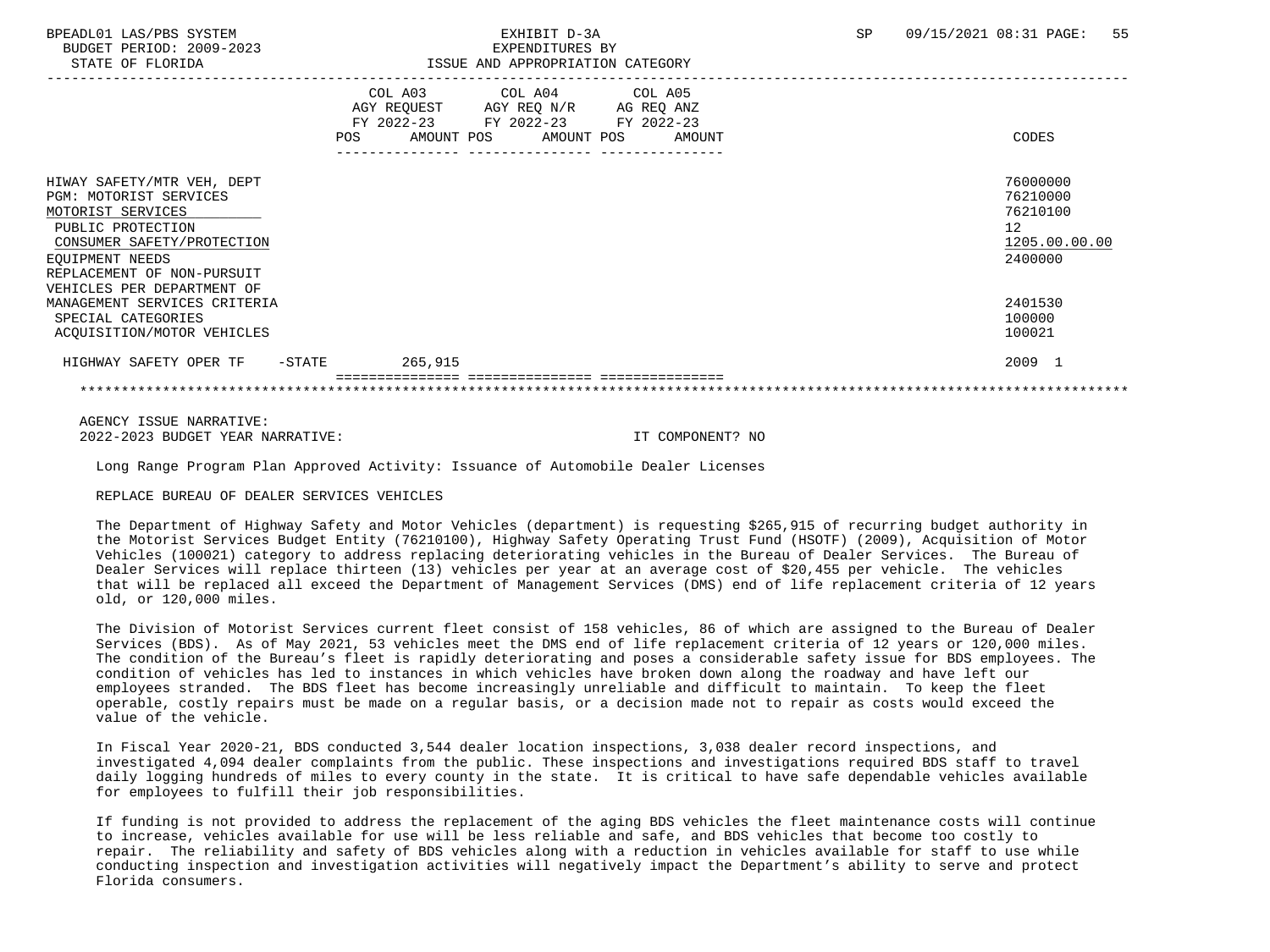BUDGET PERIOD: 2009-2023<br>
STATE OF FLORIDA<br>
STATE OF FLORIDA

# ISSUE AND APPROPRIATION CATEGORY

|                                                                                                                                                                                                                                             | COL A03<br>AGY REOUEST<br>FY 2022-23<br>AMOUNT POS<br><b>POS</b> | COL A04<br>AGY REQ N/R<br>FY 2022-23 FY 2022-23<br>AMOUNT POS | COL A05<br>AG REQ ANZ<br>AMOUNT | CODES                                                                         |
|---------------------------------------------------------------------------------------------------------------------------------------------------------------------------------------------------------------------------------------------|------------------------------------------------------------------|---------------------------------------------------------------|---------------------------------|-------------------------------------------------------------------------------|
| HIWAY SAFETY/MTR VEH, DEPT<br>PGM: MOTORIST SERVICES<br>MOTORIST SERVICES<br>PUBLIC PROTECTION<br>CONSUMER SAFETY/PROTECTION<br>EOUIPMENT NEEDS<br>REPLACEMENT OF NON-PURSUIT<br>VEHICLES PER DEPARTMENT OF<br>MANAGEMENT SERVICES CRITERIA |                                                                  |                                                               |                                 | 76000000<br>76210000<br>76210100<br>12<br>1205.00.00.00<br>2400000<br>2401530 |

 This issue supports the department's strategic plan of Public Safety. The department's Public Safety goal is to enhance the quality of life for residents, visitors and FLHSMV members while deterring illegal activity, promoting safety, protecting property and safeguarding personal information.

 This issue supports the Governor's Priorities of protecting taxpayer resources by ensuring the faithful expenditure of public funds (priority 6.1).

 This supports the Florida Economic Development Strategic Plan to improve the efficiency and effectiveness of government agencies at all levels (strategy 5.2). \*\*\*\*\*\*\*\*\*\*\*\*\*\*\*\*\*\*\*\*\*\*\*\*\*\*\*\*\*\*\*\*\*\*\*\*\*\*\*\*\*\*\*\*\*\*\*\*\*\*\*\*\*\*\*\*\*\*\*\*\*\*\*\*\*\*\*\*\*\*\*\*\*\*\*\*\*\*\*\*\*\*\*\*\*\*\*\*\*\*\*\*\*\*\*\*\*\*\*\*\*\*\*\*\*\*\*\*\*\*\*\*\*\*\*\*\*\*\*\*\*\*\*\*\*\*\*

| WORKLOAD                                                   | 3000000 |                   |
|------------------------------------------------------------|---------|-------------------|
| PRICE INCREASE FOR MOTORIST<br>SERVICES LEASES<br>EXPENSES |         | 3000460<br>040000 |
| $-$ STATE<br>HIGHWAY SAFETY OPER TF                        | 292,500 | 2009              |
|                                                            |         |                   |

 AGENCY ISSUE NARRATIVE: 2022-2023 BUDGET YEAR NARRATIVE: IT COMPONENT? NO

Long Range Program Plan Approved Activity: Issue Driver License and Identification Cards

### RELOCATION OF PEMBROKE PINES DRIVER LICENSE OFFICE

 The Department of Highway Safety and Motor Vehicles (department) is requesting \$292,500 of recurring budget authority in the Motorist Services Budget Entity (76210100), Highway Safety Operating Trust Fund (HSOTF) (2009), Expenses category (040000) to address limited space at the Driver License facility at Pembroke Pines. The current limited space results in a large number of customers waiting outside in often times hot or rainy conditions.

 The Driver License facility at Pembroke Pines is limited in space and only allows for a small number of individuals to wait inside the office for services. As a result customers are having to stand outside until they are called for service which, depending on the day, could be a few hours. Although the site has a larger footprint, much of it is preserved and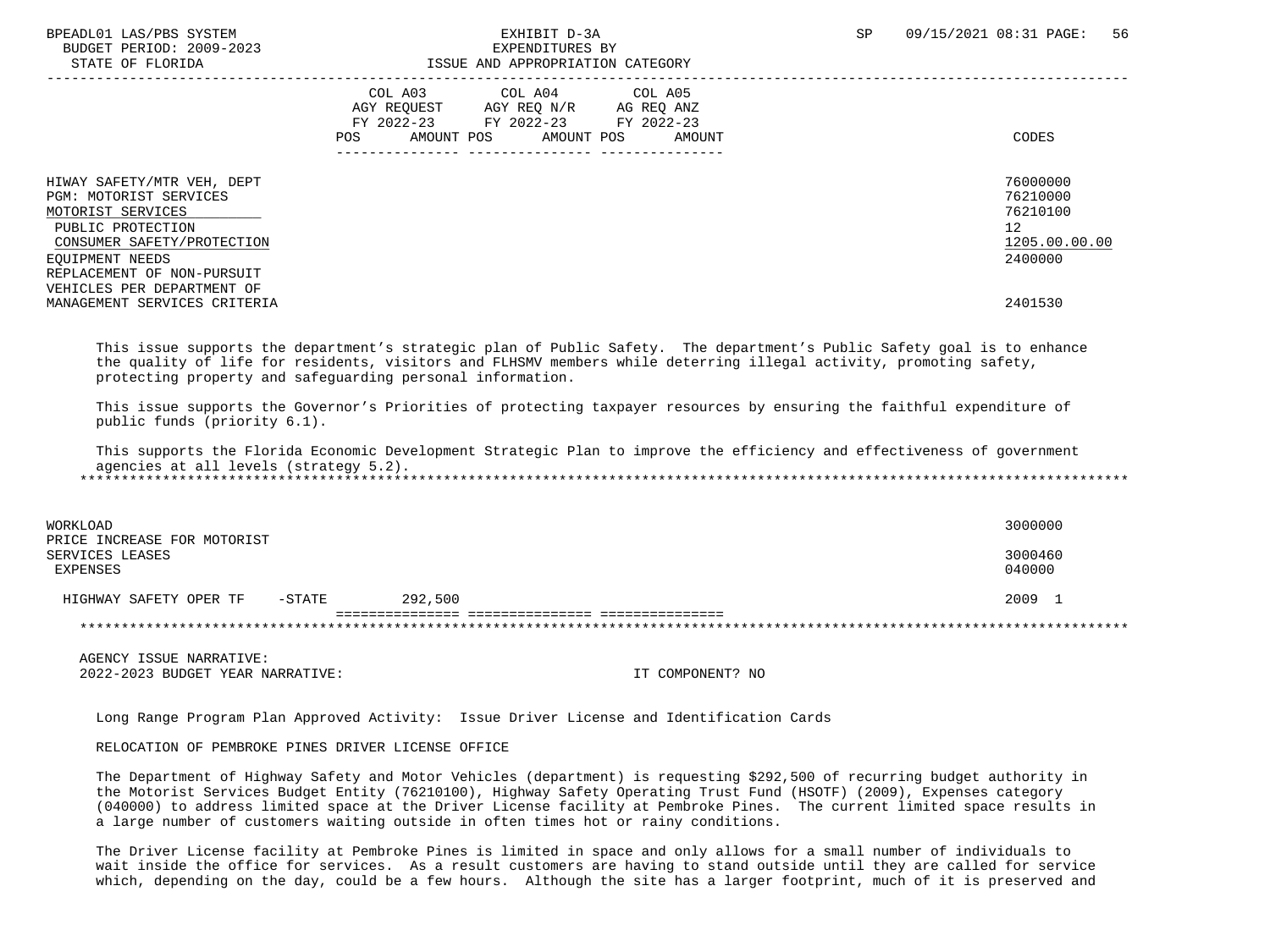BUDGET PERIOD: 2009-2023<br>
STATE OF FLORIDA<br>
STATE OF FLORIDA

# ISSUE AND APPROPRIATION CATEGORY

| $0.11111$ $0.1$ $1.001$                                                                                                                                                 | toog mo minimum and chapter                                                                                                                                |                                                                    |
|-------------------------------------------------------------------------------------------------------------------------------------------------------------------------|------------------------------------------------------------------------------------------------------------------------------------------------------------|--------------------------------------------------------------------|
|                                                                                                                                                                         | COL A03<br>COL A04 COL A05<br>AGY REOUEST<br>AGY REO N/R<br>AG REO ANZ<br>FY 2022-23<br>FY 2022-23 FY 2022-23<br>AMOUNT POS<br>AMOUNT POS<br>AMOUNT<br>POS | CODES                                                              |
| HIWAY SAFETY/MTR VEH, DEPT<br>PGM: MOTORIST SERVICES<br>MOTORIST SERVICES<br>PUBLIC PROTECTION<br>CONSUMER SAFETY/PROTECTION<br>WORKLOAD<br>PRICE INCREASE FOR MOTORIST |                                                                                                                                                            | 76000000<br>76210000<br>76210100<br>12<br>1205.00.00.00<br>3000000 |
| SERVICES LEASES                                                                                                                                                         |                                                                                                                                                            | 3000460                                                            |

 the cost of expanding upward is too costly. The solution is for the department to lease a larger space in the Pembroke Pines area.

 This issue supports the department's strategic plan of Service Delivery. The department's Service Delivery goal is to provide quality experiences, products, services and interactions.

 This issue supports the Governor's Priorities of protecting taxpayer resources by ensuring the faithful expenditure of public funds (priority 6.1).

 This supports the Florida Economic Development Strategic Plan to improve the efficiency and effectiveness of government agencies at all levels (strategy 5.2). \*\*\*\*\*\*\*\*\*\*\*\*\*\*\*\*\*\*\*\*\*\*\*\*\*\*\*\*\*\*\*\*\*\*\*\*\*\*\*\*\*\*\*\*\*\*\*\*\*\*\*\*\*\*\*\*\*\*\*\*\*\*\*\*\*\*\*\*\*\*\*\*\*\*\*\*\*\*\*\*\*\*\*\*\*\*\*\*\*\*\*\*\*\*\*\*\*\*\*\*\*\*\*\*\*\*\*\*\*\*\*\*\*\*\*\*\*\*\*\*\*\*\*\*\*\*\*

| RECRUITMENT AND RETENTION<br>SALARY RATE<br>SALARY RATE 980,679 |           | 3001A30<br>000000 |
|-----------------------------------------------------------------|-----------|-------------------|
| SALARIES AND BENEFITS                                           |           | 010000            |
| $-\mathtt{STATE}$<br>HIGHWAY SAFETY OPER TF                     | 1,158,905 | 2009 1            |
| TOTAL: RECRUITMENT AND RETENTION<br>BY FUND                     |           | 3001A30           |
| HIGHWAY SAFETY OPER TF - STATE<br>SALARY RATE 980,679           | 1,158,905 | 2009 1            |
|                                                                 |           |                   |

### AGENCY ISSUE NARRATIVE:

2022-2023 BUDGET YEAR NARRATIVE: IT COMPONENT? NO

Long Range Program Plan Approved Activity: Issue Driver License and Identification Cards

### RECRUITMENT AND RETENTION FOR DRIVER LICENSE ISSUANCE

 The Department of Highway Safety and Motor Vehicles (department) is requesting budget authority (recurring) in the amount of \$1,158,905 to bring the starting salary up to \$15 per hour or an annual amount \$31,200, or a 10% increase, whichever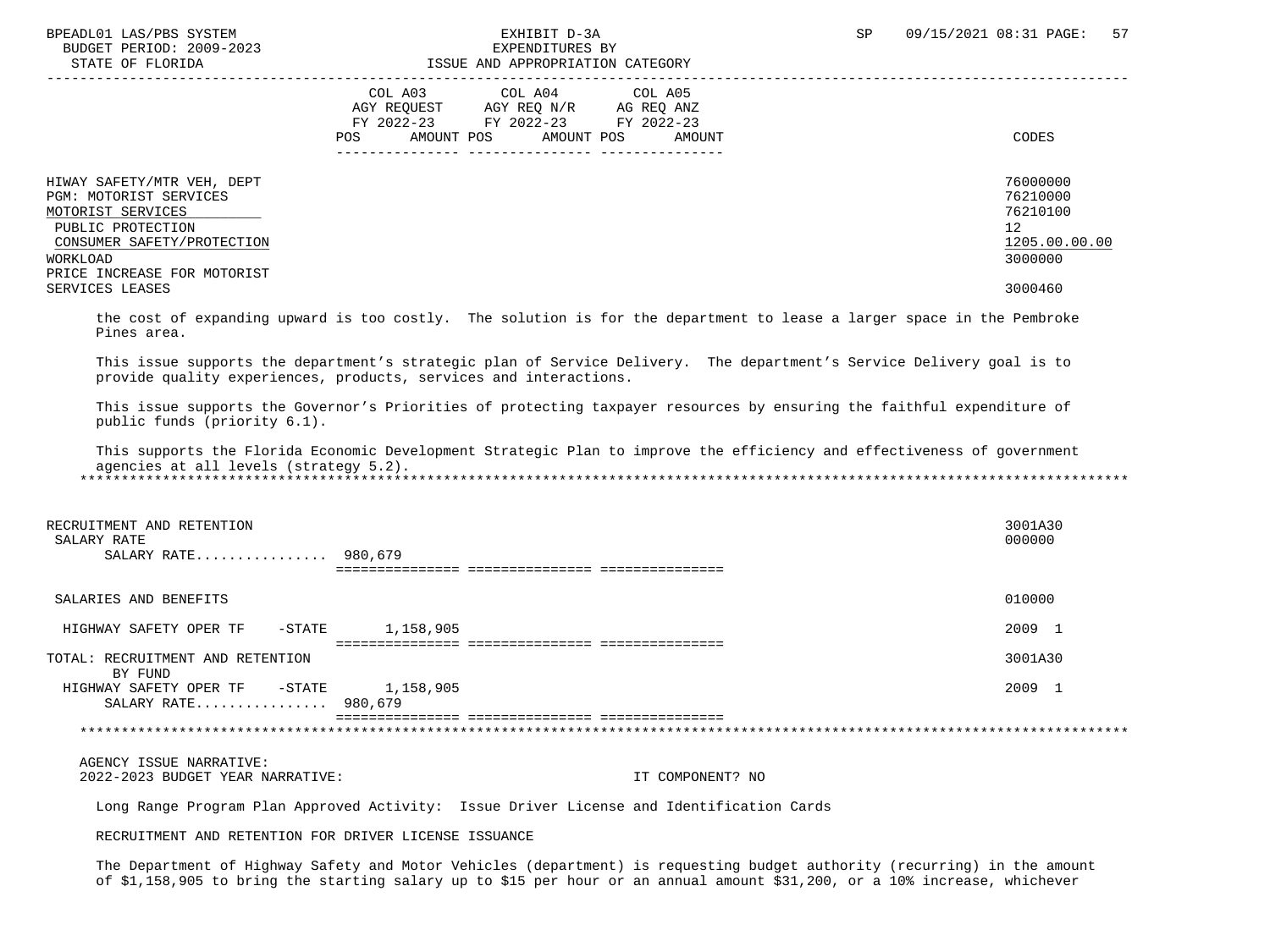BUDGET PERIOD: 2009-2023<br>
EXPENDITURES BY ELOPIDA

## STATE OF FLORIDA ISSUE AND APPROPRIATION CATEGORY

| DIAIL OF FLORIDA                                                                                                             | TOOOD AND AFFROFRIAIION CAIBGORI                                                                                                                              |                                                         |
|------------------------------------------------------------------------------------------------------------------------------|---------------------------------------------------------------------------------------------------------------------------------------------------------------|---------------------------------------------------------|
|                                                                                                                              | COL A03<br>COL A04<br>COL A05<br>AGY REOUEST<br>AGY REO N/R<br>AG REO ANZ<br>FY 2022-23<br>FY 2022-23 FY 2022-23<br>AMOUNT POS<br>AMOUNT POS<br>POS<br>AMOUNT | CODES                                                   |
| HIWAY SAFETY/MTR VEH, DEPT<br>PGM: MOTORIST SERVICES<br>MOTORIST SERVICES<br>PUBLIC PROTECTION<br>CONSUMER SAFETY/PROTECTION |                                                                                                                                                               | 76000000<br>76210000<br>76210100<br>12<br>1205.00.00.00 |
| WORKLOAD<br>RECRUITMENT AND RETENTION                                                                                        |                                                                                                                                                               | 3000000<br>3001A30                                      |
|                                                                                                                              |                                                                                                                                                               |                                                         |

 is greater, for the 366 Driver Licenses Examiners, Driver Licenses Examiners II, and Florida Licensing on Wheels (FLOW) Highway Safety Specialists. These employees have some of the toughest customer-facing jobs within the department and state.

 Over the last 20 years of providing these services, the population has continued to grow, yet the size of the driver license (DL) workforce has remained the same, resulting in long lines and lengthy wait times. Last year the attrition rate was close to 20%. The majority of the employees that left indicated that the salary was too low for the workload and stress level they experienced.

### Contributing factors include:

 Since the year 2000, the population in Miami-Dade County has increased by 463,578. In Broward County the population increased by 329,770. These counties are known for having a transient population, which adds to the number of individuals that must visit one of the offices.

 The federal REAL ID Act requires that individuals appear in person for certain transactions such as obtaining a Florida license or identification card for the first time. Based on the numbers above, Miami-Dade and Broward Counties have approximately 40,000 individuals moving here each year; therefore, at a minimum, 40,000 individuals will have to come into one of the offices each year to obtain a Florida credential.

 Miami-Dade and Broward are home to a large, growing number of non-immigrants. Non-immigrants are individuals who are authorized to be in the United States temporarily. The federal REAL ID Act requires that non-immigrants appear in person for services to show proof of identity and legal presence. Driver licenses for non-immigrants will only be issued through the date they are legally entitled to be present in the United States. Miami-Dade County currently has 110,969 non-immigrants with a driver license, Broward County currently has 53,229 with a driver license. As a result, many individuals in these counties are unable to conduct transactions online or by mail.

 Increasing the rate of pay for Driver License Examiners will hopefully help the Department to fill vacant positions and retain qualified driver license issuance personnel. A fully staffed experience workforce will enhance customer service and begin to address wait times.

 This issue supports the department's strategic plan of Member Experience and Service Delivery. The department's Member Experience goal is to foster an environment where our members feel valued and are empowered to grow and make a positive difference. The department's service delivery goal is to provide quality experiences, products, services and interactions.

 This issue supports the Governor's Priorities of protecting taxpayer resources by ensuring the faithful expenditure of public funds (priority 6.1).

This supports the Florida Economic Development Strategic Plan to improve the efficiency and effectiveness of government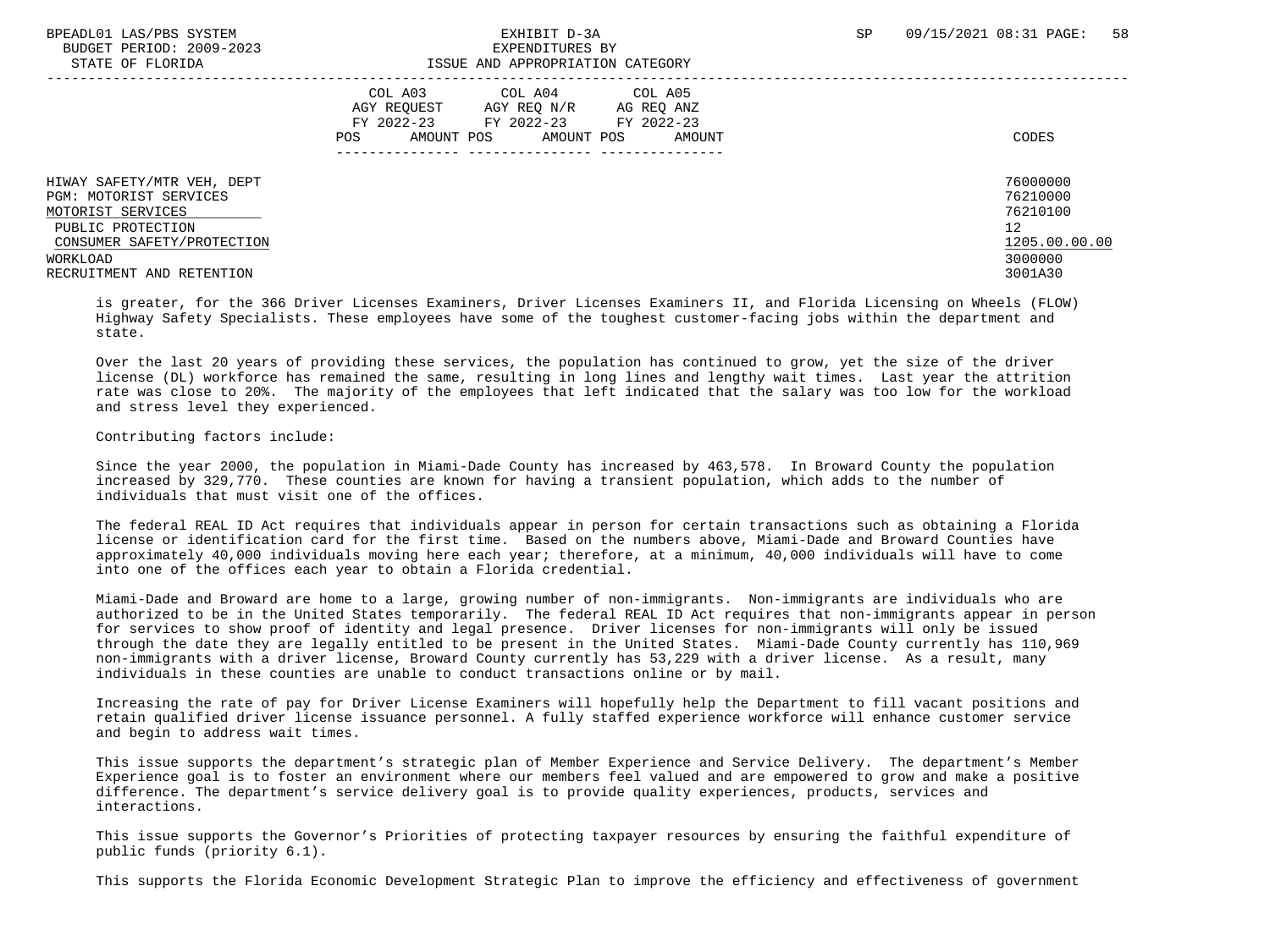| BPEADL01 LAS/PBS SYSTEM<br>BUDGET PERIOD: 2009-2023                                                                                                                   |         | EXHIBIT D-3A<br>EXPENDITURES BY                                                                                       |         |                  | SP                | 09/15/2021 08:31 PAGE: 59                                                                   |
|-----------------------------------------------------------------------------------------------------------------------------------------------------------------------|---------|-----------------------------------------------------------------------------------------------------------------------|---------|------------------|-------------------|---------------------------------------------------------------------------------------------|
| STATE OF FLORIDA                                                                                                                                                      |         | ISSUE AND APPROPRIATION CATEGORY                                                                                      |         |                  |                   |                                                                                             |
|                                                                                                                                                                       | COL A03 | COL A04<br>AGY REQUEST AGY REQ N/R AG REQ ANZ<br>FY 2022-23 FY 2022-23 FY 2022-23<br>POS AMOUNT POS AMOUNT POS AMOUNT | COL A05 |                  |                   | CODES                                                                                       |
| HIWAY SAFETY/MTR VEH, DEPT<br>PGM: MOTORIST SERVICES<br>MOTORIST SERVICES<br>PUBLIC PROTECTION<br>CONSUMER SAFETY/PROTECTION<br>WORKLOAD<br>RECRUITMENT AND RETENTION |         |                                                                                                                       |         |                  |                   | 76000000<br>76210000<br>76210100<br>12 <sup>12</sup><br>1205.00.00.00<br>3000000<br>3001A30 |
| agencies at all levels (strategy 5.2).                                                                                                                                |         |                                                                                                                       |         |                  |                   |                                                                                             |
| POSITION DETAIL OF SALARIES AND BENEFITS:                                                                                                                             | FTE     |                                                                                                                       |         |                  |                   | LAPSE LAPSED SALARIES                                                                       |
|                                                                                                                                                                       |         |                                                                                                                       |         |                  |                   |                                                                                             |
| A03 - AGY REOUEST FY 2022-23                                                                                                                                          |         |                                                                                                                       |         |                  |                   |                                                                                             |
| CHANGES TO CURRENTLY AUTHORIZED POSITIONS<br>RA01 RATE & SALARY ADJ - BENEFITS NO FTE<br>C1005 001                                                                    | 0.00    | 980,679                                                                                                               |         |                  |                   |                                                                                             |
| TOTALS FOR ISSUE BY FUND<br>2009 HIGHWAY SAFETY OPER TF                                                                                                               |         |                                                                                                                       |         |                  |                   | 1,158,905                                                                                   |
|                                                                                                                                                                       | 0.00    | 980,679                                                                                                               |         |                  | 181,131 1,161,810 | 1,158,905<br>==============                                                                 |
|                                                                                                                                                                       |         |                                                                                                                       |         |                  |                   |                                                                                             |
| PROVIDE INCREASED FUNDING FOR<br>ADDITIONAL LICENSE PLATE PURCHASES<br>SPECIAL CATEGORIES<br>G/A-PURCHASE OF LIC PLATES                                               |         |                                                                                                                       |         |                  |                   | 3008200<br>100000<br>102899                                                                 |
| HIGHWAY SAFETY OPER TF<br>$-$ STATE                                                                                                                                   | 550,000 |                                                                                                                       |         |                  |                   | 2009 1                                                                                      |
|                                                                                                                                                                       |         |                                                                                                                       |         |                  |                   |                                                                                             |
| AGENCY ISSUE NARRATIVE:<br>2022-2023 BUDGET YEAR NARRATIVE:                                                                                                           |         |                                                                                                                       |         | IT COMPONENT? NO |                   |                                                                                             |
| Long Range Program Plan Approved Activity: Issuance of Vehicle and Mobile Home Titles and Registrations                                                               |         |                                                                                                                       |         |                  |                   |                                                                                             |
| PURCHASE OF LICENSE PLATES                                                                                                                                            |         |                                                                                                                       |         |                  |                   |                                                                                             |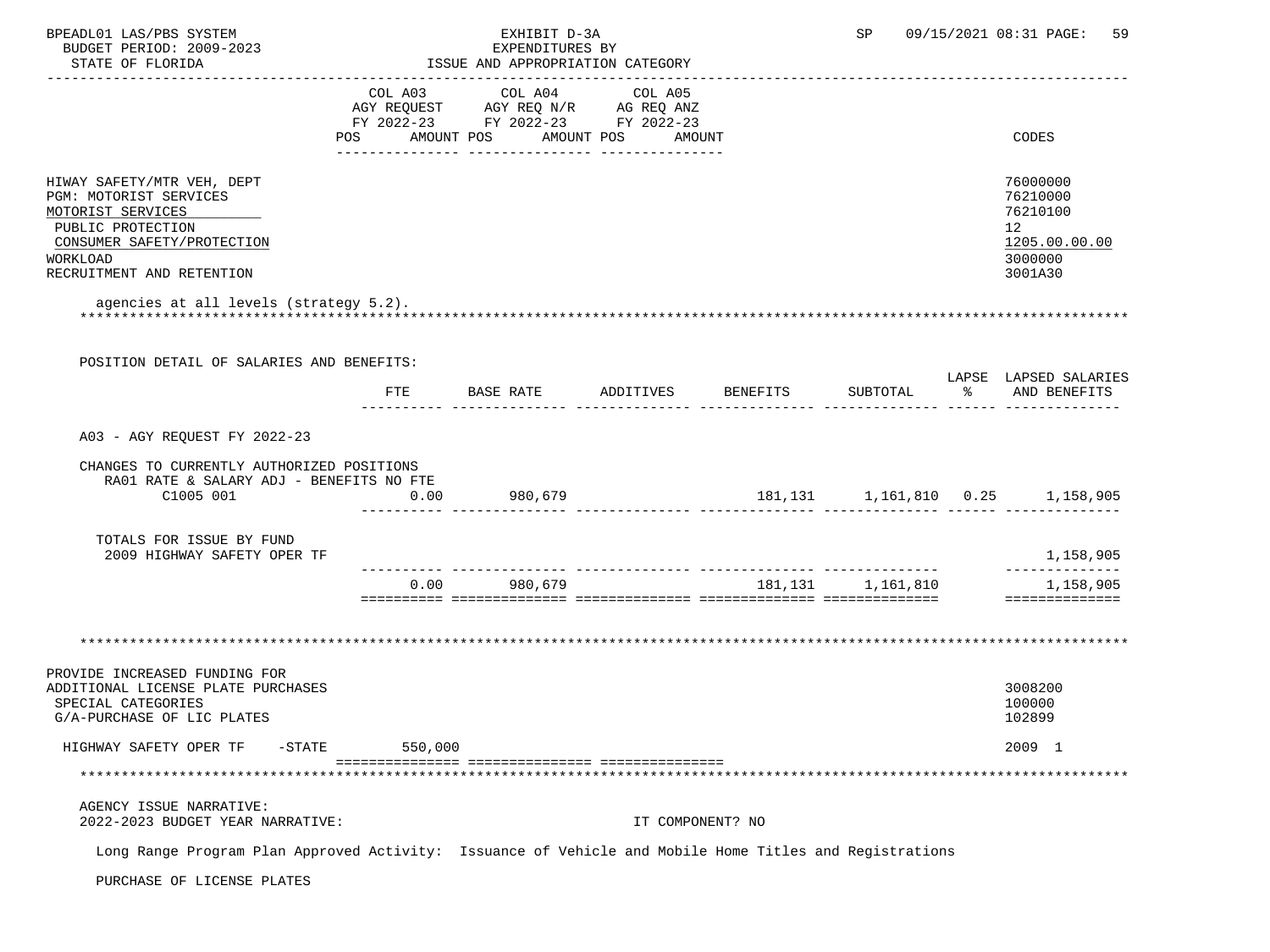BUDGET PERIOD: 2009-2023 EXPENDITURES BY

| DIAIB OF FEORIDA                                                                                                                         | TOOG UND ULLIVERIITON CUIBOORI                                                                                                                                             |                                                                    |
|------------------------------------------------------------------------------------------------------------------------------------------|----------------------------------------------------------------------------------------------------------------------------------------------------------------------------|--------------------------------------------------------------------|
|                                                                                                                                          | COL A03<br>COL A04 COL A05<br>AGY REOUEST<br>AGY REO N/R<br>AG REO ANZ<br>FY 2022-23 FY 2022-23 FY 2022-23<br>AMOUNT POS<br>AMOUNT POS<br>POS<br>AMOUNT<br>--------------- | CODES                                                              |
| HIWAY SAFETY/MTR VEH, DEPT<br>PGM: MOTORIST SERVICES<br>MOTORIST SERVICES<br>PUBLIC PROTECTION<br>CONSUMER SAFETY/PROTECTION<br>WORKLOAD |                                                                                                                                                                            | 76000000<br>76210000<br>76210100<br>12<br>1205.00.00.00<br>3000000 |
| PROVIDE INCREASED FUNDING FOR<br>ADDITIONAL LICENSE PLATE PURCHASES                                                                      |                                                                                                                                                                            | 3008200                                                            |

 The Department of Highway Safety and Motor Vehicles (department) is requesting recurring budget authority of \$550,000 in the Motorist Services Budget Entity (76210100), Highway Safety Operating Trust Fund (HSOTF) (2009), Purchase of License Plates category (102899) to provide for the replacement of license plates that have reached the end of the ten-year life cycle. This funding will also cover the purchase of the yellow decals that are provided with the plates.

 In Fiscal Year 2009-10, the Department converted from a six-year license plate renewal cycle to a ten-year license plate renewal cycle. This change caused a four-year gap in plates that needed to be replaced and allowed those that were in need to replace their plates to be pushed out to a later date. Over the past four fiscal years, we have been at the bottom of that cycle. The average over the last four fiscal years, the Department purchased 4.4 million plates per year at an average cost of \$7.6 million.

 The number of expired, or forced replacements, will increase from 729,000 in FY 21-22 to 3,962,500 through FY 28-29, an increase of 444%. These forced replacements, along with original license plate purchases and voluntary replacements will exceed the current budget in place. The increase in plates purchased will also cause an increase in the number of decals that must be printed.

 If funding is not provided to address the purchase of license plates, the Department will not be able to provide new license plates due to the increased levels of demand. An increase in funding will need to be requested in FY 2023-24 as well as FY 2024-25 and beyond to address this issue.

 This issue supports the department's strategic plan of Service Delivery. The department's Service Delivery goal is to provide quality experiences, products, services and interactions.

 This issue supports the Governor's Priorities of protecting taxpayer resources by ensuring the faithful expenditure of public funds (priority 6.1).

 This supports the Florida Economic Development Strategic Plan to improve the efficiency and effectiveness of government agencies at all levels (strategy 5.2). \*\*\*\*\*\*\*\*\*\*\*\*\*\*\*\*\*\*\*\*\*\*\*\*\*\*\*\*\*\*\*\*\*\*\*\*\*\*\*\*\*\*\*\*\*\*\*\*\*\*\*\*\*\*\*\*\*\*\*\*\*\*\*\*\*\*\*\*\*\*\*\*\*\*\*\*\*\*\*\*\*\*\*\*\*\*\*\*\*\*\*\*\*\*\*\*\*\*\*\*\*\*\*\*\*\*\*\*\*\*\*\*\*\*\*\*\*\*\*\*\*\*\*\*\*\*\*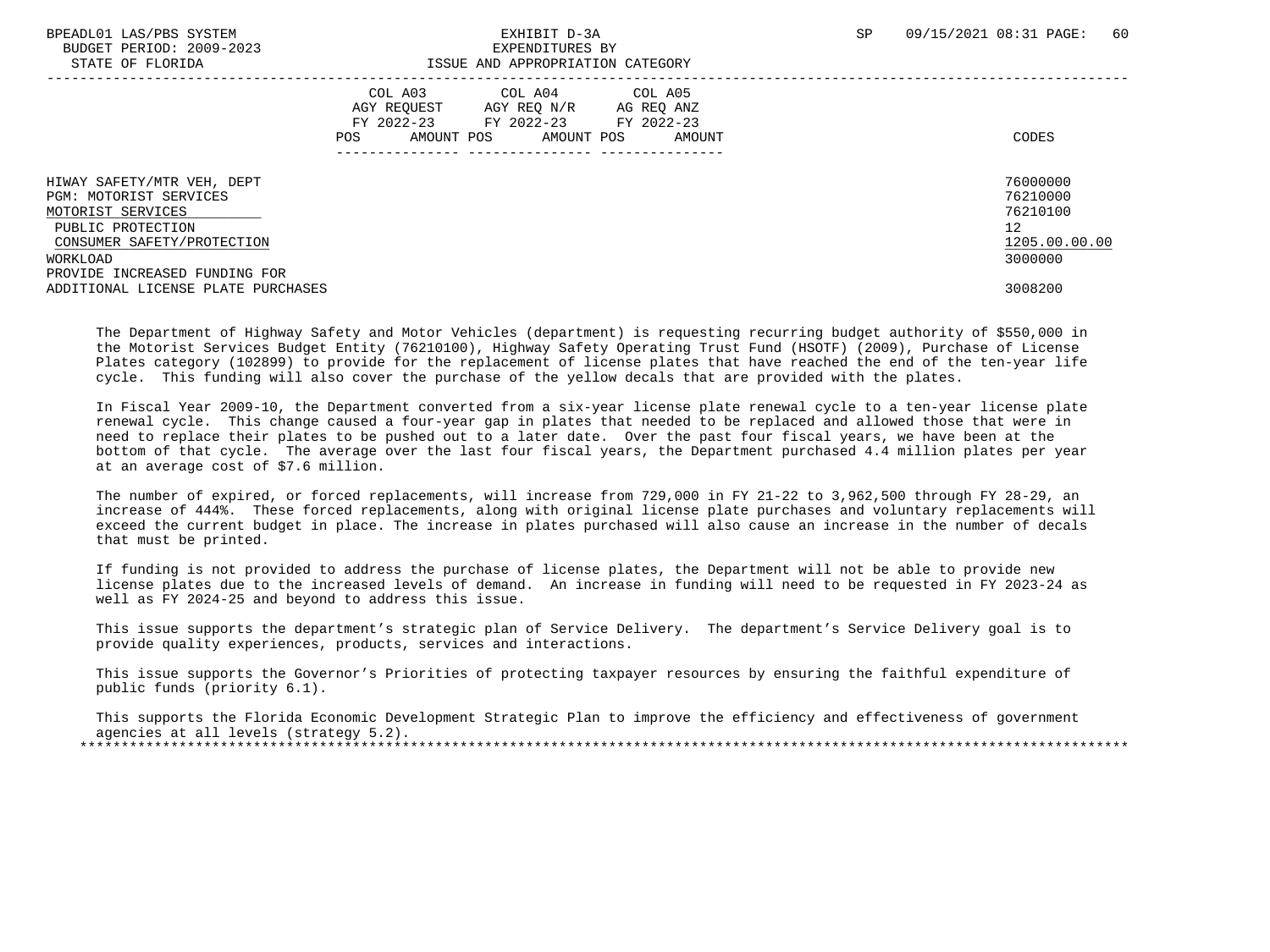BUDGET PERIOD: 2009-2023

## BPEADL01 LAS/PBS SYSTEM  $\blacksquare$  EXHIBIT D-3A SP 09/15/2021 08:31 PAGE: 61

| STATE OF FLORIDA                                                                                                                                                                                                                                                   | ------------------------------ | ISSUE AND APPROPRIATION CATEGORY                                                  |                                 |                                                                                         |
|--------------------------------------------------------------------------------------------------------------------------------------------------------------------------------------------------------------------------------------------------------------------|--------------------------------|-----------------------------------------------------------------------------------|---------------------------------|-----------------------------------------------------------------------------------------|
|                                                                                                                                                                                                                                                                    | COL A03<br>POS<br>AMOUNT POS   | COL A04<br>AGY REQUEST AGY REQ N/R AG REQ ANZ<br>FY 2022-23 FY 2022-23 FY 2022-23 | COL A05<br>AMOUNT POS<br>AMOUNT | CODES                                                                                   |
| HIWAY SAFETY/MTR VEH, DEPT<br>PGM: MOTORIST SERVICES<br>MOTORIST SERVICES<br>PUBLIC PROTECTION<br>CONSUMER SAFETY/PROTECTION<br>AUDIT FINDINGS AND RECOMMENDATIONS<br>COMMERCIAL DRIVER LICENSE (CDL)<br>THIRD PARTY TESTING<br>SALARY RATE<br>SALARY RATE 238,185 |                                |                                                                                   |                                 | 76000000<br>76210000<br>76210100<br>12<br>1205.00.00.00<br>4A00000<br>4A00A10<br>000000 |
| SALARIES AND BENEFITS                                                                                                                                                                                                                                              |                                |                                                                                   |                                 | 010000                                                                                  |
| HIGHWAY SAFETY OPER TF                                                                                                                                                                                                                                             | 6.00<br>$-STATE$<br>361,664    |                                                                                   |                                 | 2009 1                                                                                  |
| <b>EXPENSES</b>                                                                                                                                                                                                                                                    |                                |                                                                                   |                                 | 040000                                                                                  |
| HIGHWAY SAFETY OPER TF -STATE 83,895 41,424                                                                                                                                                                                                                        |                                |                                                                                   |                                 | 2009 1                                                                                  |
| SPECIAL CATEGORIES<br>ACQUISITION/MOTOR VEHICLES                                                                                                                                                                                                                   |                                |                                                                                   |                                 | 100000<br>100021                                                                        |
| HIGHWAY SAFETY OPER TF                                                                                                                                                                                                                                             | -STATE 122,730 122,730         |                                                                                   |                                 | 2009 1                                                                                  |
| TR/DMS/HR SVCS/STW CONTRCT                                                                                                                                                                                                                                         |                                |                                                                                   |                                 | 107040                                                                                  |
| HIGHWAY SAFETY OPER TF - STATE                                                                                                                                                                                                                                     | 1,830                          |                                                                                   |                                 | 2009 1                                                                                  |
| TOTAL: COMMERCIAL DRIVER LICENSE (CDL)<br>THIRD PARTY TESTING<br>BY FUND                                                                                                                                                                                           | 6.00                           |                                                                                   |                                 | 4A00A10                                                                                 |
| HIGHWAY SAFETY OPER TF -STATE<br>SALARY RATE 238,185                                                                                                                                                                                                               |                                | 570, 119 164, 154                                                                 |                                 | 2009 1                                                                                  |
|                                                                                                                                                                                                                                                                    |                                |                                                                                   |                                 |                                                                                         |
| AGENCY ISSUE NARRATIVE:<br>2022-2023 BUDGET YEAR NARRATIVE:                                                                                                                                                                                                        |                                |                                                                                   | IT COMPONENT? NO                |                                                                                         |

Long Range Program Plan Approved Activity: Register and Audit Commercial Carriers

COMMERCIAL DRIVER LICENSE (CDL) THIRD PARTY TESTING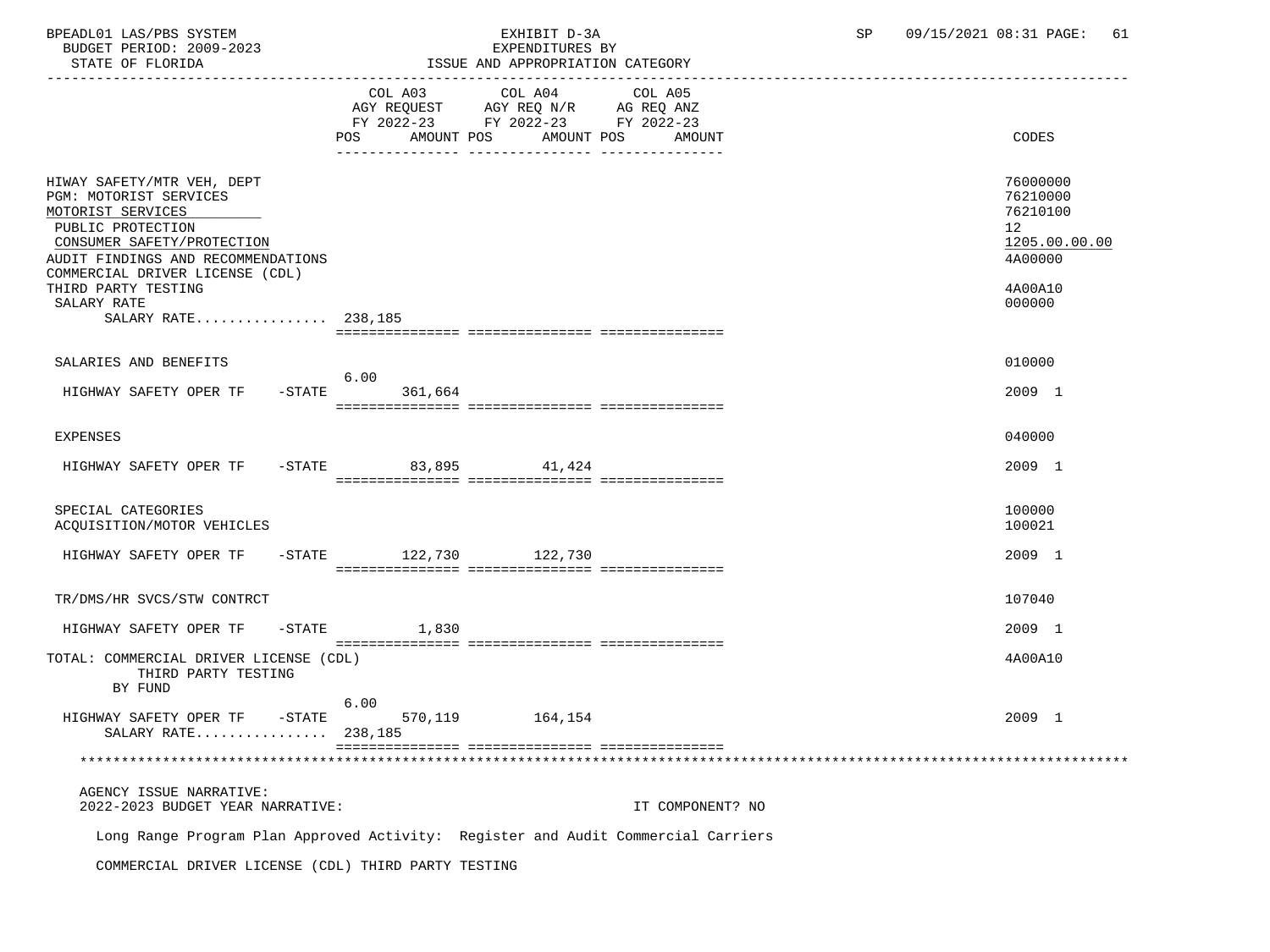BUDGET PERIOD: 2009-2023<br>
STATE OF FLORIDA<br>
STATE OF FLORIDA

### BPEADL01 LAS/PBS SYSTEM EXHIBIT D-3A SP 09/15/2021 08:31 PAGE: 62 ISSUE AND APPROPRIATION CATEGORY

|                                                                                                |                                                           | toog mo minimum and chapter                                           |                      |                                        |
|------------------------------------------------------------------------------------------------|-----------------------------------------------------------|-----------------------------------------------------------------------|----------------------|----------------------------------------|
|                                                                                                | COL A03<br>AGY REOUEST<br>FY 2022-23<br>AMOUNT POS<br>POS | COL A04 COL A05<br>AGY REO N/R<br>FY 2022-23 FY 2022-23<br>AMOUNT POS | AG REO ANZ<br>AMOUNT | CODES                                  |
| HIWAY SAFETY/MTR VEH, DEPT<br>PGM: MOTORIST SERVICES<br>MOTORIST SERVICES<br>PUBLIC PROTECTION |                                                           |                                                                       |                      | 76000000<br>76210000<br>76210100<br>12 |
| CONSUMER SAFETY/PROTECTION<br>AUDIT FINDINGS AND RECOMMENDATIONS                               |                                                           |                                                                       |                      | 1205.00.00.00<br>4A00000               |
| COMMERCIAL DRIVER LICENSE (CDL)<br>THIRD PARTY TESTING                                         |                                                           |                                                                       |                      | 4A00A10                                |

 The Department of Highway Safety and Motor Vehicles (department) is requesting six additional full time employees and budget authority in the amount of \$570,119 of which \$164,154 is nonrecurring in the Motorist Services Budget Entity (76210100), Highway Safety Operating Trust Fund (HSOTF) (2009) to address the recruitment and retention efforts of critical staff in the Division of Motorist Services. These staff monitor the Third Party Administrators (TPAs) and skills testers responsible for conducting Commercial Driver's License (CDL) examinations. The requested funds are to hire five compliance officers, one supervisor and to increase the hiring rate. The budget authority requested as follows: \$361,664 (recurring) in the Salary and Benefits Category, \$42,471 (recurring) and \$41,424 (nonrecurring) in the Expenses Category, \$122,730 (nonrecurring) in the Acquisition of Motor Vehicles and \$1,830 (recurring) in the Human Resource Assessment.

 The department is required by Section 322.56, Florida Statutes, to conduct annual audits and co-scores of all (CDL) Third Party Administrators and testers. With the large number of sites and testers, and the small number of compliance officers, the program has been unable to consistently meet the statutory requirement to monitor all third-party test sites and co-score testers on an annual basis.

 The audit requirement and co-scoring is handled by the Bureau of Commercial Vehicle and Driver Services, CDL Third Party Testing Unit. This unit has eight compliance officers that are responsible for conducting audits and co-scores for 166 TPA sites and 342 testers. (Co-scoring is when an officer co-scores a CDL skills tests alongside the TPA to compare results and ensure the testing is being administered properly.) From October 2020 to June 2021 the percentage of co-scoring completed annually ranged from 74 to 96 percent. During that same time, the percentage of audits that were completed annually ranged from 99 to 100 percent.

 In 2016, the Florida Auditor General's office conducted an audit of the CDL TPA program. The audit (Report No. 2017-088) found that the department's controls for monitoring the TPAs and skills testers responsible for conducting commercial driver's license examinations need enhancement to ensure monitoring activities are conducted timely and appropriately documented. The Auditor General also found that the program was not conducting audits of all CDL third-party administrators and testers on an annual basis, as required by statute. The Auditor General interpreted "annual basis" as meaning within 365 days from the date of the previous audit or co-score.

 In addition to conducting the audits and co-scoring, the compliance officers have other duties related to the monitoring of third parties to ensure compliance with state statutes and federal regulations. These duties include conducting special reviews of third parties suspected of committing fraud, and engaging in covert monitoring. Some areas have high numbers of sites and testers assigned to one compliance officer. In other areas, a compliance officer may not have as many sites or testers, but they have long drive times to get to their sites.

 The additional five compliance officers (Regulatory Program Specialists) and supervisor (Operations & Management Consultant II SES) will create smaller zones for each officer to monitor. Smaller zones will result in fewer sites and testers for each officer to audit, and will help reduce drive times. The additional positions will enable the compliance staff to focus resources on their other duties as well, including identifying and investigating fraud by third parties.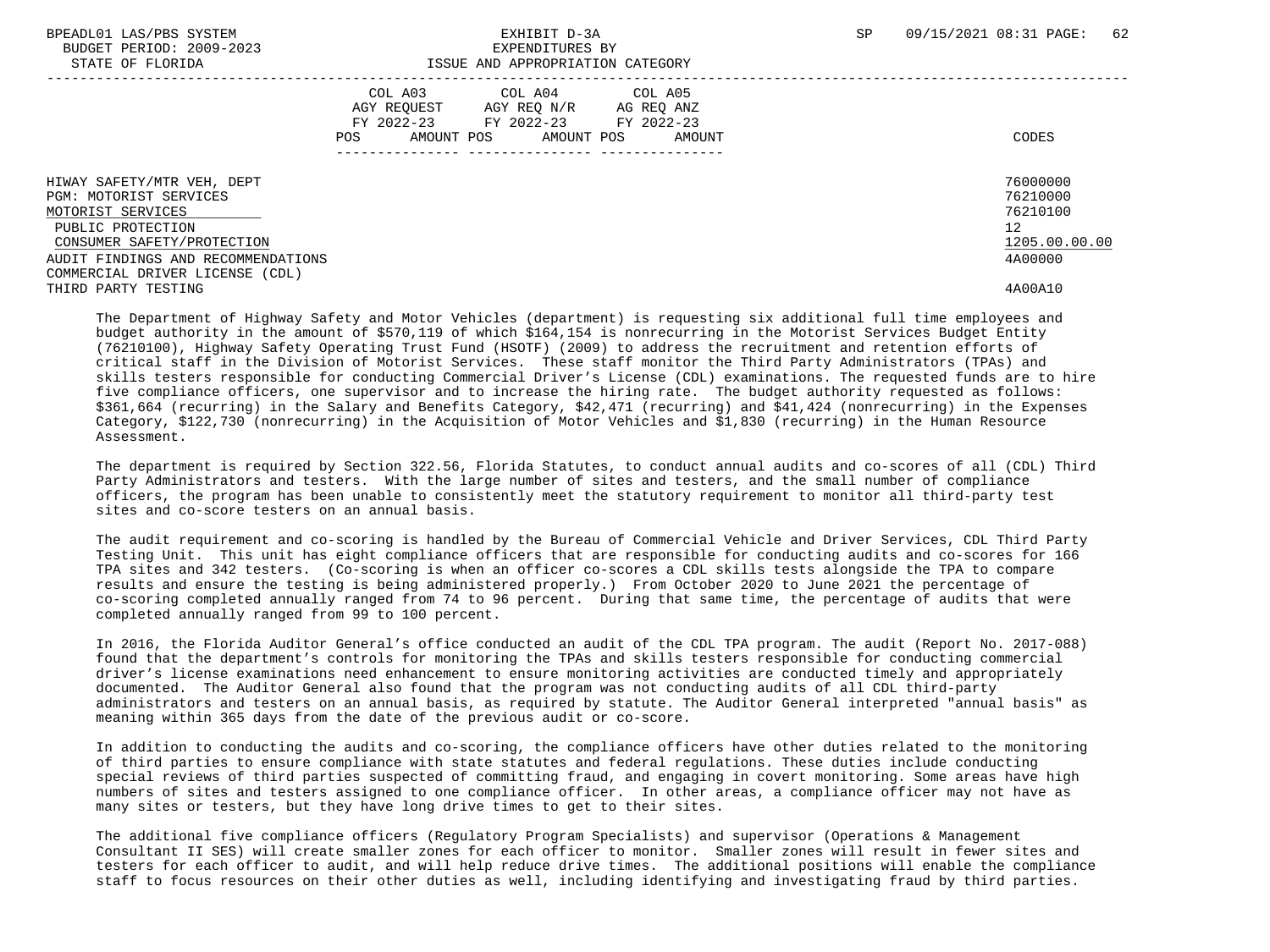| BPEADL01 LAS/PBS SYSTEM |                  |                          |
|-------------------------|------------------|--------------------------|
|                         |                  | BUDGET PERIOD: 2009-2023 |
|                         | גרד סתות החמידים |                          |

### BUDGET PERIOD: 2009-2023 EXPENDITURES BY STATE OF FLORIDA ISSUE AND APPROPRIATION CATEGORY

| DIAIB OF FEORIDA                                                                                                                                                                                      |                                             | TANG UMU ULLIYALIYIN CUTANGILI                                                   |                      |                                                                    |
|-------------------------------------------------------------------------------------------------------------------------------------------------------------------------------------------------------|---------------------------------------------|----------------------------------------------------------------------------------|----------------------|--------------------------------------------------------------------|
|                                                                                                                                                                                                       | COL A03<br>AGY REOUEST<br>AMOUNT POS<br>POS | COL A04 COL A05<br>AGY REO N/R<br>FY 2022-23 FY 2022-23 FY 2022-23<br>AMOUNT POS | AG REO ANZ<br>AMOUNT | CODES                                                              |
| HIWAY SAFETY/MTR VEH, DEPT<br>PGM: MOTORIST SERVICES<br>MOTORIST SERVICES<br>PUBLIC PROTECTION<br>CONSUMER SAFETY/PROTECTION<br>AUDIT FINDINGS AND RECOMMENDATIONS<br>COMMERCIAL DRIVER LICENSE (CDL) |                                             |                                                                                  |                      | 76000000<br>76210000<br>76210100<br>12<br>1205.00.00.00<br>4A00000 |
| THIRD PARTY TESTING                                                                                                                                                                                   |                                             |                                                                                  |                      | 4A00A10                                                            |

Both actions will assist the unit in ensuring that all sites and testers are audited and co-scored each year as required.

 To address comparable work across bureaus and ensure staff can be recruited and retained, the department is requesting that the eight current compliance officers, as well as the five new ones requested, be reclassified from a Senior Highway Safety Specialist with a starting rate of \$30,989 to a Regulatory Program Specialist with a starting rate of \$36,382.

| Category                                | Recurring | Nonrecurring | Total     |
|-----------------------------------------|-----------|--------------|-----------|
|                                         |           |              |           |
| 010000 Salaries and Benefits            | \$361,664 |              | \$361,664 |
| 040000 Expense*                         | \$42.471  | \$41,424     | \$83,895  |
| 100021 Acquisition of Motor Vehicles \$ |           | \$122,730    | \$122,730 |
| 107040 Human Resources Services         | \$1.830   |              | \$1.830   |
|                                         |           |              |           |
| Total                                   | \$405,965 | \$164,154    | \$570,119 |

 \* Expense: Standard Package amount is: \$65,172 (6 x \$10,862)= \$26,952 (nonrecurring) and \$38,220 (recurring) Additional Equipment amount needed for compliance officers is: \$18,723 (6 x \$3,120)= \$14,472 (nonrecurring) and \$4,251 (recurring)

 The department will continue to be unable to meet the statutory requirements for monitoring the third-party administrators and skills testers responsible for conducting commercial driver's license examinations.

 This issue supports the department's strategic plan of Public Safety. The department's Public Safety goal is to enhance the quality of life for residents, visitors, and FLHSMV members while deterring illegal activity, promoting safety, protecting property and safeguarding personal information.

 This issue supports the Governor's Priorities of protecting taxpayer resources by ensuring the faithful expenditure of public funds (priority 6.1).

 This supports the Florida Economic Development Strategic Plan to improve the efficiency and effectiveness of government agencies at all levels (strategy 5.2). \*\*\*\*\*\*\*\*\*\*\*\*\*\*\*\*\*\*\*\*\*\*\*\*\*\*\*\*\*\*\*\*\*\*\*\*\*\*\*\*\*\*\*\*\*\*\*\*\*\*\*\*\*\*\*\*\*\*\*\*\*\*\*\*\*\*\*\*\*\*\*\*\*\*\*\*\*\*\*\*\*\*\*\*\*\*\*\*\*\*\*\*\*\*\*\*\*\*\*\*\*\*\*\*\*\*\*\*\*\*\*\*\*\*\*\*\*\*\*\*\*\*\*\*\*\*\*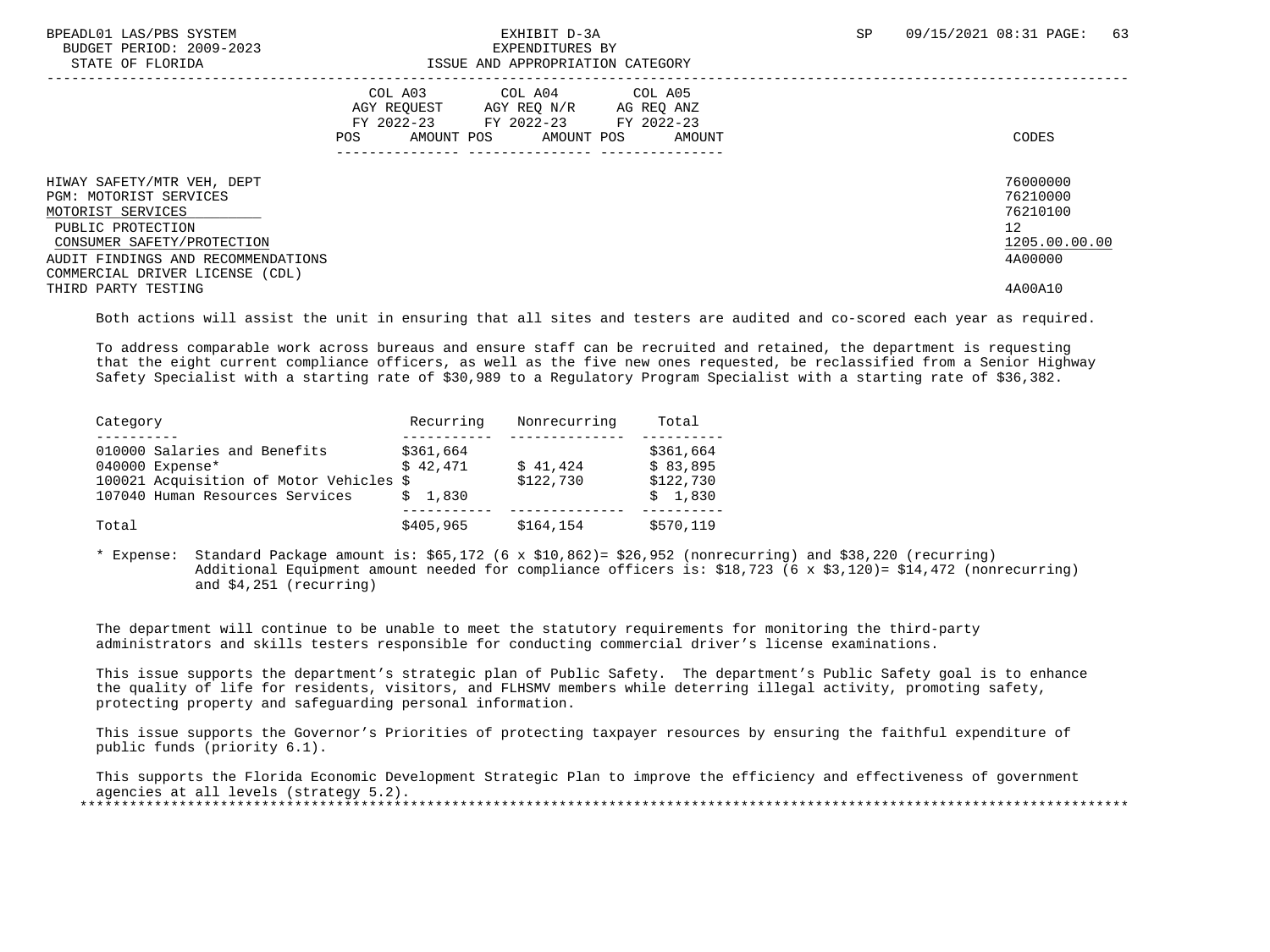| BPEADL01 LAS/PBS SYSTEM<br>BUDGET PERIOD: 2009-2023<br>STATE OF FLORIDA                                                                                                                                                      |              | EXHIBIT D-3A<br>EXPENDITURES BY<br>ISSUE AND APPROPRIATION CATEGORY<br>___________________________________ |                                             |         | <b>SP</b>         | 09/15/2021 08:31 PAGE:<br>64                                                  |
|------------------------------------------------------------------------------------------------------------------------------------------------------------------------------------------------------------------------------|--------------|------------------------------------------------------------------------------------------------------------|---------------------------------------------|---------|-------------------|-------------------------------------------------------------------------------|
|                                                                                                                                                                                                                              | COL A03      | COL A04<br>AGY REQUEST AGY REQ N/R AG REQ ANZ<br>FY 2022-23 FY 2022-23 FY 2022-23                          | COL A05<br>POS AMOUNT POS AMOUNT POS AMOUNT |         |                   | CODES                                                                         |
| HIWAY SAFETY/MTR VEH, DEPT<br>PGM: MOTORIST SERVICES<br>MOTORIST SERVICES<br>PUBLIC PROTECTION<br>CONSUMER SAFETY/PROTECTION<br>AUDIT FINDINGS AND RECOMMENDATIONS<br>COMMERCIAL DRIVER LICENSE (CDL)<br>THIRD PARTY TESTING |              |                                                                                                            |                                             |         |                   | 76000000<br>76210000<br>76210100<br>12<br>1205.00.00.00<br>4A00000<br>4A00A10 |
| POSITION DETAIL OF SALARIES AND BENEFITS:                                                                                                                                                                                    |              |                                                                                                            |                                             |         | SUBTOTAL          | LAPSE LAPSED SALARIES<br>% AND BENEFITS                                       |
| A03 - AGY REQUEST FY 2022-23<br>NEW POSITIONS<br>RA01 RATE & SALARY ADJ - BENEFITS NO FTE<br>C1007 001<br>0445 REGULATORY PROGRAM SPECIALIST<br>N0001 001<br>2236 GOVERNMENT OPERATIONS CONSULTANT II<br>N0002 001           | 0.00<br>1.00 | 17,618<br>5.00 181,907<br>38,660                                                                           |                                             | 106,248 | 21,670 60,330     | 3,254 20,872 0.20 20,830<br>288,155 2.45 281,095<br>0.98<br>59,739            |
| TOTALS FOR ISSUE BY FUND<br>2009 HIGHWAY SAFETY OPER TF                                                                                                                                                                      |              |                                                                                                            |                                             |         |                   | 361,664                                                                       |
|                                                                                                                                                                                                                              |              | 6.00 238,185                                                                                               |                                             |         | 131, 172 369, 357 | 361,664<br>==============                                                     |
|                                                                                                                                                                                                                              |              |                                                                                                            |                                             |         |                   |                                                                               |
| ENHANCED ACCOUNTABILITY OF STATE<br>RESOURCES<br>STATE TO STATE (S2S) VERIFICATION<br>SERVICES<br>SALARIES AND BENEFITS                                                                                                      |              |                                                                                                            |                                             |         |                   | 4B00000<br>4B00010<br>010000                                                  |
| HIGHWAY SAFETY OPER TF -STATE 127,487                                                                                                                                                                                        |              |                                                                                                            |                                             |         |                   | 2009 1                                                                        |

 ${\tt 2} = {\tt 2} = {\tt 2} = {\tt 2} = {\tt 2} = {\tt 2} = {\tt 2} = {\tt 2} = {\tt 2} = {\tt 2} = {\tt 2} = {\tt 2} = {\tt 2} = {\tt 2} = {\tt 2} = {\tt 2} = {\tt 2} = {\tt 2} = {\tt 2} = {\tt 2} = {\tt 2} = {\tt 2} = {\tt 2} = {\tt 2} = {\tt 2} = {\tt 2} = {\tt 2} = {\tt 2} = {\tt 2} = {\tt 2} = {\tt 2} = {\tt 2} = {\tt 2} = {\tt 2} = {\tt 2} = {\tt 2} = {\tt 2$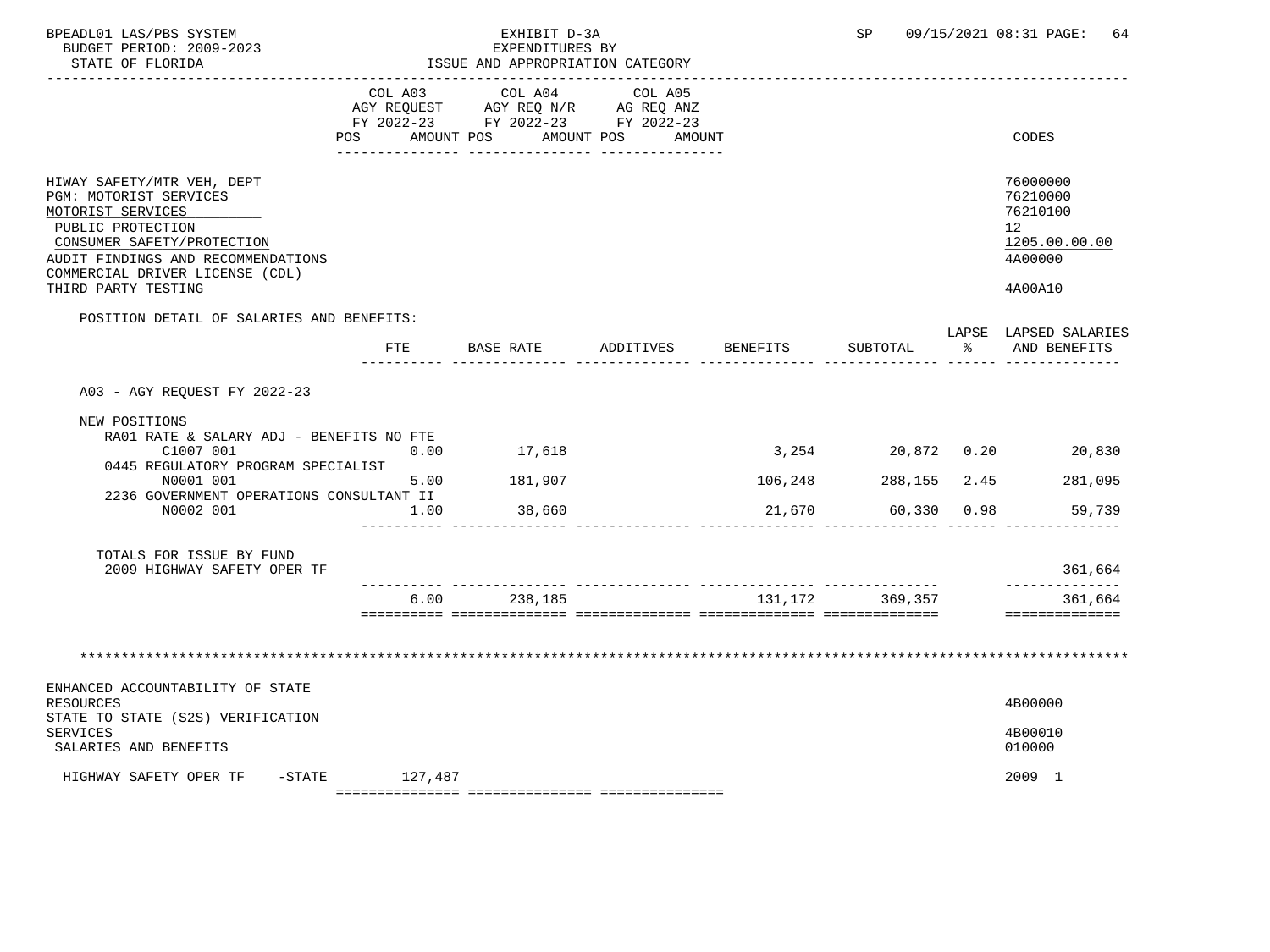BUDGET PERIOD: 2009-2023<br>
STATE OF FLORIDA<br>
STATE OF FLORIDA

### BPEADL01 LAS/PBS SYSTEM SALL RESOLUTE THE STATE OF SALL RESOLUTE TO A SP 09/15/2021 08:31 PAGE: 65 ISSUE AND APPROPRIATION CATEGORY

|                                                                                                                                                                         | POS | COL A03 COL A04 COL A05<br>AGY REQUEST AGY REQ N/R AG REQ ANZ<br>FY 2022-23 FY 2022-23 FY 2022-23<br>AMOUNT POS AMOUNT POS AMOUNT | CODES                                                   |
|-------------------------------------------------------------------------------------------------------------------------------------------------------------------------|-----|-----------------------------------------------------------------------------------------------------------------------------------|---------------------------------------------------------|
| HIWAY SAFETY/MTR VEH, DEPT<br><b>PGM: MOTORIST SERVICES</b><br>MOTORIST SERVICES<br>PUBLIC PROTECTION<br>CONSUMER SAFETY/PROTECTION<br>ENHANCED ACCOUNTABILITY OF STATE |     |                                                                                                                                   | 76000000<br>76210000<br>76210100<br>12<br>1205.00.00.00 |
| <b>RESOURCES</b><br>STATE TO STATE (S2S) VERIFICATION                                                                                                                   |     |                                                                                                                                   | 4B00000                                                 |
| SERVICES<br>OTHER PERSONAL SERVICES                                                                                                                                     |     |                                                                                                                                   | 4B00010<br>030000                                       |
| HIGHWAY SAFETY OPER TF -STATE 135,720                                                                                                                                   |     | ================================                                                                                                  | 2009 1                                                  |
| SPECIAL CATEGORIES<br>CONTRACTED SERVICES                                                                                                                               |     |                                                                                                                                   | 100000<br>100777                                        |
| HIGHWAY SAFETY OPER TF -STATE 1,328,823 250,000                                                                                                                         |     |                                                                                                                                   | 2009 1                                                  |
| TOTAL: STATE TO STATE (S2S) VERIFICATION<br>SERVICES<br>BY FUND                                                                                                         |     |                                                                                                                                   | 4B00010                                                 |
| HIGHWAY SAFETY OPER TF -STATE 1,592,030 250,000                                                                                                                         |     |                                                                                                                                   | 2009 1                                                  |
|                                                                                                                                                                         |     |                                                                                                                                   |                                                         |

 AGENCY ISSUE NARRATIVE: 2022-2023 BUDGET YEAR NARRATIVE: IT COMPONENT? NO

Long Range Program Plan Approved Activity: Issue Driver License and Identification Cards

STATE TO STATE (S2S) VERIFICATION SERVICES

 The Department of Highway Safety and Motor Vehicles (department) is seeking budget authority in the amount of \$1,592,030 of which \$250,000 is nonrecurring in the Motorist Services Budget Entity (76210100), Highway Safety Operating Trust Fund (HSOTF) (2009) for State to State (S2S) Verification Services beginning July 1, 2022. The budget authority requested as follows: \$1,078,823 (recurring) and \$250,000 (nonrecurring) in the Contracted Services (100777) category, \$127,487 (recurring) in Salaries and Benefits (010000) category and \$135,720 (recurring) in the Other Personal Services (030000) category.

S2S Verification Services will address three critical problems:

- \* The department does not have a reliable method to ensure a person applying for an original driver license or identification card in Florida does not also hold a valid driver license or identification card in other states (one driver-one license) as required by the Federal Real-ID Act.
- \* The processes by which the department transmits and verifies driver history information for drivers moving into Florida are, in large part, manual and paper intensive; and
- \* The same manual processes exist when an out of state driver is convicted of a traffic offense in Florida or when a Florida driver is convicted of a traffic offense out of state.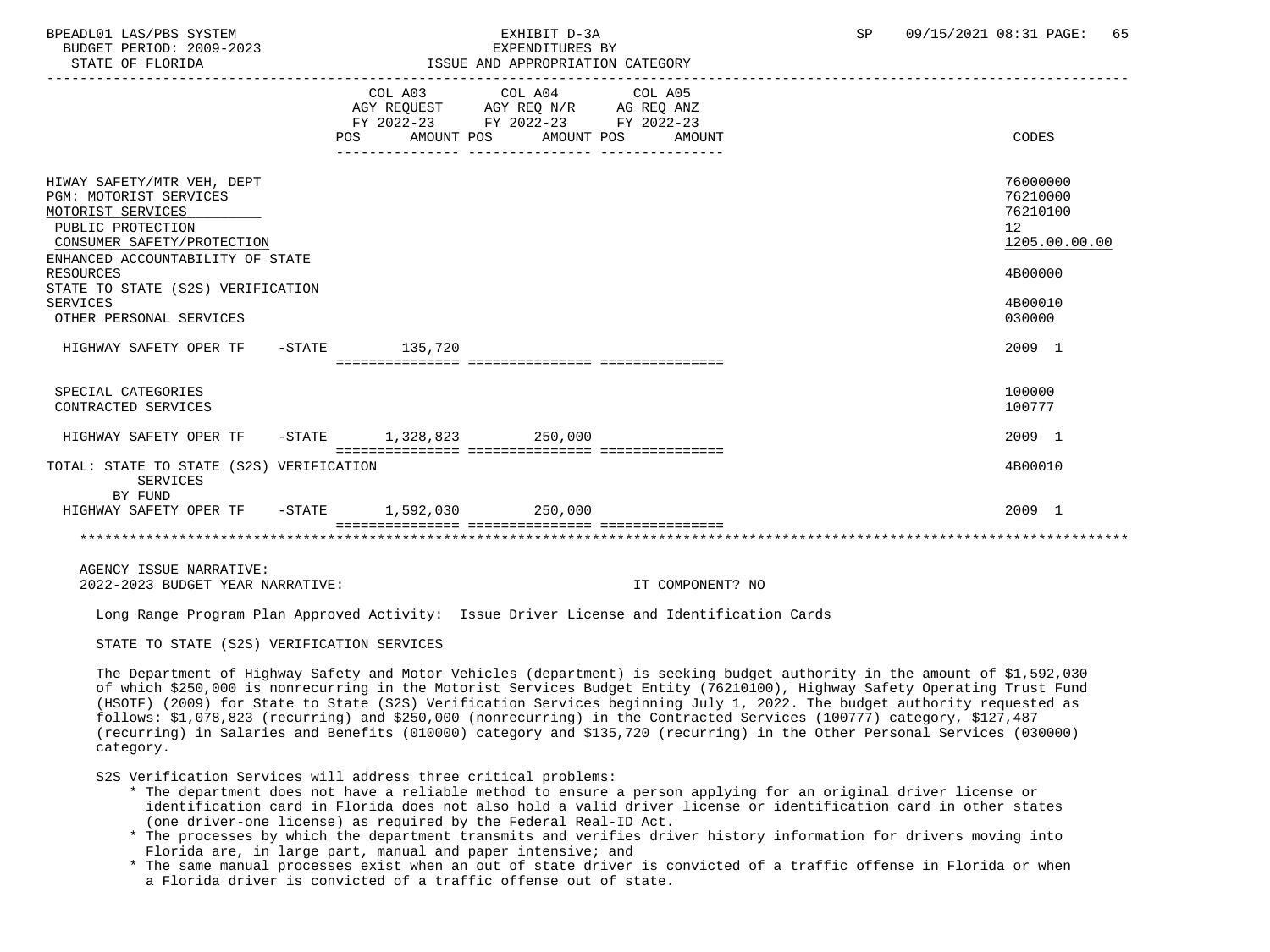BUDGET PERIOD: 2009-2023 EXPENDITURES BY

| DIAIB UP PUURIDA                                                                                                                                                 | TOONA AND APPROPRIATION CAILGORI                                                                                                               |                                                         |
|------------------------------------------------------------------------------------------------------------------------------------------------------------------|------------------------------------------------------------------------------------------------------------------------------------------------|---------------------------------------------------------|
|                                                                                                                                                                  | COL A03 COL A04 COL A05<br>AGY REOUEST AGY REO N/R AG REO ANZ<br>FY 2022-23 FY 2022-23 FY 2022-23<br>AMOUNT POS<br>AMOUNT POS<br>AMOUNT<br>POS | CODES                                                   |
| HIWAY SAFETY/MTR VEH, DEPT<br>PGM: MOTORIST SERVICES<br>MOTORIST SERVICES<br>PUBLIC PROTECTION<br>CONSUMER SAFETY/PROTECTION<br>ENHANCED ACCOUNTABILITY OF STATE |                                                                                                                                                | 76000000<br>76210000<br>76210100<br>12<br>1205.00.00.00 |
| RESOURCES<br>STATE TO STATE (S2S) VERIFICATION<br>SERVICES                                                                                                       |                                                                                                                                                | 4B00000<br>4B00010                                      |

AAMVA State to State Verification

 $\overline{\phantom{a}}$  ,  $\overline{\phantom{a}}$  ,  $\overline{\phantom{a}}$  ,  $\overline{\phantom{a}}$  ,  $\overline{\phantom{a}}$  ,  $\overline{\phantom{a}}$  ,  $\overline{\phantom{a}}$  ,  $\overline{\phantom{a}}$  ,  $\overline{\phantom{a}}$  ,  $\overline{\phantom{a}}$  ,  $\overline{\phantom{a}}$  ,  $\overline{\phantom{a}}$  ,  $\overline{\phantom{a}}$  ,  $\overline{\phantom{a}}$  ,  $\overline{\phantom{a}}$  ,  $\overline{\phantom{a}}$ 

 Florida is a member of the American Association of Motor Vehicle Administrators (AAMVA), which is a tax-exempt, nonprofit organization whose members enforce motor vehicle and driver license laws. AAMVA strives to develop model programs in motor vehicle administration, police traffic services, and highway safety. The association is composed of motor vehicle and law enforcement administrators and executives from all 50 states.

AAMVA has built the State to State Verification Service (S2S) to:

- \* Facilitate compliance with the One Driver-One License requirement of the Real-ID Act;
- \* Provide a way to electronically cancel the other jurisdiction's credential when a Florida credential is issued; and
- \* Electronically transfer driver history records; and electronically transmit traffic offense convictions between states.

 AAMVA maintains the S2S system, which utilizes the State Pointer Exchange Services (SPEXS), which enables communication via the AAMVA Central Site, as well as direct communications from 'state to state'. Communications enable a state to:

- \* Determine if a person holds a credential in another State;
- \* Send a request to all states to cancel the credential if one is issued by Florida, and to conversely receive requests from other states to cancel Florida credentials;
- \* Exchange driver history when a motorist obtains a Florida license after moving from another state, which will ensure Florida's driver records are complete and accurate. Florida will also be able to send driver history records to other participating states when the driver surrenders their Florida license; and
- \* Transfer traffic related convictions to the home state of the violator, which will eliminate the current paper process.

 Thirty-four states currently participate in the S2S service today. Florida is scheduled for July 2022, California for October 22, Texas for April 2023, and New York for May 2023. It is expected that all 50 states will join S2S to ensure full compliance with the REAL ID Act.

 The REALID Act requires states to provide electronic access to information contained in their motor vehicle databases to other states and to "refuse to issue a driver's license or identification card to a person holding a driver's license issued by another state without confirmation that the person is terminating or has terminated the driver's license."

 If this issue is not funded, there is the potential for not being re-certified as being Real-ID compliant. If Florida is found to no longer be following the Act, the department will no longer be able is issue credentials that will enable holders to board commercial aircraft, access military bases/installations and enter federal buildings. Florida will also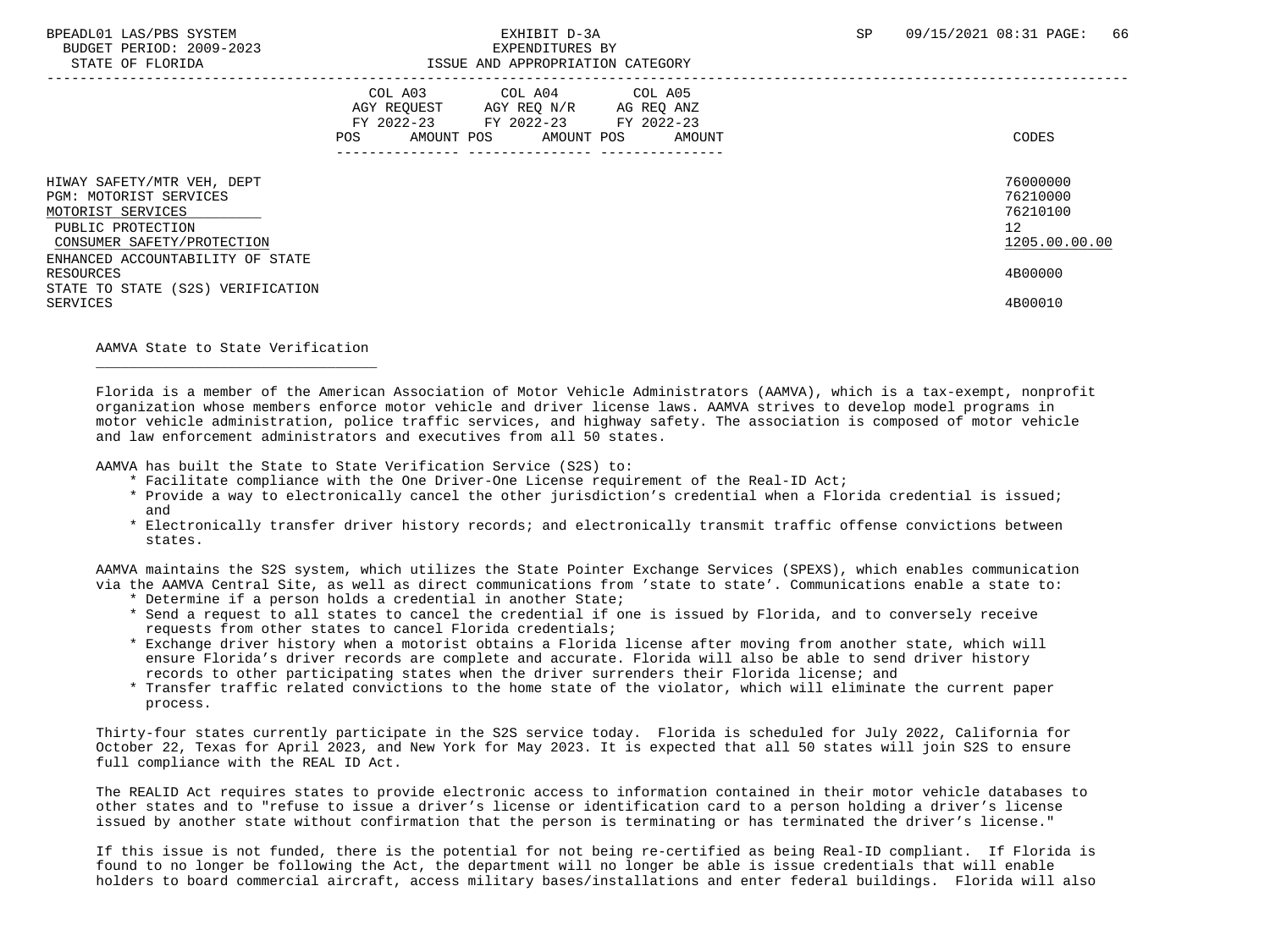BUDGET PERIOD: 2009-2023<br>STATE OF FLORIDA

### BPEADL01 LAS/PBS SYSTEM  $\blacksquare$  EXHIBIT D-3A SP 09/15/2021 08:31 PAGE: 67<br>BUDGET PERIOD: 2009-2023 SXPENDITURES BY ISSUE AND APPROPRIATION CATEGORY

|                                                                                                                              | COL A03<br>AGY REOUEST<br>FY 2022-23<br>AMOUNT POS<br><b>POS</b> | COL A04<br>AGY REO N/R<br>FY 2022-23<br>AMOUNT POS | COL A05<br>AG REO ANZ<br>FY 2022-23<br>AMOUNT | CODES                                                   |
|------------------------------------------------------------------------------------------------------------------------------|------------------------------------------------------------------|----------------------------------------------------|-----------------------------------------------|---------------------------------------------------------|
| HIWAY SAFETY/MTR VEH, DEPT<br>PGM: MOTORIST SERVICES<br>MOTORIST SERVICES<br>PUBLIC PROTECTION<br>CONSUMER SAFETY/PROTECTION |                                                                  |                                                    |                                               | 76000000<br>76210000<br>76210100<br>12<br>1205.00.00.00 |
| ENHANCED ACCOUNTABILITY OF STATE<br>RESOURCES<br>STATE TO STATE (S2S) VERIFICATION<br>SERVICES                               |                                                                  |                                                    |                                               | 4B00000<br>4B00010                                      |

continue to have incomplete driver histories.

| Category                                                                                                   | Recurring                | Nonrecurring | Total                                 |
|------------------------------------------------------------------------------------------------------------|--------------------------|--------------|---------------------------------------|
| 100777 Contracted Services<br>010000 Salaries and Ben/Overtime \$127,487<br>030000 Other Personal Services | \$1,078,823<br>\$135,720 | \$250,000    | \$1,328,823<br>\$127.487<br>\$135.720 |
| Total                                                                                                      | \$1,342,030              | \$250,000    | \$1,592,030                           |

 This issue supports the department's strategic plan of Public Safety and Service Delivery goals. The department's Public Safety goal is to enhance the quality of life for residents, visitors, and members while deterring illegal activity, promoting safety, protecting property and safeguarding personal information. The department's Service Delivery goal is to provide quality experiences, products, services and interactions.

 This issue supports the Governor's Priorities of developing and implementing comprehensive threat assessment strategies to identify and prevent threats to the public (priority 5.3).

 This supports the Florida Economic Development Strategic Plan to improve the efficiency and effectiveness of government agencies at all levels (strategy 5.2). \*\*\*\*\*\*\*\*\*\*\*\*\*\*\*\*\*\*\*\*\*\*\*\*\*\*\*\*\*\*\*\*\*\*\*\*\*\*\*\*\*\*\*\*\*\*\*\*\*\*\*\*\*\*\*\*\*\*\*\*\*\*\*\*\*\*\*\*\*\*\*\*\*\*\*\*\*\*\*\*\*\*\*\*\*\*\*\*\*\*\*\*\*\*\*\*\*\*\*\*\*\*\*\*\*\*\*\*\*\*\*\*\*\*\*\*\*\*\*\*\*\*\*\*\*\*\*

| POSITION DETAIL OF SALARIES AND BENEFITS:                        | <b>FTE</b> | BASE RATE | ADDITIVES | BENEFITS | SUBTOTAL | LAPSE<br>ႜ | LAPSED SALARIES<br>AND BENEFITS |
|------------------------------------------------------------------|------------|-----------|-----------|----------|----------|------------|---------------------------------|
| A03 - AGY REQUEST FY 2022-23                                     |            |           |           |          |          |            |                                 |
| CHANGES TO CURRENTLY AUTHORIZED POSITIONS<br>OTHER SALARY AMOUNT |            |           |           |          |          |            |                                 |
| 2009 HIGHWAY SAFETY OPER TF                                      |            |           |           |          |          |            | 127,487<br>---------            |
|                                                                  |            |           |           |          |          |            | 127,487<br>===========          |
|                                                                  |            |           |           |          |          |            |                                 |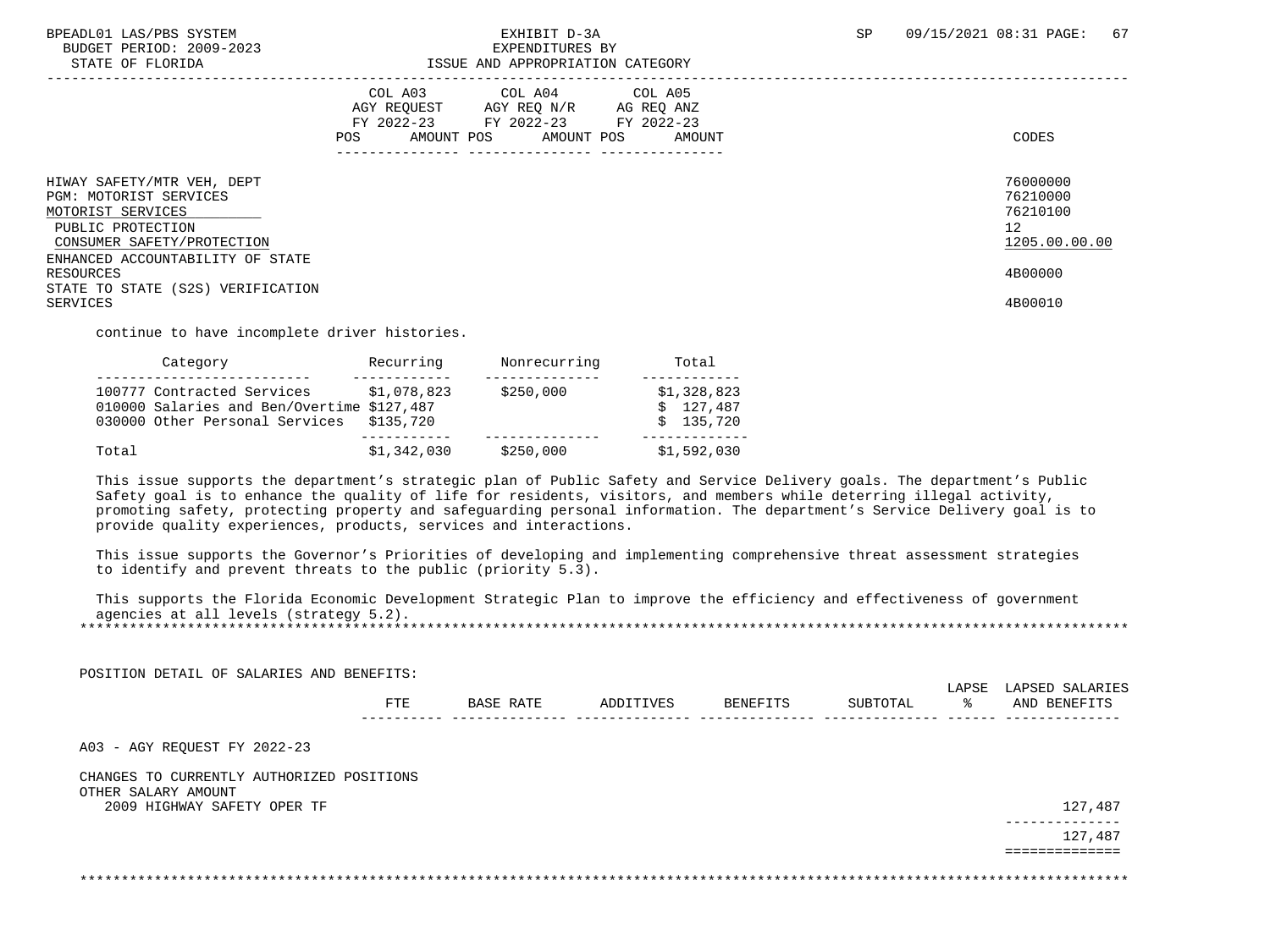BUDGET PERIOD: 2009-2023<br>
EXPENDITURES BY ELOPIDA

### BPEADL01 LAS/PBS SYSTEM SALL RESOLUTE THE SEXHIBIT D-3A SP 09/15/2021 08:31 PAGE: 68 STATE OF FLORIDA ISSUE AND APPROPRIATION CATEGORY

| DIAIL UP PLUAIDA                                                                                                                                                                                                                       | LOOG AND APPROPRIATION CAILGORI                                                                                                             |                                                                                         |
|----------------------------------------------------------------------------------------------------------------------------------------------------------------------------------------------------------------------------------------|---------------------------------------------------------------------------------------------------------------------------------------------|-----------------------------------------------------------------------------------------|
|                                                                                                                                                                                                                                        | COL A03 COL A04 COL A05<br>AGY REQUEST AGY REQ N/R AG REQ ANZ<br>FY 2022-23 FY 2022-23 FY 2022-23<br>AMOUNT POS AMOUNT POS<br>POS<br>AMOUNT | CODES                                                                                   |
| HIWAY SAFETY/MTR VEH, DEPT<br>PGM: MOTORIST SERVICES<br>MOTORIST SERVICES<br>PUBLIC PROTECTION<br>CONSUMER SAFETY/PROTECTION<br>DEPARTMENT SALARY AND BENEFITS<br>NEEDS<br>CRITICAL MARKET PAY<br>SALARY RATE<br>SALARY RATE 1,830,010 | eessaassa assaassas                                                                                                                         | 76000000<br>76210000<br>76210100<br>12<br>1205.00.00.00<br>4200000<br>4200A20<br>000000 |
| SALARIES AND BENEFITS                                                                                                                                                                                                                  |                                                                                                                                             | 010000                                                                                  |
| HIGHWAY SAFETY OPER TF<br>$-\mathtt{STATE}$                                                                                                                                                                                            | 2,163,243<br>.============================                                                                                                  | 2009 1                                                                                  |
| TOTAL: CRITICAL MARKET PAY<br>BY FUND                                                                                                                                                                                                  |                                                                                                                                             | 4200A20                                                                                 |
| HIGHWAY SAFETY OPER TF - STATE<br>SALARY RATE 1,830,010                                                                                                                                                                                | 2, 163, 243                                                                                                                                 | 2009 1                                                                                  |
|                                                                                                                                                                                                                                        |                                                                                                                                             |                                                                                         |

 AGENCY ISSUE NARRATIVE: 2022-2023 BUDGET YEAR NARRATIVE: IT COMPONENT? NO

Long Range Program Plan Approved Activity: Issue Driver License and Identification Cards

CRITICAL MARKET PAY FOR BROWARD AND MIAMI-DADE DRIVER LICENSE STAFF

 The Department of Highway Safety and Motor Vehicles (department) is seeking spending authority of recurring budget in the Motorist Services Budget Entity (76210100), Highway Safety Operating Trust Fund (HSOTF) (2009), Salaries and Benefits (010000) category in the amount of \$2,163,243 for a Competitive Market Pay (CMP) additives of \$5,000 annually for 366 Driver License Examiners and Florida Licensing on Wheels personnel. During the most recent year, the attrition rate for Driver License Examiners was close to 20% in both Miami-Dade and Broward counties. Most employees that left indicated the salary was too low for the workload and customer-facing nature of the job.

 The department currently provides and will continue to provide driver license (DL) services for Miami-Dade and Broward counties through 2025. Over the last 20 years of providing these services, the population has continued to grow, yet the size of the Driver License workforce has remained the same. As a result, there are long lines and wait times in these offices.

Contributing factors include:

 Since the year 2000, the population in Miami-Dade County has increased by 463,578. In Broward County the population increased by 329,770. These counties are known for having a transient population, which adds to the number of individuals that must visit one of the offices.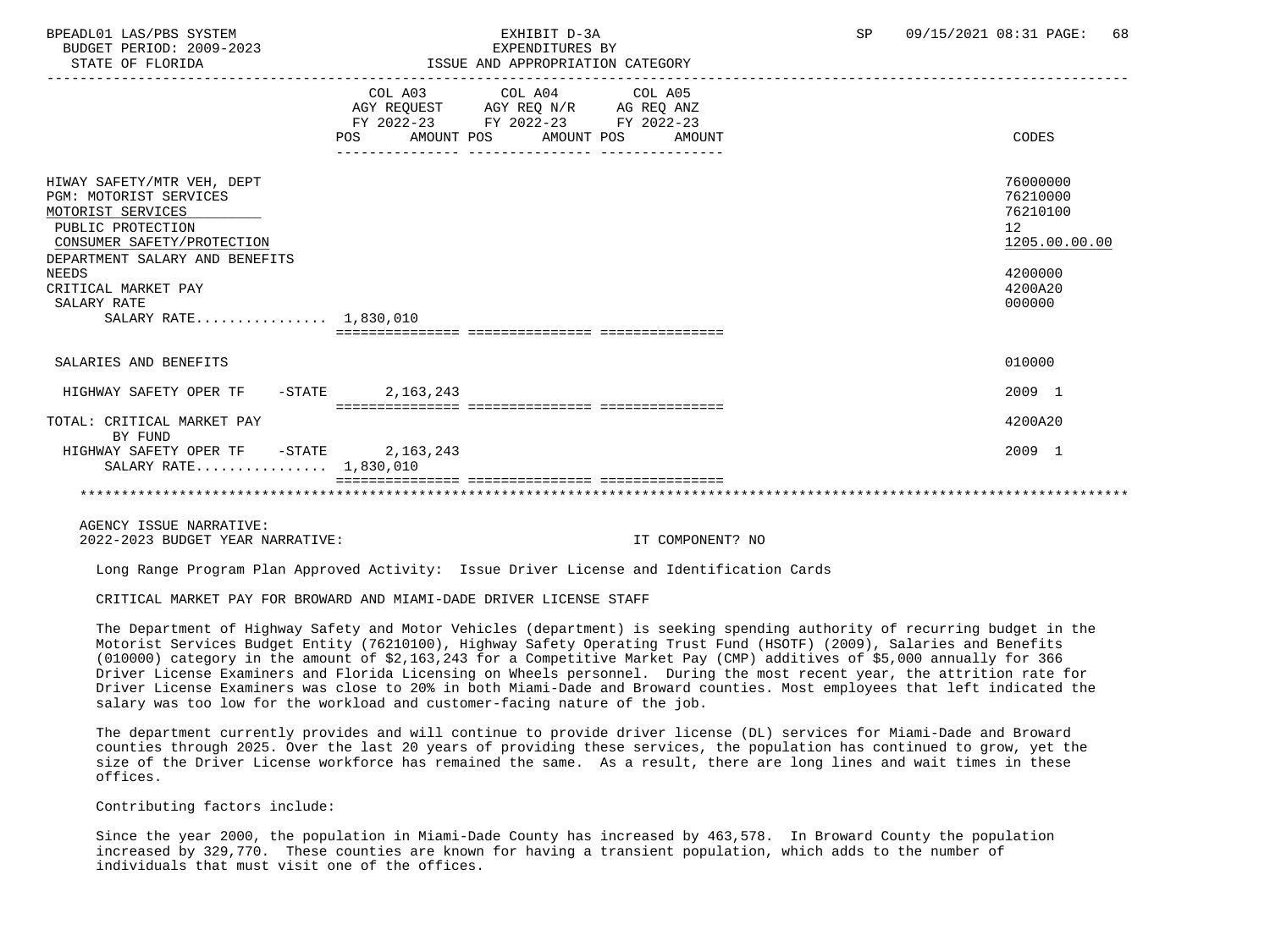BUDGET PERIOD: 2009-2023<br>
STATE OF FLORIDA<br>
STATE OF FLORIDA

# ISSUE AND APPROPRIATION CATEGORY

|                                                                                                                                                                | COL A03<br>COL A04<br>COL A05<br>AGY REOUEST<br>AGY REO N/R<br>AG REO ANZ<br>FY 2022-23<br>FY 2022-23<br>FY 2022-23<br>AMOUNT POS<br><b>POS</b><br>AMOUNT POS<br>AMOUNT | CODES                                                   |
|----------------------------------------------------------------------------------------------------------------------------------------------------------------|-------------------------------------------------------------------------------------------------------------------------------------------------------------------------|---------------------------------------------------------|
| HIWAY SAFETY/MTR VEH, DEPT<br>PGM: MOTORIST SERVICES<br>MOTORIST SERVICES<br>PUBLIC PROTECTION<br>CONSUMER SAFETY/PROTECTION<br>DEPARTMENT SALARY AND BENEFITS |                                                                                                                                                                         | 76000000<br>76210000<br>76210100<br>12<br>1205.00.00.00 |
| NEEDS<br>CRITICAL MARKET PAY                                                                                                                                   |                                                                                                                                                                         | 4200000<br>4200A20                                      |

 The federal REAL ID Act also requires that individuals appear in person for certain transactions such as obtaining a Florida license or identification card for the first time. Based on the numbers above, Miami-Dade and Broward Counties have approximately 40,000 individuals moving here each year; therefore, at a minimum, 40,000 individuals will have to come into one of the offices each year to obtain a Florida credential.

 The federal law has specific requirements for customers with a Commercial Driver License (CDL) or customers wanting to apply for a CDL. Customer's obtaining, renewing, or modifying a commercial driver license cannot do so online or by mail, they must visit an office.

 This issue supports the department's strategic plan of Member Experience. The department's Member Experience goal is to foster an environment where our members feel valued and are empowered to grow and make a positive difference.

 This issue supports the Governor's Priorities of protecting taxpayer resources by ensuring the faithful expenditure of public funds (priority 6.1).

 This supports the Florida Economic Development Strategic Plan to improve the efficiency and effectiveness of government agencies at all levels (strategy 5.2). \*\*\*\*\*\*\*\*\*\*\*\*\*\*\*\*\*\*\*\*\*\*\*\*\*\*\*\*\*\*\*\*\*\*\*\*\*\*\*\*\*\*\*\*\*\*\*\*\*\*\*\*\*\*\*\*\*\*\*\*\*\*\*\*\*\*\*\*\*\*\*\*\*\*\*\*\*\*\*\*\*\*\*\*\*\*\*\*\*\*\*\*\*\*\*\*\*\*\*\*\*\*\*\*\*\*\*\*\*\*\*\*\*\*\*\*\*\*\*\*\*\*\*\*\*\*\*

| POSITION DETAIL OF SALARIES AND BENEFITS:                                                          | <b>FTE</b> | BASE RATE | ADDITIVES | BENEFITS | SUBTOTAL | LAPSE<br>$rac{1}{\sqrt{2}}$ | LAPSED SALARIES<br>AND BENEFITS  |
|----------------------------------------------------------------------------------------------------|------------|-----------|-----------|----------|----------|-----------------------------|----------------------------------|
| A03 - AGY REOUEST FY 2022-23                                                                       |            |           |           |          |          |                             |                                  |
| CHANGES TO CURRENTLY AUTHORIZED POSITIONS<br>RA01 RATE & SALARY ADJ - BENEFITS NO FTE<br>C1006 001 | 0.00       | 1,830,010 |           |          |          |                             | 338,003 2,168,013 0.22 2,163,243 |
| TOTALS FOR ISSUE BY FUND                                                                           |            |           |           |          |          |                             | 2,163,243                        |
| 2009 HIGHWAY SAFETY OPER TF                                                                        |            |           |           |          |          |                             |                                  |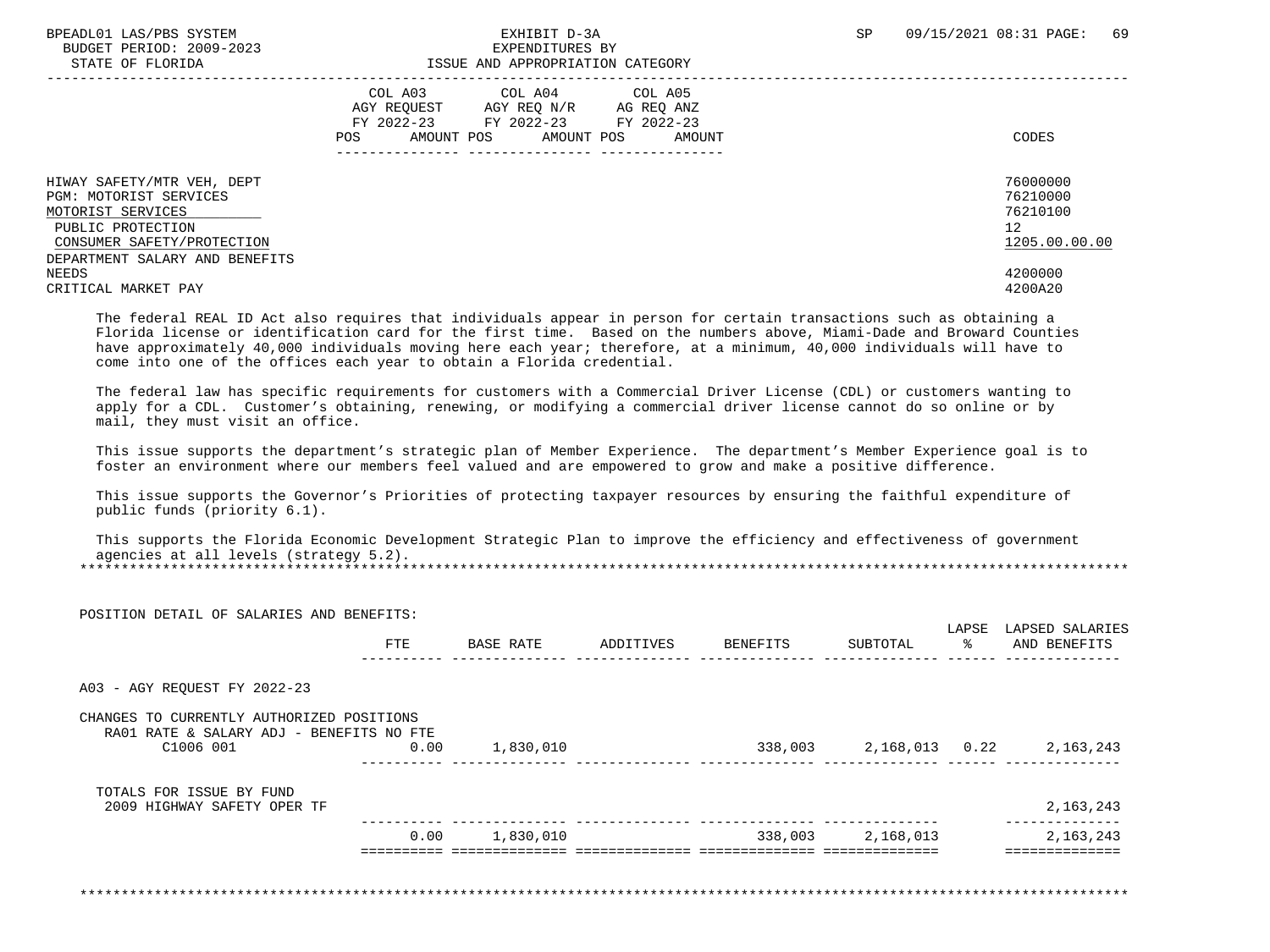BUDGET PERIOD: 2009-2023<br>STATE OF FLORIDA

### BPEADL01 LAS/PBS SYSTEM EXHIBIT D-3A SP 09/15/2021 08:31 PAGE: 70 ISSUE AND APPROPRIATION CATEGORY

|                                                                                                                              | AGY REQUEST<br>AMOUNT POS<br>POS. | COL A03 COL A04 COL A05<br>AGY REQ N/R AG REQ ANZ<br>FY 2022-23 FY 2022-23 FY 2022-23<br>AMOUNT POS | AMOUNT | CODES                                                   |
|------------------------------------------------------------------------------------------------------------------------------|-----------------------------------|-----------------------------------------------------------------------------------------------------|--------|---------------------------------------------------------|
| HIWAY SAFETY/MTR VEH, DEPT<br>PGM: MOTORIST SERVICES<br>MOTORIST SERVICES<br>PUBLIC PROTECTION<br>CONSUMER SAFETY/PROTECTION |                                   |                                                                                                     |        | 76000000<br>76210000<br>76210100<br>12<br>1205.00.00.00 |
| TOTAL: CONSUMER SAFETY/PROTECTION<br>BY FUND TYPE                                                                            |                                   |                                                                                                     |        | 1205.00.00.00                                           |
| TRUST FUNDS<br>SALARY RATE 56,044,644                                                                                        | 1,418.00<br>131,603,565           | 414,154                                                                                             |        | 2000                                                    |
|                                                                                                                              |                                   |                                                                                                     |        |                                                         |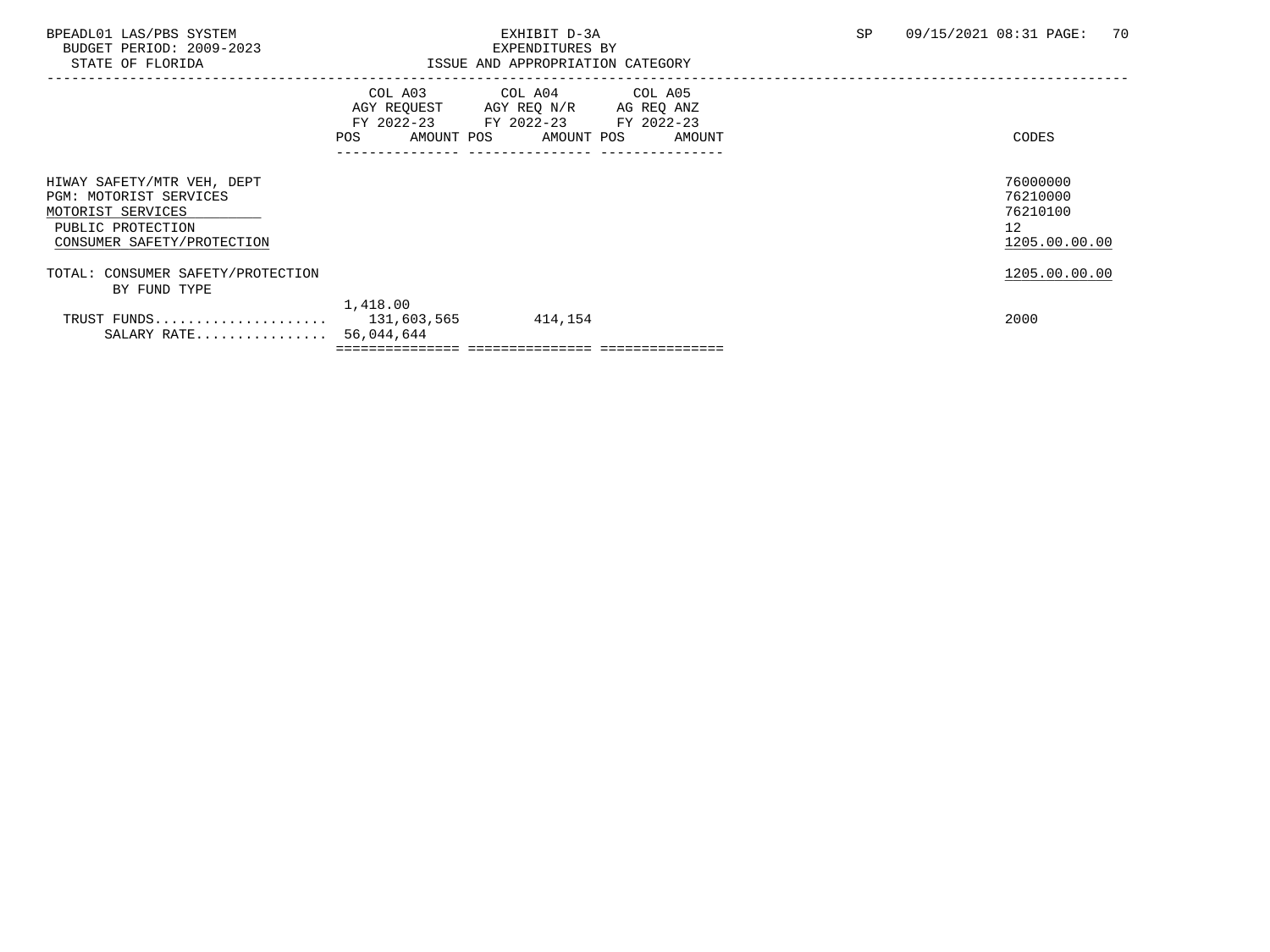BUDGET PERIOD: 2009-2023 EXPENDITURES BY

## BPEADL01 LAS/PBS SYSTEM SALL TO A STATIST D-3A SP 09/15/2021 08:31 PAGE: 71

| STATE OF FLORIDA                                                                                                                                                                                                                                | ISSUE AND APPROPRIATION CATEGORY |                                                                                                   |                       |  |  |  |        |                                                                                                   |
|-------------------------------------------------------------------------------------------------------------------------------------------------------------------------------------------------------------------------------------------------|----------------------------------|---------------------------------------------------------------------------------------------------|-----------------------|--|--|--|--------|---------------------------------------------------------------------------------------------------|
|                                                                                                                                                                                                                                                 | POS                              | COL A03 COL A04 COL A05<br>AGY REQUEST AGY REQ N/R AG REQ ANZ<br>FY 2022-23 FY 2022-23 FY 2022-23 | AMOUNT POS AMOUNT POS |  |  |  | AMOUNT | CODES                                                                                             |
| HIWAY SAFETY/MTR VEH, DEPT<br>PGM: MOTORIST SERVICES<br>MOTORIST SERVICES<br>OTHER FIXED CAPITAL OUTLAY<br>OTHER FIXED CAPITAL OUTLAY<br>CAPITAL IMPROVEMENT PLAN<br>MAINTENANCE AND REPAIR<br>FIXED CAPITAL OUTLAY<br>MAIN/REP/CONST-STATEWIDE |                                  |                                                                                                   |                       |  |  |  |        | 76000000<br>76210000<br>76210100<br>99<br>9999.99.99.99<br>9900000<br>990M000<br>080000<br>083643 |
| HIGHWAY SAFETY OPER TF                                                                                                                                                                                                                          | $-$ STATE                        | 379,000                                                                                           | 379.000               |  |  |  |        | 2009 1                                                                                            |

AGENCY NARRATIVE:

2022-2023 BUDGET YEAR NARRATIVE: MAIN/REP/CONST-STATEWIDE IT COMPONENT? NO

Long-Range Program Plan Approved Activity: Fixed Capital Outlay

 The Department of Highway Safety and Motor Vehicles (department) is requesting \$379,000 in budget authority in the Motorist Services Budget Entity (76210100), Highway Safety Operating Trust Fund (HSOTF) (2009) for FY 2022-23. This request is based on an assessment of Motorist Services' (MS) facility system groups. The request is for ADA bathroom renovations and is part of a Five-Year Capital Improvement Plan necessary to preserve and extend the useful life of the buildings and their major components.

### MS OPA-LOCKA FACILITY - ADA RESTROOM RENOVATION CEILING/LIGHTING: \$379,000

 The Motorist Services (MS) facility located in Opa-Locka, is 6,001 square feet and was constructed in 1975. Sections of the building have not been renovated since original construction. There has been ongoing debate, for several years, as to whether this facility is adequate for serving the public or if an alternate location would be a better option. Only recently has it been determined that services provided through this facility are essential to the surrounding area and the building improvements are reasonable to support operations and staffing. The employee restrooms, breakroom and mechanical rooms, making up approximately 654 square feet are aged/worn and are not building code-compliant, nor do they meet ADA standards for accessibility. Additionally, one of the mechanical rooms contains antiquated and abandoned telecommunications equipment which is preventing the space from being used efficiently.

 To address this issue the department is requesting spending authority to renovate the employee restrooms, breakroom and mechanical rooms to meet building code and comply with ADA standards while boosting employee morale, creating use-of-space efficiencies and reducing utility cost due to implementation of energy efficient plumbing and electrical fixtures.

 Improvement and maintenance of building systems align with the department's strategic plan of Member Experience by promoting a work environment where members feel safe and secure.

 These strategies support the Governor's priorities of economic development and job creation by prioritizing infrastructure development to meaningful projects that provide regional and statewide impact, especially focused on safety and improved mobility (priority #3).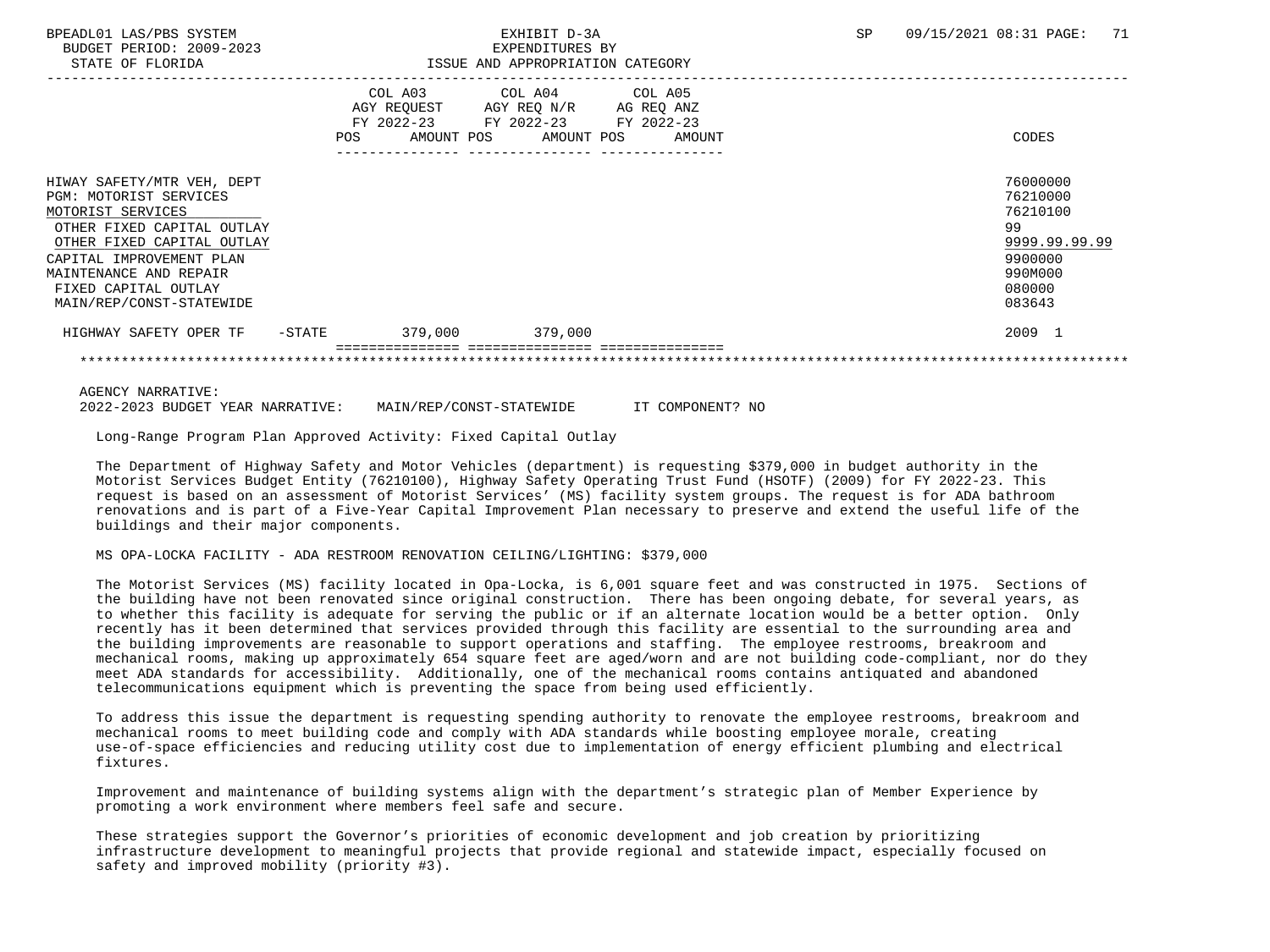| BPEADL01 LAS/PBS SYSTEM |                  |                          | EXHIBIT D-3A                     |  |
|-------------------------|------------------|--------------------------|----------------------------------|--|
|                         |                  | BUDGET PERIOD: 2009-2023 | EXPENDITURES BY                  |  |
|                         | STATE OF FLORIDA |                          | ISSUE AND APPROPRIATION CATEGORY |  |

# EXPENDITURES BY

|                                                                                                                                                                                             | COL A03<br>COL A05<br>COL A04<br>AGY REO N/R<br>AGY REOUEST<br>AG REO ANZ<br>FY 2022-23<br>FY 2022-23<br>FY 2022-23<br>AMOUNT POS<br>AMOUNT POS<br>POS<br>AMOUNT | CODES                                                                         |
|---------------------------------------------------------------------------------------------------------------------------------------------------------------------------------------------|------------------------------------------------------------------------------------------------------------------------------------------------------------------|-------------------------------------------------------------------------------|
| HIWAY SAFETY/MTR VEH, DEPT<br>PGM: MOTORIST SERVICES<br>MOTORIST SERVICES<br>OTHER FIXED CAPITAL OUTLAY<br>OTHER FIXED CAPITAL OUTLAY<br>CAPITAL IMPROVEMENT PLAN<br>MAINTENANCE AND REPAIR |                                                                                                                                                                  | 76000000<br>76210000<br>76210100<br>99<br>9999.99.99.99<br>9900000<br>990M000 |

 Ensuring that our citizen's assets are maintained in an acceptable condition supports the Florida Economic Development Strategic Plan of ensuring state, regional, and local agencies provide collaborative and timely customer service to businesses and workers (strategy 4.2) and creating and sustaining vibrant, safe, and healthy communities that attract workers, residents, businesses, and visitors to Florida (strategy 6.1). \*\*\*\*\*\*\*\*\*\*\*\*\*\*\*\*\*\*\*\*\*\*\*\*\*\*\*\*\*\*\*\*\*\*\*\*\*\*\*\*\*\*\*\*\*\*\*\*\*\*\*\*\*\*\*\*\*\*\*\*\*\*\*\*\*\*\*\*\*\*\*\*\*\*\*\*\*\*\*\*\*\*\*\*\*\*\*\*\*\*\*\*\*\*\*\*\*\*\*\*\*\*\*\*\*\*\*\*\*\*\*\*\*\*\*\*\*\*\*\*\*\*\*\*\*\*\*

| TOTAL: MOTORIST SERVICES<br>BY FUND                                                        |                  |                        |                                                |  | 76210100         |  |
|--------------------------------------------------------------------------------------------|------------------|------------------------|------------------------------------------------|--|------------------|--|
| HIGHWAY SAFETY OPER TF                                                                     | -STATE<br>-MATCH | 126,251,802<br>386,106 | 793.154                                        |  | 2009 1<br>2009 2 |  |
| TOTAL HIGHWAY SAFETY OPER TF                                                               |                  | 126,637,908            | 793.154<br>====== ================ =========== |  | 2009             |  |
| FEDERAL GRANTS TRUST FUND -FEDERL                                                          | $-$ RECPNT       | 557,106<br>769,987     |                                                |  | 2261 3<br>2261 9 |  |
| TOTAL FEDERAL GRANTS TRUST FUND                                                            |                  | 1,327,093              |                                                |  | 2261             |  |
| GAS TAX COLLECTION TF -STATE                                                               |                  | 4,017,564              |                                                |  | 2319 1           |  |
| TOTAL POSITIONS $1,418.00$<br>TOTAL BUREAU $131,982,565$<br>TOTAL SALARY RATE $56,044,644$ |                  |                        | 793.154                                        |  |                  |  |
|                                                                                            |                  |                        |                                                |  |                  |  |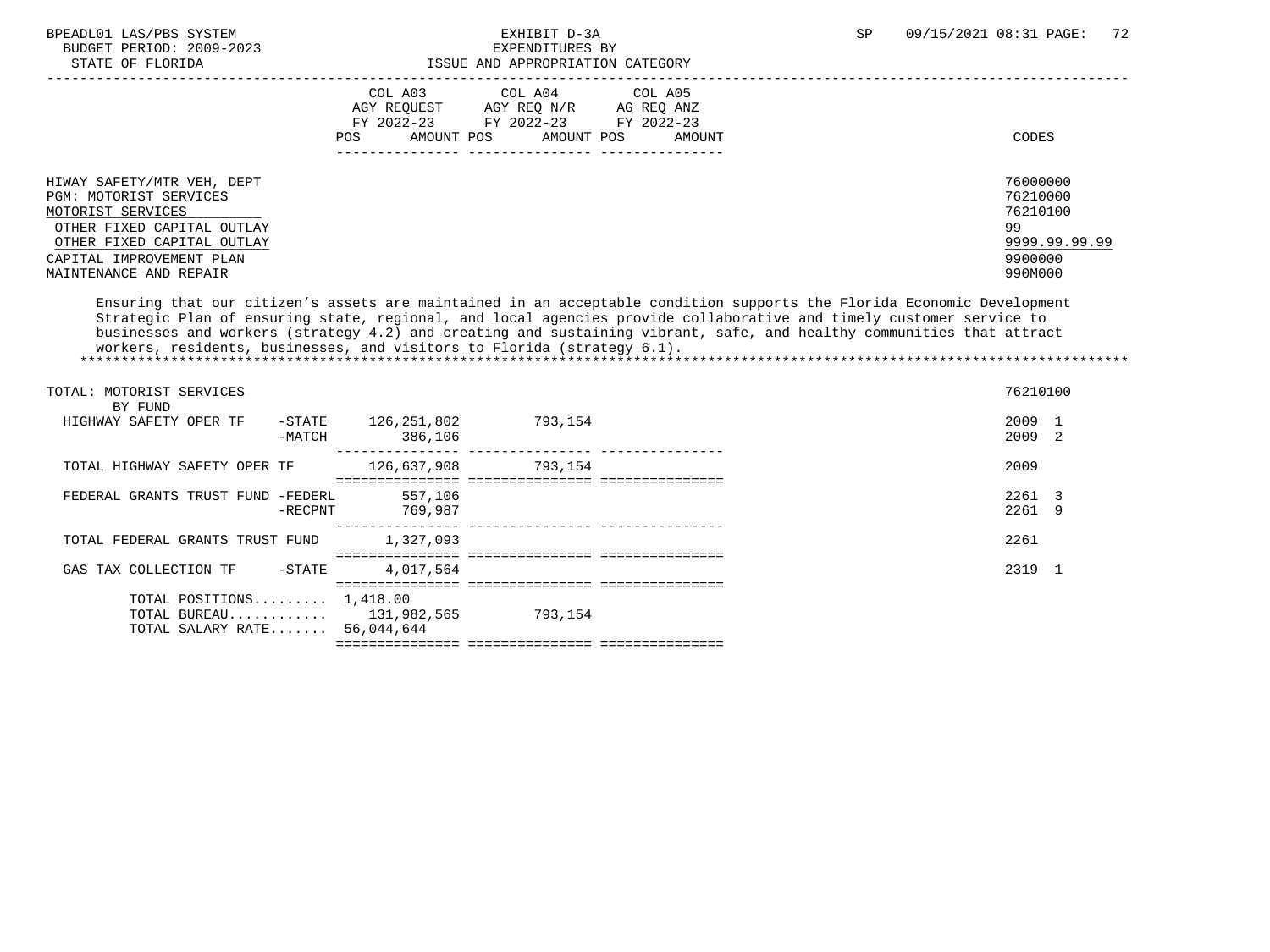| BUDGET PERIOD: 2009-2023<br>STATE OF FLORIDA                                                                                                                                                                                                      | EXPENDITURES BY<br>ISSUE AND APPROPRIATION CATEGORY                                                                                               |                                                                                         |
|---------------------------------------------------------------------------------------------------------------------------------------------------------------------------------------------------------------------------------------------------|---------------------------------------------------------------------------------------------------------------------------------------------------|-----------------------------------------------------------------------------------------|
|                                                                                                                                                                                                                                                   | COL A03<br>COL A04<br>COL A05<br>AGY REQUEST AGY REQ N/R AG REQ ANZ<br>FY 2022-23 FY 2022-23 FY 2022-23<br>POS AMOUNT POS<br>AMOUNT POS<br>AMOUNT | <b>CODES</b>                                                                            |
| HIWAY SAFETY/MTR VEH, DEPT<br>PGM: INFO SERVICES ADMIN<br>INFO SERVICES ADMIN<br><b>GOV OPERATIONS/SUPPORT</b><br>INFORMATION TECHNOLOGY<br>ESTIMATED EXPENDITURES<br>ESTIMATED EXPENDITURES - OPERATIONS<br>SALARY RATE<br>SALARY RATE 8,701,035 |                                                                                                                                                   | 76000000<br>76400000<br>76400100<br>16<br>1603.00.00.00<br>1000000<br>1001000<br>000000 |
| SALARIES AND BENEFITS                                                                                                                                                                                                                             |                                                                                                                                                   | 010000                                                                                  |
| HIGHWAY SAFETY OPER TF                                                                                                                                                                                                                            | 155.00<br>$-STATE$ 12,537,233                                                                                                                     | 2009 1                                                                                  |
| OTHER PERSONAL SERVICES                                                                                                                                                                                                                           |                                                                                                                                                   | 030000                                                                                  |
| HIGHWAY SAFETY OPER TF                                                                                                                                                                                                                            | $-STATE$ 270,465                                                                                                                                  | 2009 1                                                                                  |
| <b>EXPENSES</b>                                                                                                                                                                                                                                   |                                                                                                                                                   | 040000                                                                                  |
| HIGHWAY SAFETY OPER TF - STATE<br>GAS TAX COLLECTION TF -STATE 213,265                                                                                                                                                                            | 5,763,977                                                                                                                                         | 2009 1<br>2319 1                                                                        |
| TOTAL APPRO                                                                                                                                                                                                                                       | 5,977,242                                                                                                                                         |                                                                                         |
| OPERATING CAPITAL OUTLAY                                                                                                                                                                                                                          |                                                                                                                                                   | 060000                                                                                  |
| HIGHWAY SAFETY OPER TF                                                                                                                                                                                                                            | $-$ STATE<br>83,931                                                                                                                               | 2009 1                                                                                  |
| SPECIAL CATEGORIES<br>CONTRACTED SERVICES                                                                                                                                                                                                         |                                                                                                                                                   | 100000<br>100777                                                                        |
| HIGHWAY SAFETY OPER TF -STATE 20,653,032<br>$-$ STATE<br>GAS TAX COLLECTION TF                                                                                                                                                                    | 752,333<br>________                                                                                                                               | 2009 1<br>2319 1                                                                        |
| TOTAL APPRO                                                                                                                                                                                                                                       | 21,405,365                                                                                                                                        |                                                                                         |

RISK MANAGEMENT INSURANCE 103241 HIGHWAY SAFETY OPER TF -STATE 88,048 2009 1 =============== =============== ===============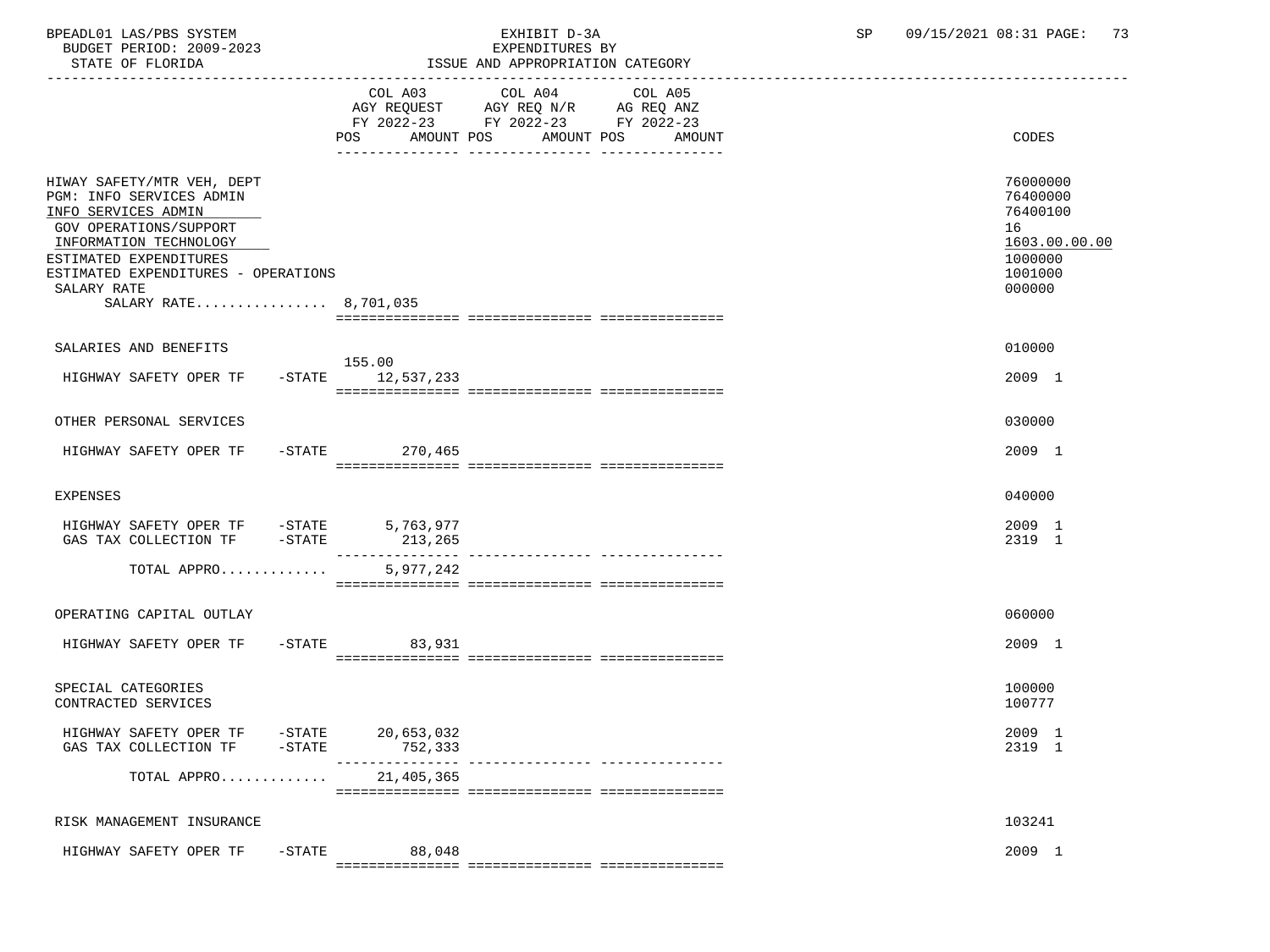BPEADL01 LAS/PBS SYSTEM EXHIBIT D-3A SP 09/15/2021 08:31 PAGE: 74 BUDGET PERIOD: 2009-2023

| STATE OF FLORIDA                                                                                                                                                                                                                                                                     | ISSUE AND APPROPRIATION CATEGORY                                                                                                                     |                                                                                                             |
|--------------------------------------------------------------------------------------------------------------------------------------------------------------------------------------------------------------------------------------------------------------------------------------|------------------------------------------------------------------------------------------------------------------------------------------------------|-------------------------------------------------------------------------------------------------------------|
|                                                                                                                                                                                                                                                                                      | COL A03<br>COL A04<br>COL A05<br>AGY REQUEST AGY REQ N/R AG REQ ANZ<br>FY 2022-23 FY 2022-23 FY 2022-23<br>POS<br>AMOUNT POS<br>AMOUNT POS<br>AMOUNT | CODES                                                                                                       |
| HIWAY SAFETY/MTR VEH, DEPT<br>PGM: INFO SERVICES ADMIN<br>INFO SERVICES ADMIN<br>GOV OPERATIONS/SUPPORT<br>INFORMATION TECHNOLOGY<br>ESTIMATED EXPENDITURES<br>ESTIMATED EXPENDITURES - OPERATIONS<br>SPECIAL CATEGORIES<br>TAX COLL NETWRK-CO SYS<br>HIGHWAY SAFETY OPER TF - STATE | 6,015,132                                                                                                                                            | 76000000<br>76400000<br>76400100<br>16<br>1603.00.00.00<br>1000000<br>1001000<br>100000<br>103752<br>2009 1 |
| COVID-19 - ST OPS                                                                                                                                                                                                                                                                    |                                                                                                                                                      | 105153                                                                                                      |
| HIGHWAY SAFETY OPER TF -FEDERL 1,216,568                                                                                                                                                                                                                                             |                                                                                                                                                      | 2009 3                                                                                                      |
| DEFERRED-PAY COM CONTRACTS                                                                                                                                                                                                                                                           |                                                                                                                                                      | 105280                                                                                                      |
| HIGHWAY SAFETY OPER TF -STATE 1,420,309                                                                                                                                                                                                                                              |                                                                                                                                                      | 2009 1                                                                                                      |
| LEASE/PURCHASE/EOUIPMENT                                                                                                                                                                                                                                                             |                                                                                                                                                      | 105281                                                                                                      |
| HIGHWAY SAFETY OPER TF                                                                                                                                                                                                                                                               | $-STATE$ 10,607                                                                                                                                      | 2009 1                                                                                                      |
| TR/DMS/HR SVCS/STW CONTRCT                                                                                                                                                                                                                                                           |                                                                                                                                                      | 107040                                                                                                      |
| HIGHWAY SAFETY OPER TF                                                                                                                                                                                                                                                               | $-STATE$<br>56,133                                                                                                                                   | 2009 1                                                                                                      |
| DATA PROCESSING SERVICES<br>DP ASSESSMENT (DMS)                                                                                                                                                                                                                                      |                                                                                                                                                      | 210000<br>210004                                                                                            |
| HIGHWAY SAFETY OPER TF -STATE 4,401,964                                                                                                                                                                                                                                              |                                                                                                                                                      | 2009 1                                                                                                      |
| NORTHWEST REGIONAL DC                                                                                                                                                                                                                                                                |                                                                                                                                                      | 210023                                                                                                      |
| HIGHWAY SAFETY OPER TF -STATE                                                                                                                                                                                                                                                        | 803,406                                                                                                                                              | 2009 1                                                                                                      |

=============== =============== ===============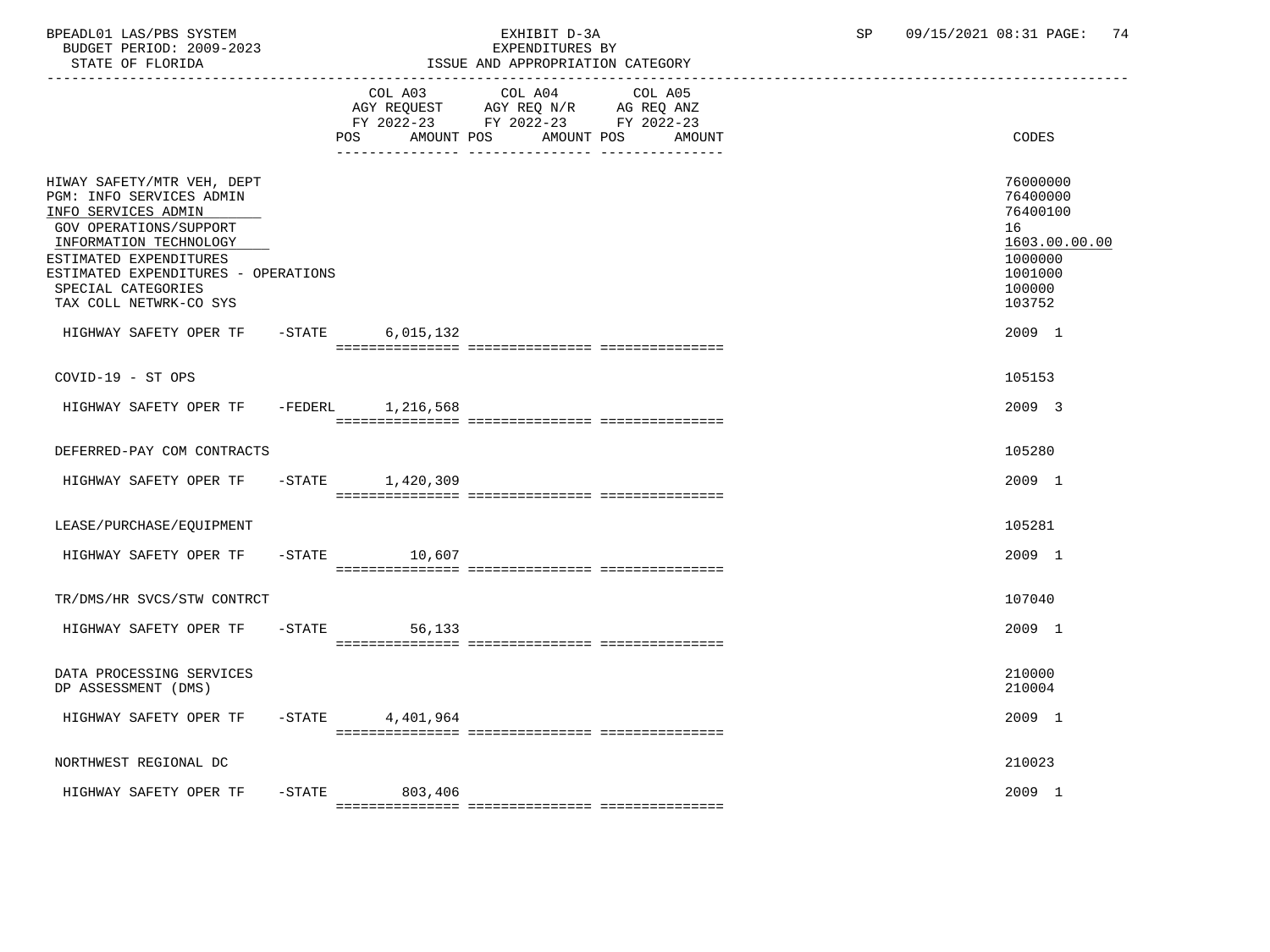BPEADL01 LAS/PBS SYSTEM EXHIBIT D-3A SP 09/15/2021 08:31 PAGE: 75 BUDGET PERIOD: 2009-2023<br>STATE OF FLORIDA

ISSUE AND APPROPRIATION CATEGORY

|                                                                                                                                                                                                    | COL A03<br>AGY REQUEST AGY REQ N/R AG REQ ANZ<br>FY 2022-23 FY 2022-23 FY 2022-23 | COL A04    | COL A05 |                                                                               |
|----------------------------------------------------------------------------------------------------------------------------------------------------------------------------------------------------|-----------------------------------------------------------------------------------|------------|---------|-------------------------------------------------------------------------------|
|                                                                                                                                                                                                    | AMOUNT POS<br>POS                                                                 | AMOUNT POS | AMOUNT  | CODES                                                                         |
| HIWAY SAFETY/MTR VEH, DEPT<br>PGM: INFO SERVICES ADMIN<br>INFO SERVICES ADMIN<br>GOV OPERATIONS/SUPPORT<br>INFORMATION TECHNOLOGY<br>ESTIMATED EXPENDITURES<br>ESTIMATED EXPENDITURES - OPERATIONS |                                                                                   |            |         | 76000000<br>76400000<br>76400100<br>16<br>1603.00.00.00<br>1000000<br>1001000 |
| TOTAL: ESTIMATED EXPENDITURES - OPERATIONS<br>BY FUND                                                                                                                                              |                                                                                   |            |         | 1001000                                                                       |
| HIGHWAY SAFETY OPER TF<br>-FEDERL                                                                                                                                                                  | -STATE 52,104,237<br>1,216,568                                                    |            |         | 2009 1<br>2009 3                                                              |
| TOTAL HIGHWAY SAFETY OPER TF                                                                                                                                                                       | 53,320,805                                                                        |            |         | 2009                                                                          |
| GAS TAX COLLECTION TF -STATE 965,598                                                                                                                                                               |                                                                                   |            |         | 2319 1                                                                        |
| TOTAL POSITIONS 155.00<br>TOTAL ISSUE 54,286,403<br>TOTAL SALARY RATE 8,701,035                                                                                                                    |                                                                                   |            |         |                                                                               |
| SALARY INCREASES FOR FY 2021-22 -<br>STATE EMPLOYEE MINIMUM WAGE<br>INCREASE - EFFECTIVE 7/1/2021<br>SALARY RATE<br>SALARY RATE 19,761-                                                            |                                                                                   |            |         | 1001030<br>000000                                                             |
| SALARIES AND BENEFITS                                                                                                                                                                              |                                                                                   |            |         | 010000                                                                        |
| HIGHWAY SAFETY OPER TF                                                                                                                                                                             | $-STATE$<br>$23,414-$                                                             |            |         | 2009 1                                                                        |
| OTHER PERSONAL SERVICES                                                                                                                                                                            |                                                                                   |            |         | 030000                                                                        |
| HIGHWAY SAFETY OPER TF - STATE                                                                                                                                                                     | 2,404                                                                             |            |         | 2009 1                                                                        |
| TOTAL: SALARY INCREASES FOR FY 2021-22 -<br>STATE EMPLOYEE MINIMUM WAGE<br>INCREASE - EFFECTIVE 7/1/2021<br>BY FUND                                                                                |                                                                                   |            |         | 1001030                                                                       |
| HIGHWAY SAFETY OPER TF -STATE<br>SALARY RATE $19,761-$                                                                                                                                             | $21,010-$                                                                         |            |         | 2009 1                                                                        |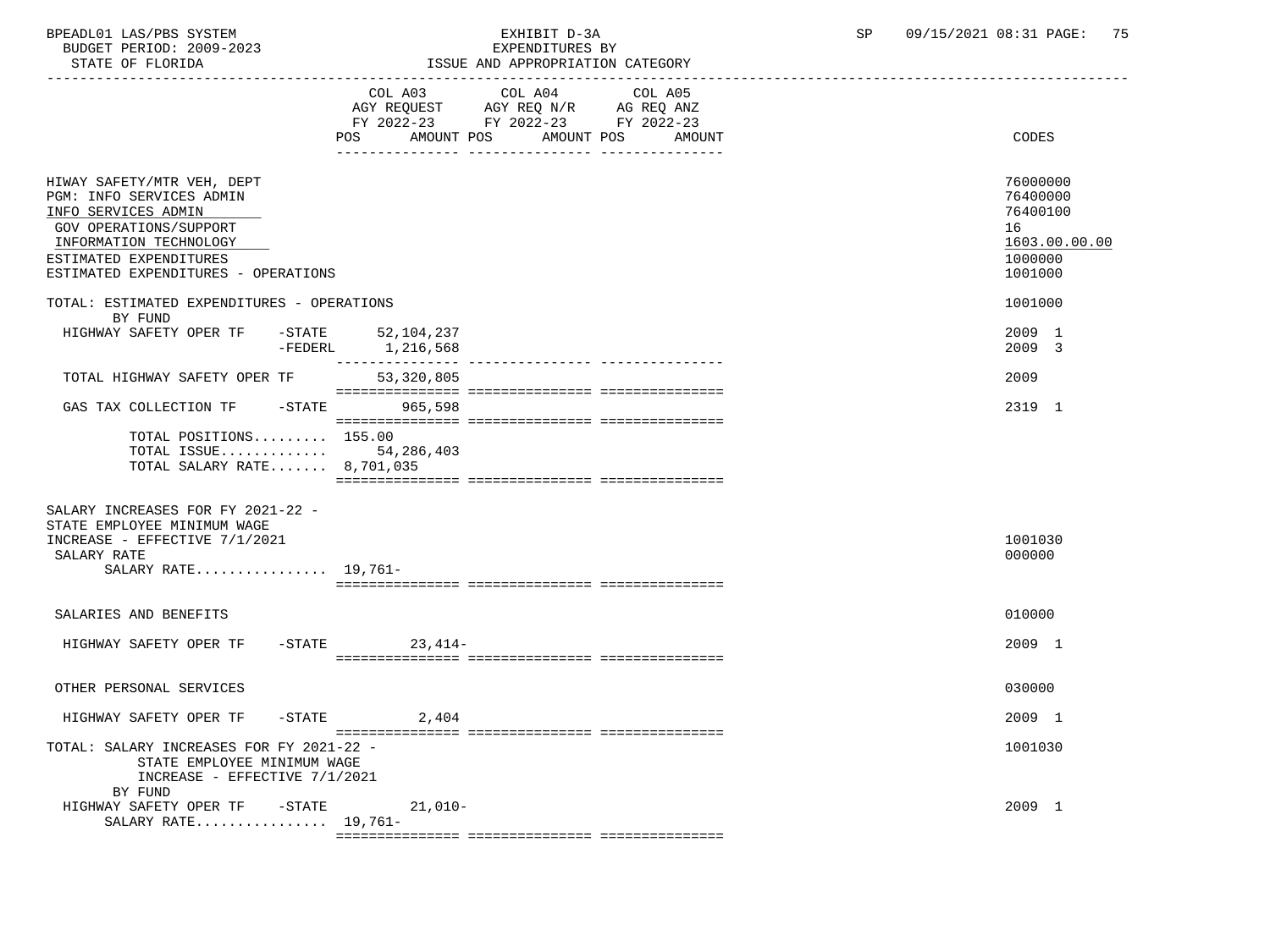STATE OF FLORIDA **ISSUE AND APPROPRIATION CATEGORY**  ----------------------------------------------------------------------------------------------------------------------------------- COL A03 COL A04 COL A05 AGY REQUEST AGY REQ N/R AG REQ ANZ FY 2022-23 FY 2022-23 FY 2022-23 POS AMOUNT POS AMOUNT POS AMOUNT CODES --------------- --------------- --------------- HIWAY SAFETY/MTR VEH, DEPT 76000000<br>PGM: INFO SERVICES ADMIN 76400000 PGM: INFO SERVICES ADMIN 76400000<br>TNFO SERVICES ADMIN 76400100 76400100 INFO SERVICES ADMIN GOV OPERATIONS/SUPPORT 16  $\frac{\text{INFORMATION Technology}}{\text{IOD1} \text{IOD} } \text{IOD} \text{IOD} \text{IOD} \text{IOD} \text{IOD} \text{IOD} \text{IOD} \text{IOD} \text{IOD} \text{IOD} \text{IOD} \text{IOD} \text{IOD} \text{IOD} \text{IOD} \text{IOD} \text{IOD} \text{IOD} \text{IOD} \text{IOD} \text{IOD} \text{IOD} \text{IOD} \text{IOD} \text{IOD} \text{IOD} \text{IOD} \text{IOD} \text{IOD} \text{IOD} \text{IOD} \text{IOD} \text{IOD$ ESTIMATED EXPENDITURES FLORIDA RETIREMENT SYSTEM ADJUSTMENT - FY 2021-22 - NORMAL COST AND UNFUNDED ACTUARIAL LIABILITY 1001070 SALARIES AND BENEFITS 010000 HIGHWAY SAFETY OPER TF -STATE 80,217 2009 1 =============== =============== =============== DATA PROCESSING SERVICES 210000 PROCESSING SERVICES 210000 PROCESSING SERVICES 210000 PROCESSING SERVICES 210000 PROCESSING SERVICES 210004 DP ASSESSMENT (DMS) HIGHWAY SAFETY OPER TF -STATE 5,868 2009 1 =============== =============== =============== TOTAL: FLORIDA RETIREMENT SYSTEM 1001070 ADJUSTMENT - FY 2021-22 - NORMAL COST AND UNFUNDED ACTUARIAL LIABILITY BY FUND HIGHWAY SAFETY OPER TF -STATE 86,085 2009 1 =============== =============== =============== CASUALTY INSURANCE PREMIUM ADJUSTMENT 1001090 SPECIAL CATEGORIES 100000 PHOTOS SERVICES AND SERVICES AND SERVICES AND SERVICES AND SERVICES AND SERVICES AND SERVICES AND SERVICES AND SERVICE SERVICES AND SERVICE SERVICES AND SERVICES AND SERVICE SERVICES AND SERVICE S RISK MANAGEMENT INSURANCE HIGHWAY SAFETY OPER TF -STATE 25,486-<br>
2009 1 =============== =============== =============== REALLOCATION OF HUMAN RESOURCES OUTSOURCING 1005900 SPECIAL CATEGORIES 100000 TR/DMS/HR SVCS/STW CONTRCT 107040 HIGHWAY SAFETY OPER TF -STATE 4,931- 2009 1

=============== =============== ===============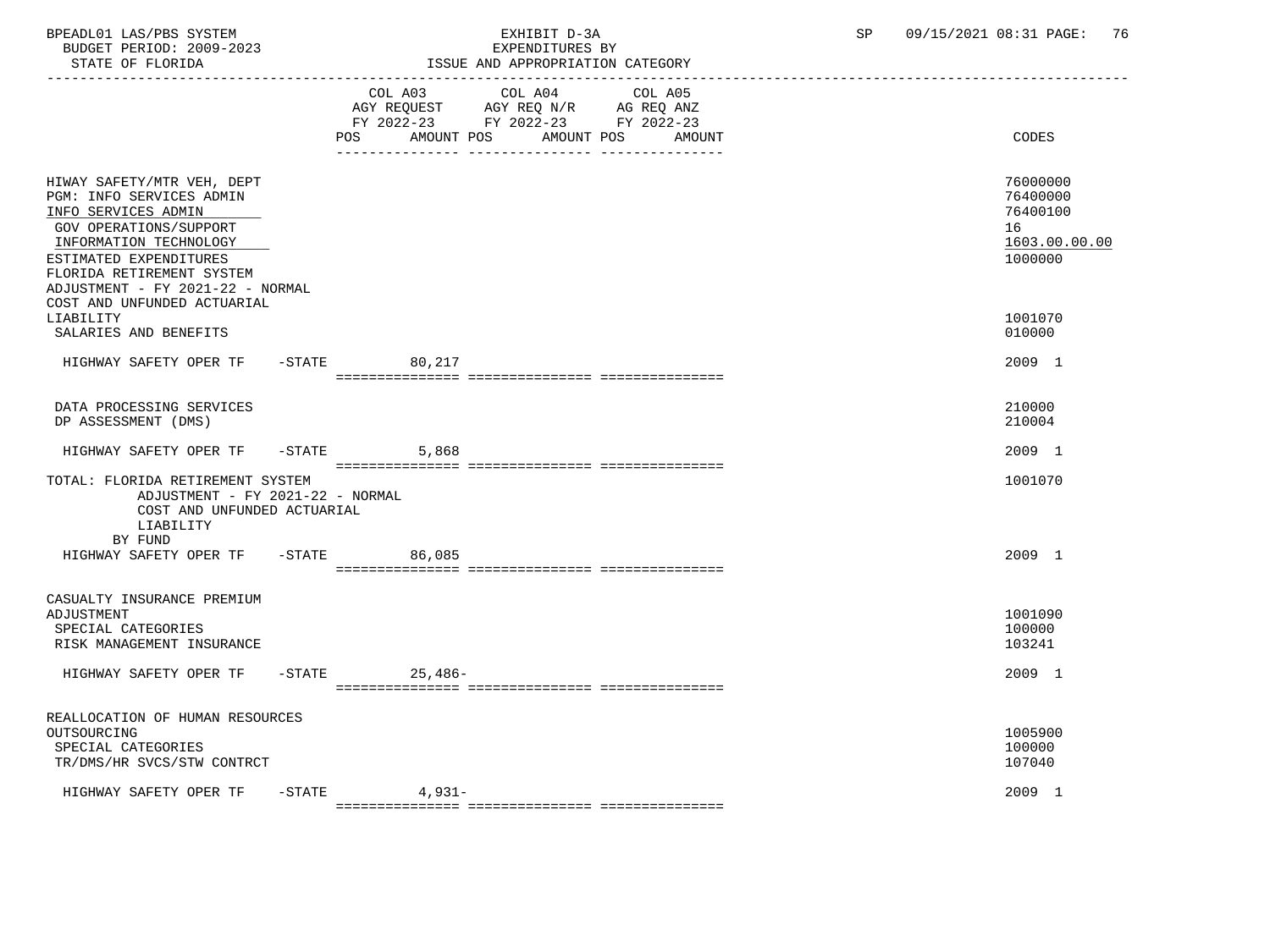BUDGET PERIOD: 2009-2023

# BPEADL01 LAS/PBS SYSTEM EXHIBIT D-3A SP 09/15/2021 08:31 PAGE: 77

| STATE OF FLORIDA                                                                                                                                                                                                                                   | ISSUE AND APPROPRIATION CATEGORY                                                                                                                  |                                                                                         |  |  |  |
|----------------------------------------------------------------------------------------------------------------------------------------------------------------------------------------------------------------------------------------------------|---------------------------------------------------------------------------------------------------------------------------------------------------|-----------------------------------------------------------------------------------------|--|--|--|
|                                                                                                                                                                                                                                                    | COL A03<br>COL A04<br>COL A05<br>AGY REQUEST AGY REQ N/R AG REQ ANZ<br>FY 2022-23 FY 2022-23 FY 2022-23<br>POS AMOUNT POS<br>AMOUNT POS<br>AMOUNT | <b>CODES</b>                                                                            |  |  |  |
| HIWAY SAFETY/MTR VEH, DEPT<br>PGM: INFO SERVICES ADMIN<br>INFO SERVICES ADMIN<br>GOV OPERATIONS/SUPPORT<br>INFORMATION TECHNOLOGY<br>ESTIMATED EXPENDITURES<br>STATE ENTERPRISE INFORMATION<br>TECHNOLOGY DISTRIBUTION<br>DATA PROCESSING SERVICES |                                                                                                                                                   | 76000000<br>76400000<br>76400100<br>16<br>1603.00.00.00<br>1000000<br>1006600<br>210000 |  |  |  |
| DP ASSESSMENT (DMS)                                                                                                                                                                                                                                |                                                                                                                                                   | 210004                                                                                  |  |  |  |
| HIGHWAY SAFETY OPER TF -STATE 61,942-                                                                                                                                                                                                              |                                                                                                                                                   | 2009 1                                                                                  |  |  |  |
| DATA PROCESSING ASSESSMENT BASE<br><b>BUDGET ADJUSTMENT</b><br>DATA PROCESSING SERVICES<br>DP ASSESSMENT (DMS)                                                                                                                                     |                                                                                                                                                   | 1006800<br>210000<br>210004                                                             |  |  |  |
| HIGHWAY SAFETY OPER TF -STATE 818,790-                                                                                                                                                                                                             |                                                                                                                                                   | 2009 1                                                                                  |  |  |  |
| NONRECURRING EXPENDITURES<br>CONTINUE FUNDING FOR THE 2020<br>CORONAVIRUS EMERGENCY SUPPLEMENTAL<br>FUNDING PROGRAM (CESF) FROM THE                                                                                                                |                                                                                                                                                   | 2100000                                                                                 |  |  |  |
| FLA DEPT OF LAW ENFORCEMENT (FDLE)<br>SPECIAL CATEGORIES<br>COVID-19 - ST OPS                                                                                                                                                                      |                                                                                                                                                   | 2103008<br>100000<br>105153                                                             |  |  |  |
| HIGHWAY SAFETY OPER TF -FEDERL 1,216,568-                                                                                                                                                                                                          |                                                                                                                                                   | 2009 3                                                                                  |  |  |  |
| NETWORK SECURITY - MULTI FACTOR<br>AUTHENTICATION SOLUTION<br>SPECIAL CATEGORIES<br>CONTRACTED SERVICES                                                                                                                                            |                                                                                                                                                   | 2103034<br>100000<br>100777                                                             |  |  |  |
| $-$ STATE<br>HIGHWAY SAFETY OPER TF                                                                                                                                                                                                                | 281,500-                                                                                                                                          | 2009 1                                                                                  |  |  |  |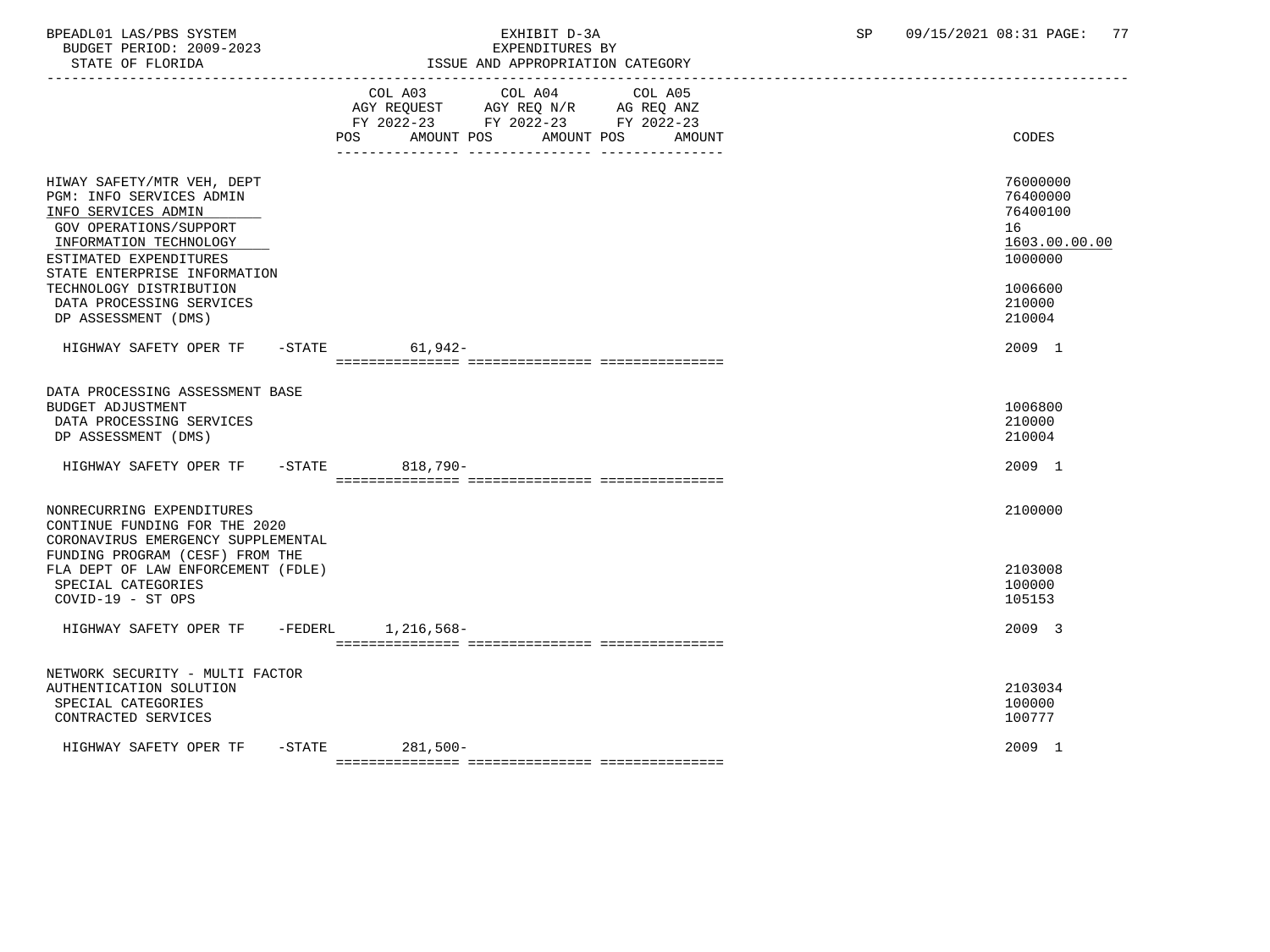BPEADL01 LAS/PBS SYSTEM EXHIBIT D-3A SP 09/15/2021 08:31 PAGE: 78 BUDGET PERIOD: 2009-2023

| STATE OF FLORIDA                                                                                                                                                                                                     |                           | ISSUE AND APPROPRIATION CATEGORY                                                                                     |                                                                                         |
|----------------------------------------------------------------------------------------------------------------------------------------------------------------------------------------------------------------------|---------------------------|----------------------------------------------------------------------------------------------------------------------|-----------------------------------------------------------------------------------------|
|                                                                                                                                                                                                                      | COL A03<br>POS AMOUNT POS | COL A04<br>COL A05<br>AGY REQUEST AGY REQ N/R AG REQ ANZ<br>FY 2022-23 FY 2022-23 FY 2022-23<br>AMOUNT POS<br>AMOUNT | <b>CODES</b>                                                                            |
| HIWAY SAFETY/MTR VEH, DEPT<br>PGM: INFO SERVICES ADMIN<br>INFO SERVICES ADMIN<br>GOV OPERATIONS/SUPPORT<br>INFORMATION TECHNOLOGY<br>NONRECURRING EXPENDITURES<br>MOTORIST MODERNIZATION PHASE II<br><b>EXPENSES</b> |                           |                                                                                                                      | 76000000<br>76400000<br>76400100<br>16<br>1603.00.00.00<br>2100000<br>2103074<br>040000 |
| HIGHWAY SAFETY OPER TF                                                                                                                                                                                               | -STATE 904,700-           |                                                                                                                      | 2009 1                                                                                  |
| OPERATING CAPITAL OUTLAY                                                                                                                                                                                             |                           |                                                                                                                      | 060000                                                                                  |
| HIGHWAY SAFETY OPER TF                                                                                                                                                                                               | $-STATE$ 30,000-          |                                                                                                                      | 2009 1                                                                                  |
| SPECIAL CATEGORIES<br>CONTRACTED SERVICES                                                                                                                                                                            |                           |                                                                                                                      | 100000<br>100777                                                                        |
| HIGHWAY SAFETY OPER TF -STATE 8,826,580-<br>$-$ STATE<br>GAS TAX COLLECTION TF                                                                                                                                       | $735,000-$                |                                                                                                                      | 2009 1<br>2319 1                                                                        |
| TOTAL APPRO                                                                                                                                                                                                          | $9,561,580-$              |                                                                                                                      |                                                                                         |
| TOTAL: MOTORIST MODERNIZATION PHASE II<br>BY FUND                                                                                                                                                                    |                           |                                                                                                                      | 2103074                                                                                 |
| HIGHWAY SAFETY OPER TF -STATE 9,761,280-<br>GAS TAX COLLECTION TF -STATE                                                                                                                                             | $735,000-$                |                                                                                                                      | 2009 1<br>2319 1                                                                        |
| TOTAL ISSUE                                                                                                                                                                                                          | 10,496,280-               |                                                                                                                      |                                                                                         |
| APPLICATION CLOUD ENVIRONMENT<br>SPECIAL CATEGORIES<br>CONTRACTED SERVICES                                                                                                                                           |                           |                                                                                                                      | 2103076<br>100000<br>100777                                                             |
| HIGHWAY SAFETY OPER TF -STATE                                                                                                                                                                                        | $5,587,407-$              |                                                                                                                      | 2009 1                                                                                  |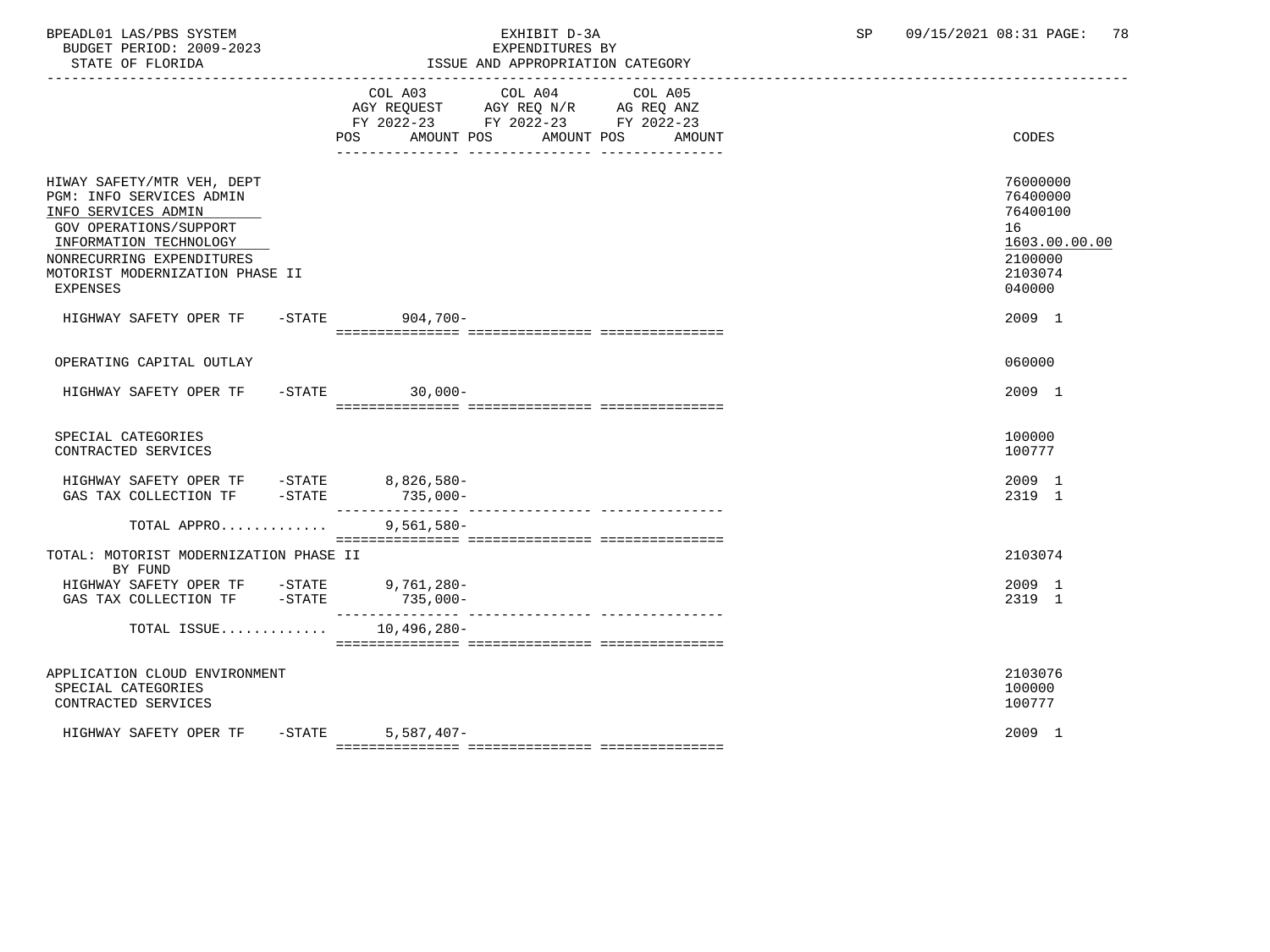BUDGET PERIOD: 2009-2023

# BPEADL01 LAS/PBS SYSTEM  $\blacksquare$  EXHIBIT D-3A SP 09/15/2021 08:31 PAGE: 79

| STATE OF FLORIDA                                                                                                                                                                                                                      |                   | ISSUE AND APPROPRIATION CATEGORY                                                                                |                   |                                                                                         |
|---------------------------------------------------------------------------------------------------------------------------------------------------------------------------------------------------------------------------------------|-------------------|-----------------------------------------------------------------------------------------------------------------|-------------------|-----------------------------------------------------------------------------------------|
|                                                                                                                                                                                                                                       | AMOUNT POS<br>POS | COL A03 COL A04 COL A05<br>AGY REQUEST AGY REQ N/R AG REQ ANZ<br>FY 2022-23 FY 2022-23 FY 2022-23<br>AMOUNT POS | AMOUNT            | CODES                                                                                   |
| HIWAY SAFETY/MTR VEH, DEPT<br>PGM: INFO SERVICES ADMIN<br>INFO SERVICES ADMIN<br>GOV OPERATIONS/SUPPORT<br>INFORMATION TECHNOLOGY<br>STATE ENTERPRISE INFORMATION<br>TECHNOLOGY<br>MOTORIST MODERNIZATION PHASE II<br><b>EXPENSES</b> |                   |                                                                                                                 |                   | 76000000<br>76400000<br>76400100<br>16<br>1603.00.00.00<br>3610000<br>36125C0<br>040000 |
| HIGHWAY SAFETY OPER TF - STATE 1,081,700 911,700                                                                                                                                                                                      |                   |                                                                                                                 |                   | 2009 1                                                                                  |
| SPECIAL CATEGORIES<br>CONTRACTED SERVICES                                                                                                                                                                                             |                   |                                                                                                                 |                   | 100000<br>100777                                                                        |
| HIGHWAY SAFETY OPER TF -STATE 7,902,040 7,352,040<br>GAS TAX COLLECTION TF -STATE 1,010,000 275,000                                                                                                                                   |                   |                                                                                                                 |                   | 2009 1<br>2319 1                                                                        |
| TOTAL APPRO                                                                                                                                                                                                                           |                   | 8,912,040 7,627,040                                                                                             |                   |                                                                                         |
| TOTAL: MOTORIST MODERNIZATION PHASE II<br>BY FUND                                                                                                                                                                                     |                   |                                                                                                                 |                   | 36125C0                                                                                 |
| $\begin{tabular}{lcccccc} HIGHWAY SAFETY OPER TF & -STATE & 8,983,740 & 8,263,740 \\ GAS TAX COLLECTION TF & -STATE & 1,010,000 & 275,000 \end{tabular}$                                                                              |                   |                                                                                                                 |                   | 2009 1<br>2319 1                                                                        |
| TOTAL ISSUE                                                                                                                                                                                                                           |                   | 9,993,740 8,538,740                                                                                             |                   |                                                                                         |
|                                                                                                                                                                                                                                       |                   |                                                                                                                 |                   |                                                                                         |
| AGENCY ISSUE NARRATIVE:<br>2022-2023 BUDGET YEAR NARRATIVE:                                                                                                                                                                           |                   |                                                                                                                 | IT COMPONENT? YES |                                                                                         |

Long-Range Program Plan Approved Activity: Application Development

MOTORIST MODERNIZATION PHASE II

 The Department of Highway Safety and Motor Vehicles (department) is seeking budget authority in the amount of \$9,993,740 (\$8,538,740 nonrecurring/\$1,455,000 recurring) for Fiscal Year (FY) 2022-23 from the Highway Safety Operating Trust Fund (HSOTF)(2009)and the Gas Tax Collection Trust Fund (GTCTF) (2319). The budget authority requested by category is \$8,912,040 in the Contracted Services category (100777) and \$1,081,700 in the Expenses category (040000).

 This request is for the sixth year of the Motorist Modernization Phase II project. Phase II is a seven-year initiative to modernize the motor vehicle issuance and supporting systems which includes, but is not limited to, titles, registrations, International Fuel Tax Agreement (IFTA), International Registration Plan (IRP), vehicle inspections, parking permits and database re-design.

Phase II will provide a 360-degree view of customer information by consolidating driver license (Phase I) and motor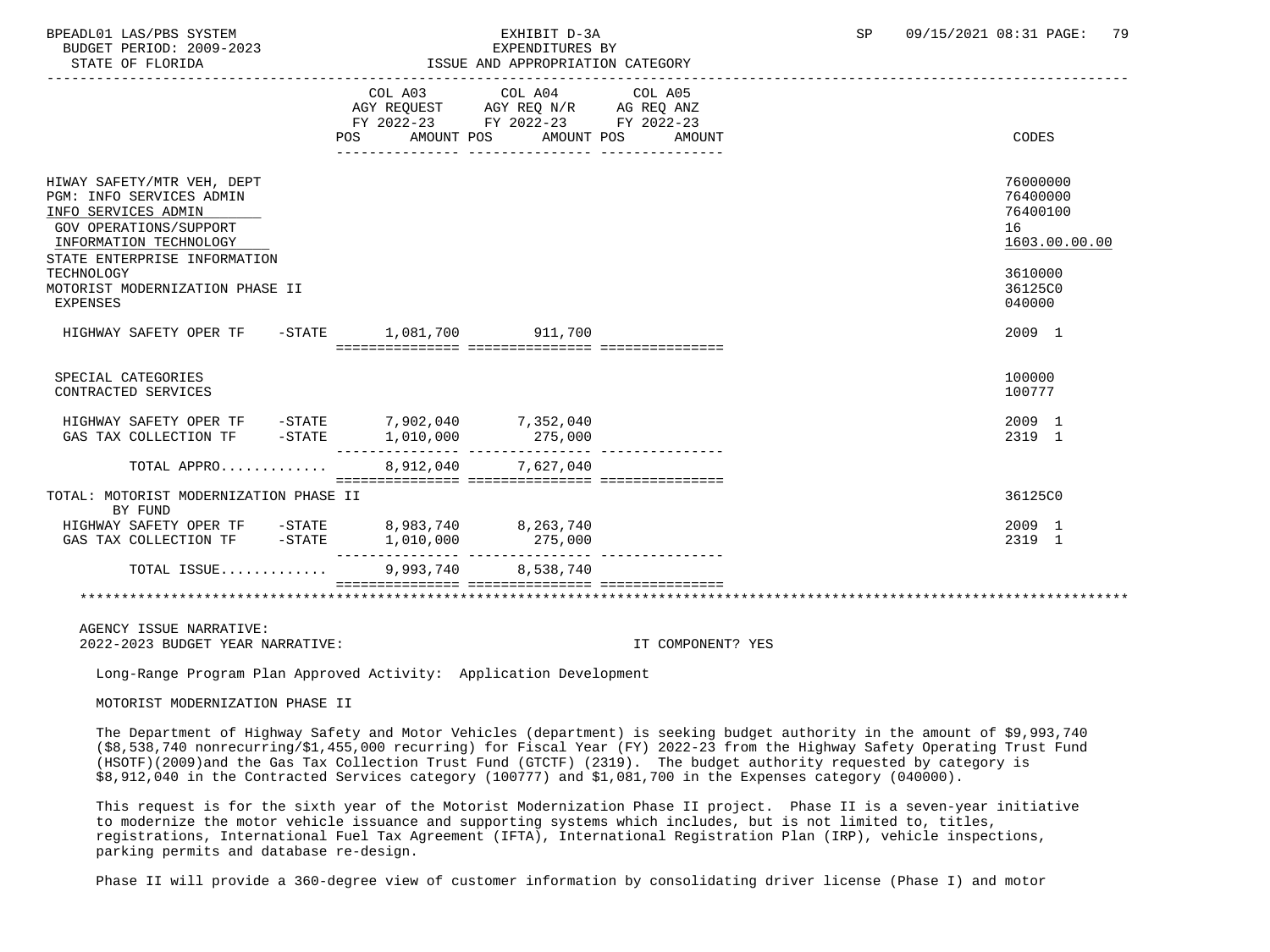BUDGET PERIOD: 2009-2023<br>
EXPENDITURES BY ELOPIDA

# STATE OF FLORIDA ISSUE AND APPROPRIATION CATEGORY

| DIAIB OF FEORIDA                                                                                                                                                  | TANG UNI ULLIVIITITI VIIDUVII                                                                                                                                 |                                                         |
|-------------------------------------------------------------------------------------------------------------------------------------------------------------------|---------------------------------------------------------------------------------------------------------------------------------------------------------------|---------------------------------------------------------|
|                                                                                                                                                                   | COL A04 COL A05<br>COL A03<br>AGY REOUEST<br>AGY REO N/R<br>AG REQ ANZ<br>FY 2022-23<br>FY 2022-23<br>FY 2022-23<br>AMOUNT POS<br>AMOUNT POS<br>POS<br>AMOUNT | CODES                                                   |
| HIWAY SAFETY/MTR VEH, DEPT<br>PGM: INFO SERVICES ADMIN<br>INFO SERVICES ADMIN<br>GOV OPERATIONS/SUPPORT<br>INFORMATION TECHNOLOGY<br>STATE ENTERPRISE INFORMATION |                                                                                                                                                               | 76000000<br>76400000<br>76400100<br>16<br>1603.00.00.00 |
| TECHNOLOGY<br>MOTORIST MODERNIZATION PHASE II                                                                                                                     |                                                                                                                                                               | 3610000<br>36125C0                                      |

 vehicle information into a single database. It will also create a more efficient service delivery for customers during office visits and facilitate easier and timely modifications to systems when needed. Additionally, Phase II will improve quality, accuracy, and availability of data and offer enhanced online options for customers using the MyDMV Portal.

IT SERVICE: This project will enhance the Information Technology Service within the department and the State of Florida.

### SUMMARY OF BUSINESS PROBLEM:

 The credentialing systems that support the issuance of motor vehicle titles and registrations rely on 30-year-old components developed by separate divisions within the department with different operating requirements. Over time, the technical environment expanded and now comprises multiple applications, databases, and programming languages that require various skill sets to maintain statewide access. The department and its partners conduct more than 40 million transactions annually relating to driver licenses, identification cards, tags, titles, and registrations.

 The core functionality of these systems can no longer support Florida's needs. The department continues to face multiple challenges in delivering efficient services, including supporting the silo systems for driver license and motor vehicle services, managing multiple instances of varying equipment in offices statewide, and supporting aging platforms with limited subject matter experts. Significant resources are spent maintaining these aging systems rather than investing in much needed service delivery improvements.

 The technical teams that support the environment have implemented workarounds to accommodate and implement state and federal mandates, but these workarounds are an additional maintenance issue and further expansion is not an option. Data synchronization is accomplished only through workaround batch processes and manual rekeying, which leads to greater incidence of data errors. From a service delivery perspective, the department and Tax Collector staff must log into separate systems if consumers have multiple transactions to perform. This inefficiency results in longer transaction processing times, increased customer wait times, and the missed opportunity to fully serve customers.

 As Tax Collectors began issuing driver licenses, a single view of the customer has become a higher priority. With the implementation of Phase I, and the continued modernization effort of Phase II well underway, Tax Collectors have continued to request other functionalities such as new reports, enhanced interface features, and the ability to interface with existing cashiering or document management systems to optimize business operations. Tax Collectors requests now account for a third of the total system upgrades or modification requests handled by the Information Services Administration (ISA) Division.

#### PROPOSED SOLUTION AND BENEFITS:

 The overall goal of Motorist Modernization is to reduce costs and gain efficiencies by streamlining the technology footprint (hardware and software) and centralize motorist information for ease of access and improved data accuracy.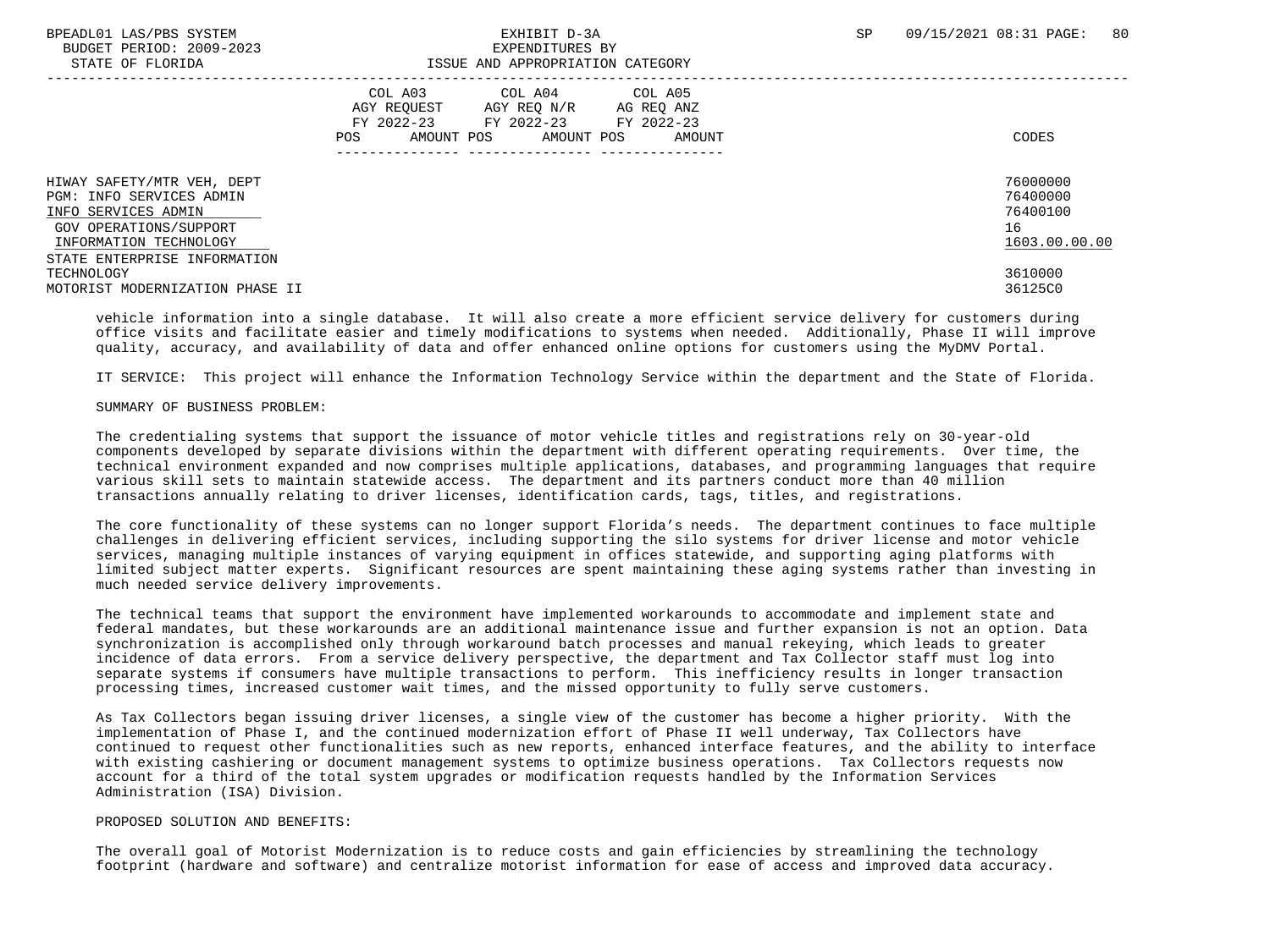| DIAIL OF FIORIDA                                                                 | TOOOD AND AFFROFRIAIION CAIBGORI                                                                                                                              |                                  |
|----------------------------------------------------------------------------------|---------------------------------------------------------------------------------------------------------------------------------------------------------------|----------------------------------|
|                                                                                  | COL A05<br>COL A03<br>COL A04<br>AGY REOUEST<br>AGY REO N/R<br>AG REO ANZ<br>FY 2022-23<br>FY 2022-23 FY 2022-23<br>AMOUNT POS<br>AMOUNT POS<br>AMOUNT<br>POS | CODES                            |
| HIWAY SAFETY/MTR VEH, DEPT<br>PGM: INFO SERVICES ADMIN<br>INFO SERVICES ADMIN    |                                                                                                                                                               | 76000000<br>76400000<br>76400100 |
| GOV OPERATIONS/SUPPORT<br>INFORMATION TECHNOLOGY<br>STATE ENTERPRISE INFORMATION |                                                                                                                                                               | 16<br>1603.00.00.00              |
| TECHNOLOGY<br>MOTORIST MODERNIZATION PHASE II                                    |                                                                                                                                                               | 3610000<br>36125C0               |

 The department anticipates the total effort of Phase II to be a seven (7) year implementation process, utilizing both existing resources and additional budget authority from the Highway Safety Operating Trust Fund and Gas Tax Collection Trust Fund. This project will enhance the department's services to motorists, enabling a customer-centric, consolidated view instead of the multiple records for a driver and his or her motor vehicle(s) currently residing in multiple systems as it is today.

 Additional Phase II components will address the International Fuel Tax Agreement (IFTA), the International Registration Plan (IRP), Enterprise Content Management Study (ECM), and Mobile Driver License (mDL).

 Based on research of other states' attempts to replace their motorist systems, the department proposes a staged re-engineering and re-development effort. The department will act as the system integrator with contracted services and in-house experts. Motorist Modernization Phase II is the modernization of Motor Vehicle Issuance functions, which includes but is not limited to titles, registrations, inventory, vehicle inspections, parking permits, stops, batch, dealer licenses and database re-design. Phase II will primarily focus on the motor vehicle functionality. As part of this re-engineering effort, the department plans to migrate to a customer-centric data model and implement controls to increase public safety and data security.

 Motorist Modernization Phase II was initially funded in FY 2017-18 at \$4.1 million to begin the documentation of the AS-IS functionality and complete the standardization of title and registration requirements. Department systems conduct more than 40 million transactions annually relating to credentialing, tags, titles, and registrations. The credentialing system that supports the issuance of motor vehicle titles and motor vehicle registrations rely on 30-year-old computer systems, which were developed by separate divisions within the department using different operating requirements.

 Over time, the technical environment of the motor vehicle system has expanded and is now comprised of multiple applications, databases, and programming languages which require various skill sets to maintain statewide access. Phase II is anticipated to be complete by June 2024 with a total request of \$62,325,640.

Projected costs for Phase II increased due to the addition of the following components:

- \* International Fuel Tax Agreement (IFTA) and the International Registration Plan (IRP)
- \* Enterprise Content Management (ECM)
- \* Mobile Driver License (mDL)

This effort is critical to the long-term success of the department. In moving to a customer-centric view, the department can better serve the citizens of Florida in the most cost effective and reliable manner. Due to changes in technology and in policy, systems are at end of life and no longer align or adequately support the department's business processes. State revenues generated from driver licenses and motor vehicle titles and registrations total approximately \$2.4 billion annually and are distributed to over 500 different state and local entities, with the majority being distributed to the Department of Transportation, the General Revenue fund, and the Department of Education.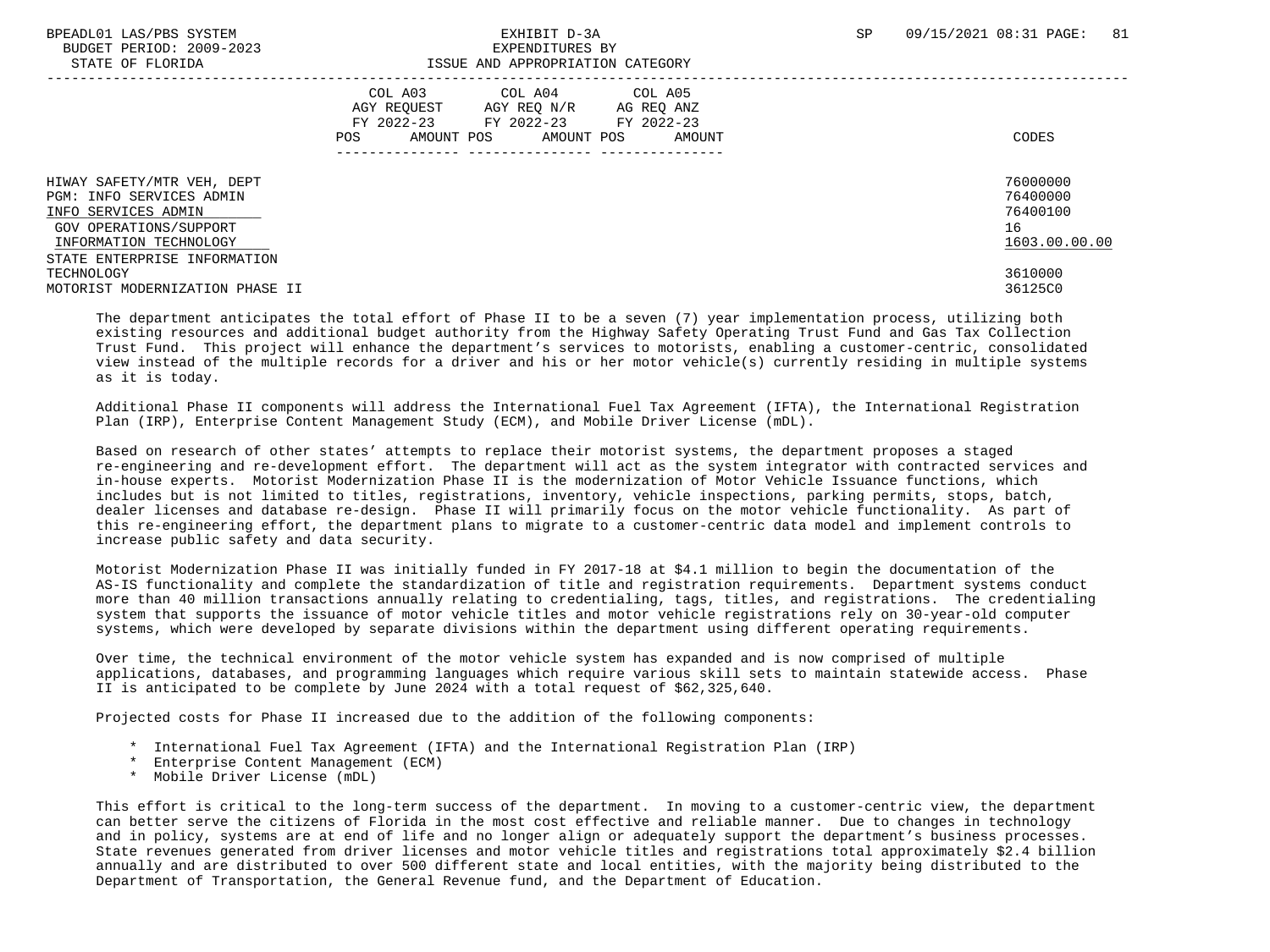## BPEADL01 LAS/PBS SYSTEM SALL BOOK CONTROL CONTROLLER TO A SP 09/15/2021 08:31 PAGE: 82 STATE OF FLORIDA **ISSUE AND APPROPRIATION CATEGORY**

|                                                                                                                                                                   | COL A03<br>COL A05<br>COL A04<br>AGY REOUEST<br>AGY REO N/R<br>AG REO ANZ<br>FY 2022-23<br>FY 2022-23 FY 2022-23<br>AMOUNT POS<br>AMOUNT POS<br>POS<br>AMOUNT | CODES                                                   |
|-------------------------------------------------------------------------------------------------------------------------------------------------------------------|---------------------------------------------------------------------------------------------------------------------------------------------------------------|---------------------------------------------------------|
| HIWAY SAFETY/MTR VEH, DEPT<br>PGM: INFO SERVICES ADMIN<br>INFO SERVICES ADMIN<br>GOV OPERATIONS/SUPPORT<br>INFORMATION TECHNOLOGY<br>STATE ENTERPRISE INFORMATION |                                                                                                                                                               | 76000000<br>76400000<br>76400100<br>16<br>1603.00.00.00 |
| TECHNOLOGY<br>MOTORIST MODERNIZATION PHASE II                                                                                                                     |                                                                                                                                                               | 3610000<br>36125C0                                      |

MOTORIST MODERNIZATION MILESTONES:

--------------------------------

PHASE I - Go-Live Dates:

December 7, 2020 Go-Live for the following systems:

- Financial Responsibility (data exchange with all insurance companies).
- Driver License Issuance rollout initiated for identified pilot sites.
- MyDMV Portal released with full functions (running in parallel with legacy portal (Virtual Office) through 2021).
- Motorist Maintenance functions to existing user base.
- Various data exchanges implemented to support citation processing, as well as data exchanges with external agencies.
- Statewide rollout commenced January 2021 and was completed April 2021.

#### PHASE II - Activities Underway:

---------------------------------

- Completed requirements gathering and validation and is currently developing the systems and processes that support motor vehicles, licensing and business support systems.
- Development and testing, which started summer 2019, continues.
- In May/June 2020, the Phase II team completed the selection and project initiation for the IFTA/IRP Commercial Off The Shelf software (COTS) product and associated services, the Enterprise Content Management (ECM) COTS product and associated services, as well as selecting the Credential Service Provider for the state of Florida's mobile driver license. The Phase II team continues development of these solutions and is working towards integration.
- Early Fall 2021, statewide release of the Mobile Driver License (mDL) credential application (includes law Enforcement and age verification).
- Fall 2021, IFTA/IRP Trip Permit Solution will be completed and launched.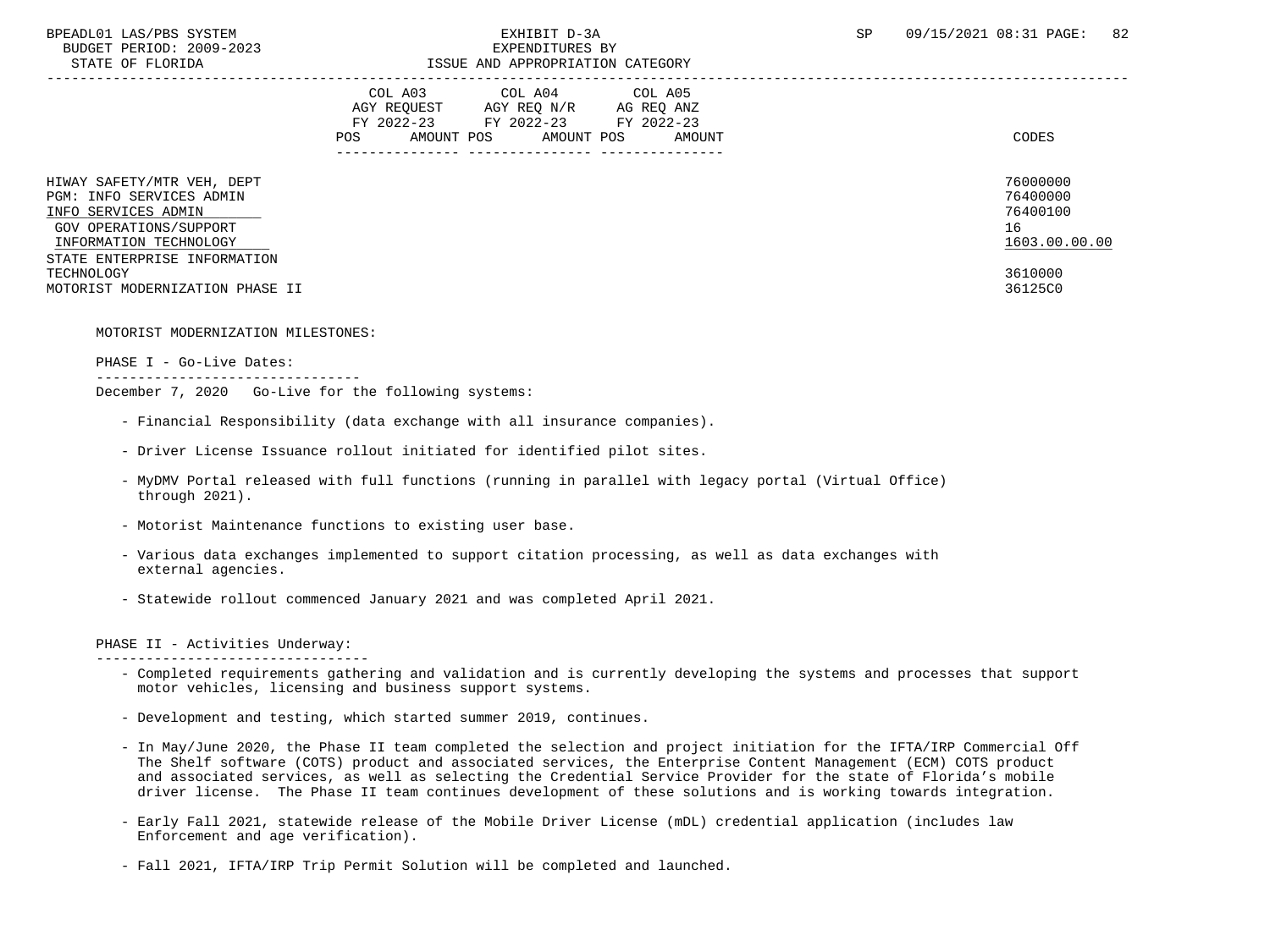BUDGET PERIOD: 2009-2023<br>
EXPENDITURES BY ELOPIDA

### BPEADL01 LAS/PBS SYSTEM SALL RESOLUTE THE STATE OF SALL RESOLUTE TO A SP 09/15/2021 08:31 PAGE: 83 STATE OF FLORIDA ISSUE AND APPROPRIATION CATEGORY

| STATE OF FLORIDA                                                                                                                                                  | ISSUE AND APPROPRIATION CATEGORY                                                                                                                           |                                                         |
|-------------------------------------------------------------------------------------------------------------------------------------------------------------------|------------------------------------------------------------------------------------------------------------------------------------------------------------|---------------------------------------------------------|
|                                                                                                                                                                   | COL A03<br>COL A04 COL A05<br>AGY REOUEST<br>AGY REO N/R<br>AG REQ ANZ<br>FY 2022-23<br>FY 2022-23 FY 2022-23<br>AMOUNT POS<br>AMOUNT POS<br>POS<br>AMOUNT | CODES                                                   |
| HIWAY SAFETY/MTR VEH, DEPT<br>PGM: INFO SERVICES ADMIN<br>INFO SERVICES ADMIN<br>GOV OPERATIONS/SUPPORT<br>INFORMATION TECHNOLOGY<br>STATE ENTERPRISE INFORMATION |                                                                                                                                                            | 76000000<br>76400000<br>76400100<br>16<br>1603.00.00.00 |
| TECHNOLOGY<br>MOTORIST MODERNIZATION PHASE II                                                                                                                     |                                                                                                                                                            | 3610000<br>36125C0                                      |

#### LINKAGE TO STRATEGIC PLAN:

 This project will enhance the Information Technology Service within the department and the State of Florida. This project supports the department's strategic goal of Public Safety by investing in emerging technologies and ensuring the integrity, availability, and security of the department's data.

 As the supporting infrastructure for services to the public and law enforcement, it also supports the department's goal of Public Safety to protect the lives and security of our residents and visitors through enforcement, service, and education and to provide efficient and effective services that meet or exceed the needs of customers and stakeholders.

 This issue supports the department's goal of Service Delivery by positioning Florida to have a customer-focused support services by ensuring state, regional, and local agencies provide collaborative and timely customer service to businesses and workers and improve the efficiency and effectiveness of government agencies at all levels.

#### BUDGET REQUEST FOR FY 2022-23:

|                                                                                                          | FY 2022-23<br>Request    | FY 2022-23<br>Recurring  | FY 2022-23<br>Nonrecurring |
|----------------------------------------------------------------------------------------------------------|--------------------------|--------------------------|----------------------------|
| FUND: Highway Safety Operating Trust Fund (HSOTF)<br>Expenses $(040000)$<br>Contracted Services (100777) | \$1,081,700<br>7,902,040 | 170,000<br>\$<br>550,000 | 911,700<br>\$<br>7,352,040 |
| Total HSOTF                                                                                              | \$8,983,740              | 720,000<br>Ŝ.            | \$8, 263, 740              |
| FUND: Gas Tax Collection Trust Fund (GTCTF)<br>Contracted Services (100777)                              | \$1,010,000              | 735,000<br>Ŝ.            | \$<br>275,000              |
| Total GTCTF                                                                                              | \$1,010,000              | 735,000<br>Ŝ.            | 275,000<br>\$              |
| Total HSOTF and GTCTF                                                                                    | \$9,993,740              | \$1,455,000              | 8,538,740<br>S.            |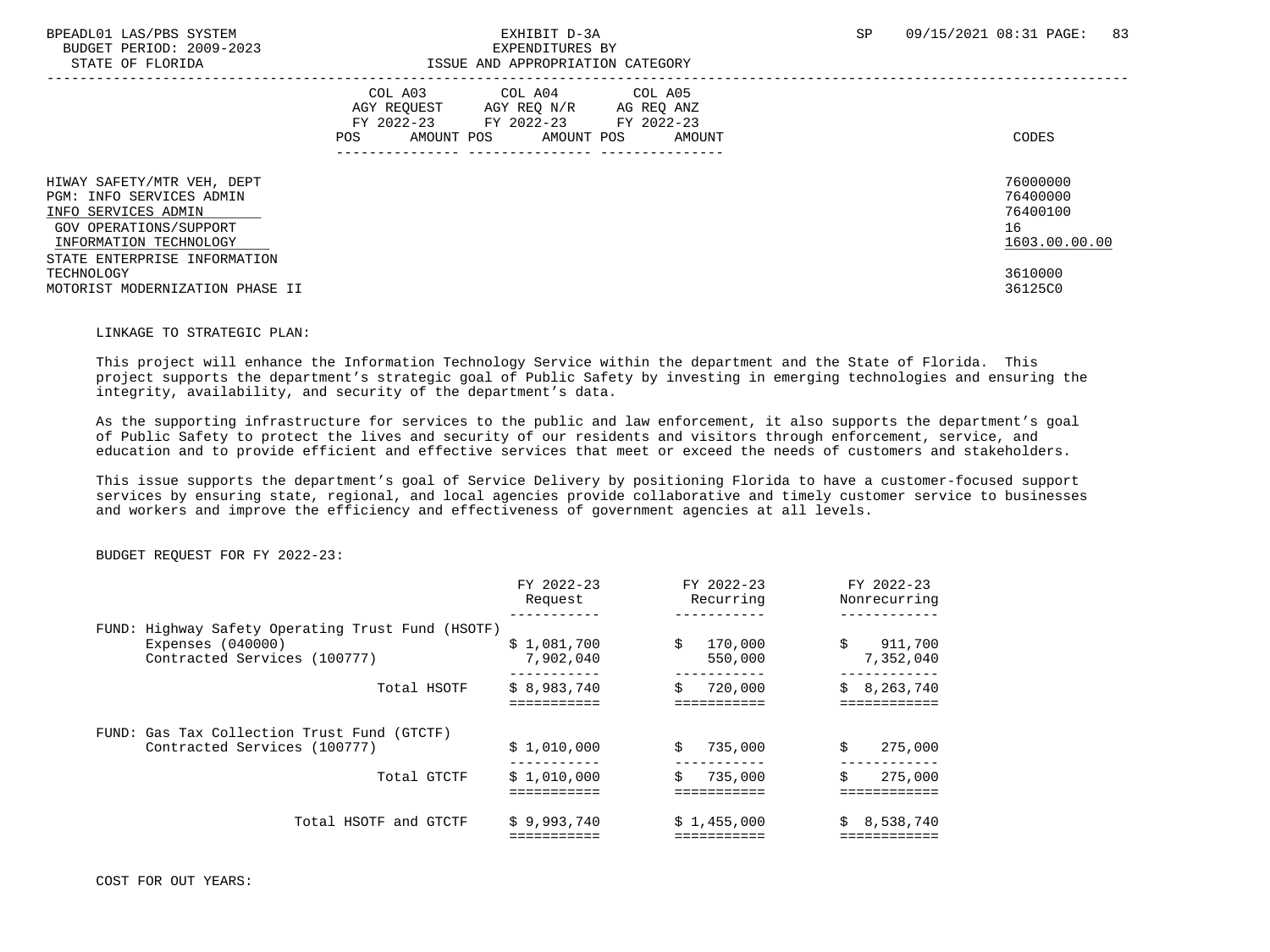| BPEADL01 LAS/PBS SYSTEM<br>BUDGET PERIOD: 2009-2023<br>STATE OF FLORIDA                                                                                                                                                   |                                                                                                                | EXHIBIT D-3A<br>EXPENDITURES BY<br>ISSUE AND APPROPRIATION CATEGORY                                                               |                            | SP                                    | 84<br>09/15/2021 08:31 PAGE:                                                  |
|---------------------------------------------------------------------------------------------------------------------------------------------------------------------------------------------------------------------------|----------------------------------------------------------------------------------------------------------------|-----------------------------------------------------------------------------------------------------------------------------------|----------------------------|---------------------------------------|-------------------------------------------------------------------------------|
|                                                                                                                                                                                                                           | POS FOR THE POST OF THE STATE STATE STATE STATE STATE STATE STATE STATE STATE STATE STATE STATE STATE STATE ST | COL A03 COL A04 COL A05<br>AGY REQUEST AGY REQ N/R AG REQ ANZ<br>FY 2022-23 FY 2022-23 FY 2022-23<br>AMOUNT POS AMOUNT POS AMOUNT |                            |                                       | CODES                                                                         |
| HIWAY SAFETY/MTR VEH, DEPT<br><b>PGM: INFO SERVICES ADMIN</b><br>INFO SERVICES ADMIN<br>GOV OPERATIONS/SUPPORT<br>INFORMATION TECHNOLOGY<br>STATE ENTERPRISE INFORMATION<br>TECHNOLOGY<br>MOTORIST MODERNIZATION PHASE II |                                                                                                                |                                                                                                                                   |                            |                                       | 76000000<br>76400000<br>76400100<br>16<br>1603.00.00.00<br>3610000<br>36125C0 |
|                                                                                                                                                                                                                           |                                                                                                                | FY 2023-24<br>Request                                                                                                             | Recurring                  | FY 2023-24 FY 2023-24<br>Nonrecurring |                                                                               |
| FY 2023-24                                                                                                                                                                                                                | HSOTF and GTCTF                                                                                                | \$9,046,840<br>===========                                                                                                        | \$1,455,000<br>=========== | \$7,591,840<br>============           |                                                                               |

### IMPACT IF ISSUE IS NOT FUNDED:

 It is critical that Phase II bring closure to the technical foundation that was set forth in Phase I, to create a consistent and balanced technical solution and prevent a fragmented approach due to the disparate approaches between the newly modernized and legacy systems. Without this funding, the department will not be able to achieve the goal of creating one comprehensive system that handles driver license and motor vehicle issuance for the State of Florida. The department will continue to maintain multiple, antiquated systems and the costs for sustaining these systems will increase over time. The department will also be faced with retirement of key staff adept at monitoring and repairing the older legacy systems. These issues not only affect the department, but also create Law Enforcement safety issues and place federal funds at risk.

 In addition, the department must assume increasing business and technology risks of increasing operating costs, lost revenue, delayed revenue, loss of productivity, inability to issue credentials, risk of incorrectly issued credentials, inaccurate driver records, and non-compliance with State or Federal mandates.

Without modernizing and simplifying the current environment, the department will continue to face:

- \* Concern from Tax Collectors who want to eliminate redundancies and inefficiencies they see in their organizations that stem from having to use multiple systems;
- \* The risk of missed revenue from an inability to effectively audit functions that present opportunity and motivation for non-compliant activity (such as not having the required motor vehicle liability insurance coverage or not maintaining valid International Fuel Tax Agreement (IFTA)/International Registration Plan (IRP) licensure);
- \* The risk that data needed by Law Enforcement to enforce public safety will be unavailable or inaccurate;
- The increased complexity to maintain a hybrid system, with only half of a modernized solution;
- \* The technical challenges for staff, customers, and stakeholders. As the department continues to manage multiple systems, the complexity of operating these systems increases;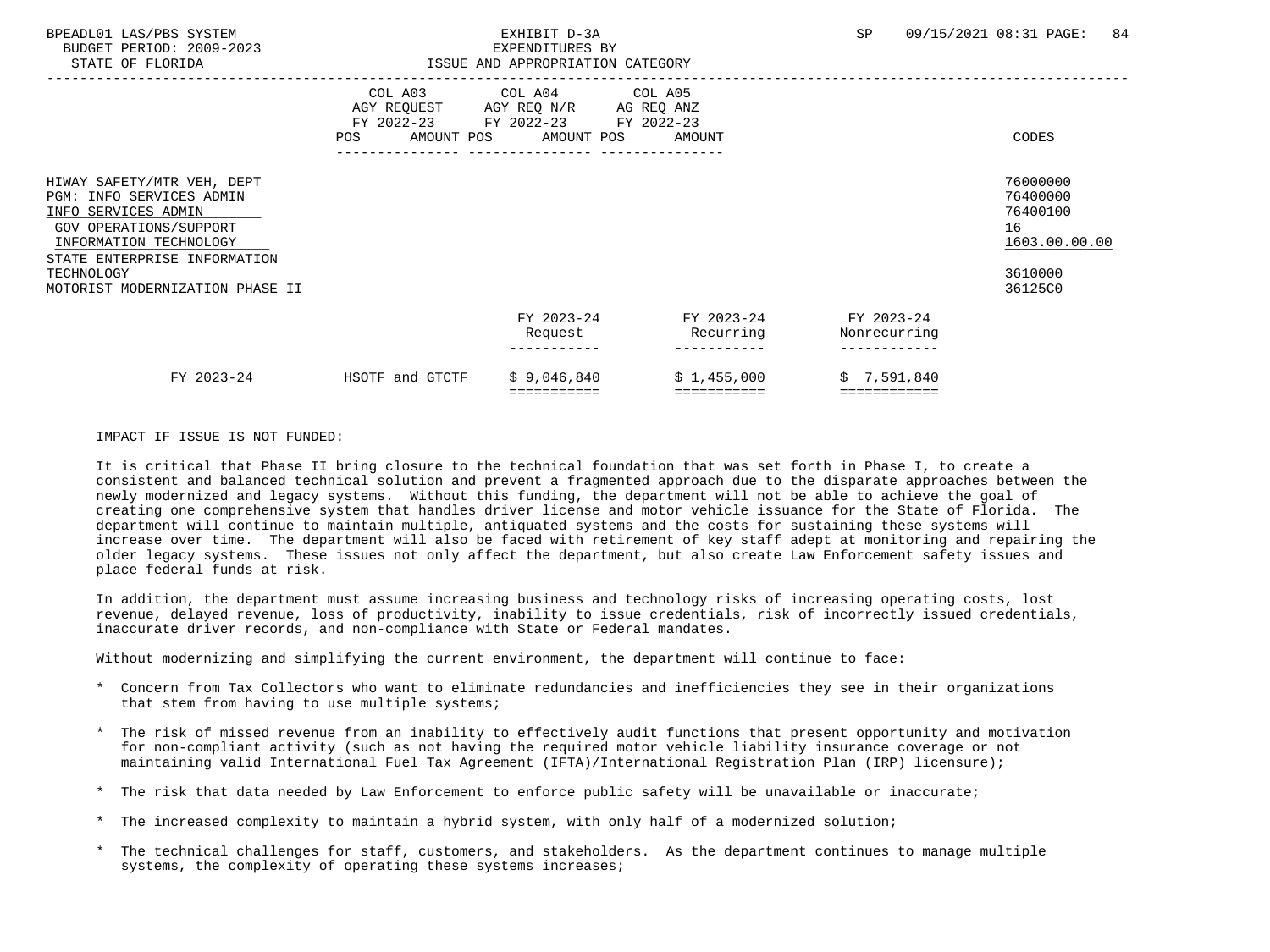| PIAIR OF LUOKIDH                                                                                                                                                  | ISSUE AND APPROPRIAIION CAIEGORI                                                                                                                           |                                                         |
|-------------------------------------------------------------------------------------------------------------------------------------------------------------------|------------------------------------------------------------------------------------------------------------------------------------------------------------|---------------------------------------------------------|
|                                                                                                                                                                   | COL A03<br>COL A04 COL A05<br>AGY REOUEST<br>AGY REO N/R<br>AG REQ ANZ<br>FY 2022-23<br>FY 2022-23 FY 2022-23<br>AMOUNT POS<br>AMOUNT POS<br>POS<br>AMOUNT | CODES                                                   |
| HIWAY SAFETY/MTR VEH, DEPT<br>PGM: INFO SERVICES ADMIN<br>INFO SERVICES ADMIN<br>GOV OPERATIONS/SUPPORT<br>INFORMATION TECHNOLOGY<br>STATE ENTERPRISE INFORMATION |                                                                                                                                                            | 76000000<br>76400000<br>76400100<br>16<br>1603.00.00.00 |
| TECHNOLOGY<br>MOTORIST MODERNIZATION PHASE II                                                                                                                     |                                                                                                                                                            | 3610000<br>36125C0                                      |

- \* The risk of not being able to report the activities of the department effectively because of discrepancies in data between multiple systems, and
- \* The risk of end-of-life system failure. Some of the base processing components are 30 years old, and these components may not have been built to handle the degree of population growth that the State has experienced in the last decade. Given the underlying architecture, the system is at risk of not being flexible enough to handle future growth or changing legislative and federal mandates. Stopping after a few years of development will invalidate the requirements gathering validation process, completed development work, and make the last few years of work obsolete. A new system will require up to seven (7) years to implement, therefore it is important to continue Phase II through to completion.

#### ASSUMPTIONS:

- Process and/or technical changes must be adopted by partners and external stakeholders.
- Implementation of the modernization effort will be done in phases.
- \* Resources will be available in the technical and business areas.
- Partners, such as Tax Collectors, will participate in requirement elicitation and validation.
- \* External customers, such as License Plate Agencies and industry stakeholders, will participate in requirement gathering and validation by attending Focus Group meetings and workshops. Completion of these projects will be a collaborative effort between Information Technology and Business.

#### CONSTRAINTS:

- \* Some resources will be available only part-time.
- Subject matter experts for legacy systems and technologies are limited.
- Subject matter experts in the motor vehicle business areas with institutional and procedural knowledge are retiring.
- \* New state or federal mandates could impact project momentum.
- The department must coordinate technology services with Florida Digital Service (formerly the Division of State Technology).
- \* Requires coordinated testing efforts between the department and other organizations where data is exchanged.

#### BENEFITS:

- \* Improved driver and vehicle information provided to law enforcement to increase public safety;
- \* Cost avoidances, reduced costs, and gained efficiencies by streamlining the technology footprint (hardware and software);
- Enhanced services within the department leveraging a customer-centric consolidated view;
- \* Centralized customer information which will eliminate redundancies and inefficiencies stemming from Tax Collectors using multiple systems.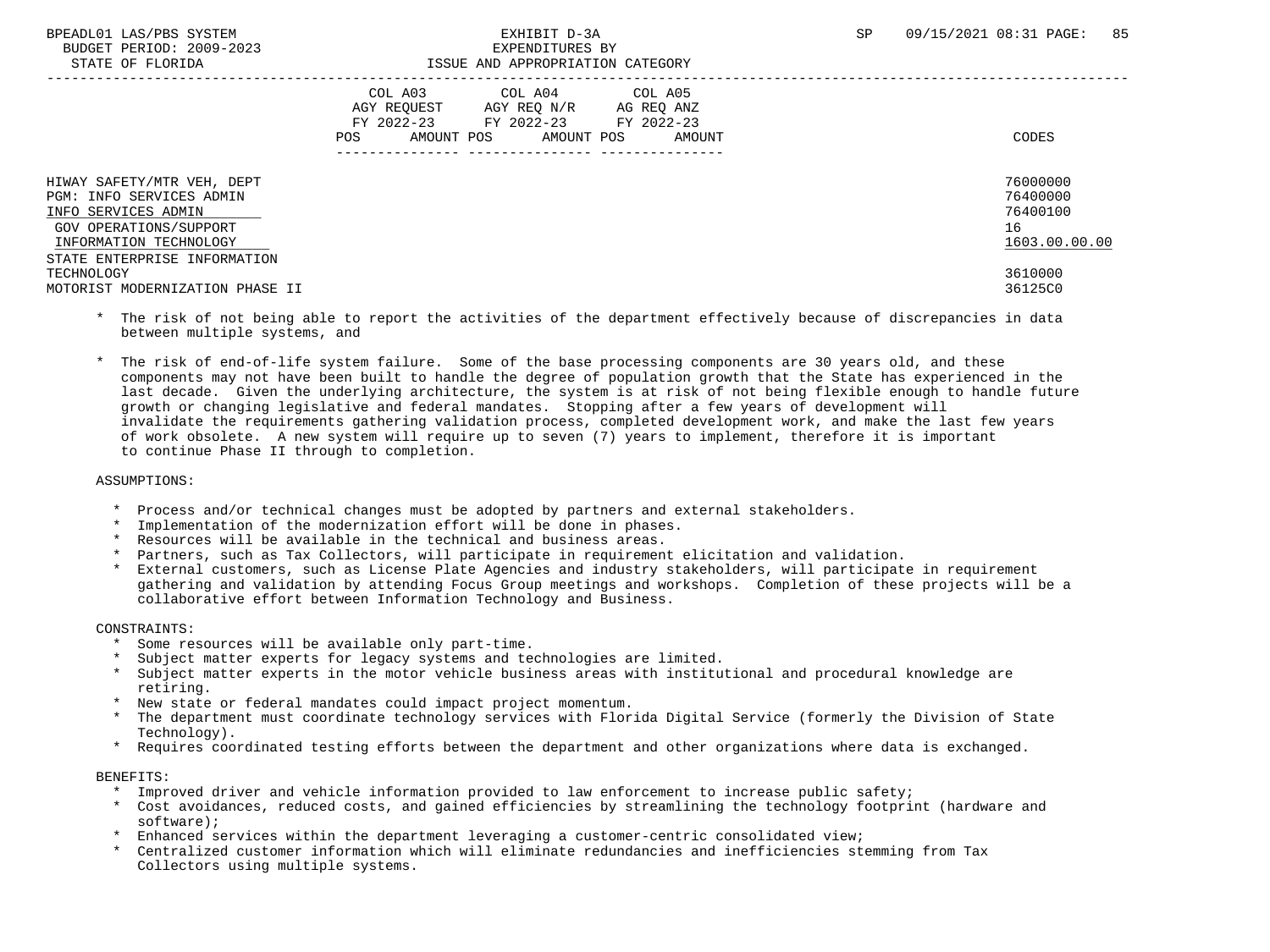# STATE OF FLORIDA **ISSUE AND APPROPRIATION CATEGORY**

| ------ -- --------                                                            |                                                                                                                                                                  |                                  |
|-------------------------------------------------------------------------------|------------------------------------------------------------------------------------------------------------------------------------------------------------------|----------------------------------|
|                                                                               | COL A03<br>COL A04<br>COL A05<br>AGY REOUEST<br>AGY REQ N/R<br>AG REQ ANZ<br>FY 2022-23<br>FY 2022-23<br>FY 2022-23<br>AMOUNT POS<br>AMOUNT POS<br>AMOUNT<br>POS | CODES                            |
| HIWAY SAFETY/MTR VEH, DEPT<br>PGM: INFO SERVICES ADMIN<br>INFO SERVICES ADMIN |                                                                                                                                                                  | 76000000<br>76400000<br>76400100 |
| GOV OPERATIONS/SUPPORT<br>INFORMATION TECHNOLOGY                              |                                                                                                                                                                  | 16<br>1603.00.00.00              |
| STATE ENTERPRISE INFORMATION<br>TECHNOLOGY                                    |                                                                                                                                                                  | 3610000                          |
| MOTORIST MODERNIZATION PHASE II                                               |                                                                                                                                                                  | 36125C0                          |

 This project supports the department's strategic goals of Public Safety and Service Delivery by investing in emerging technologies and ensuring the integrity, availability, security, and protection of the department's data through effective systems and policy designs. The systems, and the data within them, are an integral part of ensuring users have the information they need to assist in public safety and service delivery. Whether this is the ability to issue a driver license or registration or allowing the Florida Highway Patrol and other law enforcement access to critical data, our systems must be available and quickly restored in the event of an emergency or disaster. By supporting infrastructure for services to the public and law enforcement, it also supports the department's mission to protect the lives and security of residents and visitors through enforcement, service, and education and to provide efficient and effective services that meet or exceed the needs of customers and stakeholders.

 Motorist Modernization Phase II supports the Governor's priorities of promoting greater transparency at all levels of government and protecting taxpayer resources by ensuring the faithful expenditure of public funds (priority 6). The department's modernization efforts also support local and state law enforcement's ability to investigate and prevent criminal activity through fraud detection in titles, registrations and vehicle theft (priority 5).

 This issue supports Florida's Five Year Strategic Plan for Economic Development by positioning Florida to have customer-focused support services by ensuring state, regional, and local agencies provide collaborative and timely customer service to businesses and workers (strategy 4.2) and to improve the efficiency and effectiveness of government agencies at all levels (strategy 5.2). These strategies support the Governor's vision of Florida leading the nation with a top performing economy and being recognized as the world's best place to live, learn, play, work and do business. \*\*\*\*\*\*\*\*\*\*\*\*\*\*\*\*\*\*\*\*\*\*\*\*\*\*\*\*\*\*\*\*\*\*\*\*\*\*\*\*\*\*\*\*\*\*\*\*\*\*\*\*\*\*\*\*\*\*\*\*\*\*\*\*\*\*\*\*\*\*\*\*\*\*\*\*\*\*\*\*\*\*\*\*\*\*\*\*\*\*\*\*\*\*\*\*\*\*\*\*\*\*\*\*\*\*\*\*\*\*\*\*\*\*\*\*\*\*\*\*\*\*\*\*\*\*\*

| APPLICATION CLOUD ENVIRONMENT<br>EXPENSES |           |           | 36136C0<br>040000 |
|-------------------------------------------|-----------|-----------|-------------------|
| HIGHWAY SAFETY OPER TF                    | $-$ STATE | 514,299   | 2009 1            |
|                                           |           |           |                   |
| SPECIAL CATEGORIES<br>CONTRACTED SERVICES |           |           | 100000<br>100777  |
| HIGHWAY SAFETY OPER TF                    | $-$ STATE | 4,348,108 | 2009 1            |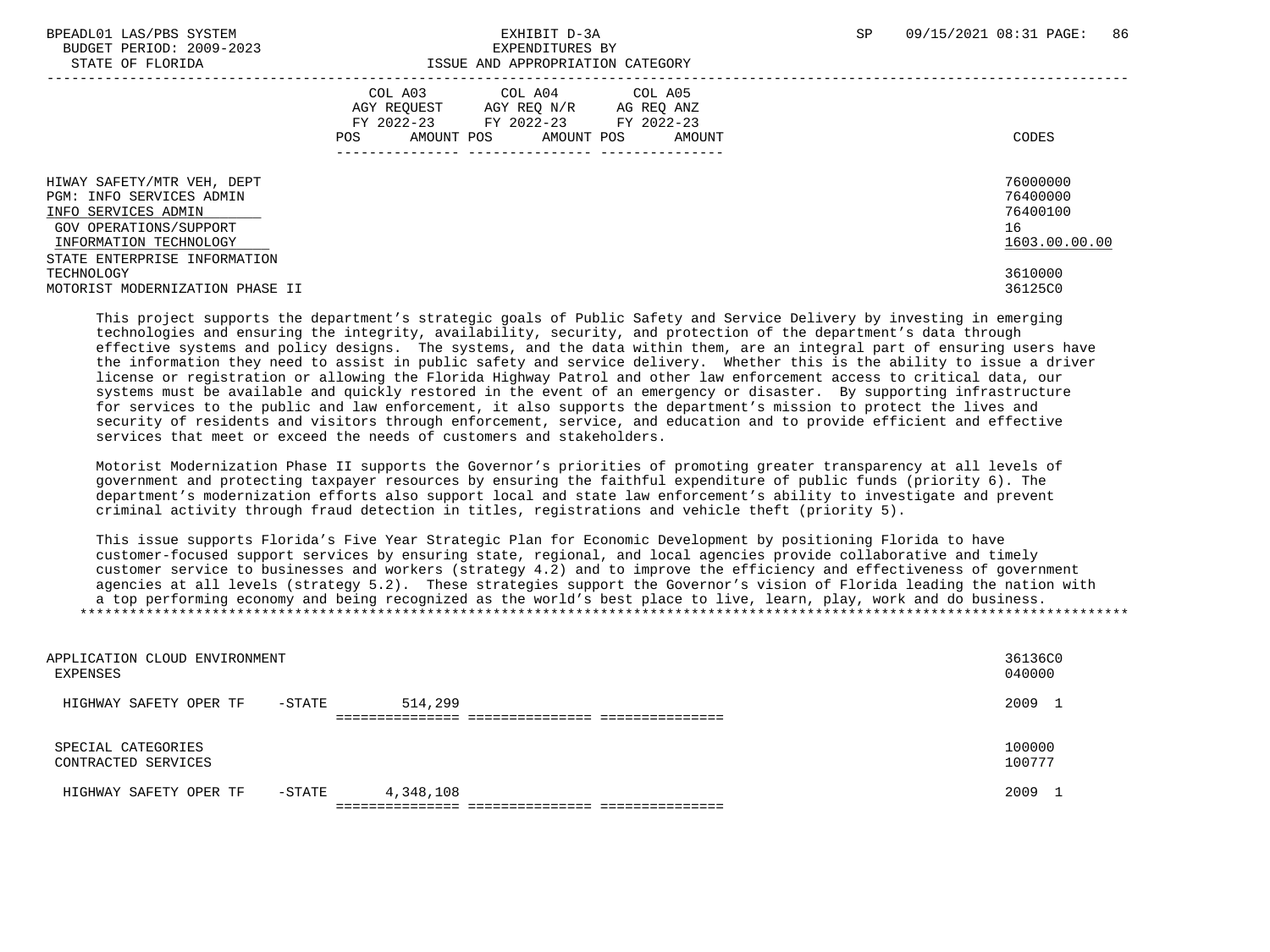BUDGET PERIOD: 2009-2023<br>
EXPENDITURES BY ELOPIDA

## BPEADL01 LAS/PBS SYSTEM SALL BOOK CONTROL CONTROLLER TO A SP 09/15/2021 08:31 PAGE: 87 STATE OF FLORIDA ISSUE AND APPROPRIATION CATEGORY

| DIAIE OF FEORIDA                                                                                                                                                                                                 | TOOOD AND AFFIVOFRIATION CAIDOORI |                                                    |                           |                               |  |                                    |  |                                                                               |
|------------------------------------------------------------------------------------------------------------------------------------------------------------------------------------------------------------------|-----------------------------------|----------------------------------------------------|---------------------------|-------------------------------|--|------------------------------------|--|-------------------------------------------------------------------------------|
|                                                                                                                                                                                                                  | <b>POS</b>                        | COL A03<br>AGY REOUEST<br>FY 2022-23<br>AMOUNT POS | AGY REQ N/R<br>FY 2022-23 | COL A04 COL A05<br>AMOUNT POS |  | AG REQ ANZ<br>FY 2022-23<br>AMOUNT |  | CODES                                                                         |
| HIWAY SAFETY/MTR VEH, DEPT<br>PGM: INFO SERVICES ADMIN<br>INFO SERVICES ADMIN<br>GOV OPERATIONS/SUPPORT<br>INFORMATION TECHNOLOGY<br>STATE ENTERPRISE INFORMATION<br>TECHNOLOGY<br>APPLICATION CLOUD ENVIRONMENT |                                   |                                                    |                           |                               |  |                                    |  | 76000000<br>76400000<br>76400100<br>16<br>1603.00.00.00<br>3610000<br>36136C0 |
| TOTAL: APPLICATION CLOUD ENVIRONMENT<br>BY FUND<br>HIGHWAY SAFETY OPER TF<br>$-$ STATE                                                                                                                           |                                   | 4,862,407                                          |                           |                               |  |                                    |  | 36136C0<br>2009 1                                                             |
|                                                                                                                                                                                                                  |                                   |                                                    |                           |                               |  |                                    |  |                                                                               |

 AGENCY ISSUE NARRATIVE: 2022-2023 BUDGET YEAR NARRATIVE: IT COMPONENT? YES

Long-Range Program Plan Approved Activity: Computer Operations

APPLICATION CLOUD ENVIRONMENT (ACE)

 The Department of Highway Safety and Motor Vehicles (department) is seeking recurring budget authority in the amount of \$4,862,407 for Fiscal Year (FY) 2022-23 from the Highway Safety Operating Trust Fund (HSOTF) to support system operations initiated under the Application Cloud Environment (ACE) project.

SUMMARY OF BUSINESS PROBLEM:

 The Department was appropriated \$5.5 million of nonrecurring funds in FY 2021-22 to migrate its applications, systems and networks to a private cloud environment that includes security and disaster recovery strategies and solutions. Recurring funds were not provided as part of this appropriation, and the Department will need recurring funding for continued operations and support.

 The state has invested millions to improve the department's mission critical systems that support citizens of Florida and law enforcement statewide. It is essential that all mission critical systems are highly available and secure to deliver timely services for law enforcement, motor vehicle and driver license services.

 The Department contracted with a vendor in June 2021 to implement a private cloud solution and a disaster recovery environment. Migration and implementation are scheduled to be complete by June 2022.

PROPOSED SOLUTION AND BENEFITS:

 The Department requests recurring funding of \$4,862,407 to fully support its new application environment and disaster recovery services.

 In coordination with the vendor, the department will have completed migrating its current application infrastructure from the State Data Center into a private cloud environment within the Northwest Regional Data Center (NWRDC). A disaster recovery solution will be instituted to ensure business continuity in the event of a disaster or outage. The state will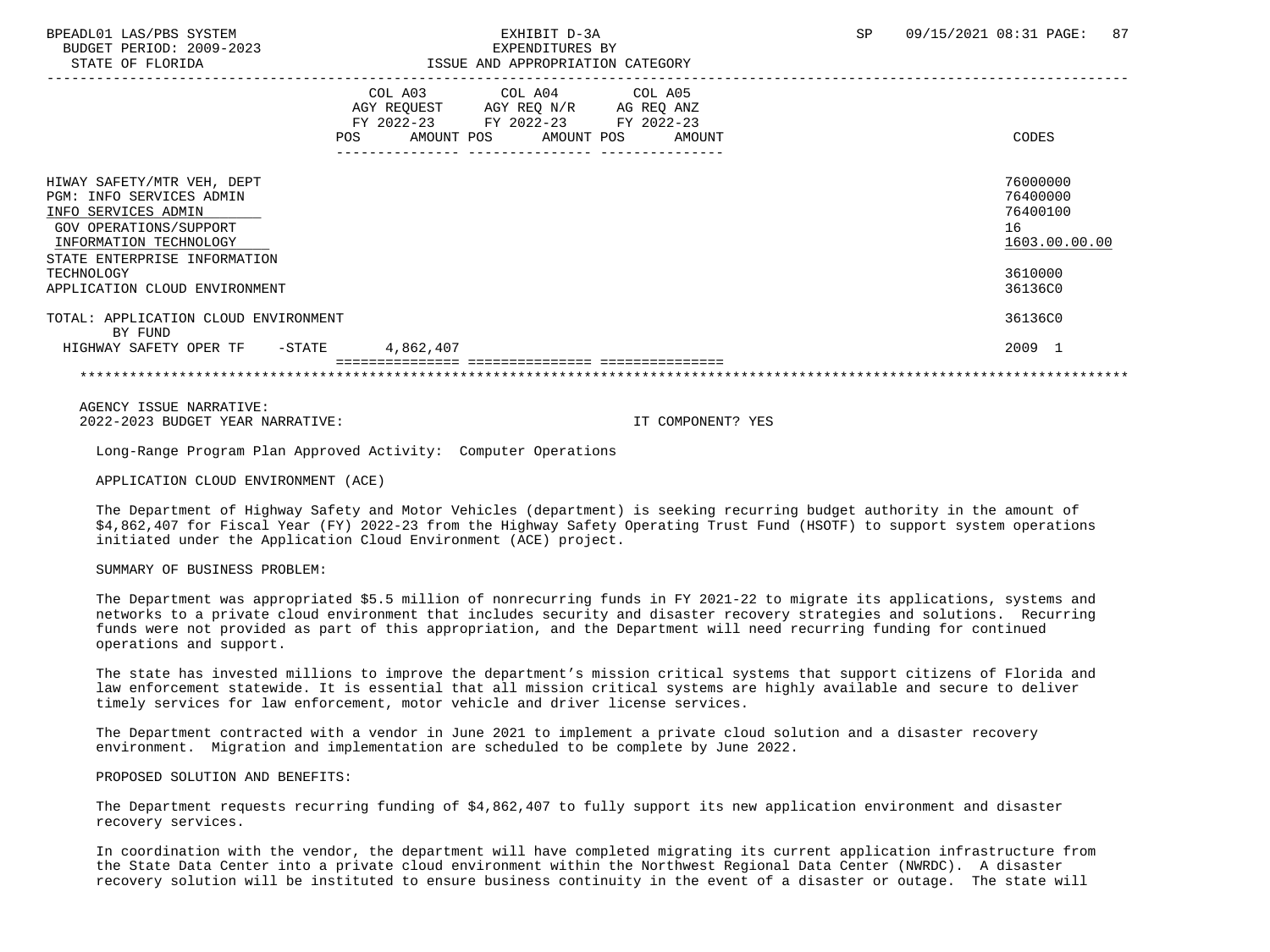BUDGET PERIOD: 2009-2023<br>
STATE OF FLORIDA<br>
STATE OF FLORIDA

# ISSUE AND APPROPRIATION CATEGORY

| 011111 01 110111011                                                                                                                                               | TOOOT IND INTINGLICIITION CHITOONI                                                                                                                         |                                                         |
|-------------------------------------------------------------------------------------------------------------------------------------------------------------------|------------------------------------------------------------------------------------------------------------------------------------------------------------|---------------------------------------------------------|
|                                                                                                                                                                   | COL A04 COL A05<br>COL A03<br>AGY REOUEST<br>AGY REO N/R<br>AG REO ANZ<br>FY 2022-23<br>FY 2022-23 FY 2022-23<br>AMOUNT POS<br>POS<br>AMOUNT POS<br>AMOUNT | CODES                                                   |
| HIWAY SAFETY/MTR VEH, DEPT<br>PGM: INFO SERVICES ADMIN<br>INFO SERVICES ADMIN<br>GOV OPERATIONS/SUPPORT<br>INFORMATION TECHNOLOGY<br>STATE ENTERPRISE INFORMATION |                                                                                                                                                            | 76000000<br>76400000<br>76400100<br>16<br>1603.00.00.00 |
| TECHNOLOGY<br>APPLICATION CLOUD ENVIRONMENT                                                                                                                       |                                                                                                                                                            | 3610000<br>36136C0                                      |

 greatly benefit from this, as the department does not have complete disaster recovery capability at this time. Law enforcement only has access to static data, which increases their risk at the roadside. By providing business continuity, the department and its partners will be able to continue providing motorist-related services, as well as making updated data available to law enforcement.

Recurring funding is needed to support the new environment and disaster recovery solution once they become operational.

#### HIGH LEVEL IMPLEMENTATION TIMELINE:

| August 2021   | Planning and Discovery                           |
|---------------|--------------------------------------------------|
| October 2021  | Migration and testing of Development Environment |
| December 2021 | Migration and testing of Test Environment        |
| February 2022 | Migration and testing of Stage Environment       |
| May 2022      | Migration and testing of Production Environment  |
| June 2022     | DR configured and established                    |
| June 2022     | DR Test                                          |

#### LINKAGE TO STRATEGIC PLAN:

 The Department's mission is to enhance the quality of life for residents, visitors, and members while deterring illegal activity, promoting safety, protecting property, and safeguarding personal information. The systems, and the data within them, are an integral part of ensuring users have the information they must assist in Public Safety and Service Delivery. Whether this is the ability to issue a driver license or registration or allowing the Florida Highway Patrol and other law enforcement access to critical data, our systems must be available and quickly restored if an emergency or disaster occurs.

Goal: Public Safety

1. Objective: Secure and protect data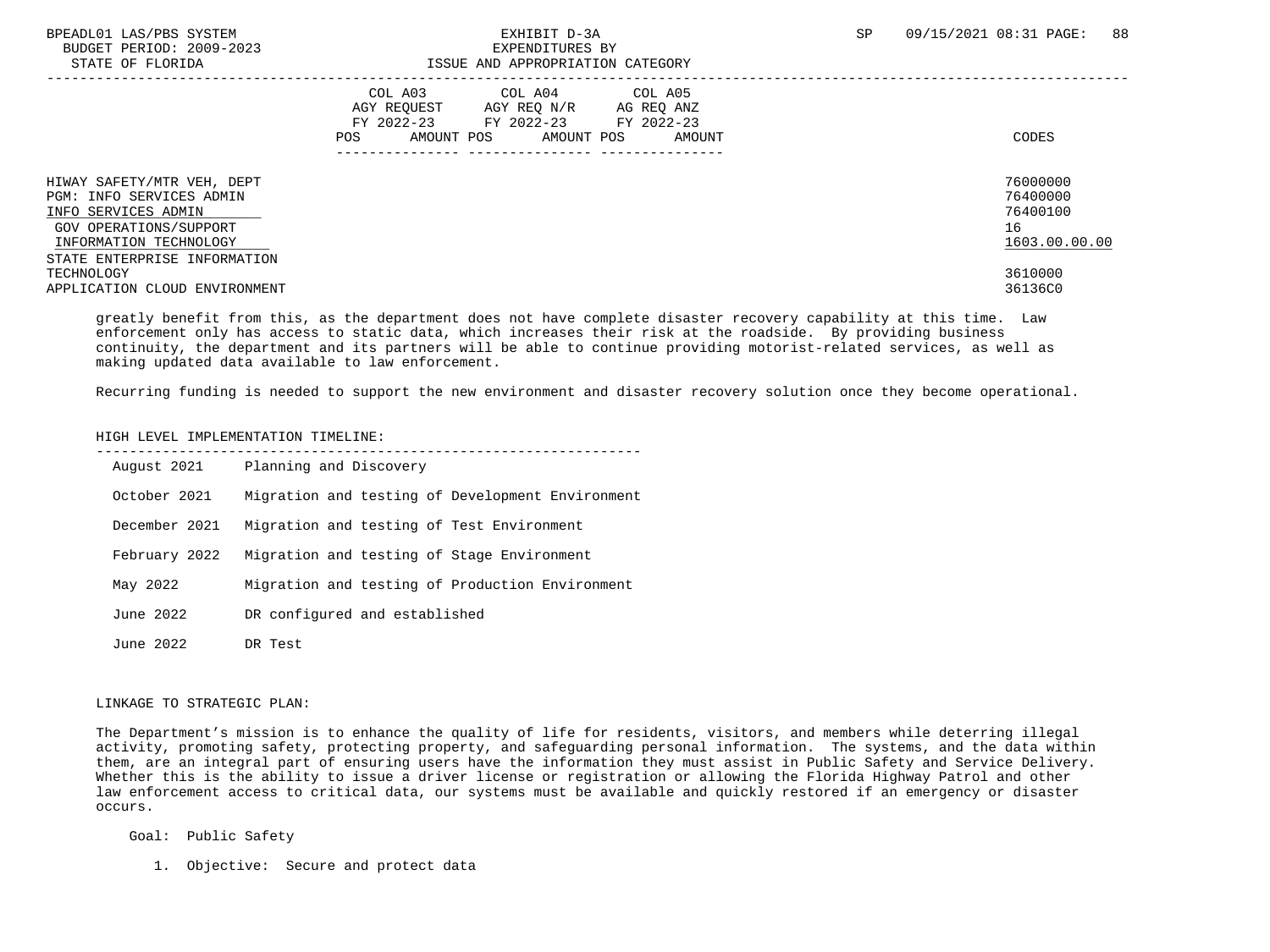| STATE OF FLORIDA                                                                                                                                                  | ISSUE AND APPROPRIATION CATEGORY                                                                                                                                 |                                                         |
|-------------------------------------------------------------------------------------------------------------------------------------------------------------------|------------------------------------------------------------------------------------------------------------------------------------------------------------------|---------------------------------------------------------|
|                                                                                                                                                                   | COL A05<br>COL A03<br>COL A04<br>AGY REOUEST<br>AGY REQ N/R<br>AG REQ ANZ<br>FY 2022-23<br>FY 2022-23<br>FY 2022-23<br>AMOUNT POS<br>AMOUNT POS<br>POS<br>AMOUNT | CODES                                                   |
| HIWAY SAFETY/MTR VEH, DEPT<br>PGM: INFO SERVICES ADMIN<br>INFO SERVICES ADMIN<br>GOV OPERATIONS/SUPPORT<br>INFORMATION TECHNOLOGY<br>STATE ENTERPRISE INFORMATION |                                                                                                                                                                  | 76000000<br>76400000<br>76400100<br>16<br>1603.00.00.00 |
| TECHNOLOGY<br>APPLICATION CLOUD ENVIRONMENT                                                                                                                       |                                                                                                                                                                  | 3610000<br>36136C0                                      |

- a. Strategy: Protect against data loss and improper use through effective system and policy design.
- 2. Objective: Effectively respond to domestic security events, natural disasters, and emerging threats.
	- a. Strategy: Proactively plan and prepare for security and disaster events

### Goal: Service Delivery

- 1. Objective: Deliver innovative services
	- a. Strategy: Use current capabilities to improve existing products and services
- 2. Objective: Increase Availability
	- a. Strategy: Implement highly available and redundant systems.

#### BUDGET REQUEST FOR FY 2022-23:

|       |                                             | FY 2022-23<br>Request | FY 2022-23<br>Recurring |
|-------|---------------------------------------------|-----------------------|-------------------------|
|       |                                             |                       |                         |
| FUND: | Highway Safety Operating Trust Fund (HSOTF) |                       |                         |
|       | Expense (040000)                            | 514,299               | 514,299                 |
|       | Contracted Services (100777)                | \$4.348.108           | \$4,348,108             |
|       | Total HSOTF                                 | \$4,862,407           | \$4,862,407             |
|       |                                             |                       |                         |

IMPACT IF ISSUE IS NOT FUNDED:

 If this issue is not funded, the department's operations will be significantly impacted as systems that support statewide law enforcement, as well as credentialing and registration of vehicles and vessels will not be supported.

 This solution supports the department's strategic goals of Public Safety and Service Delivery by investing in emerging technologies and ensuring the integrity, availability, security, and protection of the department's data through effective systems and policy designs. The systems, and the data within them, are an integral part of ensuring users have the information they need to assist in public safety and service delivery. Whether this is the ability to issue a driver license or registration or allowing the Florida Highway Patrol and other law enforcement access to critical data, our systems must be available and quickly restored in the event of an emergency or disaster. By supporting infrastructure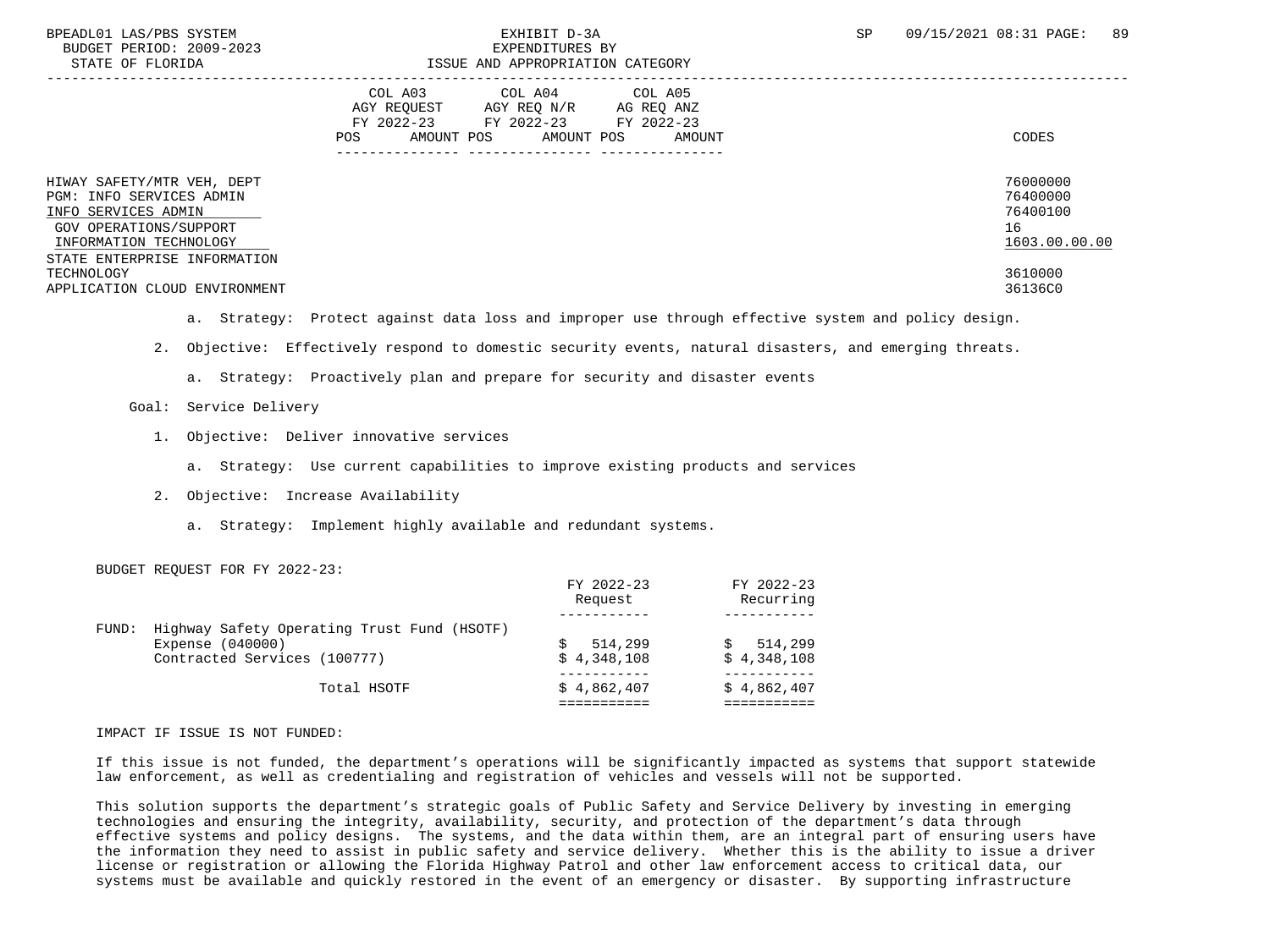BUDGET PERIOD: 2009-2023<br>
STATE OF FLORIDA<br>
STATE OF FLORIDA

# ISSUE AND APPROPRIATION CATEGORY

|                                                                                                                                                                   | COL A03<br>COL A04<br>COL A05<br>AGY REOUEST<br>AGY REO N/R<br>AG REO ANZ<br>FY 2022-23<br>FY 2022-23<br>FY 2022-23<br>AMOUNT POS<br>AMOUNT POS<br>POS<br>AMOUNT | CODES                                                   |
|-------------------------------------------------------------------------------------------------------------------------------------------------------------------|------------------------------------------------------------------------------------------------------------------------------------------------------------------|---------------------------------------------------------|
| HIWAY SAFETY/MTR VEH, DEPT<br>PGM: INFO SERVICES ADMIN<br>INFO SERVICES ADMIN<br>GOV OPERATIONS/SUPPORT<br>INFORMATION TECHNOLOGY<br>STATE ENTERPRISE INFORMATION |                                                                                                                                                                  | 76000000<br>76400000<br>76400100<br>16<br>1603.00.00.00 |
| TECHNOLOGY<br>APPLICATION CLOUD ENVIRONMENT                                                                                                                       |                                                                                                                                                                  | 3610000<br>36136C0                                      |

 for services to the public and law enforcement, it also supports the department's mission to protect the lives and security of our residents and visitors through enforcement, service, and education and to provide efficient and effective services that meet or exceed the needs of our customers and stakeholders.

 This issue supports the Governor's priorities by prioritizing infrastructure development to meaningful projects that provide regional and statewide impact, especially focused on safety and improved mobility (priority 3.4). This issue also supports local and state law enforcement's ability to investigate and prevent criminal activity (priority 5.2).

 This issue supports Florida's Five Year Strategic Plan for Economic Development by positioning Florida to have customer-focused support services by ensuring state, regional, and local agencies provide collaborative and timely customer service to businesses and workers (strategy 4.2) and to improve the efficiency and effectiveness of government agencies at all levels (strategy 5.2). These strategies support the Governor's vision of Florida leading the nation with a top performing economy and being recognized as the world's best place to live, learn, play, work and do business. \*\*\*\*\*\*\*\*\*\*\*\*\*\*\*\*\*\*\*\*\*\*\*\*\*\*\*\*\*\*\*\*\*\*\*\*\*\*\*\*\*\*\*\*\*\*\*\*\*\*\*\*\*\*\*\*\*\*\*\*\*\*\*\*\*\*\*\*\*\*\*\*\*\*\*\*\*\*\*\*\*\*\*\*\*\*\*\*\*\*\*\*\*\*\*\*\*\*\*\*\*\*\*\*\*\*\*\*\*\*\*\*\*\*\*\*\*\*\*\*\*\*\*\*\*\*\*

| SOFTWARE OPERATIONAL SUPPORT<br>EXPENSES       |           |                                           |         | 36146C0<br>040000 |
|------------------------------------------------|-----------|-------------------------------------------|---------|-------------------|
| HIGHWAY SAFETY OPER TF                         | $-$ STATE | 119,000<br>------------- ---------------- | 60,000  | 2009 1            |
| SPECIAL CATEGORIES<br>CONTRACTED SERVICES      |           |                                           |         | 100000<br>100777  |
| HIGHWAY SAFETY OPER TF                         | $-$ STATE | 265,000                                   | 100,000 | 2009 1            |
| TOTAL: SOFTWARE OPERATIONAL SUPPORT<br>BY FUND |           |                                           |         | 36146C0           |
| HIGHWAY SAFETY OPER TF                         | $-$ STATE | 384,000                                   | 160,000 | 2009 1            |
|                                                |           | ===========================               |         |                   |

 AGENCY ISSUE NARRATIVE: 2022-2023 BUDGET YEAR NARRATIVE: IT COMPONENT? YES

Long-Range Program Plan Approved Activity: Desktop Support and Application Development

SOFTWARE OPERATIONAL SUPPORT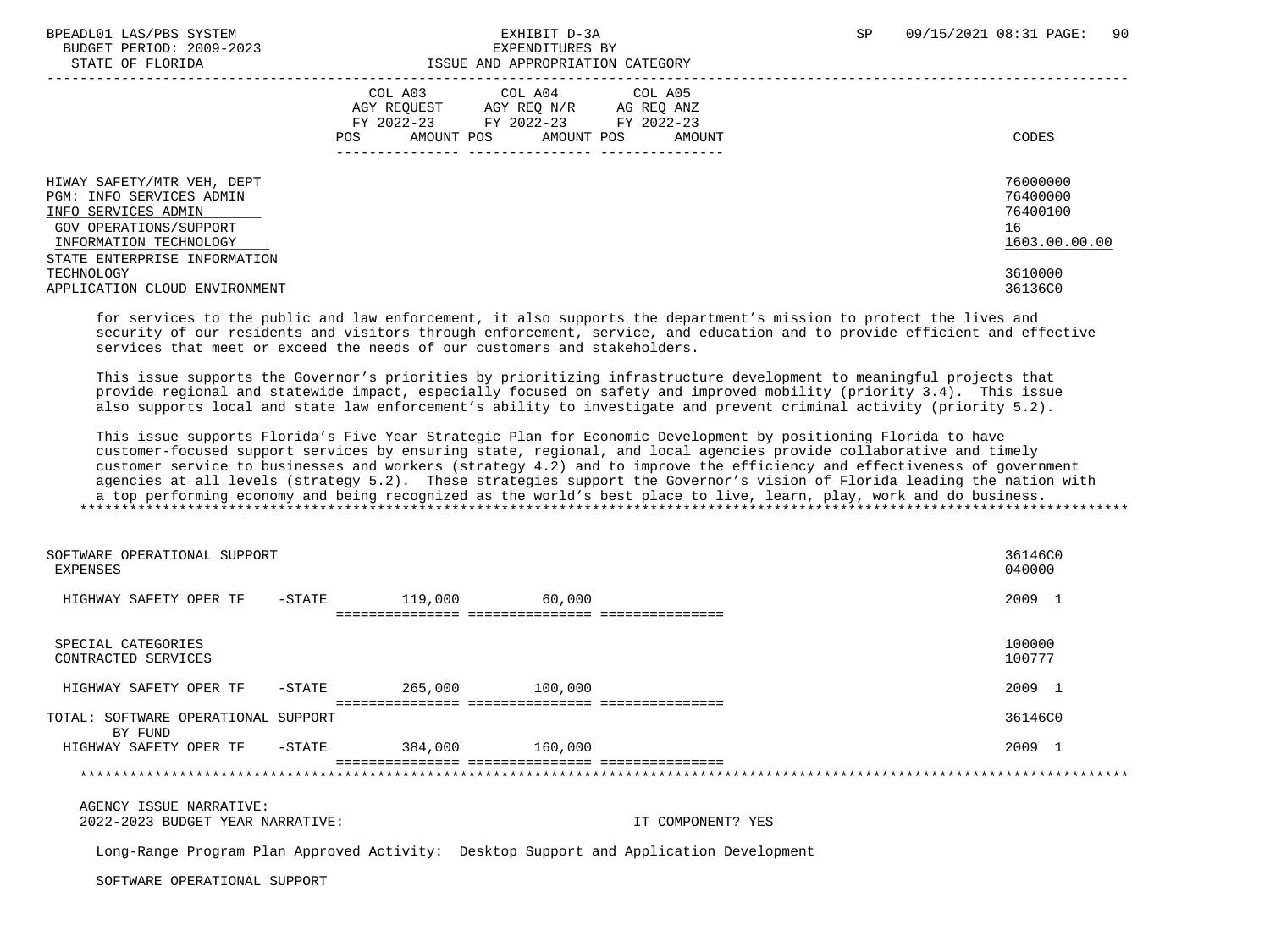# BPEADL01 LAS/PBS SYSTEM SALL SALL STATES ON THE STATE OF SALL STATES OF SP 09/15/2021 08:31 PAGE: 91

| STATE OF FLORIDA                                                                                                                                                  | ISSUE AND APPROPRIATION CATEGORY                                                                                                                                 |                                                         |
|-------------------------------------------------------------------------------------------------------------------------------------------------------------------|------------------------------------------------------------------------------------------------------------------------------------------------------------------|---------------------------------------------------------|
|                                                                                                                                                                   | COL A05<br>COL A03<br>COL A04<br>AGY REOUEST<br>AGY REO N/R<br>AG REO ANZ<br>FY 2022-23<br>FY 2022-23<br>FY 2022-23<br>AMOUNT POS<br>AMOUNT POS<br>POS<br>AMOUNT | CODES                                                   |
| HIWAY SAFETY/MTR VEH, DEPT<br>PGM: INFO SERVICES ADMIN<br>INFO SERVICES ADMIN<br>GOV OPERATIONS/SUPPORT<br>INFORMATION TECHNOLOGY<br>STATE ENTERPRISE INFORMATION |                                                                                                                                                                  | 76000000<br>76400000<br>76400100<br>16<br>1603.00.00.00 |
| TECHNOLOGY<br>SOFTWARE OPERATIONAL SUPPORT                                                                                                                        |                                                                                                                                                                  | 3610000<br>36146C0                                      |

 The Department of Highway Safety and Motor Vehicles (department) is seeking budget authority in the amount of \$384,000 (\$160,000 nonrecurring/\$224,000 recurring) for Fiscal Year (FY) 2022-23 from the Highway Safety Operating Trust Fund (HSOTF) to implement an enterprise-wide software license inventory program in response to a recent audit finding and for the purchase of an automated software testing tool.

IT SERVICE: This project will enhance the Information Technology Service within the department and the State of Florida.

#### SUMMARY OF BUSINESS PROBLEM:

 The department's mission critical functions are supported by its systems and databases, office automation software, and commercial software tools. Two distinct areas within the Department's enterprise have been identified as areas that could be significantly improved through automation, as they heavily depend on manual processes and/or staff intervention.

#### Software Asset Management Tool:

#### -------------------------------

 The department invests millions in software licensing, subscriptions and/or software maintenance each year. Much of this licensing is for office automation, software development tools, and other area-specific products. Software renewals and installations are tracked manually using spreadsheets.

 The Inspector General found in a recent audit, that tracking software renewals manually is not an accurate method to monitor software use. The department cannot reliably manage utilization, which could potentially result in purchasing more licenses than needed or over deployment of software. The Inspector General recommended a comprehensive enterprise-wide software license inventory program be implemented, that would automate discovery and inventory tools and metrics to improve accountability and compliance. A software asset management tool will allow the department to perform an audit of its software usage and discover inconsistencies in overspending or over-utilization, which will reduce costs associated with these purchases. Once areas of concern are identified, the department can monitor and maintain software entitlements through the automated processes provided through the tool, such as renewal notifications, reports of usage, and tracking software as it is transferred from staff member to staff member.

#### Automated Software Testing Tool:

### --------------------------------

 The department has an urgent need for an Application/Platform Software Testing Tool, that can test multiple applications simultaneously and across multiple environments. The Division of Information Services Administration supports over three hundred (300) applications and systems. These applications and systems require periodic enhancement releases, bug fixes or a patch, and other programming updates. Before these updates are implemented, they are tested by a group of users employed by the department, rather than a suite of software testing tools. This testing process is manually supported without standardization, which can result in unforeseen performance issues and service interruptions for our customers statewide. When testers get backlogged, it can result in delayed releases where the department must increase its tester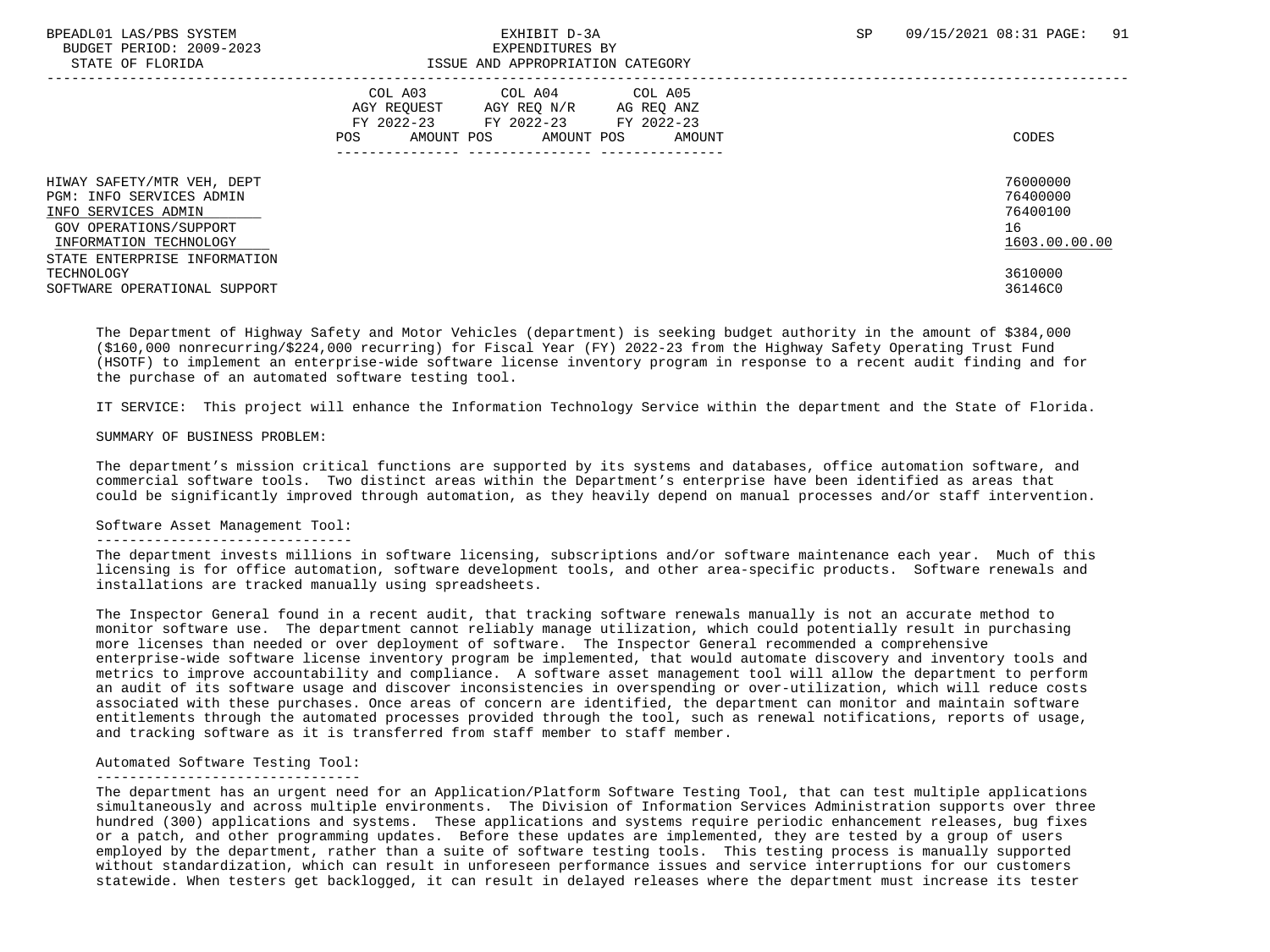## BPEADL01 LAS/PBS SYSTEM SALL BOOK CONTROL CONTROLLER TO A SP 09/15/2021 08:31 PAGE: 92 STATE OF FLORIDA ISSUE AND APPROPRIATION CATEGORY

| DIAIB OF FEORIDA                                                                                                                  | TANG UMU ULLIYALIYIN CUTANGILI                                                                                                                                |                                                         |
|-----------------------------------------------------------------------------------------------------------------------------------|---------------------------------------------------------------------------------------------------------------------------------------------------------------|---------------------------------------------------------|
|                                                                                                                                   | COL A03<br>COL A04 COL A05<br>AGY REOUEST<br>AGY REQ N/R<br>AG REQ ANZ<br>FY 2022-23<br>FY 2022-23<br>FY 2022-23<br>AMOUNT POS<br>AMOUNT POS<br>AMOUNT<br>POS | CODES                                                   |
| HIWAY SAFETY/MTR VEH, DEPT<br>PGM: INFO SERVICES ADMIN<br>INFO SERVICES ADMIN<br>GOV OPERATIONS/SUPPORT<br>INFORMATION TECHNOLOGY |                                                                                                                                                               | 76000000<br>76400000<br>76400100<br>16<br>1603.00.00.00 |
| STATE ENTERPRISE INFORMATION<br>TECHNOLOGY<br>SOFTWARE OPERATIONAL SUPPORT                                                        |                                                                                                                                                               | 3610000<br>36146C0                                      |

pool or authorize overtime.

#### PROPOSED SOLUTION AND BENEFITS:

 A software asset management tool is needed for managing and optimizing the purchase, deployment, maintenance, and utilization of the software applications within the department. A software asset management tool, that integrates with the department service management system, will allow the department to monitor software utilization, as well as manage available licenses in a streamlined, and traceable manner. The department will be able to monitor and maintain software allocations through an automated process provided through the tool, such as renewal notifications, reports of usage, and tracking software as it is transferred from staff member to staff member. The cost to support this issue will be \$89,000 (\$30,000 nonrecurring) with \$59,000 recurring for annual licenses and ongoing support.

The goals of the software asset management tool are:

- 1. Reduce information technology costs and increase accountability.
- 2. Limit business and legal risk related to the ownership and use of software and license expiration.
- 3. Maximize responsiveness and end-user productivity.

 To better support the department's software development lifecycle, the department needs to implement automated software testing tools to directly improve the stability, speed, and security of its applications. Testing through automation ensures that the department can increase the number and quality of the tests and standardize our testing regime, while not diverting development resources. The testing application tool can conduct a range of testing functions such as integration, security, capacity, volume, smoke, stress, and regression, so the department can verify that applications are of the highest quality, and function as intended during performance peaks, perform as designed, and meet the high security compliance demands required. The department will need to select the appropriate testing tools, contract with a vendor to implement these tools, and provide ongoing support at an estimated cost of \$295,000 (\$130,000 nonrecurring) with \$165,000 recurring for annual licenses and ongoing support.

### LINKAGE TO STRATEGIC PLAN:

Goal: Public Safety

- 1. Objective: Position the department as a leader in acquisition and management of assets and emerging technology.
	- a. Strategy: Develop a structured approach for managing assets and identifying and assessing emerging needs.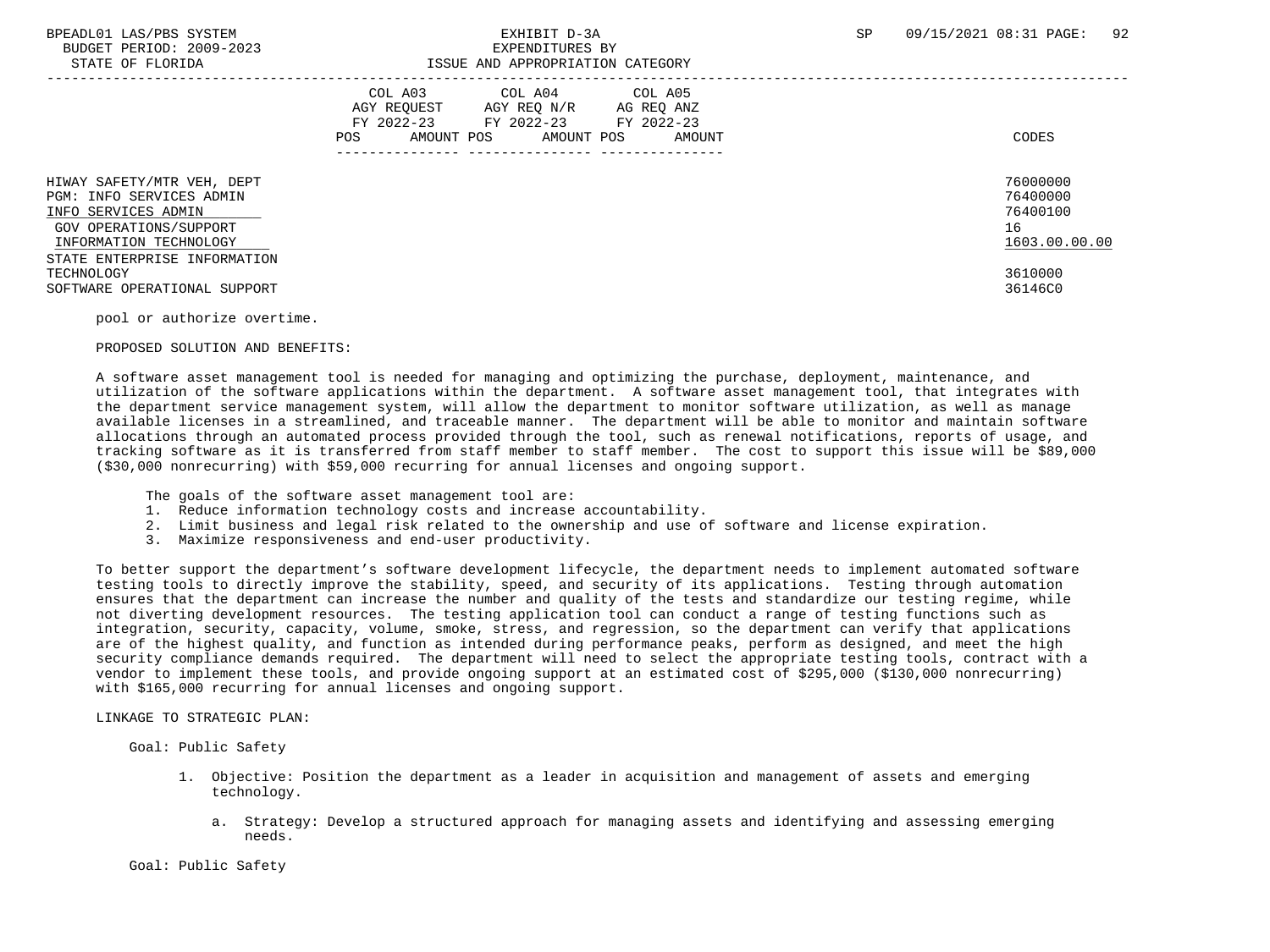## BPEADL01 LAS/PBS SYSTEM  $\blacksquare$  SPEADL01 LAS/PBS SYSTEM  $\blacksquare$  33 STATE OF FLORIDA ISSUE AND APPROPRIATION CATEGORY

| 011111 01 110111011                                                                                                                                               | TOOOT IND INTINGLICIITION CHITOONI                                                                                                                                                          |                                                         |
|-------------------------------------------------------------------------------------------------------------------------------------------------------------------|---------------------------------------------------------------------------------------------------------------------------------------------------------------------------------------------|---------------------------------------------------------|
|                                                                                                                                                                   | COL A04 COL A05<br>COL A03<br>AGY REOUEST<br>AGY REO N/R<br>AG REO ANZ<br>FY 2022-23 FY 2022-23 FY 2022-23<br>AMOUNT POS<br>AMOUNT POS<br>AMOUNT<br>POS<br>---------------- --------------- | CODES                                                   |
| HIWAY SAFETY/MTR VEH, DEPT<br>PGM: INFO SERVICES ADMIN<br>INFO SERVICES ADMIN<br>GOV OPERATIONS/SUPPORT<br>INFORMATION TECHNOLOGY<br>STATE ENTERPRISE INFORMATION |                                                                                                                                                                                             | 76000000<br>76400000<br>76400100<br>16<br>1603.00.00.00 |
| TECHNOLOGY<br>SOFTWARE OPERATIONAL SUPPORT                                                                                                                        |                                                                                                                                                                                             | 3610000<br>36146C0                                      |

 1. Objective: Improve efficiency and effectiveness of our members by combining creative solutions with department priorities.

a. Strategy: Provide timely and reliable data to accelerate data-driven decision making.

### Goal: Service Delivery

- 1. Objective: Deliver innovative solutions.
	- a. Strategy: Increase the availability and accessibility of self-service and automated capabilities.

### BUDGET REQUEST FOR FY 2022-23:

|       |                                             | FY 2022-23<br>Request | FY 2022-23<br>Recurring | FY 2022-23<br>Nonrecurring |
|-------|---------------------------------------------|-----------------------|-------------------------|----------------------------|
|       |                                             |                       |                         |                            |
| FUND: | Highway Safety Operating Trust Fund (HSOTF) |                       |                         |                            |
|       | Expense (040000)                            | \$119.000             | \$59,000                | 60,000                     |
|       | Contracted Services (100777)                | \$265.000             | \$165.000               | 100,000<br>S.              |
|       |                                             |                       |                         |                            |
|       | Total HSOTF                                 | \$384,000             | \$224.000               | 160,000                    |
|       |                                             |                       |                         |                            |
|       |                                             |                       |                         |                            |

#### IMPACT IF ISSUE IS NOT FUNDED:

 The department will continue to rely on its manual processes for software asset management and testing of mission critical applications and systems, and accept the associated risks:

- \* Without a tool to help manage software license allocations, the department will continue to either over utilize or under-utilize software licenses resulting in expensive true-ups and a waste of resources and funds.
- \* The Inspector General recommended a comprehensive enterprise-wide software license inventory program to automate discovery and inventory tools and metrics to improve accountability and compliance.
- \* Without automated software testing tools, the department will continue to operate with its manual processes, resulting in unforeseen performance issues, costly remediation, and service interruptions for our customers statewide.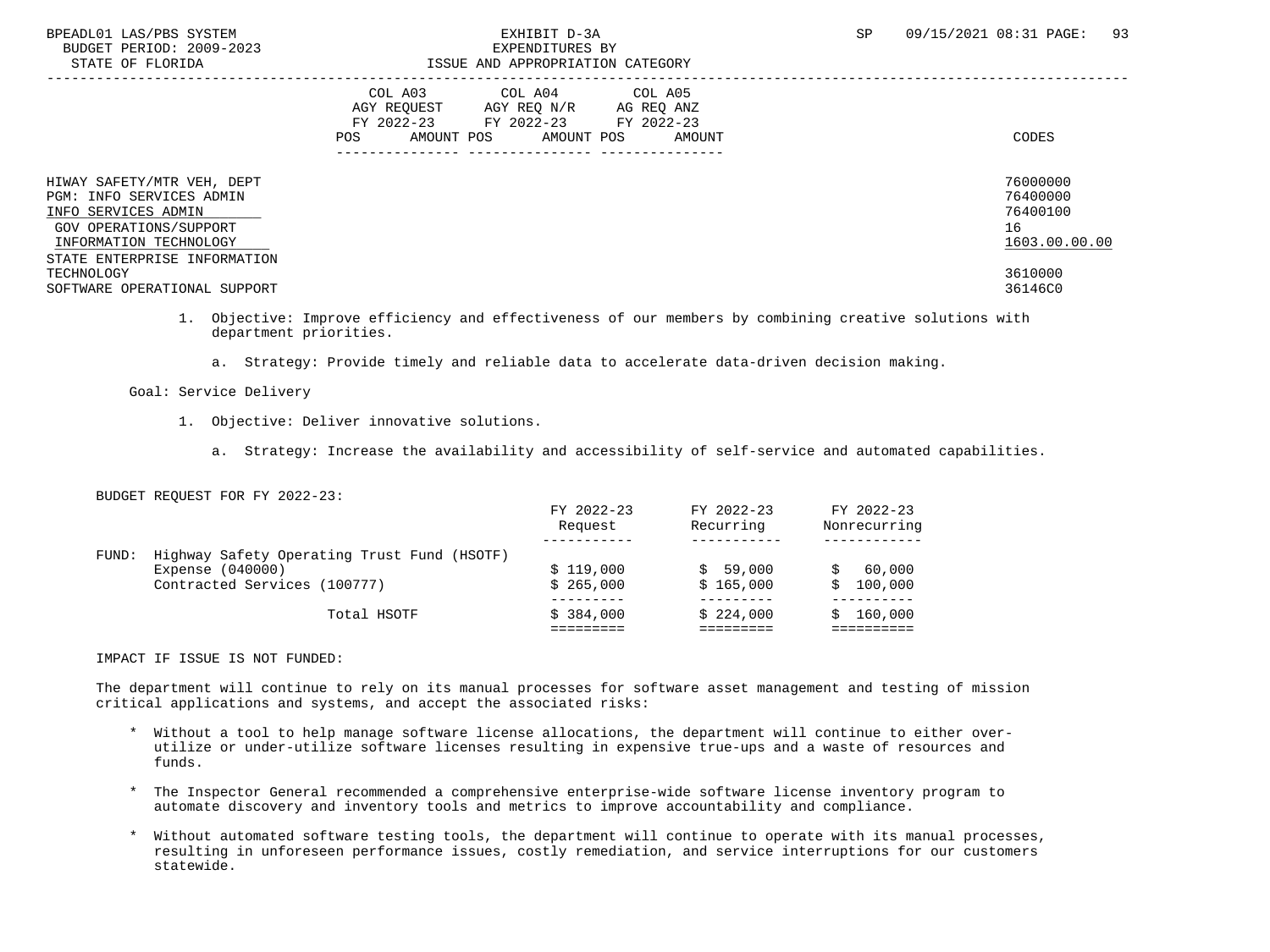BUDGET PERIOD: 2009-2023<br>
STATE OF FLORIDA<br>
STATE OF FLORIDA

# ISSUE AND APPROPRIATION CATEGORY

|                                                                                                                                   | ICCOL IND INTERVENTION CHILDOORS                                                                                                                              |                                                         |
|-----------------------------------------------------------------------------------------------------------------------------------|---------------------------------------------------------------------------------------------------------------------------------------------------------------|---------------------------------------------------------|
|                                                                                                                                   | COL A03<br>COL A04<br>COL A05<br>AGY REOUEST<br>AGY REO N/R<br>AG REO ANZ<br>FY 2022-23<br>FY 2022-23 FY 2022-23<br>AMOUNT POS<br>AMOUNT POS<br>AMOUNT<br>POS | CODES                                                   |
| HIWAY SAFETY/MTR VEH, DEPT<br>PGM: INFO SERVICES ADMIN<br>INFO SERVICES ADMIN<br>GOV OPERATIONS/SUPPORT<br>INFORMATION TECHNOLOGY |                                                                                                                                                               | 76000000<br>76400000<br>76400100<br>16<br>1603.00.00.00 |
| STATE ENTERPRISE INFORMATION<br>TECHNOLOGY<br>SOFTWARE OPERATIONAL SUPPORT                                                        |                                                                                                                                                               | 3610000<br>36146C0                                      |

 This issue supports the department's strategic goal of Public Safety as a leader in acquisition and management of assets and emerging technology by selecting and implementing an asset management tool to standardize the lifecycle and inventory of the department resources. This issue will improve efficiency and effectiveness by providing timely and reliable data to accelerate data-driven decision making. This issue also supports the department's goal of Service Delivery by providing innovative solutions to improve existing products and services.

 This issue supports the Governor's priorities of public integrity by protecting taxpayer resources and ensuring the faithful expenditure of public funds (priority 6) by improving efficiency and effectiveness.

 This issue supports Florida's Five Year Strategic Plan for Economic Development by positioning Florida to have customer-focused support services by ensuring state, regional, and local agencies provide collaborative and timely customer service to businesses and workers (strategy 4.2) and to improve the efficiency and effectiveness of government agencies at all levels (strategy 5.2). These strategies support the Governor's vision of Florida leading the nation with a top performing economy and being recognized as the world's best place to live, learn, play, work and do business. \*\*\*\*\*\*\*\*\*\*\*\*\*\*\*\*\*\*\*\*\*\*\*\*\*\*\*\*\*\*\*\*\*\*\*\*\*\*\*\*\*\*\*\*\*\*\*\*\*\*\*\*\*\*\*\*\*\*\*\*\*\*\*\*\*\*\*\*\*\*\*\*\*\*\*\*\*\*\*\*\*\*\*\*\*\*\*\*\*\*\*\*\*\*\*\*\*\*\*\*\*\*\*\*\*\*\*\*\*\*\*\*\*\*\*\*\*\*\*\*\*\*\*\*\*\*\*

| NETWORK SECURITY - MULTI FACTOR  |         |         |
|----------------------------------|---------|---------|
| AUTHENTICATION SOLUTION          |         | 36190C0 |
| SPECIAL CATEGORIES               |         | 100000  |
| CONTRACTED SERVICES              |         | 100777  |
| -STATE<br>HIGHWAY SAFETY OPER TF | 321,780 | 2009 1  |
|                                  |         |         |
|                                  |         |         |

 AGENCY ISSUE NARRATIVE: 2022-2023 BUDGET YEAR NARRATIVE: IT COMPONENT? YES

Long-Range Program Plan Approved Activity: Computer Operations

ENTERPRISE SECURITY OPERATIONAL SUPPORT

 The Department of Highway Safety and Motor Vehicles (department) is seeking recurring budget authority in the amount of \$321,780 for Fiscal Year (FY) 2022-23 from the Highway Safety Operating Trust Fund (HSOTF) to support enterprise security tools either funded on a nonrecurring basis or utilization has exceeded initial projections.

IT SERVICE: This project will enhance the Information Technology Service within the department and the State of Florida.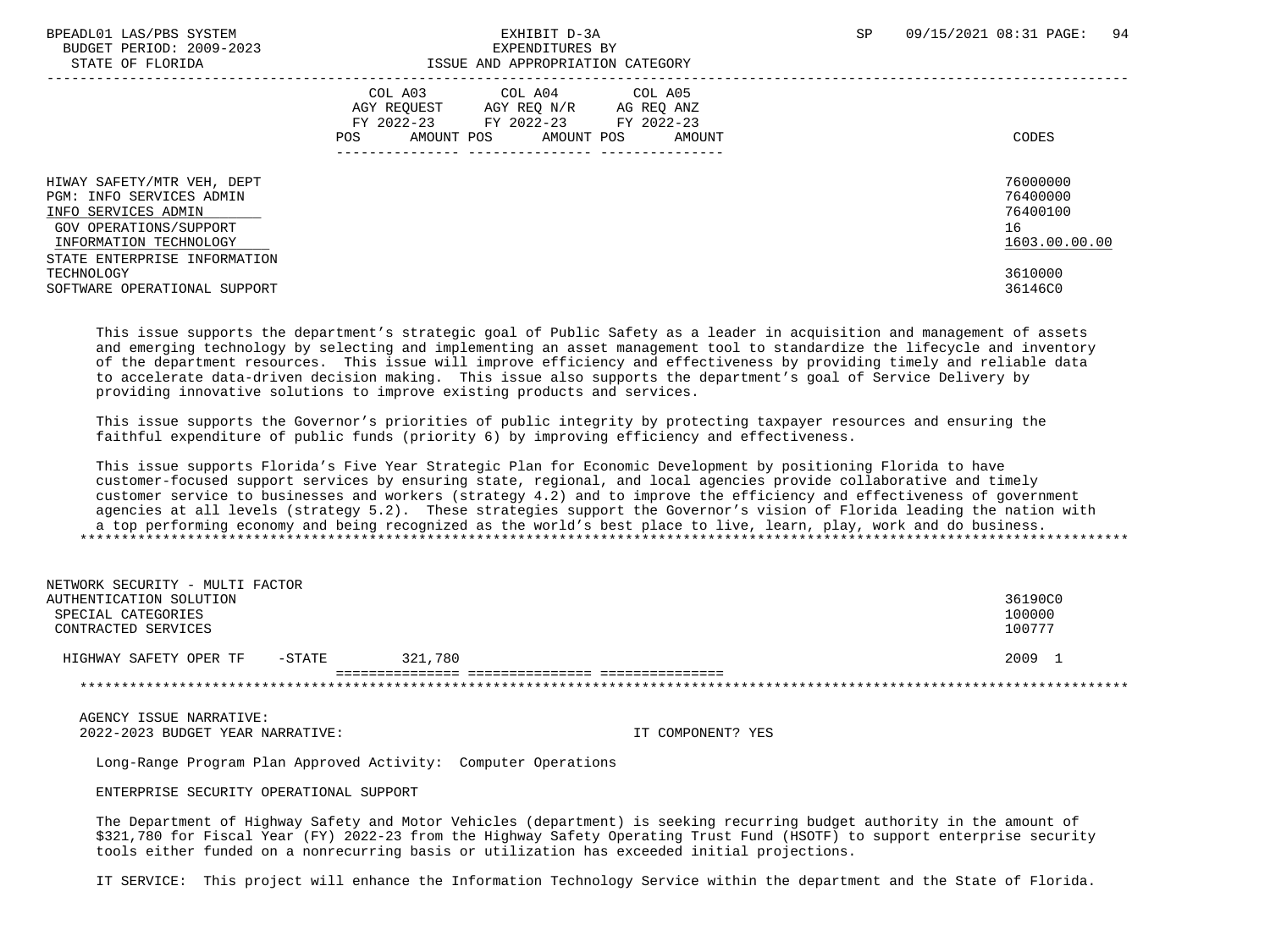BUDGET PERIOD: 2009-2023<br>
STATE OF FLORIDA<br>
STATE OF FLORIDA

## BPEADL01 LAS/PBS SYSTEM SALL SALL STATES ON THE STATE OF A SP 09/15/2021 08:31 PAGE: 95 ISSUE AND APPROPRIATION CATEGORY

| DINIB OI IBORIDNI                                                                                                                 | TOOOD IND INTINOTRIIITION CHILDOONI                                                                                                                           |                                                         |  |  |
|-----------------------------------------------------------------------------------------------------------------------------------|---------------------------------------------------------------------------------------------------------------------------------------------------------------|---------------------------------------------------------|--|--|
|                                                                                                                                   | COL A03<br>COL A04<br>COL A05<br>AGY REOUEST<br>AGY REQ N/R<br>AG REQ ANZ<br>FY 2022-23<br>FY 2022-23 FY 2022-23<br>AMOUNT POS<br>POS<br>AMOUNT POS<br>AMOUNT | CODES                                                   |  |  |
| HIWAY SAFETY/MTR VEH, DEPT<br>PGM: INFO SERVICES ADMIN<br>INFO SERVICES ADMIN<br>GOV OPERATIONS/SUPPORT<br>INFORMATION TECHNOLOGY |                                                                                                                                                               | 76000000<br>76400000<br>76400100<br>16<br>1603.00.00.00 |  |  |
| STATE ENTERPRISE INFORMATION<br>TECHNOLOGY<br>NETWORK SECURITY - MULTI FACTOR<br>AUTHENTICATION SOLUTION                          |                                                                                                                                                               | 3610000<br>36190C0                                      |  |  |

#### SUMMARY OF BUSINESS PROBLEM:

 The Department is implementing several tools to help reduce the opportunities for unauthorized access and/or distribution of the vast amount of confidential and personally identifying information (PII) that is used for providing public safety to citizens and visitors to the state of Florida, as well as Florida citizens for driver licenses and motor vehicle registrations. These tools include antivirus, Enhanced Managed Detection and Response (MDR) and Multi-Factor Authentication (MFA). Recurring funding is needed to support enterprise security tools either funded on a nonrecurring basis or utilization has exceeded initial projections.

 In fiscal year 2021-22, the department was appropriated \$281,500 of nonrecurring funds to procure an Enterprise Multi-Factor Authentication (MFA) solution to protect user and system accounts and ultimately department data from compromise or breach. This request is in response to an Information Security Risk Assessment in July 2020, which recommended a strong MFA solution to protect the department's data. Due to the significant amount of PII, and mission critical infrastructure the department is responsible for, it is vital to stay current with industry standards. Recurring funding of \$229,500 is needed to renew the annual subscription.

 In fiscal year 2020-21, the department was appropriated funds to purchase an Enhanced Managed Detection and Response (MDR) solution. These tools provide the department with better visibility for our critical assets in the data center to ensure enhanced detection and response. Additional licenses are needed for the next generation of antivirus and enhanced detection and response products to secure the increased number of endpoints and users. Recurring funding of \$92,280 is needed to renew the annual subscriptions.

#### PROPOSED SOLUTION AND BENEFITS:

 The Department is requesting recurring funding to continue Enterprise security initiatives that reduce the opportunities for unauthorized access or account compromise, and protection of department endpoint servers and workstations to secure the vast amount of confidential and personally identifying information (PII) it manages.

 These tools will provide the department with better visibility for our most critical assets in the data center to ensure enhanced detection and response. These software vendors have moved towards the subscription model, and there is an annual cost for each of these toolsets.

LINKAGE TO STRATEGIC PLAN:

Goal: Public Safety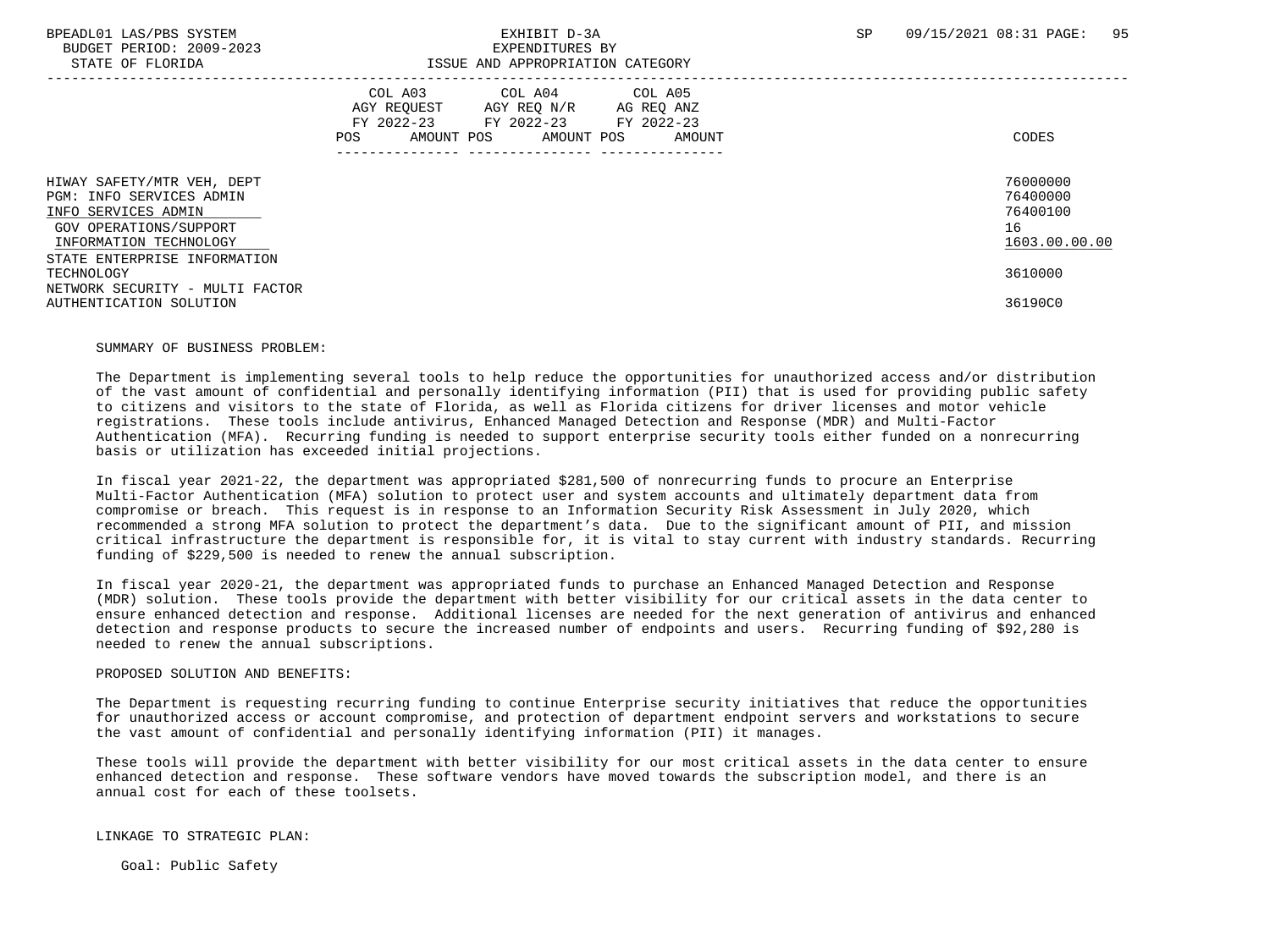STATE OF FLORIDA ISSUE AND APPROPRIATION CATEGORY

### BPEADL01 LAS/PBS SYSTEM SALL BOOK CONTROL CONTROLLER TO THE SECOND PAGE OF SP 09/15/2021 08:31 PAGE: 96 BUDGET PERIOD: 2009-2023<br>
EXPENDITURES BY<br>
EXPENDITURES BY

| STATE OF FLORIDA                                                                                                                                                  | ISSUE AND APPROPRIATION CATEGORY                                                                                                                     |                                                         |
|-------------------------------------------------------------------------------------------------------------------------------------------------------------------|------------------------------------------------------------------------------------------------------------------------------------------------------|---------------------------------------------------------|
|                                                                                                                                                                   | COL A03 COL A04 COL A05<br>AGY REOUEST<br>AGY REO N/R<br>AG REO ANZ<br>FY 2022-23 FY 2022-23 FY 2022-23<br>AMOUNT POS<br>AMOUNT POS<br>POS<br>AMOUNT | CODES                                                   |
| HIWAY SAFETY/MTR VEH, DEPT<br>PGM: INFO SERVICES ADMIN<br>INFO SERVICES ADMIN<br>GOV OPERATIONS/SUPPORT<br>INFORMATION TECHNOLOGY<br>STATE ENTERPRISE INFORMATION |                                                                                                                                                      | 76000000<br>76400000<br>76400100<br>16<br>1603.00.00.00 |
| TECHNOLOGY<br>NETWORK SECURITY - MULTI FACTOR                                                                                                                     |                                                                                                                                                      | 3610000                                                 |
| AUTHENTICATION SOLUTION                                                                                                                                           |                                                                                                                                                      | 36190C0                                                 |

1. Objective: Secure and protect data

a. Strategy: Protect against data loss and improper use through effective system and policy design

Goal: Service Delivery

- 1. Objective: Deliver innovative services
	- a. Strategy: Use current capabilities to improve existing products and services

BUDGET REQUEST FOR FY 2022-23:

| FUND: | Highway Safety Operating Trust Fund (HSOTF)<br>Contracted Services (100777) | \$321.780             | \$321.780               |
|-------|-----------------------------------------------------------------------------|-----------------------|-------------------------|
|       |                                                                             | FY 2022-23<br>Request | FY 2022-23<br>Recurring |

IMPACT IF ISSUE IS NOT FUNDED:

 If this issue is not funded, the department cannot support the newly installed Multi-Factor Authentication (MFA) solution and cannot appropriately secure the increased number of endpoints and users, which would put mission critical personal identifying information (PII) in jeopardy.

 In July 2020, the Information Security Risk Assessment recommended a strong MFA solution was necessary to protect the department's data from compromise or breach. Due to the significant amount of PII, and mission critical infrastructure the department is responsible for, it is vital to stay current with industry standards.

 This issue supports the department's strategic goals of Public Safety and Service Delivery by securing and protecting against data loss and improper use of personal identifying data of Florida citizens through effective system and policy design.

 This issue supports the Governor's priorities of public safety & integrity by securing and protecting the personal identifying data of Florida citizens by implementing a comprehensive security system for the department's data (priority 5 and 6).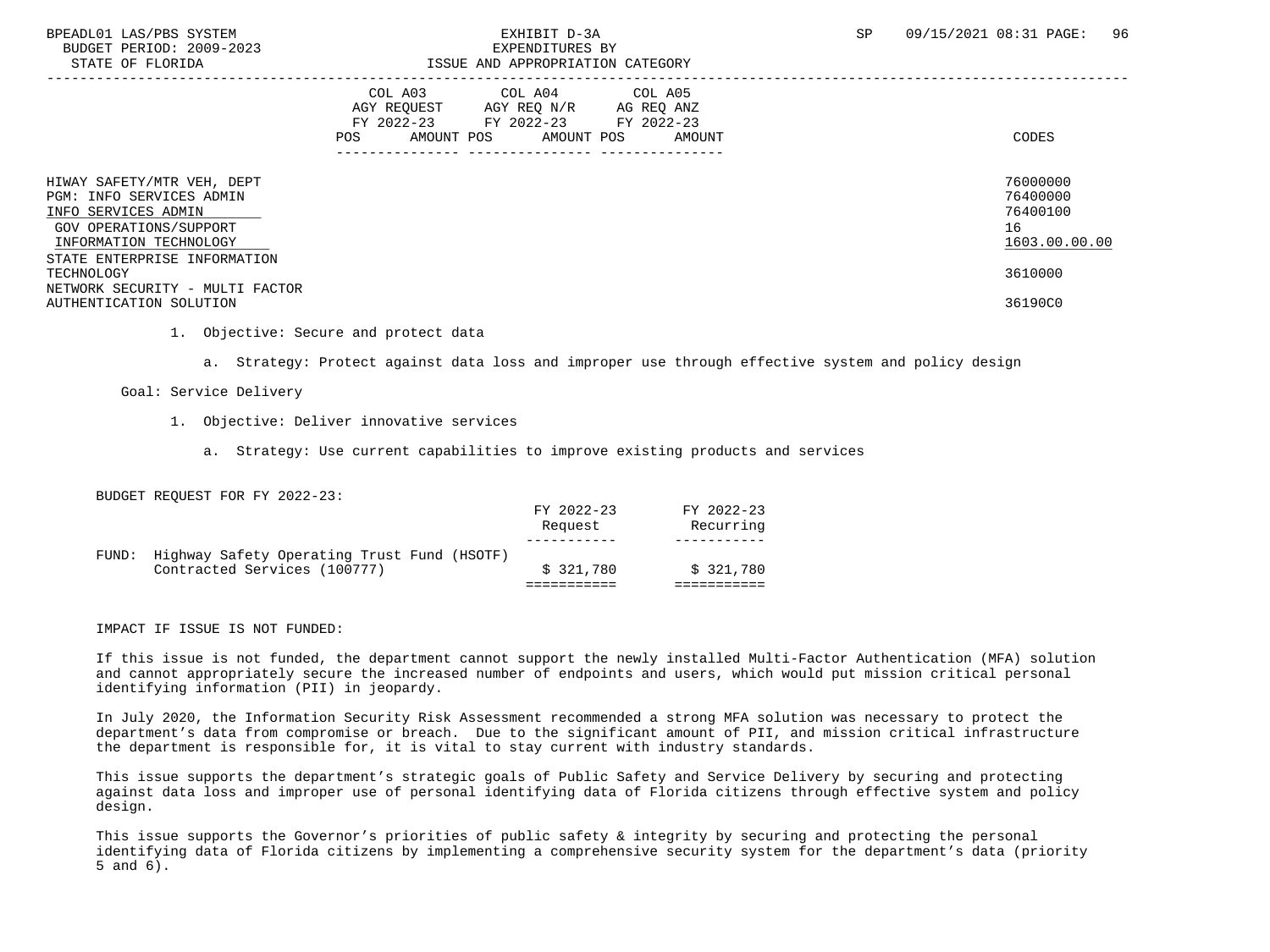| BPEADL01 LAS/PBS SYSTEM |                  |                          |
|-------------------------|------------------|--------------------------|
|                         |                  | BUDGET PERIOD: 2009-2023 |
|                         | CTATE OF FLORIDA |                          |

## EXPENDITURES BY ISSUE AND APPROPRIATION CATEGORY

|                                                                                                                                   | COL A03<br>COL A04<br>COL A05<br>AGY REQUEST<br>AGY REQ N/R<br>AG REQ ANZ<br>FY 2022-23<br>FY 2022-23<br>FY 2022-23<br>AMOUNT POS<br>POS<br>AMOUNT POS<br>AMOUNT<br>---------------- | CODES                                                   |
|-----------------------------------------------------------------------------------------------------------------------------------|--------------------------------------------------------------------------------------------------------------------------------------------------------------------------------------|---------------------------------------------------------|
| HIWAY SAFETY/MTR VEH, DEPT<br>PGM: INFO SERVICES ADMIN<br>INFO SERVICES ADMIN<br>GOV OPERATIONS/SUPPORT<br>INFORMATION TECHNOLOGY |                                                                                                                                                                                      | 76000000<br>76400000<br>76400100<br>16<br>1603.00.00.00 |
| STATE ENTERPRISE INFORMATION<br>TECHNOLOGY<br>NETWORK SECURITY - MULTI FACTOR                                                     |                                                                                                                                                                                      | 3610000                                                 |
| AUTHENTICATION SOLUTION                                                                                                           |                                                                                                                                                                                      | 36190C0                                                 |

 This issue supports Florida's Five Year Strategic Plan for Economic Development by positioning Florida to have customer-focused support services by ensuring state, regional, and local agencies provide collaborative and timely customer service to businesses and workers (strategy 4.2) and to improve the efficiency and effectiveness of government agencies at all levels (strategy 5.2). These strategies support the Governor's vision of Florida leading the nation with a top performing economy and being recognized as the world's best place to live, learn, play, work and do business. \*\*\*\*\*\*\*\*\*\*\*\*\*\*\*\*\*\*\*\*\*\*\*\*\*\*\*\*\*\*\*\*\*\*\*\*\*\*\*\*\*\*\*\*\*\*\*\*\*\*\*\*\*\*\*\*\*\*\*\*\*\*\*\*\*\*\*\*\*\*\*\*\*\*\*\*\*\*\*\*\*\*\*\*\*\*\*\*\*\*\*\*\*\*\*\*\*\*\*\*\*\*\*\*\*\*\*\*\*\*\*\*\*\*\*\*\*\*\*\*\*\*\*\*\*\*\*

| TOTAL: INFORMATION TECHNOLOGY<br>BY FUND TYPE                                              |                         |                                   | 1603.00.00.00              |  |
|--------------------------------------------------------------------------------------------|-------------------------|-----------------------------------|----------------------------|--|
| SALARY RATE 8,681,274                                                                      | 155.00                  | ================================= | 2000                       |  |
| TOTAL: INFO SERVICES ADMIN<br>BY FUND                                                      |                         |                                   | 76400100                   |  |
| HIGHWAY SAFETY OPER TF<br>$-\mathtt{STATE}$                                                |                         | 50, 179, 903 8, 423, 740          | 2009 1                     |  |
| GAS TAX COLLECTION TF<br>$-$ STATE                                                         | 1,240,598               | 275,000                           | 2319 1                     |  |
| TOTAL POSITIONS 155.00<br>TOTAL BUREAU 51,420,501 8,698,740<br>TOTAL SALARY RATE 8,681,274 |                         |                                   |                            |  |
| TOTAL: REPORT<br>BY FUND                                                                   |                         |                                   |                            |  |
| GENERAL REVENUE FUND                                                                       | -STATE 24,437,970       |                                   | 1000 1                     |  |
| HIGHWAY SAFETY OPER TF<br>$-$ STATE<br>-MATCH<br>$-FEDERL$                                 | 2,971,489<br>11,081,240 |                                   | 2009 1<br>2009 2<br>2009 3 |  |
| TOTAL HIGHWAY SAFETY OPER TF                                                               |                         | 512,966,744 17,931,474            | 2009                       |  |
| FEDERAL GRANTS TRUST FUND -FEDERL<br>$-RECPNT$                                             | 557,106<br>1,181,370    |                                   | 2261 3<br>2261 9           |  |
| TOTAL FEDERAL GRANTS TRUST FUND                                                            | 1,738,476               |                                   | 2261                       |  |
| GAS TAX COLLECTION TF<br>$-$ STATE                                                         |                         | 5,516,771 275,000                 | 2319 1                     |  |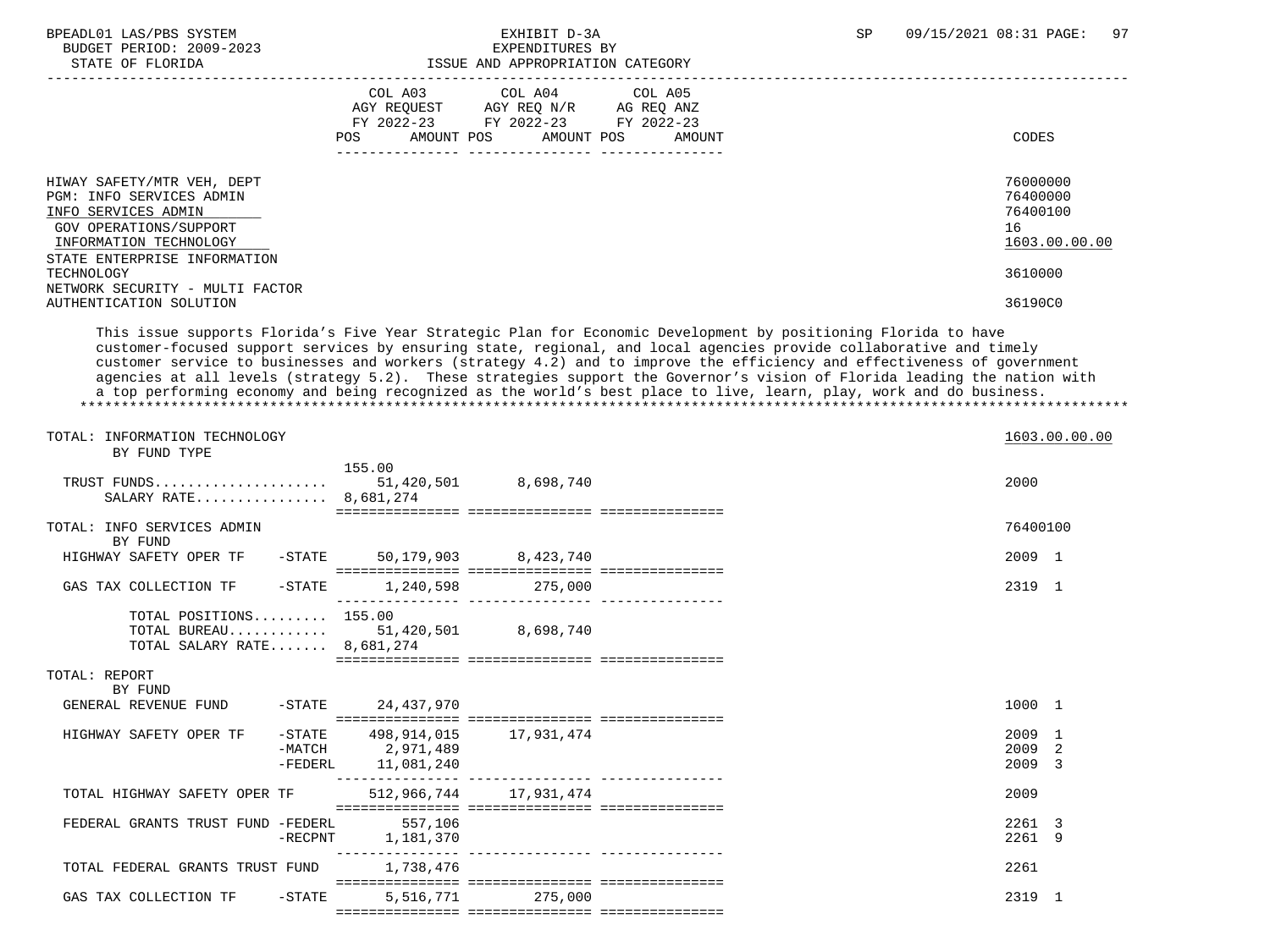| BPEADL01 LAS/PBS SYSTEM             |                   | EXHIBIT D-3A                     |            | SP | 09/15/2021 08:31 PAGE: | 98 |
|-------------------------------------|-------------------|----------------------------------|------------|----|------------------------|----|
| BUDGET PERIOD: 2009-2023            | EXPENDITURES BY   |                                  |            |    |                        |    |
| STATE OF FLORIDA                    |                   | ISSUE AND APPROPRIATION CATEGORY |            |    |                        |    |
|                                     |                   |                                  |            |    |                        |    |
|                                     |                   | COL A03 COL A04 COL A05          |            |    |                        |    |
|                                     | AGY REOUEST       | AGY REQ N/R                      | AG REQ ANZ |    |                        |    |
|                                     |                   | FY 2022-23 FY 2022-23 FY 2022-23 |            |    |                        |    |
|                                     | AMOUNT POS<br>POS | AMOUNT POS                       | AMOUNT     |    | CODES                  |    |
|                                     |                   |                                  |            |    |                        |    |
| LAW ENFORCEMENT TF<br>$-$ STATE     | 736,650           |                                  |            |    | 2434 1                 |    |
|                                     |                   |                                  |            |    |                        |    |
| FED LAW ENFORCEMENT TF<br>-FEDERL   | 52,000            |                                  |            |    | 2719 3                 |    |
|                                     |                   |                                  |            |    |                        |    |
| TOTAL POSITIONS $4,340.00$          |                   |                                  |            |    |                        |    |
| TOTAL REPORT 545,448,611 18,206,474 |                   |                                  |            |    |                        |    |
| TOTAL SALARY RATE 239,058,271       |                   |                                  |            |    |                        |    |
|                                     |                   |                                  |            |    |                        |    |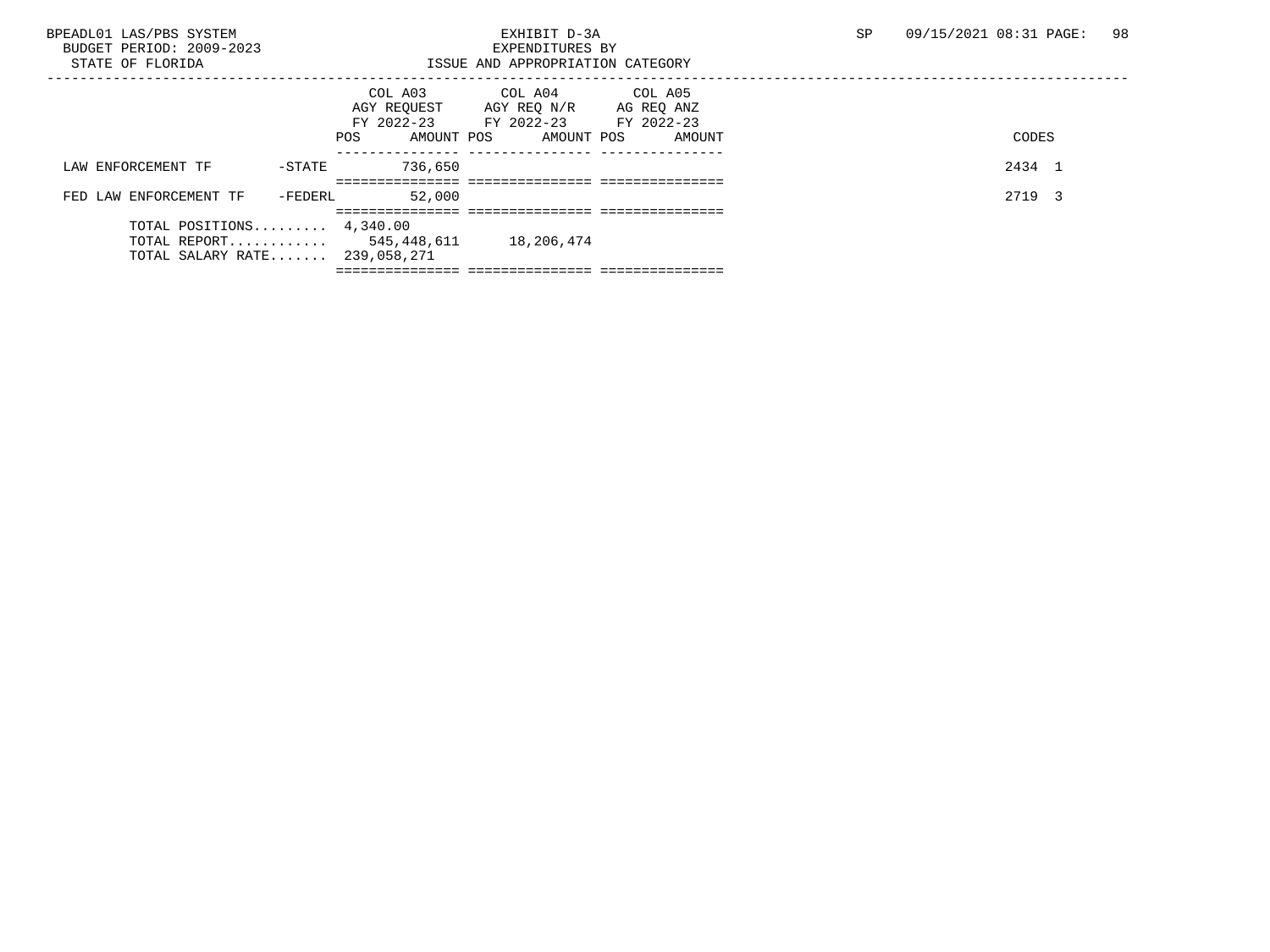\*\*\*\*\*\*\*\*\*\*\*\*\*\*\*\*\*\*\*\*\*\*\*\*\*\*\*\*\*\*\*\*\*\*\*\*\*\*\*\*\*\*\*\*\*\*\*\*\*\*\*\*\*\*\*\*\*\*\*\*\*\*\*\*\*\*\*\*\*\*\*\*\*\*\*\*\*\*\*\*\*\*\*\*\*\*\*\*\*\*\*\*\*\*\*\*\*\*\*\*\*\*\*\*\*\*\*\*\*\*\*\*\*\*\*\*\*\*\*\*\*\*\*\*\*\*\*\*\*\*\* \* BPEADL01 STATISTICAL INFORMATION 09/15/2021 08:31:12 \* \* BUDGET PERIOD: 2009-2023 EXHIBIT A, D AND D-3A LIST REQUEST AWH 76 SP \* \* COMPILE DATE: 09/16/2015 2010 2020 2020 COMPILE TIME: 09:40:41 \*\*\*\*\*\*\*\*\*\*\*\*\*\*\*\*\*\*\*\*\*\*\*\*\*\*\*\*\*\*\*\*\*\*\*\*\*\*\*\*\*\*\*\*\*\*\*\*\*\*\*\*\*\*\*\*\*\*\*\*\*\*\*\*\*\*\*\*\*\*\*\*\*\*\*\*\*\*\*\*\*\*\*\*\*\*\*\*\*\*\*\*\*\*\*\*\*\*\*\*\*\*\*\*\*\*\*\*\*\*\*\*\*\*\*\*\*\*\*\*\*\*\*\*\*\*\*\*\*\*\* SAVE INITIALS: SAVE DEPARTMENT: 07 SAVE ID: ED3A \* ------------------------------------------------------------------------------------------------------------------------------- \* SELECT CODES AND ACCUMULATION LEVELS WHERE ALLOWED. WHEN NO CODE IS SELECTED, ALL CODES WILL BE REPORTED. ITEMIZATION OF EXPENDITURE:  $\overline{10E}$  accumulation level: 0 (1=OPER/FCO, 2=IOE, 0=MERGED) MERGE GROUPS (Y/N): Y BUDGET ENTITY OR GROUP/ACCUMULATION LEVEL (DEP, DIV, BUR, SUB, LBE, MRG):  $*$  1-7: LBE  $*$  $*$  8-14:  $*$  $*$  15-21:  $*$  $*$  22-27: \* \* EXCLUDE: \*  $\star$   $\star$  \* PROGRAM COMPONENT/ACCUMULATION LEVEL (1, 2, 3, 4 OR 5 FOR 2, 4, 6, 8 OR 10 DIGITS, 6=MERGE POLICY, 0=MERGED): \*  $\star$  5  $\star$  $\star$   $\star$ APPROPRIATION CATEGORY OR GROUP/ACCUMULATION LEVEL (1=MAJOR, 2=MINOR, 0=MERGED):  $\star$  2  $\star$  $\star$   $\star$ FUND GROUPS SET: OR FUND: THE SOURCE IDENTIFIER: MERGE FSI (Y/N): N  $FCO (Y/N): Y$  FTE  $(Y/N): Y$  SALARY RATE  $(Y/N): Y$  \* ------------------------------------------------------------------------------------------------------------------------------- \* ISSUE CODE OR GROUP/ACCUMULATION LEVEL (1, 2 OR 3 FOR 1, 3 OR 7 CHARACTERS, 0=MERGED):  $\star$  3  $\star$  $\star$   $\star$  \* REPORT OPTION: 1 COLUMN SELECTION: A03 A04 A05 CODES \* \* 1=EAD REPORT \* 2=SCHEDULE IV/IT ISSUES REPORT COLUMNS WITH CALCULATION DIFFERENCE ONLY (Y/N): N THAT EXCEED: 3=STATEWIDE ISSUES 4=SCHEDULE VIIIA ISSUES SCHEDULE VIIIA ISSUES SPREADSHEET (Y/N): N \* \* \* LEVELS OF TOTALS: (N=NO TOTAL, L=LINE TOTAL, T=BY FUND TYPE, D=BY DETAIL FUND, B=BY DETAIL FUND AND FUND TYPE, \* G=FUND GROUP LINE TOTALS, E=BY DETAIL FUND AND FUND GROUP) \* RUN: D ITEM OF EXP: N GROUP: N DEPARTMENT: N DIVISION: N BUREAU: N \* SUB-BUREAU: N LBE: D POLICY AREA: N PROG COMP: T D3A SUM ISSUE: N D3A DETAIL ISSUE: D MAJOR APP CAT: N MINOR APP CAT: D \* \* APPROPRIATION CATEGORY TITLES: S (S=SHORT, L=LONG) REPORT SEQUENCE: DEPT/BUDGET ENTITY: N A=ALPHABETICAL PROGRAM COMPONENT: N N=NUMERICAL \* ------------------------------------------------------------------------------------------------------------------------------- \* DEPARTMENT NARRATIVE SET:<br>BUDGET ENTITY NARRATIVE SET: PROGRAM COMPONENT NARRATIVE (Y/N): N \* \* \* ISSUE/ACTIVITY NARRATIVE SET: A1 PRIORITY ISSUE NARRATIVE SET (1-9): \*  $\star$   $\star$  \* INCLUDE POSITION DATA (Y/N): Y \* \* \* INCLUDE COLUMN CODES  $(Y/N): Y$  \* \* \* OUTPUT FORMAT: L PAGE BREAKS: LBE PRC \* \* L=LANDSCAPE (IOE, GRP, DEP, DIV, REPORT HEADING: EXHIBIT D-3A \* \* P=PORTRAIT BUR, SUB, LBE, PRC, EXPENDITURES BY \* \* SIS, ISC) ISSUE AND APPROPRIATION CATEGORY \* \* ------------------------------------------------------------------------------------------------------------------------------- \*